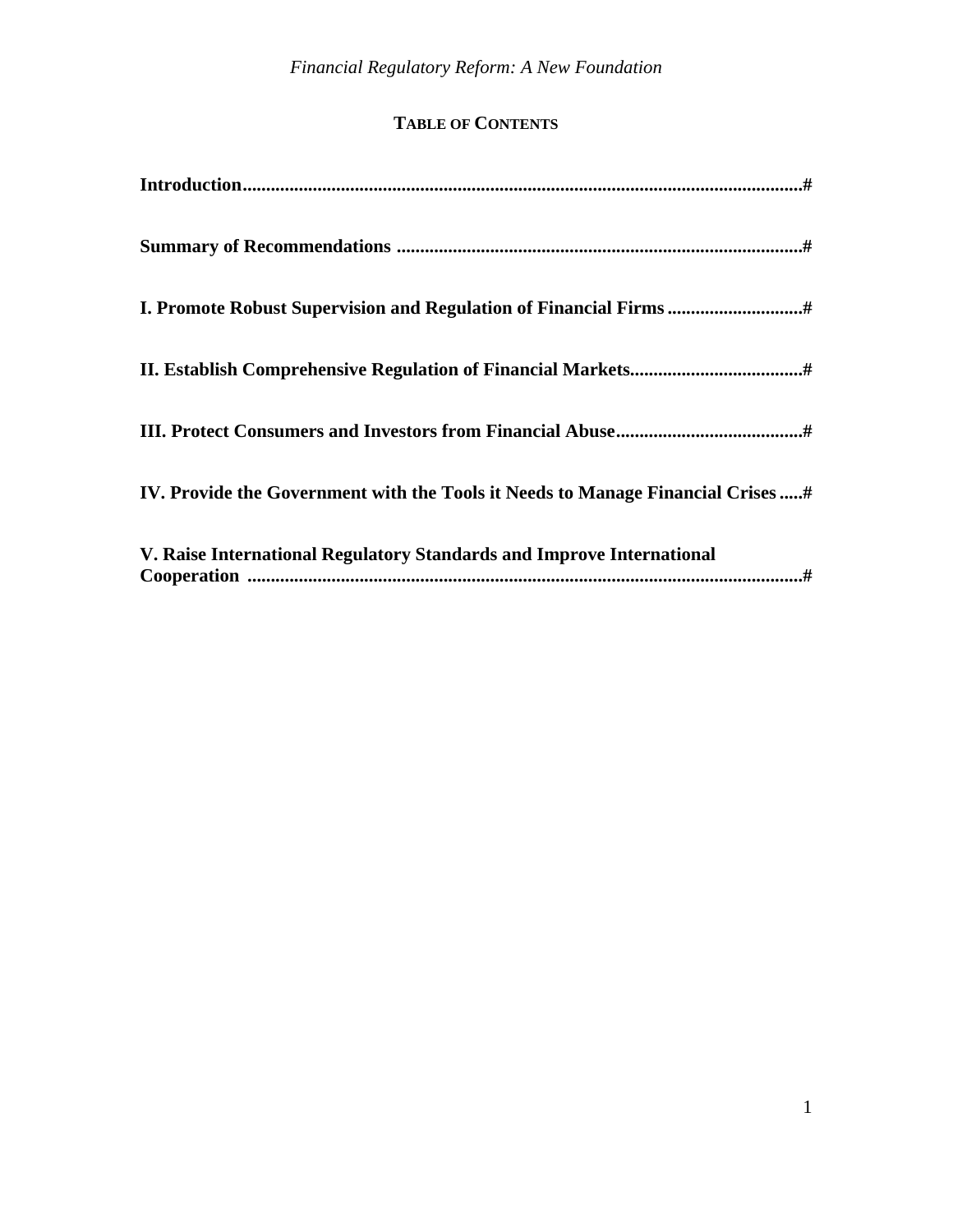#### **INTRODUCTION**

Over the past two years we have faced the most severe financial crisis since the Great Depression. Americans across the nation are struggling with unemployment, failing businesses, falling home prices, and declining savings. These challenges have forced the government to take extraordinary measures to revive our financial system so that people can access loans to buy a car or home, pay for a child's education, or finance a business.

The roots of this crisis go back decades. Years without a serious economic recession bred complacency among financial intermediaries and investors. Financial challenges such as the near-failure of Long-Term Capital Management and the Asian Financial Crisis had minimal impact on economic growth in the U.S., which bred exaggerated expectations about the resilience of our financial markets and firms. Rising asset prices, particularly in housing, hid weak credit underwriting standards and masked the growing leverage throughout the system.

At some of our most sophisticated financial firms, risk management systems did not keep pace with the complexity of new financial products. The lack of transparency and standards in markets for securitized loans helped to weaken underwriting standards. Market discipline broke down as investors relied excessively on credit rating agencies. Compensation practices throughout the financial services industry rewarded short-term profits at the expense of long-term value.

Households saw significant increases in access to credit, but those gains were overshadowed by pervasive failures in consumer protection, leaving many Americans with obligations that they did not understand and could not afford.

While this crisis had many causes, it is clear now that the government could have done more to prevent many of these problems from growing out of control and threatening the stability of our financial system. Gaps and weaknesses in the supervision and regulation of financial firms presented challenges to our government's ability to monitor, prevent, or address risks as they built up in the system. No regulator saw its job as protecting the economy and financial system as a whole. Existing approaches to bank holding company regulation focused on protecting the subsidiary bank, not on comprehensive regulation of the whole firm. Investment banks were permitted to opt for a different regime under a different regulator, and in doing so, escaped adequate constraints on leverage. Other firms, such as AIG, owned insured depositories, but escaped the strictures of serious holding company regulation because the depositories that they owned were technically not "banks" under relevant law.

We must act now to restore confidence in the integrity of our financial system. The lasting economic damage to ordinary families and businesses is a constant reminder of the urgent need to act to reform our financial regulatory system and put our economy on track to a sustainable recovery. We must build a new foundation for financial regulation and supervision that is simpler and more effectively enforced, that protects consumers and investors, that rewards innovation and that is able to adapt and evolve with changes in the financial market.

In the following pages, we propose reforms to meet five key objectives: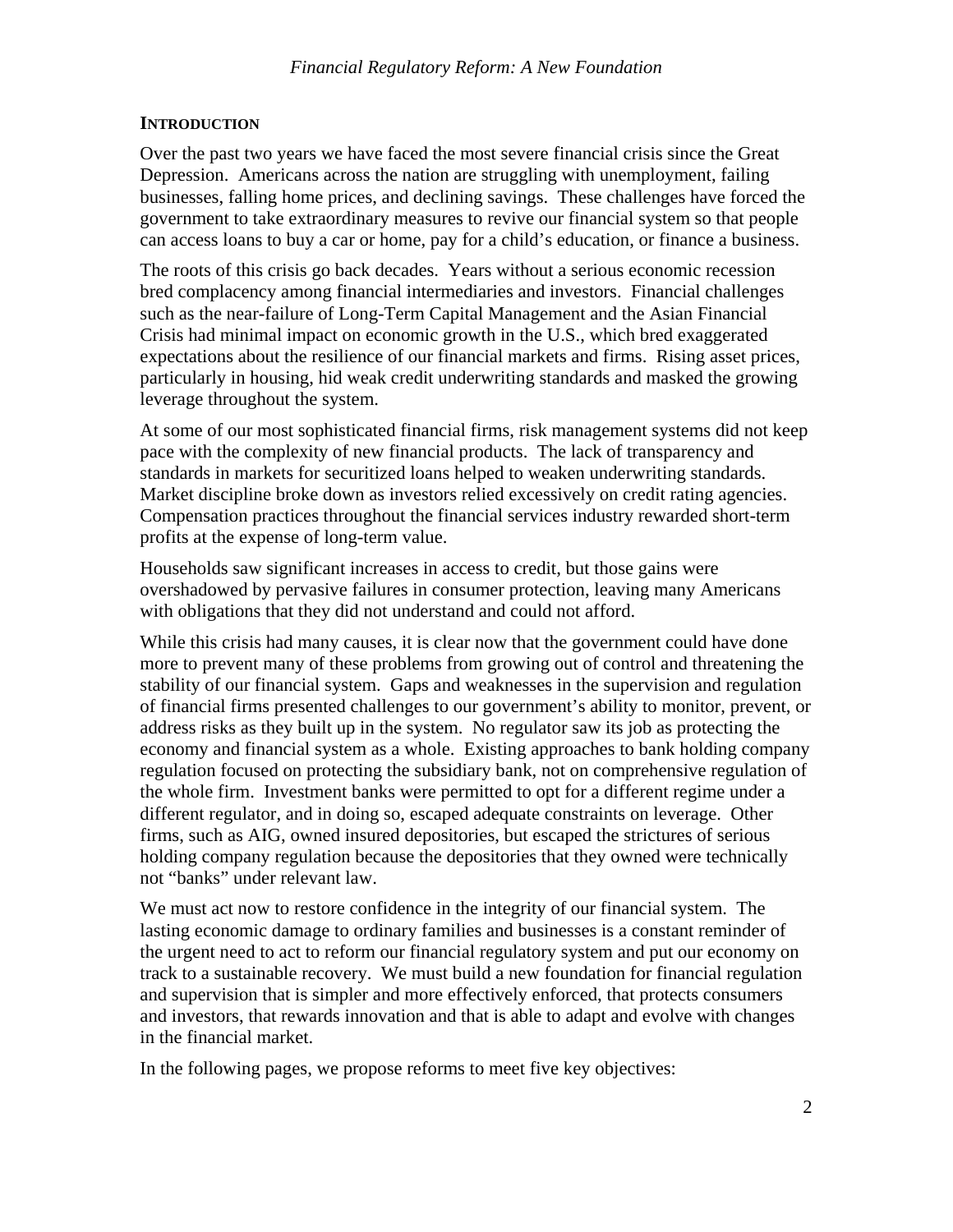# *Financial Regulatory Reform: A New Foundation*

*(1) Promote robust supervision and regulation of financial firms.* Financial institutions that are critical to market functioning should be subject to strong oversight. No financial firm that poses a significant risk to the financial system should be unregulated or weakly regulated. We need clear accountability in financial oversight and supervision. We propose:

- A new Financial Services Oversight Council of financial regulators to identify emerging systemic risks and improve interagency cooperation.
- New authority for the Federal Reserve to supervise all firms that could pose a threat to financial stability, even those that do not own banks.
- Stronger capital and other prudential standards for all financial firms, and even higher standards for large, interconnected firms.
- A new National Bank Supervisor to supervise all federally chartered banks.
- Elimination of the federal thrift charter and other loopholes that allowed some depository institutions to avoid bank holding company regulation by the Federal Reserve.
- The registration of advisers of hedge funds and other private pools of capital with the SEC.

*(2) Establish comprehensive supervision of financial markets.* Our major financial markets must be strong enough to withstand both system-wide stress and the failure of one or more large institutions. We propose:

- Enhanced regulation of securitization markets, including new requirements for market transparency, stronger regulation of credit rating agencies, and a requirement that issuers and originators retain a financial interest in securitized loans.
- Comprehensive regulation of all over-the-counter derivatives.
- New authority for the Federal Reserve to oversee payment, clearing, and settlement systems.

*(3) Protect consumers and investors from financial abuse.* To rebuild trust in our markets, we need strong and consistent regulation and supervision of consumer financial services and investment markets. We should base this oversight not on speculation or abstract models, but on actual data about how people make financial decisions. We must promote transparency, simplicity, fairness, accountability, and access. We propose:

- A new Consumer Financial Protection Agency to protect consumers across the financial sector from unfair, deceptive, and abusive practices.
- Stronger regulations to improve the transparency, fairness, and appropriateness of consumer and investor products and services.
- A level playing field and higher standards for providers of consumer financial products and services, whether or not they are part of a bank.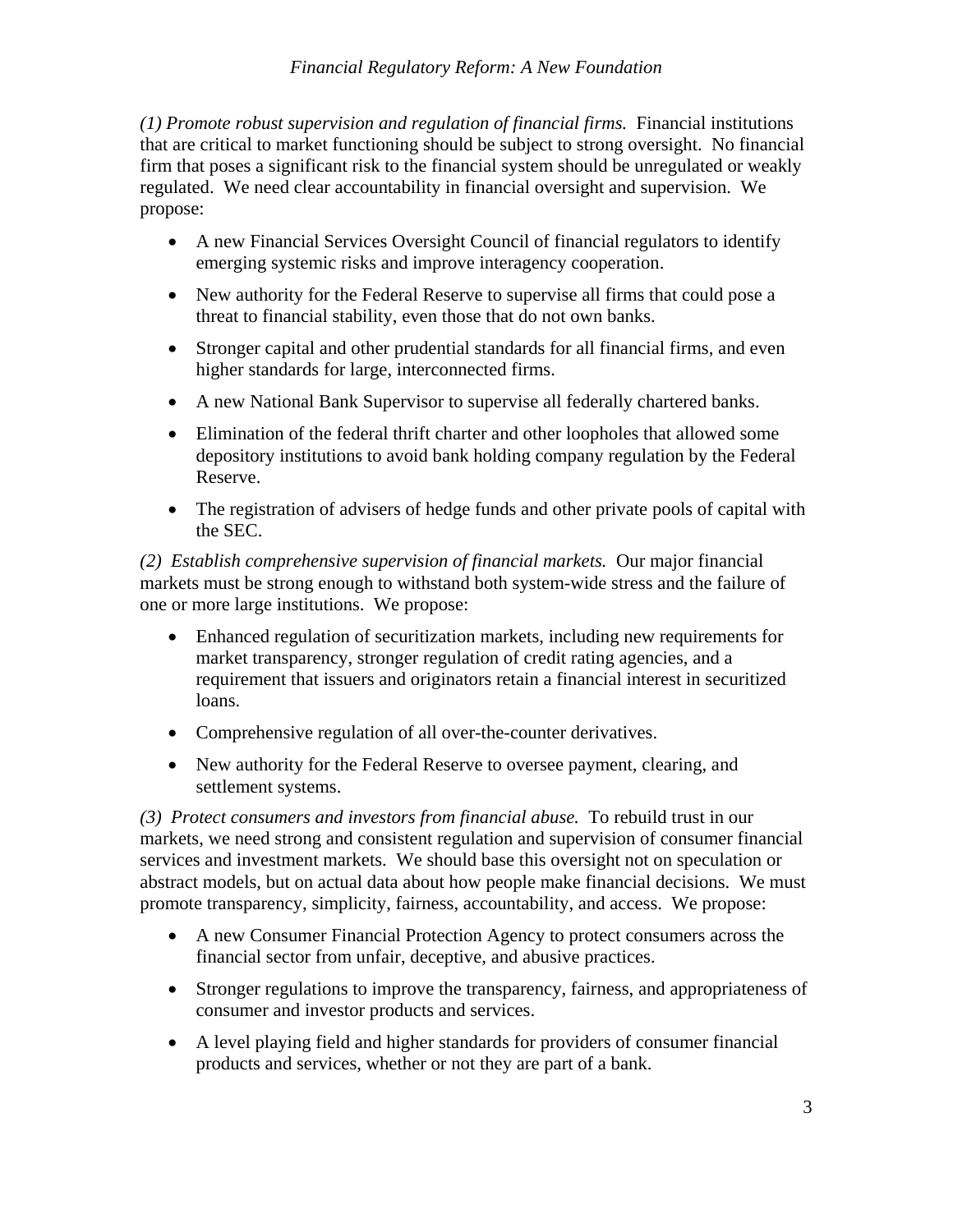### *Financial Regulatory Reform: A New Foundation*

(4) *Provide the government with the tools it needs to manage financial crises.* We need to be sure that the government has the tools it needs to manage crises, if and when they arise, so that we are not left with untenable choices between bailouts and financial collapse. We propose:

- A new regime to resolve nonbank financial institutions whose failure could have serious systemic effects.
- Revisions to the Federal Reserve's emergency lending authority to improve accountability.

(5) *Raise international regulatory standards and improve international cooperation.*  The challenges we face are not just American challenges, they are global challenges. So, as we work to set high regulatory standards here in the United States, we must ask the world to do the same. We propose:

• International reforms to support our efforts at home, including strengthening the capital framework; improving oversight of global financial markets; coordinating supervision of internationally active firms; and enhancing crisis management tools.

In addition to substantive reforms of the authorities and practices of regulation and supervision, the proposals contained in this report entail a significant restructuring of our regulatory system. We propose the creation of a Financial Services Oversight Council, chaired by Treasury and including the heads of the principal federal financial regulators as members. We also propose the creation of two new agencies. We propose the creation of the Consumer Financial Protection Agency, which will be an independent entity dedicated to consumer protection in credit, savings, and payments markets. We also propose the creation of the National Bank Supervisor, which will be a single agency with separate status in Treasury with responsibility for federally chartered depository institutions. To promote national coordination in the insurance sector, we propose the creation of an Office of National Insurance within Treasury.

Under our proposal, the Federal Reserve and the Federal Deposit Insurance Corporation (FDIC) would maintain their respective roles in the supervision and regulation of statechartered banks, and the National Credit Union Administration (NCUA) would maintain its authorities with regard to credit unions. The Securities and Exchange Commission (SEC) and Commodity Futures Trading Commission (CFTC) would maintain their current responsibilities and authorities as market regulators, though we propose to harmonize the statutory and regulatory frameworks for futures and securities.

The proposals contained in this report do not represent the complete set of potentially desirable reforms in financial regulation. More can and should be done in the future. We focus here on what is essential: to address the causes of the current crisis, to create a more stable financial system that is fair for consumers, and to help prevent and contain potential crises in the future. *(For a detailed list of recommendations, please see Summary of Recommendations following the Introduction.)*

These proposals are the product of broad-ranging individual consultations with members of the President's Working Group on Financial Markets, Members of Congress,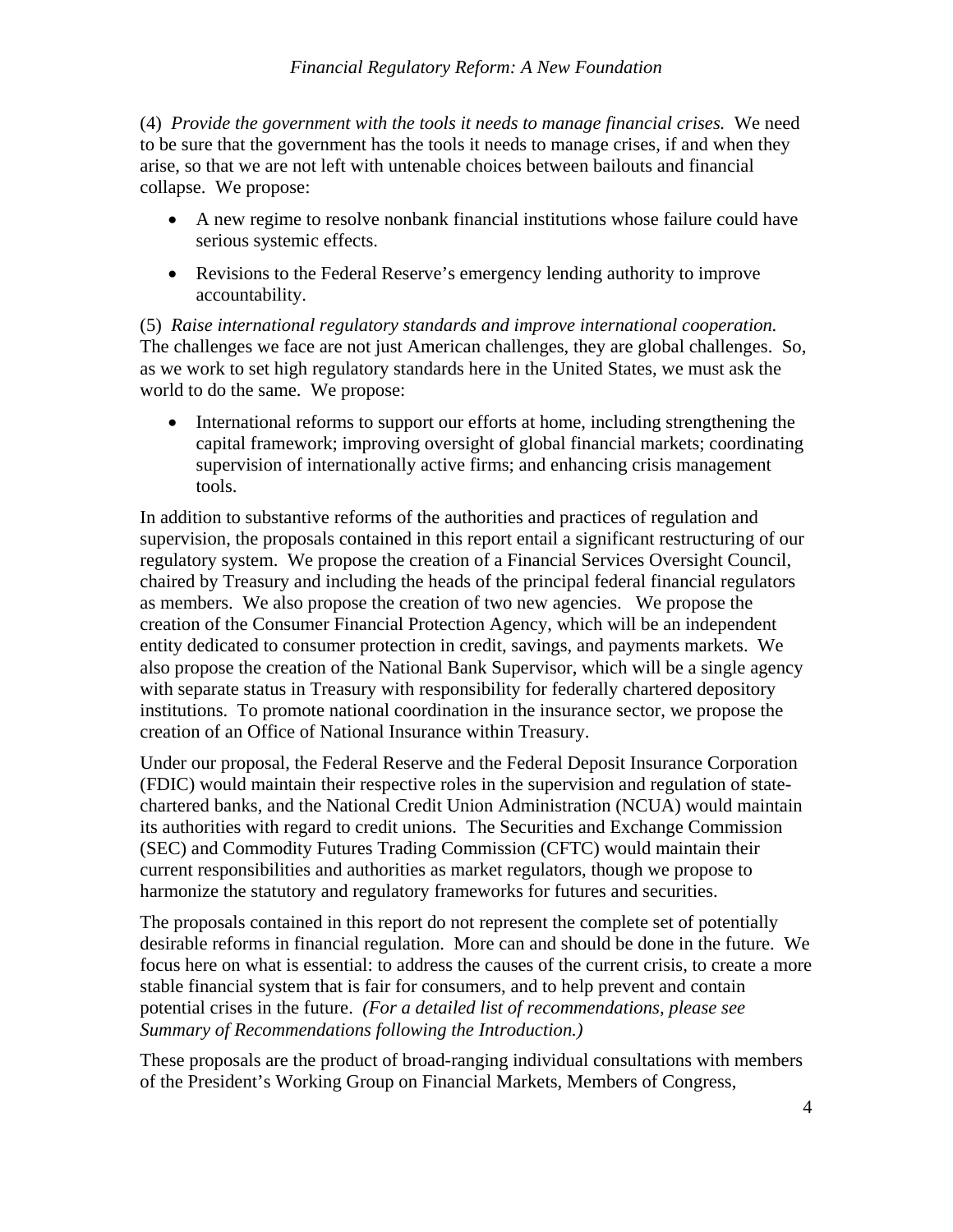academics, consumer and investor advocates, community-based organizations, the business community, and industry and market participants.

## **I. Promote Robust Supervision and Regulation of Financial Firms**

In the years leading up to the current financial crisis, risks built up dangerously in our financial system. Rising asset prices, particularly in housing, concealed a sharp deterioration of underwriting standards for loans. The nation's largest financial firms, already highly leveraged, became increasingly dependent on unstable sources of shortterm funding. In many cases, weaknesses in firms' risk-management systems left them unaware of the aggregate risk exposures on and off their balance sheets. A credit boom accompanied a housing bubble. Taking access to short-term credit for granted, firms did not plan for the potential demands on their liquidity during a crisis. When asset prices started to fall and market liquidity froze, firms were forced to pull back from lending, limiting credit for households and businesses.

Our supervisory framework was not equipped to handle a crisis of this magnitude. To be sure, most of the largest, most interconnected, and most highly leveraged financial firms in the country were subject to some form of supervision and regulation by a federal government agency. But those forms of supervision and regulation proved inadequate and inconsistent.

First, capital and liquidity requirements were simply too low. Regulators did not require firms to hold sufficient capital to cover trading assets, high-risk loans, and off-balance sheet commitments, or to hold increased capital during good times to prepare for bad times. Regulators did not require firms to plan for a scenario in which the availability of liquidity was sharply curtailed.

Second, on a systemic basis, regulators did not take into account the harm that large, interconnected, and highly leveraged institutions could inflict on the financial system and on the economy if they failed.

Third, the responsibility for supervising the consolidated operations of large financial firms was split among various federal agencies. Fragmentation of supervisory responsibility and loopholes in the legal definition of a "bank" allowed owners of banks and other insured depository institutions to shop for the regulator of their choice.

Fourth, investment banks operated with insufficient government oversight. Money market mutual funds were vulnerable to runs. Hedge funds and other private pools of capital operated completely outside of the supervisory framework.

To create a new foundation for the regulation of financial institutions, we will promote more robust and consistent regulatory standards for all financial institutions. Similar financial institutions should face the same supervisory and regulatory standards, with no gaps, loopholes, or opportunities for arbitrage.

We propose the creation of a Financial Services Oversight Council, chaired by Treasury, to help fill gaps in supervision, facilitate coordination of policy and resolution of disputes, and identify emerging risks in firms and market activities. This Council would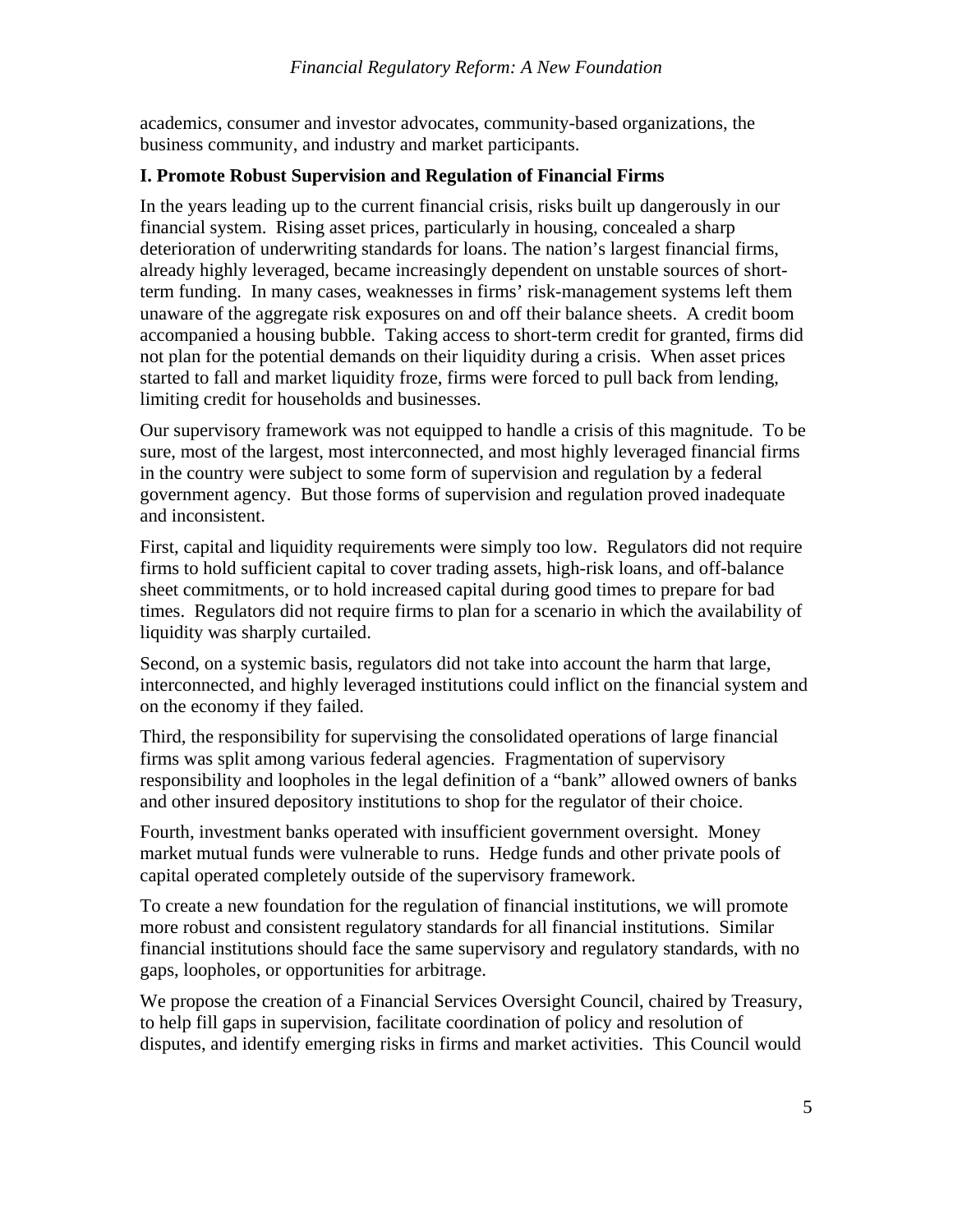include the heads of the principal federal financial regulators and would maintain a permanent staff at Treasury.

We propose an evolution in the Federal Reserve's current supervisory authority for BHCs to create a single point of accountability for the consolidated supervision of all companies that own a bank. All large, interconnected firms whose failure could threaten the stability of the system should be subject to consolidated supervision by the Federal Reserve, regardless of whether they own an insured depository institution. These firms should not be able to escape oversight of their risky activities by manipulating their legal structure.

Under our proposals, the largest, most interconnected, and highly leveraged institutions would face stricter prudential regulation than other regulated firms, including higher capital requirements and more robust consolidated supervision. In effect, our proposals would compel these firms to internalize the costs they could impose on society in the event of failure.

### **II. Establish Comprehensive Regulation of Financial Markets**

The current financial crisis occurred after a long and remarkable period of growth and innovation in our financial markets. New financial instruments allowed credit risks to be spread widely, enabling investors to diversify their portfolios in new ways and enabling banks to shed exposures that had once stayed on their balance sheets. Through securitization, mortgages and other loans could be aggregated with similar loans and sold in tranches to a large and diverse pool of new investors with different risk preferences. Through credit derivatives, banks could transfer much of their credit exposure to third parties without selling the underlying loans. This distribution of risk was widely perceived to reduce systemic risk, to promote efficiency, and to contribute to a better allocation of resources.

However, instead of appropriately distributing risks, this process often concentrated risk in opaque and complex ways. Innovations occurred too rapidly for many financial institutions' risk management systems; for the market infrastructure, which consists of payment, clearing and settlement systems; and for the nation's financial supervisors.

Securitization, by breaking down the traditional relationship between borrowers and lenders, created conflicts of interest that market discipline failed to correct. Loan originators failed to require sufficient documentation of income and ability to pay. Securitizers failed to set high standards for the loans they were willing to buy, encouraging underwriting standards to decline. Investors were overly reliant on credit rating agencies. Credit ratings often failed to accurately describe the risk of rated products. In each case, lack of transparency prevented market participants from understanding the full nature of the risks they were taking.

The build-up of risk in the over-the-counter (OTC) derivatives markets, which were thought to disperse risk to those most able to bear it, became a major source of contagion through the financial sector during the crisis.

We propose to bring the markets for all OTC derivatives and asset-backed securities into a coherent and coordinated regulatory framework that requires transparency and improves market discipline. Our proposal would impose record keeping and reporting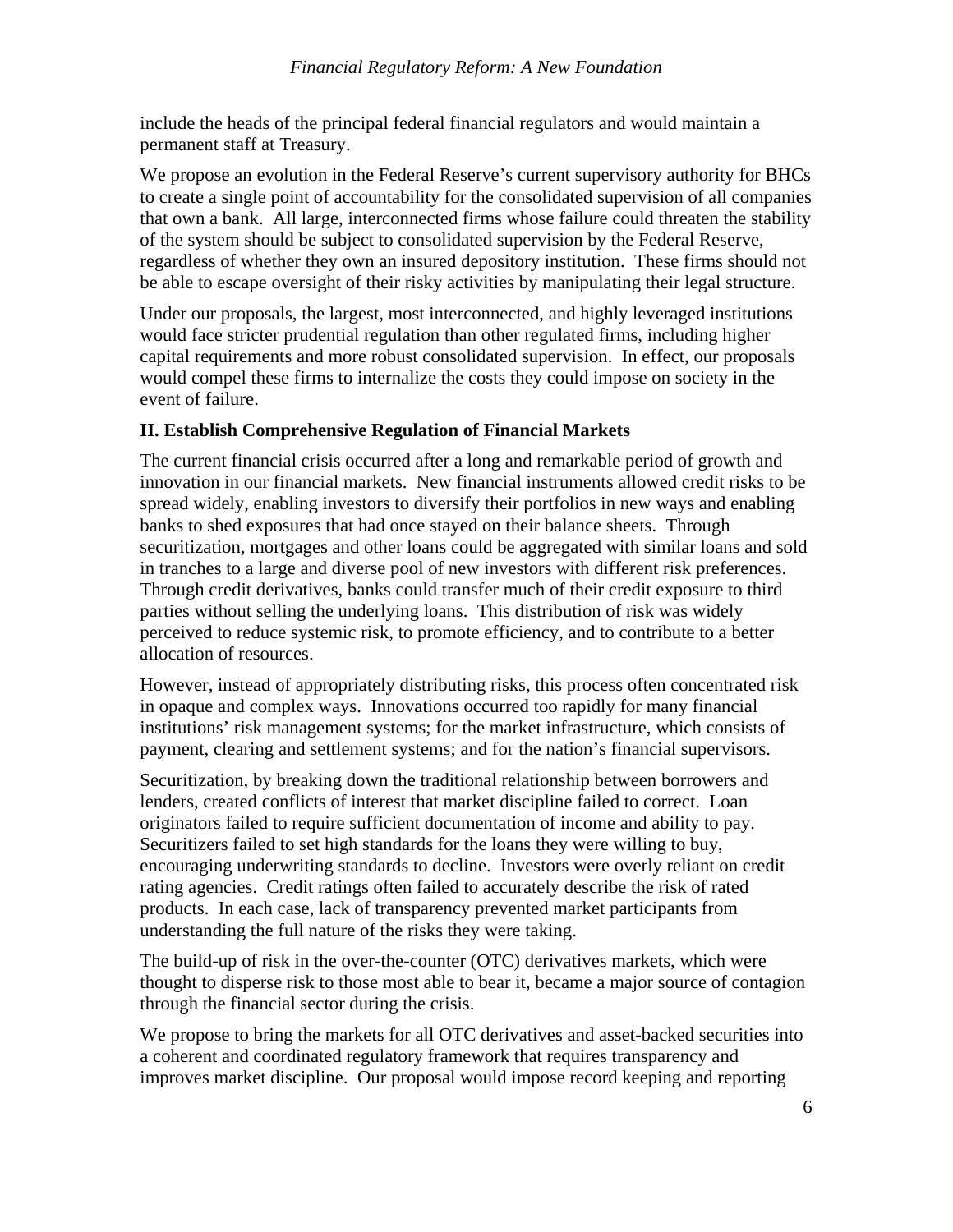requirements on all OTC derivatives. We also propose to strengthen the prudential regulation of all dealers in the OTC derivative markets and to reduce systemic risk in these markets by requiring all standardized OTC derivative transactions to be executed in regulated and transparent venues and cleared through regulated central counterparties.

We propose to enhance the Federal Reserve's authority over market infrastructure to reduce the potential for contagion among financial firms and markets.

Finally, we propose to harmonize the statutory and regulatory regimes for futures and securities. While differences exist between securities and futures markets, many differences in regulation between the markets may no longer be justified. In particular, the growth of derivatives markets and the introduction of new derivative instruments have highlighted the need for addressing gaps and inconsistencies in the regulation of these products by the CFTC and SEC.

### **III. Protect Consumers and Investors from Financial Abuse**

Prior to the current financial crisis, a number of federal and state regulations were in place to protect consumers against fraud and to promote understanding of financial products like credit cards and mortgages. But as abusive practices spread, particularly in the market for subprime and nontraditional mortgages, our regulatory framework proved inadequate in important ways. Multiple agencies have authority over consumer protection in financial products, but for historical reasons, the supervisory framework for enforcing those regulations had significant gaps and weaknesses. Banking regulators at the state and federal level had a potentially conflicting mission to promote safe and sound banking practices, while other agencies had a clear mission but limited tools and jurisdiction. Most critically in the run-up to the financial crisis, mortgage companies and other firms outside of the purview of bank regulation exploited that lack of clear accountability by selling mortgages and other products that were overly complicated and unsuited to borrowers' financial situation. Banks and thrifts followed suit, with disastrous results for consumers and the financial system.

This year, Congress, the Administration, and financial regulators have taken significant measures to address some of the most obvious inadequacies in our consumer protection framework. But these steps have focused on just two, albeit very important, product markets – credit cards and mortgages. We need comprehensive reform.

For that reason, we propose the creation of a single regulatory agency, a Consumer Financial Protection Agency (CFPA), with the authority and accountability to make sure that consumer protection regulations are written fairly and enforced vigorously. The CFPA should reduce gaps in federal supervision and enforcement; improve coordination with the states; set higher standards for financial intermediaries; and promote consistent regulation of similar products.

Consumer protection is a critical foundation for our financial system. It gives the public confidence that financial markets are fair and enables policy makers and regulators to maintain stability in regulation. Stable regulation, in turn, promotes growth, efficiency, and innovation over the long term. We propose legislative, regulatory, and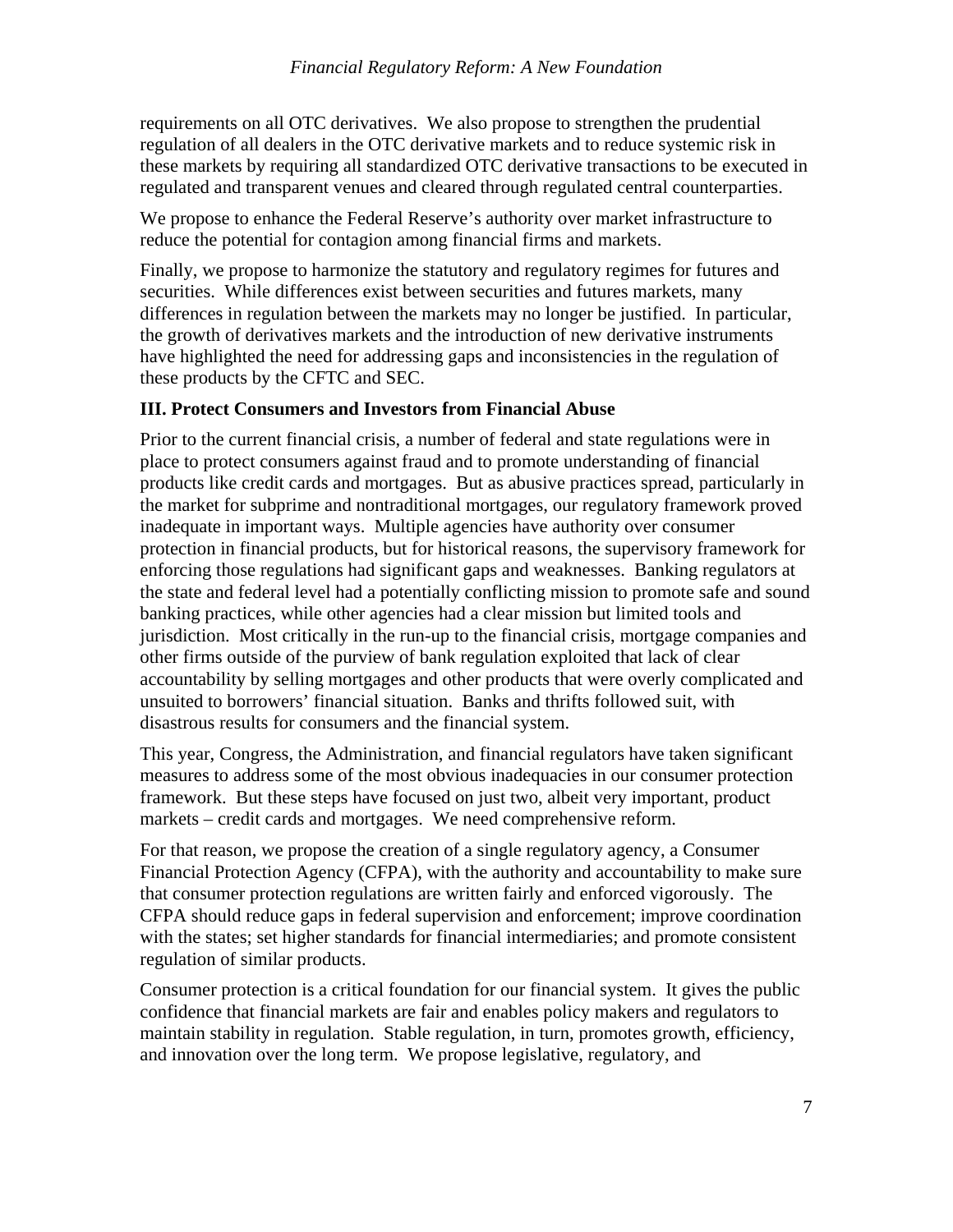administrative reforms to promote transparency, simplicity, fairness, accountability, and access in the market for consumer financial products and services.

We also propose new authorities and resources for the Federal Trade Commission to protect consumers in a wide range of areas.

Finally, we propose new authorities for the Securities and Exchange Commission to protect investors, improve disclosure, raise standards, and increase enforcement.

# **IV. Provide the Government with the Tools it Needs to Manage Financial Crises**

Over the past two years, the financial system has been threatened by the failure or near failure of some of the largest and most interconnected financial firms. Our current system already has strong procedures and expertise for handling the failure of banks, but when a bank holding company or other nonbank financial firm is in severe distress, there are currently only two options: obtain outside capital or file for bankruptcy. During most economic climates, these are suitable options that will not impact greater financial stability.

However, in stressed conditions it may prove difficult for distressed institutions to raise sufficient private capital. Thus, if a large, interconnected bank holding company or other nonbank financial firm nears failure during a financial crisis, there are only two untenable options: obtain emergency funding from the US government as in the case of AIG, or file for bankruptcy as in the case of Lehman Brothers. Neither of these options is acceptable for managing the resolution of the firm efficiently and effectively in a manner that limits the systemic risk with the least cost to the taxpayer.

We propose a new authority, modeled on the existing authority of the FDIC, that should allow the government to address the potential failure of a bank holding company or other nonbank financial firm when the stability of the financial system is at risk.

In order to improve accountability in the use of other crisis tools, we also propose that the Federal Reserve Board receive prior written approval from the Secretary of the Treasury for emergency lending under its "unusual and exigent circumstances" authority.

# **V. Raise International Regulatory Standards and Improve International Cooperation**

As we have witnessed during this crisis, financial stress can spread easily and quickly across national boundaries. Yet, regulation is still set largely in a national context. Without consistent supervision and regulation, financial institutions will tend to move their activities to jurisdictions with looser standards, creating a race to the bottom and intensifying systemic risk for the entire global financial system.

The United States is playing a strong leadership role in efforts to coordinate international financial policy through the G-20, the Financial Stability Board, and the Basel Committee on Banking Supervision. We will use our leadership position in the international community to promote initiatives compatible with the domestic regulatory reforms described in this report.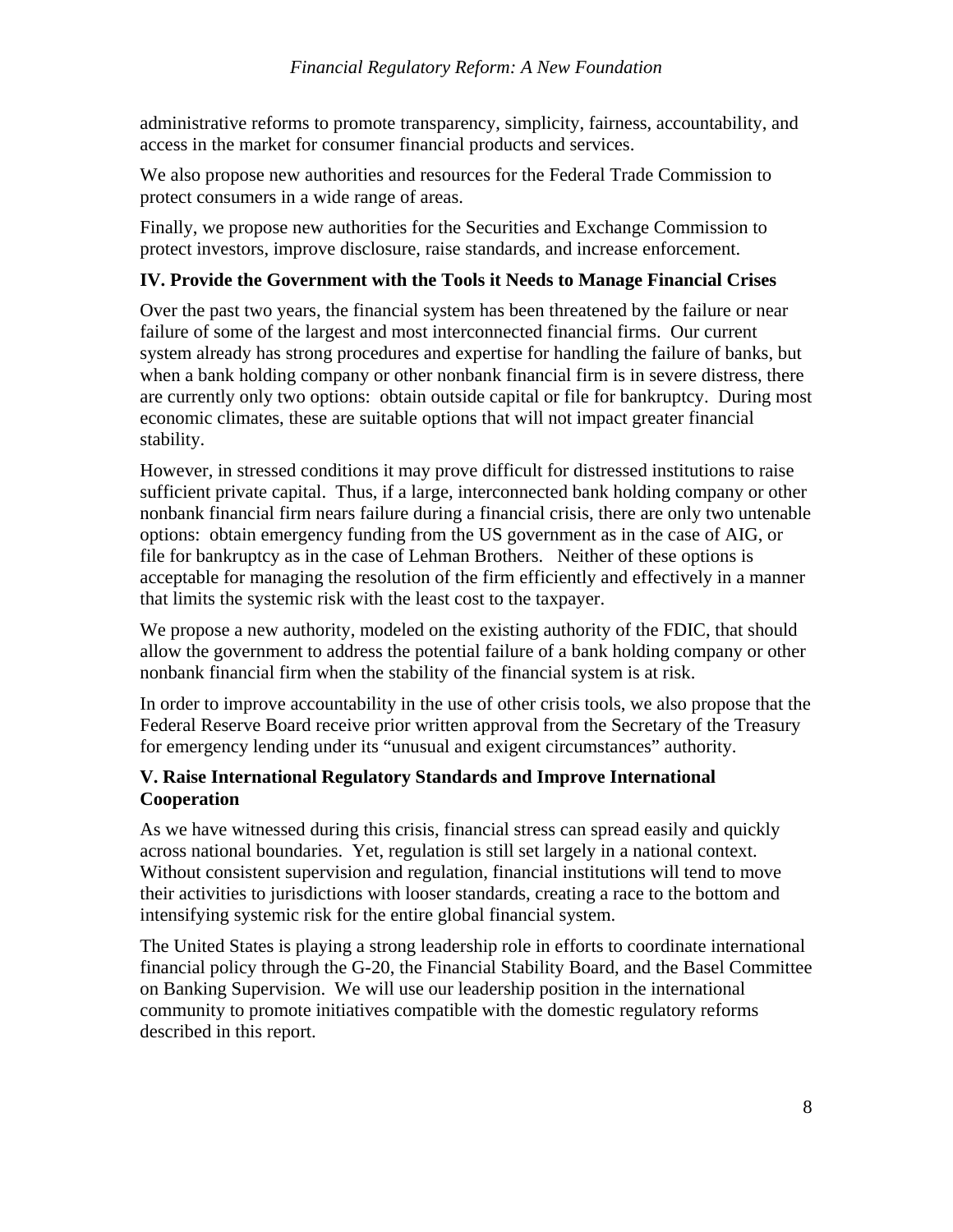We will focus on reaching international consensus on four core issues: regulatory capital standards; oversight of global financial markets; supervision of internationally active financial firms; and crisis prevention and management.

At the April 2009 London Summit, the G-20 Leaders issued an eight-part declaration outlining a comprehensive plan for financial regulatory reform.

The domestic regulatory reform initiatives outlined in this report are consistent with the international commitments the United States has undertaken as part of the G-20 process, and we propose stronger regulatory standards in a number of areas.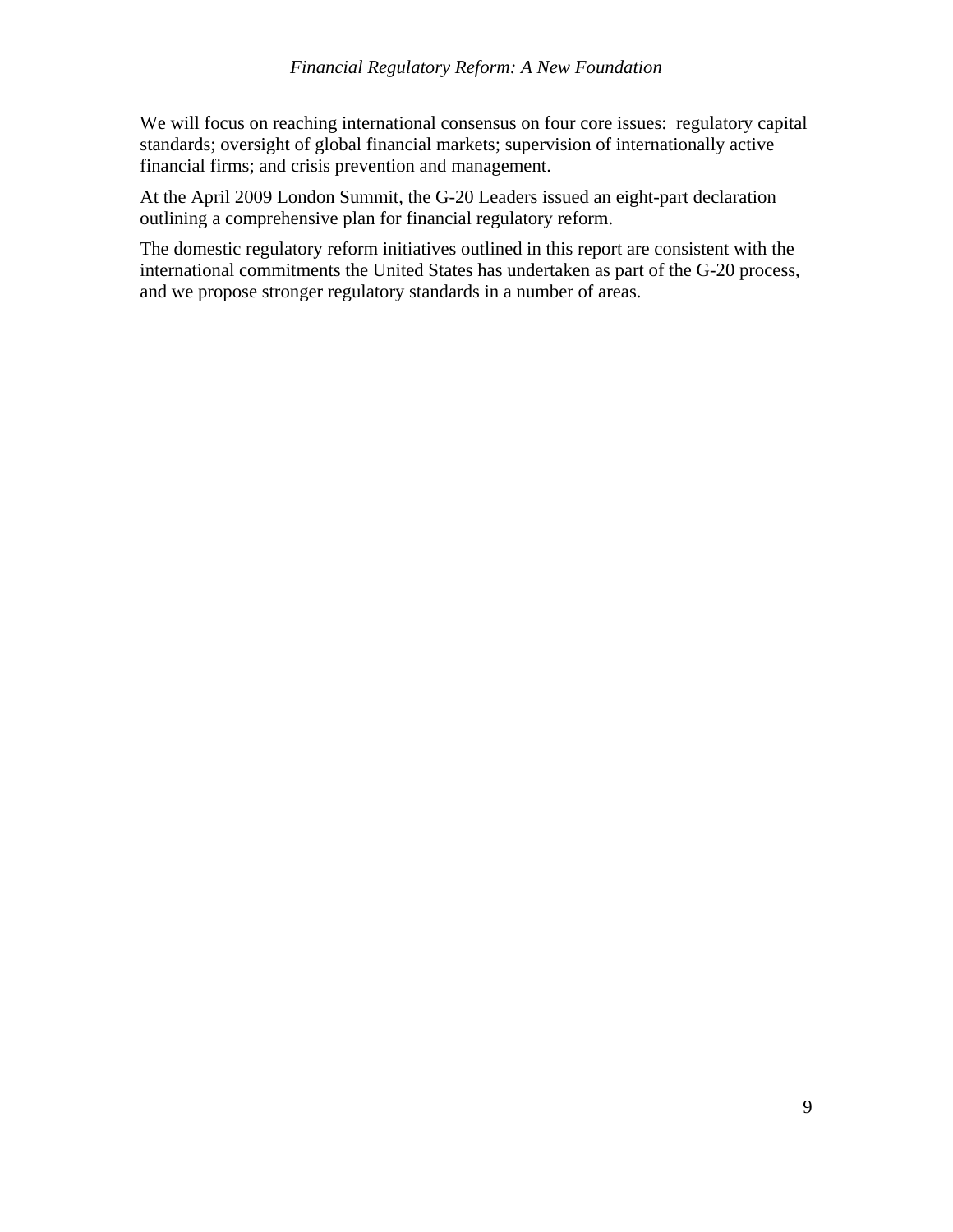#### **SUMMARY OF RECOMMENDATIONS**

*Please refer to the main text for further details* 

#### **I. PROMOTE ROBUST SUPERVISION AND REGULATION OF FINANCIAL FIRMS**

- A. Create a Financial Services Oversight Council
	- 1. *We propose the creation of a Financial Services Oversight Council to facilitate information sharing and coordination, identify emerging risks, advise the Federal Reserve on the identification of firms whose failure could pose a threat to financial stability due to their combination of size, leverage, and interconnectedness (hereafter referred to as a Tier 1 FHC), and provide a forum for resolving jurisdictional disputes between regulators.* 
		- a. *The membership of the Council should include (i) the Secretary of the Treasury, who shall serve as the Chairman; (ii) the Chairman of the Board of Governors of the Federal Reserve System; (iii) the Director of the National Bank Supervisor; (iv) the Director of the Consumer Financial Protection Agency; (v) the Chairman of the SEC; (vi) the Chairman of the CFTC; (vii) the Chairman of the FDIC; and (viii) the Director of the FHFA.*
		- b. *The Council should be supported by a permanent, full-time expert staff at Treasury. The staff should be responsible for providing the Council with the information and resources it needs to fulfill its responsibilities.*
	- 2. *Our legislation will propose to give the Council the authority to gather information from any financial firm and the responsibility for referring emerging risks to the attention of regulators with the authority to respond.*
- B. Implement Heightened Consolidated Supervision and Regulation of All Large, Interconnected Financial Firms
	- 1. *Any financial firm whose combination of size, leverage, and interconnectedness could pose a threat to financial stability if it failed (Tier 1 FHC) should be subject to robust consolidated supervision and regulation, regardless of whether the firm owns an insured depository institution.*
	- 2. *The Federal Reserve Board should have the authority and accountability for consolidated supervision and regulation of Tier 1 FHCs.*
	- 3. *Our legislation will propose criteria that the Federal Reserve must consider in identifying Tier 1 FHCs.*
	- 4. *The prudential standards for Tier 1 FHCs including capital, liquidity and risk management standards – should be stricter and more conservative than those applicable to other financial firms to account for the greater risks that their potential failure would impose on the financial system.*
	- 5. *Consolidated supervision of a Tier 1 FHC should extend to the parent company and to all of its subsidiaries – regulated and unregulated, U.S. and*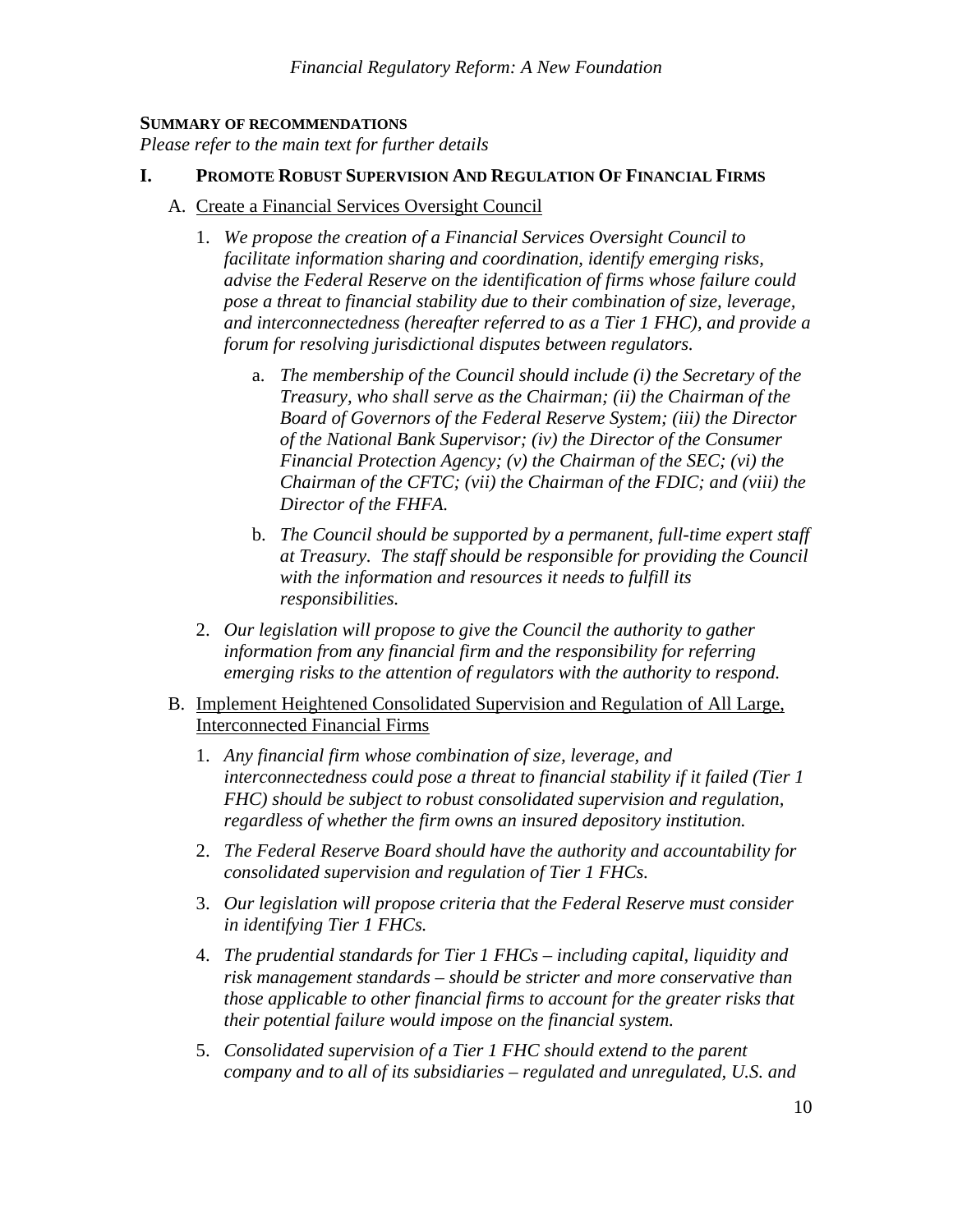*foreign. Functionally regulated and depository institution subsidiaries of a Tier 1 FHC should continue to be supervised and regulated primarily by their functional or bank regulator, as the case may be. The constraints that the Gramm-Leach-Bliley Act (GLB Act) introduced on the Federal Reserve's ability to require reports from, examine, or impose higher prudential requirements or more stringent activity restrictions on the functionally regulated or depository institution subsidiaries of FHCs should be removed.* 

- 6. *Consolidated supervision of a Tier 1 FHC should be macroprudential in focus. That is, it should consider risk to the system as a whole.*
- 7. *The Federal Reserve, in consultation with Treasury and external experts, should propose recommendations by October 1, 2009 to better align its structure and governance with its authorities and responsibilities.*
- C. Strengthen Capital and Other Prudential Standards For All Banks and BHCs
	- 1. *Treasury will lead a working group, with participation by federal financial regulatory agencies and outside experts that will conduct a fundamental reassessment of existing regulatory capital requirements for banks and BHCs, including new Tier 1 FHCs. The working group will issue a report with its conclusions by December 31, 2009.*
	- 2. *Treasury will lead a working group, with participation by federal financial regulatory agencies and outside experts, that will conduct a fundamental reassessment of the supervision of banks and BHCs. The working group will issue a report with its conclusions by October 1, 2009.*
	- 3. *Federal regulators should issue standards and guidelines to better align executive compensation practices of financial firms with long-term shareholder value and to prevent compensation practices from providing incentives that could threaten the safety and soundness of supervised institutions. In addition, we will support legislation requiring all public companies to hold non-binding shareholder resolutions on the compensation packages of senior executive officers, as well as new requirements to make compensation committees more independent.*
	- 4. *Capital and management requirements for FHC status should not be limited to the subsidiary depository institution. All FHCs should be required to meet the capital and management requirements on a consolidated basis as well.*
	- 5. *The accounting standard setters (the FASB, the IASB, and the SEC) should review accounting standards to determine how financial firms should be required to employ more forward-looking loan loss provisioning practices that incorporate a broader range of available credit information. Fair value accounting rules also should be reviewed with the goal of identifying changes that could provide users of financial reports with both fair value information and greater transparency regarding the cash flows management expects to receive by holding investments.*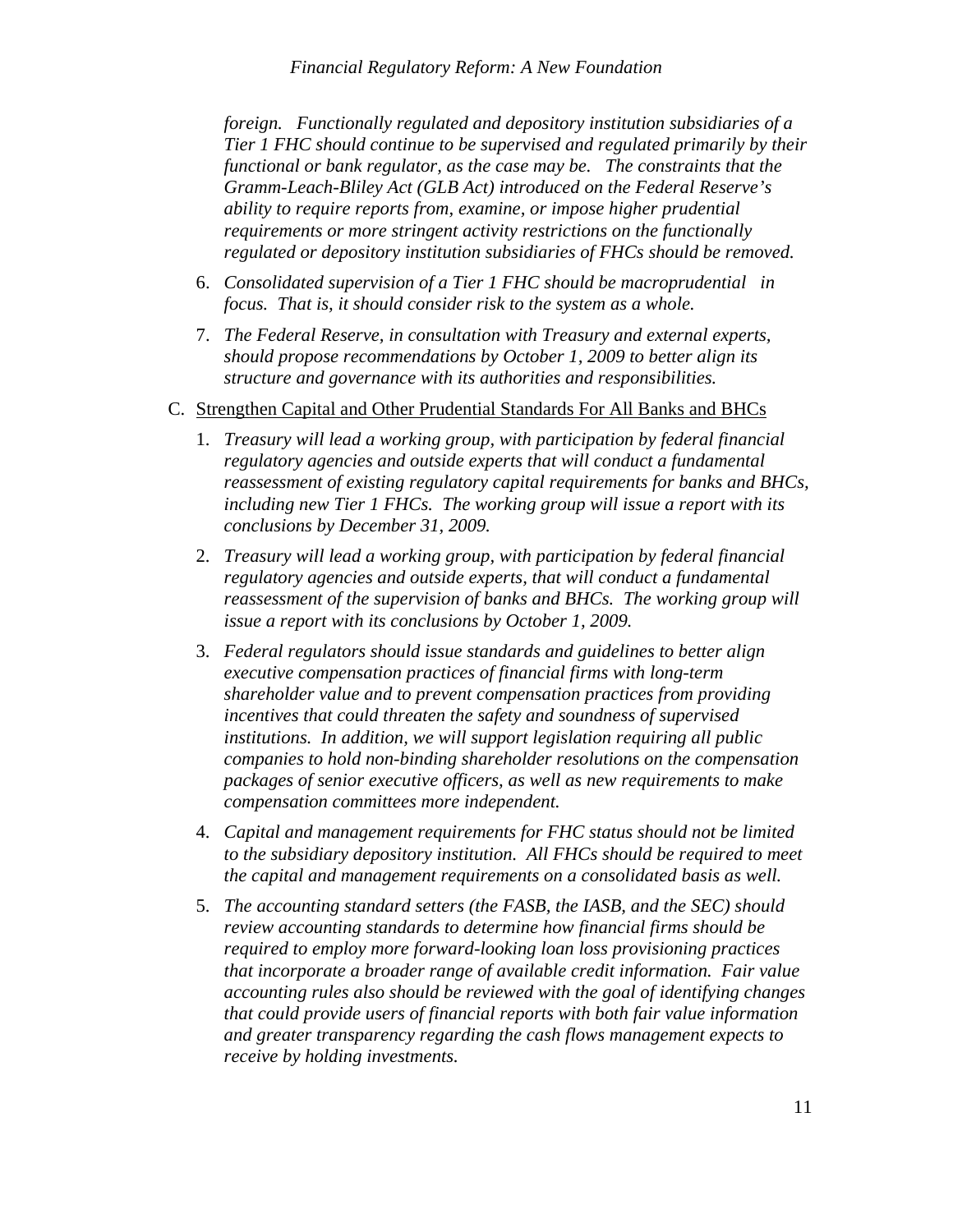- 6. *Firewalls between banks and their affiliates should be strengthened to protect the federal safety net that supports banks and to better prevent spread of the subsidy inherent in the federal safety net to bank affiliates.*
- D. Close Loopholes in Bank Regulation
	- 1. *We propose the creation of a new federal government agency, the National Bank Supervisor (NBS), to conduct prudential supervision and regulation of all federally chartered depository institutions, and all federal branches and agencies of foreign banks.*
	- 2. *We propose to eliminate the federal thrift charter, but to preserve its interstate branching rules and apply them to state and national banks.*
	- 3. *All companies that control an insured depository institution, however organized, should be subject to robust consolidated supervision and regulation at the federal level by the Federal Reserve and should be subject to the nonbanking activity restrictions of the BHC Act. The policy of separating banking from commerce should be re-affirmed and strengthened. We must close loopholes in the BHC Act for thrift holding companies, industrial loan companies, credit card banks, trust companies, and grandfathered "nonbank" banks.*
- E. Eliminate the SEC's Programs for Consolidated Supervision

*The SEC has ended its Consolidated Supervised Entity Program, under which it had been the holding company supervisor for companies such as Lehman Brothers and Bear Stearns. We propose also eliminating the SEC's Supervised Investment Bank Holding Company program. Investment banking firms that seek consolidated supervision by a U.S. regulator should be subject to supervision and regulation by the Federal Reserve.* 

F. Require Hedge Funds and Other Private Pools of Capital to Register

*All advisers to hedge funds (and other private pools of capital, including private equity funds and venture capital funds) whose assets under management exceed some modest threshold should be required to register with the SEC under the Investment Advisers Act. The advisers should be required to report information on the funds they manage that is sufficient to assess whether any fund poses a threat to financial stability.* 

G. Reduce the Susceptibility of Money Market Mutual Funds (MMFs) to Runs

*The SEC should move forward with its plans to strengthen the regulatory framework around MMFs to reduce the credit and liquidity risk profile of individual MMFs and to make the MMF industry as a whole less susceptible to runs. The President's Working Group on Financial Markets should prepare a report assessing whether more fundamental changes are necessary to further reduce the MMF industry's susceptibility to runs, such as eliminating the ability of a MMF to use a stable net asset value or requiring MMFs to obtain access to reliable emergency liquidity facilities from private sources.*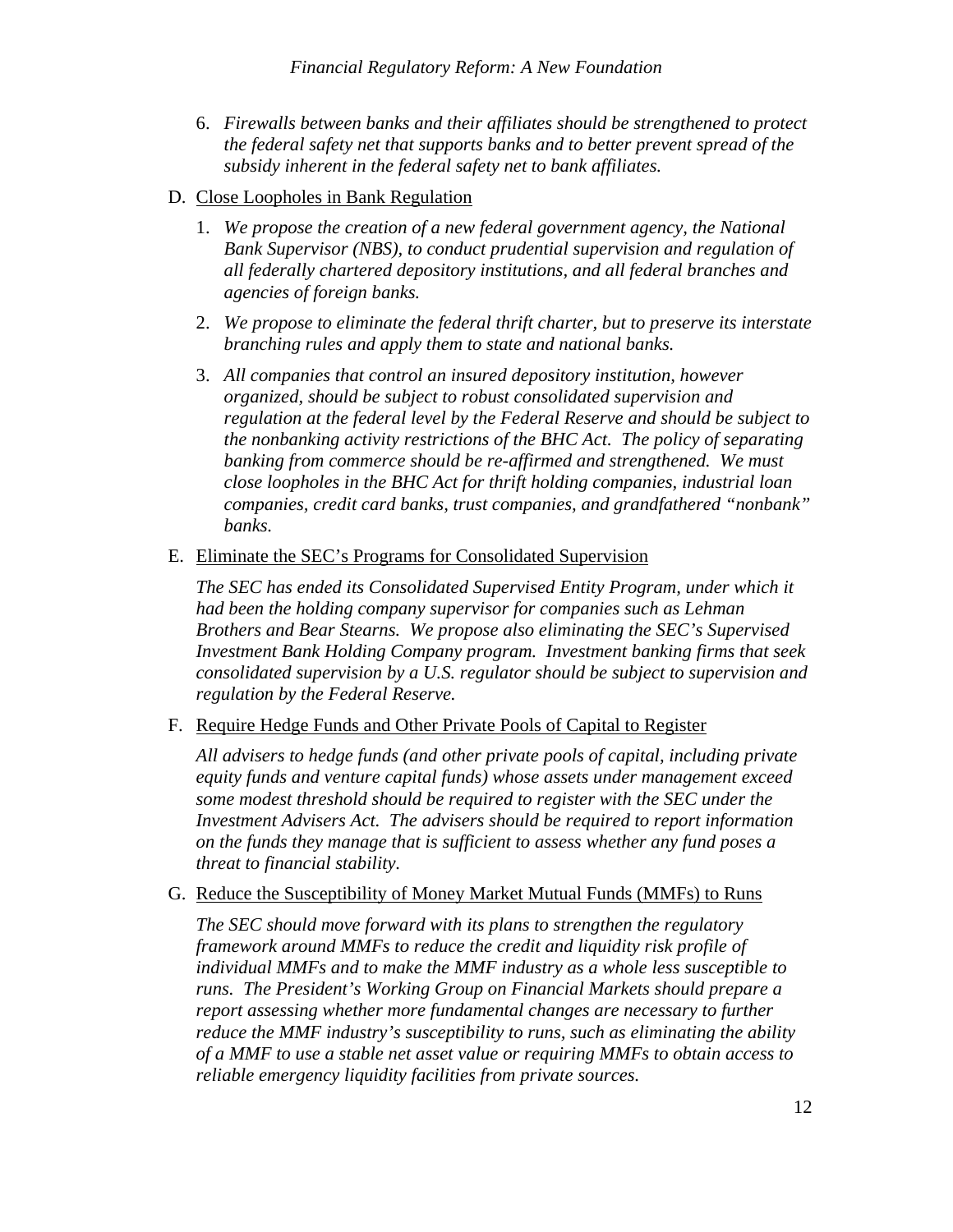H. Enhance Oversight of the Insurance Sector

*Our legislation will propose the establishment of the Office of National Insurance within Treasury to gather information, develop expertise, negotiate international agreements, and coordinate policy in the insurance sector. Treasury will support proposals to modernize and improve our system of insurance regulation in accordance with six principles outlined in the body of the report.*

I. Determine the Future Role of the Government Sponsored Enterprises

*Treasury and the Department of Housing and Urban Development, in consultation with other government agencies, will engage in a wide-ranging initiative to develop recommendations on the future of Fannie Mae and Freddie Mac, and the Federal Home Loan Bank system. We need to maintain the continued stability and strength of the GSEs during these difficult financial times. We will report to the Congress and the American public at the time of the President's 2011 Budget release.* 

### **II. ESTABLISH COMPREHENSIVE REGULATION OF FINANCIAL MARKETS**

### A. Strengthen Supervision and Regulation of Securitization Markets

- 1. *Federal banking agencies should promulgate regulations that require originators or sponsors to retain an economic interest in a material portion of the credit risk of securitized credit exposures.*
- 2. *Regulators should promulgate additional regulations to align compensation of market participants with longer term performance of the underlying loans.*
- 3. *The SEC should continue its efforts to increase the transparency and standardization of securitization markets and be given clear authority to require robust reporting by issuers of asset backed securities (ABS).*
- 4. *The SEC should continue its efforts to strengthen the regulation of credit rating agencies, including measures to promote robust policies and procedures that manage and disclose conflicts of interest, differentiate between structured and other products, and otherwise strengthen the integrity of the ratings process.*
- 5. *Regulators should reduce their use of credit ratings in regulations and supervisory practices, wherever possible.*

# B. Create Comprehensive Regulation of All OTC Derivatives, Including Credit Default Swaps (CDS)

*All OTC derivatives markets, including CDS markets, should be subject to comprehensive regulation that addresses relevant public policy objectives: (1) preventing activities in those markets from posing risk to the financial system; (2) promoting the efficiency and transparency of those markets; (3) preventing market manipulation, fraud, and other market abuses; and (4) ensuring that OTC derivatives are not marketed inappropriately to unsophisticated parties.*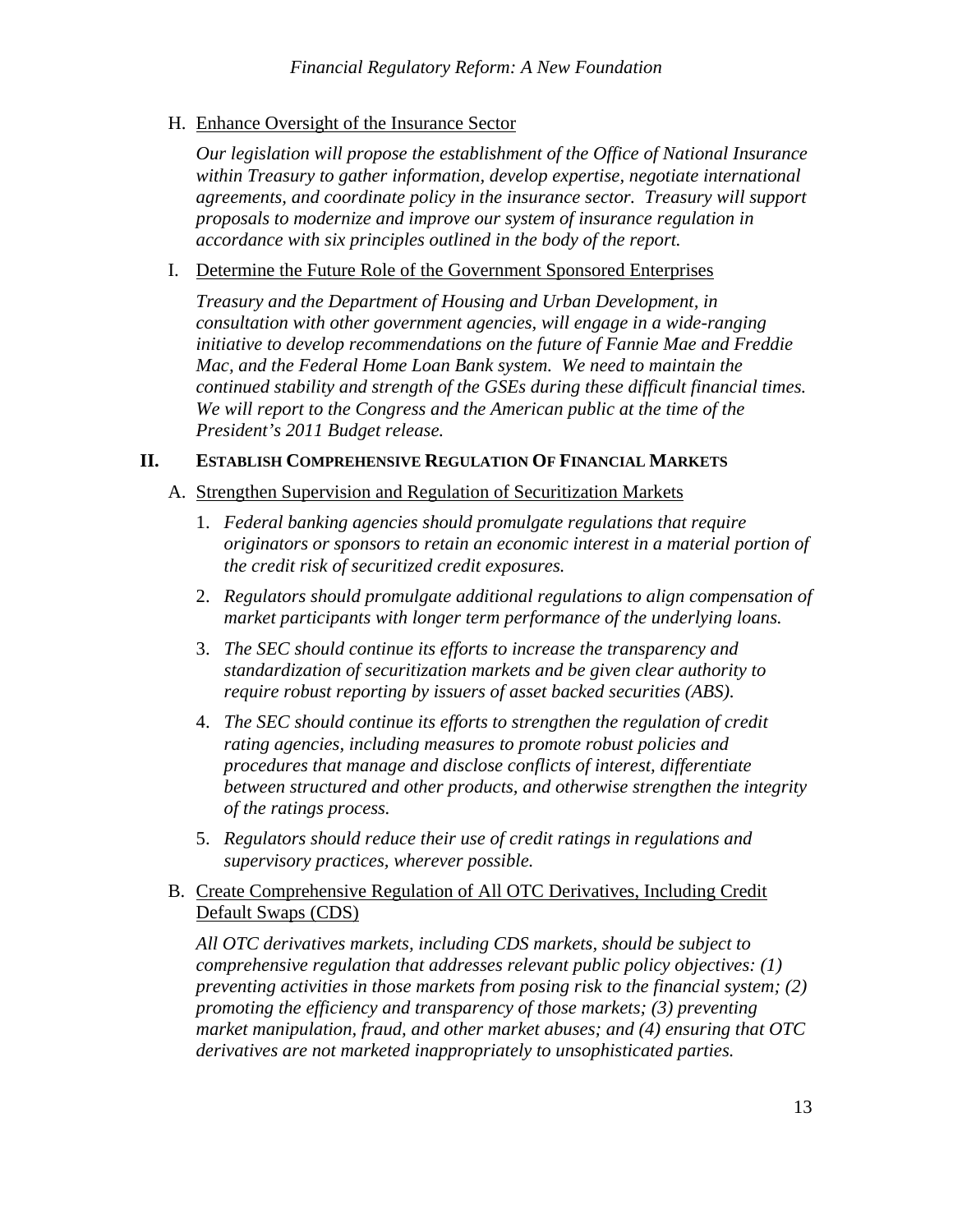C. Harmonize Futures and Securities Regulation

*The CFTC and the SEC should make recommendations to Congress for changes to statutes and regulations that would harmonize regulation of futures and securities.* 

D. Strengthen Oversight and of Systemically Important Payment, Clearing, and Settlement Systems and Related Activities

*We recommend that Congress grant the Federal Reserve responsibility and authority to conduct oversight of systemically important payment, clearing and settlement systems, and activities of financial firms.* 

E. Strengthen Settlement Capabilities and Liquidity Resources of Systemically Important Payment, Clearing, and Settlement Systems

*We recommend that Congress grant the Federal Reserve authority to provide systemically important payment, clearing, and settlement systems access to Reserve Bank accounts, financial services, and the discount window.* 

### **III. PROTECT CONSUMERS AND INVESTORS FROM FINANCIAL ABUSE**

- A. Create a New Consumer Financial Protection Agency
	- 1. *We propose to create a single primary federal consumer protection supervisor to protect consumers of credit, savings, payment, and other consumer financial products and services, and to regulate providers of such products and services.*
	- 2. *The CFPA should have broad jurisdiction to protect consumers in consumer financial products and services such as credit, savings, and payment products.*
	- 3. *The CFPA should be an independent agency with stable, robust funding.*
	- 4. *The CFPA should have sole rule-making authority for consumer financial protection statutes, as well as the ability to fill gaps through rule-making.*
	- 5. *The CFPA should have supervisory and enforcement authority and jurisdiction over all persons covered by the statutes that it implements, including both insured depositories and the range of other firms not previously subject to comprehensive federal supervision, and it should work with the Department of Justice to enforce the statutes under its jurisdiction in federal court.*
	- 6. *The CFPA should pursue measures to promote effective regulation, including conducting periodic reviews of regulations, an outside advisory council, and coordination with the Council.*
	- 7. *The CFPA's strong rules would serve as a floor, not a ceiling. The states should have the ability to adopt and enforce stricter laws for institutions of all types, regardless of charter, and to enforce federal law concurrently with respect to institutions of all types, also regardless of charter.*
	- 8. *The CFPA should coordinate enforcement efforts with the states.*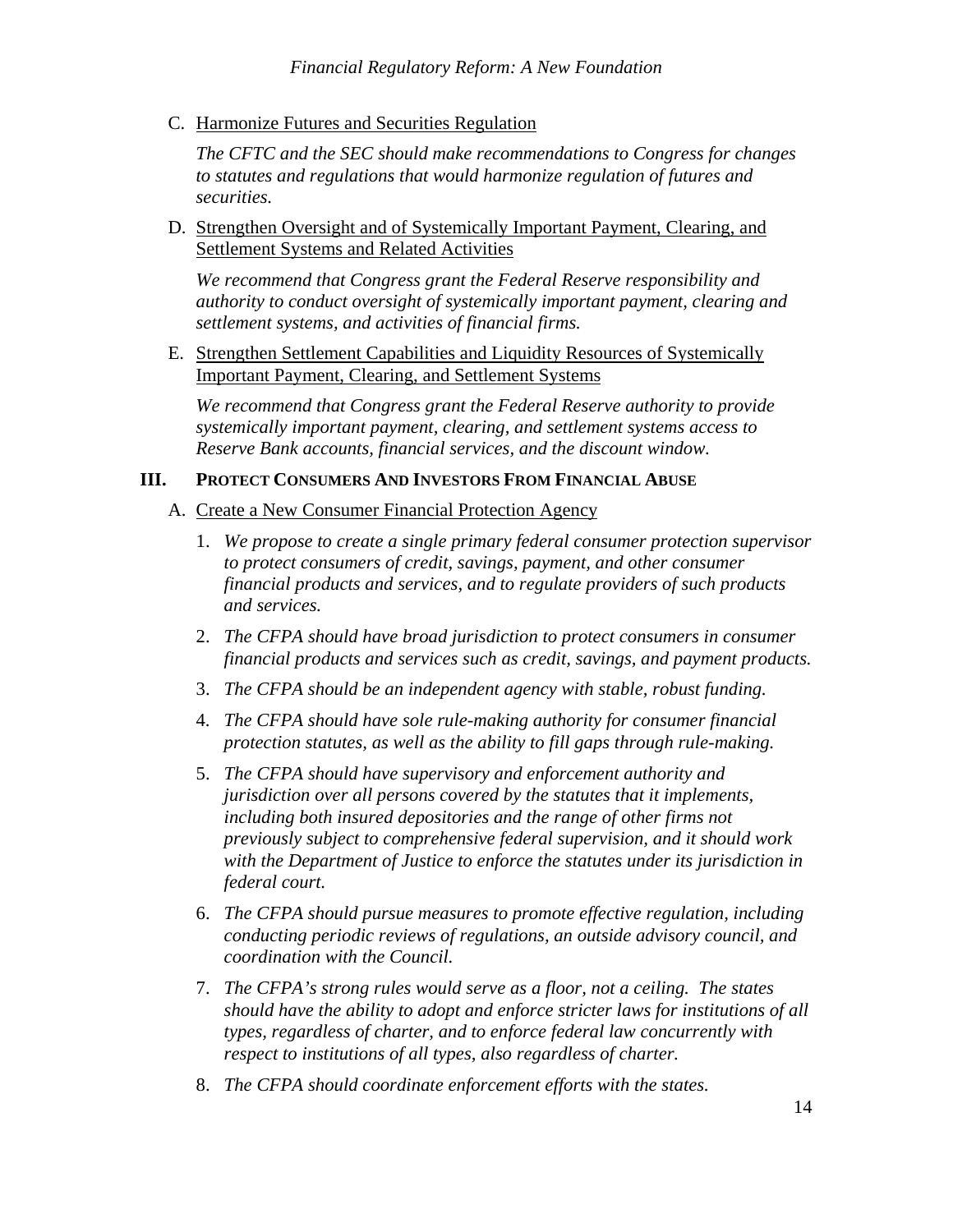- 9. *The CFPA should have a wide variety of tools to enable it to perform its functions effectively.*
- 10. *The Federal Trade Commission should also be given better tools and additional resources to protect consumers.*
- B. Reforms of Consumer Protection
	- 1. *Transparency. We propose a new proactive approach to disclosure. The CFPA will be authorized to require that all disclosures and other communications with consumers be reasonable: balanced in their presentation of benefits, and clear and conspicuous in their identification of costs, penalties, and risks.*
	- 2. *Simplicity. We propose that the regulator be authorized to define standards for "plain vanilla" products that are simpler and have straightforward pricing. The CFPA should be authorized to require all providers and intermediaries to offer these products prominently, alongside whatever other lawful products they choose to offer.*
	- 3. *Fairness. Where efforts to improve transparency and simplicity prove inadequate to prevent unfair treatment and abuse, we propose that the CFPA be authorized to place tailored restrictions on product terms and provider practices, if the benefits outweigh the costs. Moreover, we propose to authorize the Agency to impose appropriate duties of care on financial intermediaries.*
	- 4. *Access. The Agency should enforce fair lending laws and the Community Reinvestment Act and otherwise seek to ensure that underserved consumers and communities have access to prudent financial services, lending, and investment.*
- C. Strengthen Investor Protection
	- 1. *The SEC should be given expanded authority to promote transparency in investor disclosures.*
	- 2. *The SEC should be given new tools to increase fairness for investors by establishing a fiduciary duty for broker-dealers offering investment advice and harmonizing the regulation of investment advisers and broker-dealers.*
	- 3. *Financial firms and public companies should be accountable to their clients and investors by expanding protections for whistleblowers, expanding sanctions available for enforcement, and requiring non-binding shareholder votes on executive pay plans.*
	- 4. *Under the leadership of the Financial Services Oversight Council, we propose the establishment of a Financial Consumer Coordinating Council with a broad membership of federal and state consumer protection agencies, and a permanent role for the SEC's Investor Advisory Committee.*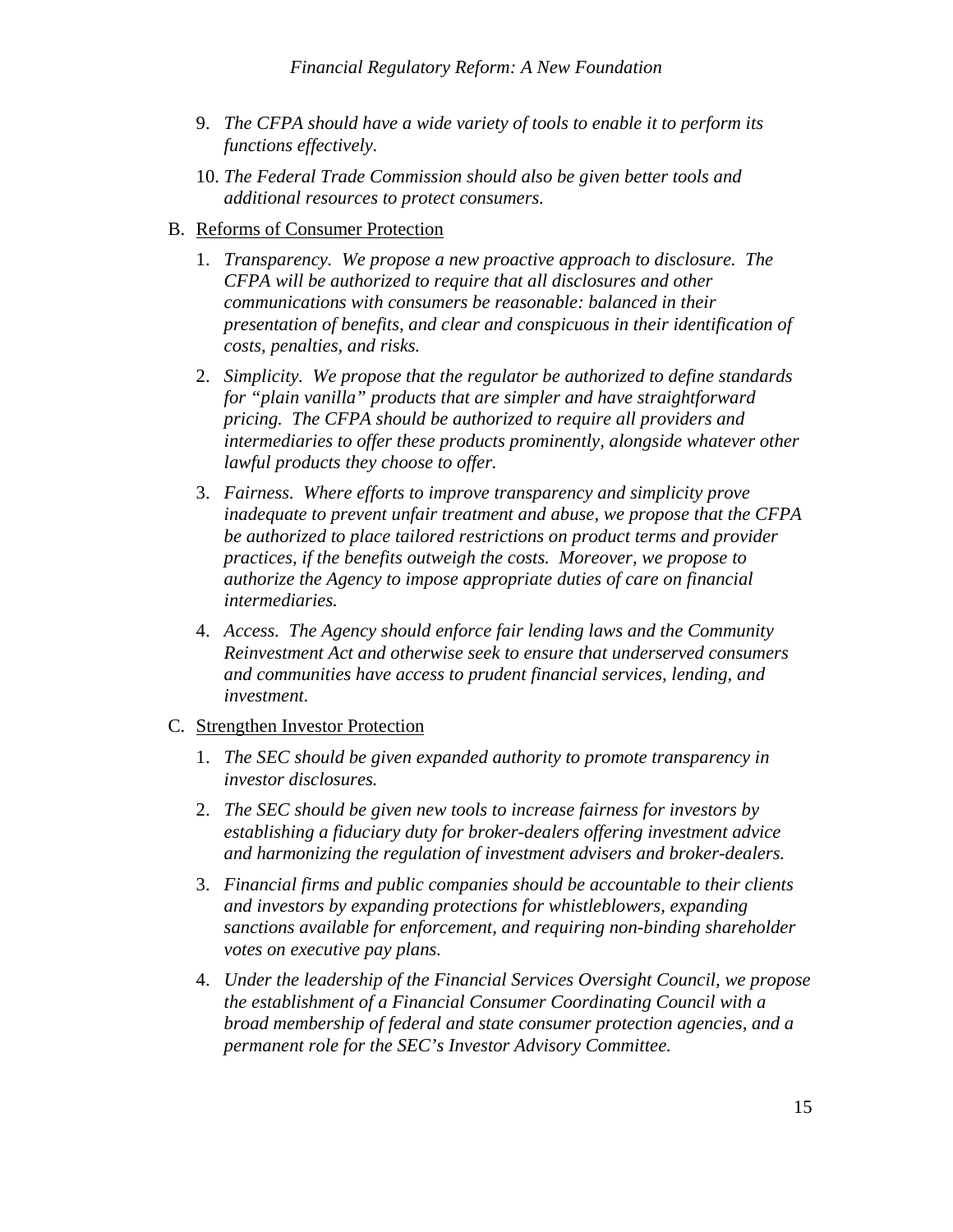5. *Promote retirement security for all Americans by strengthening employmentbased and private retirement plans and encouraging adequate savings.*

### **IV. PROVIDE THE GOVERNMENT WITH THE TOOLS IT NEEDS TO MANAGE FINANCIAL CRISES**

#### A. Create a Resolution Regime for Failing BHCs, Including Tier 1 FHCs

*We recommend the creation of a resolution regime to avoid the disorderly resolution of failing BHCs, including Tier 1 FHCs, if a disorderly resolution would have serious adverse effects on the financial system or the economy. The regime would supplement (rather than replace) and be modeled on to the existing resolution regime for insured depository institutions under the Federal Deposit Insurance Act.* 

B. Amend the Federal Reserve's Emergency Lending Authority

*We will propose legislation to amend Section 13(3) of the Federal Reserve Act to require the prior written approval of the Secretary of the Treasury for any extensions of credit by the Federal Reserve to individuals, partnerships, or corporations in "unusual and exigent circumstances."* 

#### **V. RAISE INTERNATIONAL REGULATORY STANDARDS AND IMPROVE INTERNATIONAL COOPERATION**

A. Strengthen the International Capital Framework

*We recommend that the BCBS continue to modify and improve Basel II by refining the risk weights applicable to the trading book and securitized products, introducing a supplemental leverage ratio, and improving the definition of capital by the end of 2009. We also urge the BCBS to complete an in-depth review of the Basel II framework to mitigate its procyclical effects.* 

#### B. Improve the Oversight of Global Financial Markets

*We urge national authorities to promote the standardization and improved oversight of credit derivative and other OTC derivative markets, in particular through the use of central counterparties, along the lines of the G-20 commitment, and to advance these goals through international coordination and cooperation.* 

#### C. Enhance Supervision of Internationally Active Financial Firms

*We recommend that the FSB and national authorities implement G-20 commitments to strengthen arrangements for international cooperation on supervision of global financial firms through establishment and continued operational development of supervisory colleges.* 

#### D. Reform Crisis Prevention and Management Authorities and Procedures

*We recommend that the BCBS expedite its work to improve cross-border*  resolution of global financial firms and develop recommendations by the end of *2009. We further urge national authorities to improve information-sharing*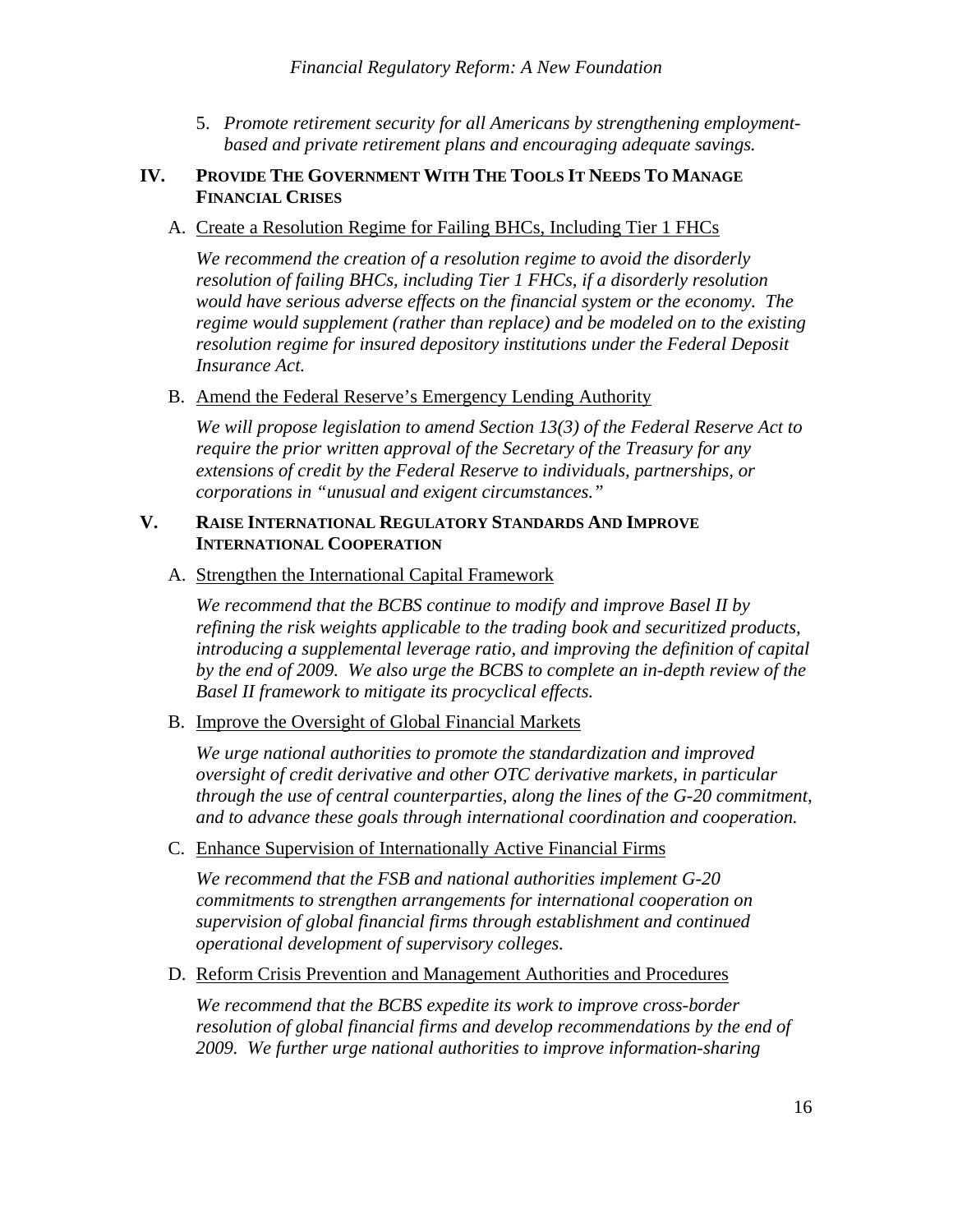*arrangements and implement the FSB principles for cross-border crisis management.* 

E. Strengthen the Financial Stability Board (FSB)

*We recommend that the FSB complete its restructuring and institutionalize its new mandate to promote global financial stability by September 2009.* 

F. Strengthen Prudential Regulations

*We recommend that the BCBS take steps to improve liquidity risk management standards for financial firms and that the FSB work with the BIS and standard setters to develop macroprudential tools.* 

- G. Expand the Scope of Regulation
	- 1. *Determine the appropriate Tier 1 FHC definition and application of requirements for foreign financial firms.*
	- 2. *We urge national authorities to implement by the end of 2009 the G-20 commitment to require hedge funds or their managers to register and disclose appropriate information necessary to assess the systemic risk they pose individually or collectively*
- H. Introduce Better Compensation Practices

*In line with G-20 commitments, we urge each national authority to put guidelines in place to align compensation with long-term shareholder value and to promote compensation structures do not provide incentives for excessive risk taking. We recommend that the BCBS expediently integrate the FSB principles on compensation into its risk management guidance by the end of 2009.* 

- I. Promote Stronger Standards in the Prudential Regulation, Money Laundering/Terrorist Financing, and Tax Information Exchange Areas
	- 1. *We urge the FSB to expeditiously establish and coordinate peer reviews to assess compliance and implementation of international regulatory standards, with priority attention on the international cooperation elements of prudential regulatory standards.*
	- 2. *The United States will work to implement the updated ICRG peer review process and work with partners in the FATF to address jurisdictions not complying with international AML/CFT standards.*
- J. Improve Accounting Standards
	- 1. *We recommend that the accounting standard setters clarify and make consistent the application of fair value accounting standards, including the impairment of financial instruments, by the end of 2009.*
	- 2. *We recommend that the accounting standard setters improve accounting standards for loan loss provisioning by the end of 2009 that would make it more forward looking, as long as the transparency of financial statements is not compromised.*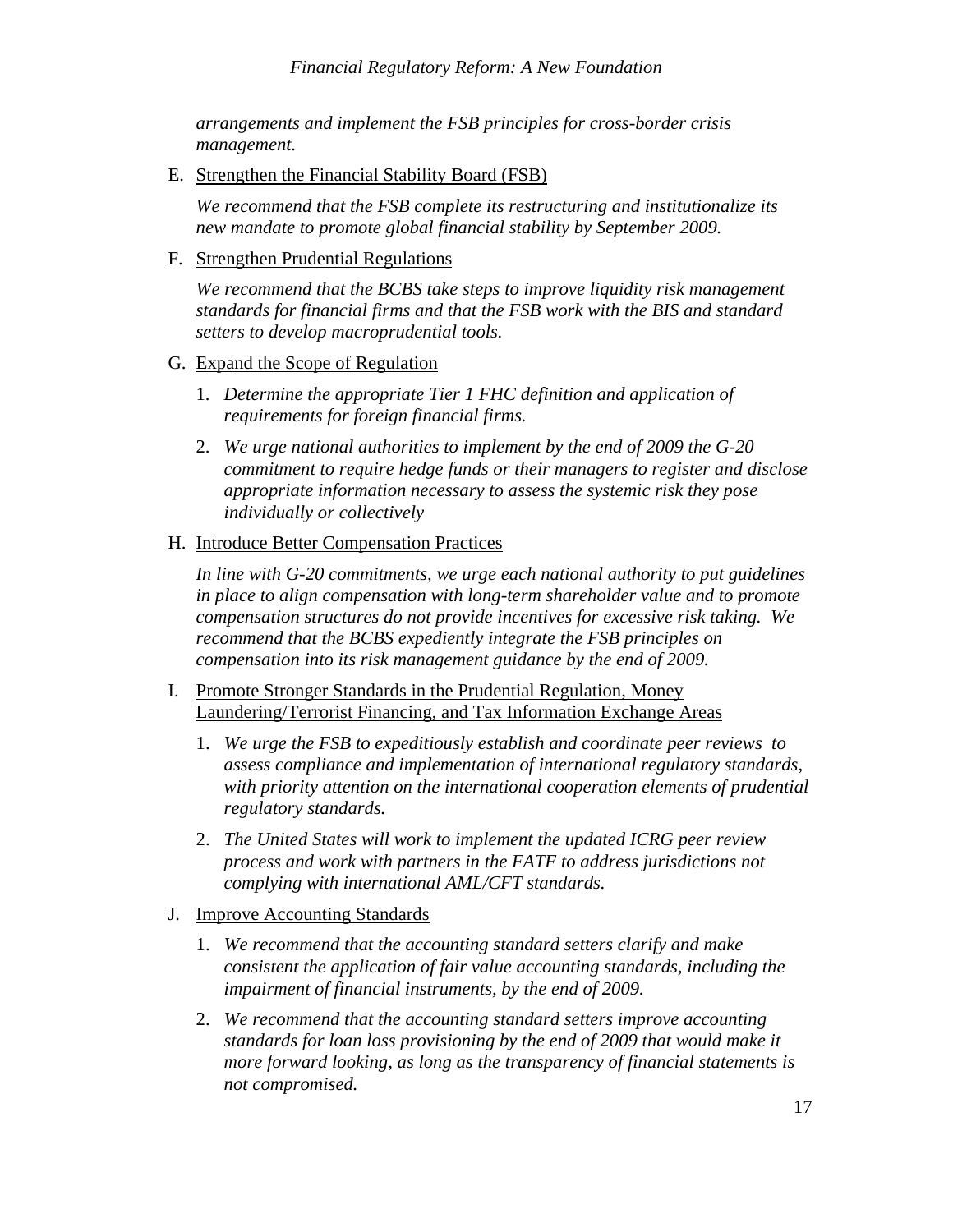3. *We recommend that the accounting standard setters make substantial progress by the end of 2009 toward development of a single set of high quality global accounting standards.* 

# K. Tighten Oversight of Credit Rating Agencies

*We urge national authorities to enhance their regulatory regimes to effectively oversee credit rating agencies (CRAs), consistent with international standards and the G-20 Leaders' recommendations.*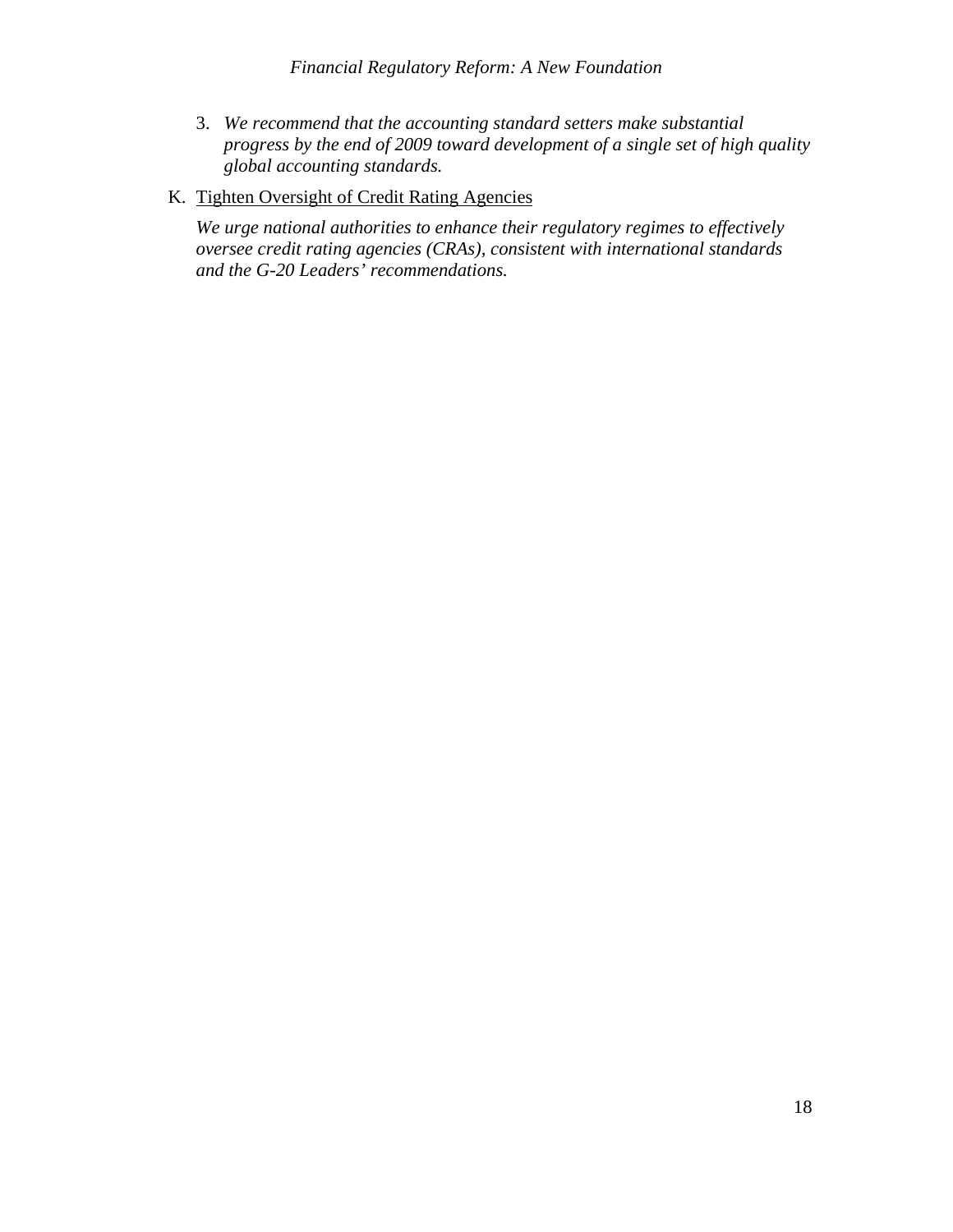### **I. PROMOTE ROBUST SUPERVISION AND REGULATION OF FINANCIAL FIRMS**

In the years leading up to the current financial crisis, risks built up dangerously in our financial system. Rising asset prices, particularly in housing, concealed a sharp deterioration of underwriting standards for loans. The nation's largest financial firms, already highly leveraged, became increasingly dependent on unstable sources of shortterm funding. In many cases, weaknesses in firms' risk-management systems left them unaware of the aggregate risk exposures on and off their balance sheets. A credit boom accompanied a housing bubble. Taking access to short-term credit for granted, firms did not plan for the potential demands on their liquidity during a crisis. When asset prices started to fall and market liquidity froze, firms were forced to pull back from lending, limiting credit for households and businesses.

Our supervisory framework was not equipped to handle a crisis of this magnitude. To be sure, most of the largest, most interconnected, and most highly leveraged financial firms in the country were subject to some form of supervision and regulation by a federal government agency. But those forms of supervision and regulation proved inadequate and inconsistent.

First, capital and liquidity requirements were simply too low. Regulators did not require firms to hold sufficient capital to cover trading assets, high-risk loans, and off-balance sheet commitments, or to hold increased capital during good times to prepare for bad times. Regulators did not require firms to plan for a scenario in which the availability of liquidity was sharply curtailed.

Second, on a systemic basis, regulators did not take into account the harm that large, interconnected, and highly leveraged institutions could inflict on the financial system and on the economy if they failed.

Third, the responsibility for supervising the consolidated operations of large financial firms was split among various federal agencies. Fragmentation of supervisory responsibility and loopholes in the legal definition of a "bank" allowed owners of banks and other insured depository institutions to shop for the regulator of their choice.

Fourth, investment banks operated with insufficient government oversight. Money market mutual funds were vulnerable to runs. Hedge funds and other private pools of capital operated completely outside of the supervisory framework.

To create a new foundation for the regulation of financial institutions, we will promote more robust and consistent regulatory standards for all financial institutions. Similar financial institutions should face the same supervisory and regulatory standards, with no gaps, loopholes, or opportunities for arbitrage.

We propose the creation of a Financial Services Oversight Council, chaired by Treasury, to help fill gaps in supervision, facilitate coordination of policy and resolution of disputes, and identify emerging risks in firms and market activities. This Council would include the heads of the principal federal financial regulators and would maintain a permanent staff at Treasury.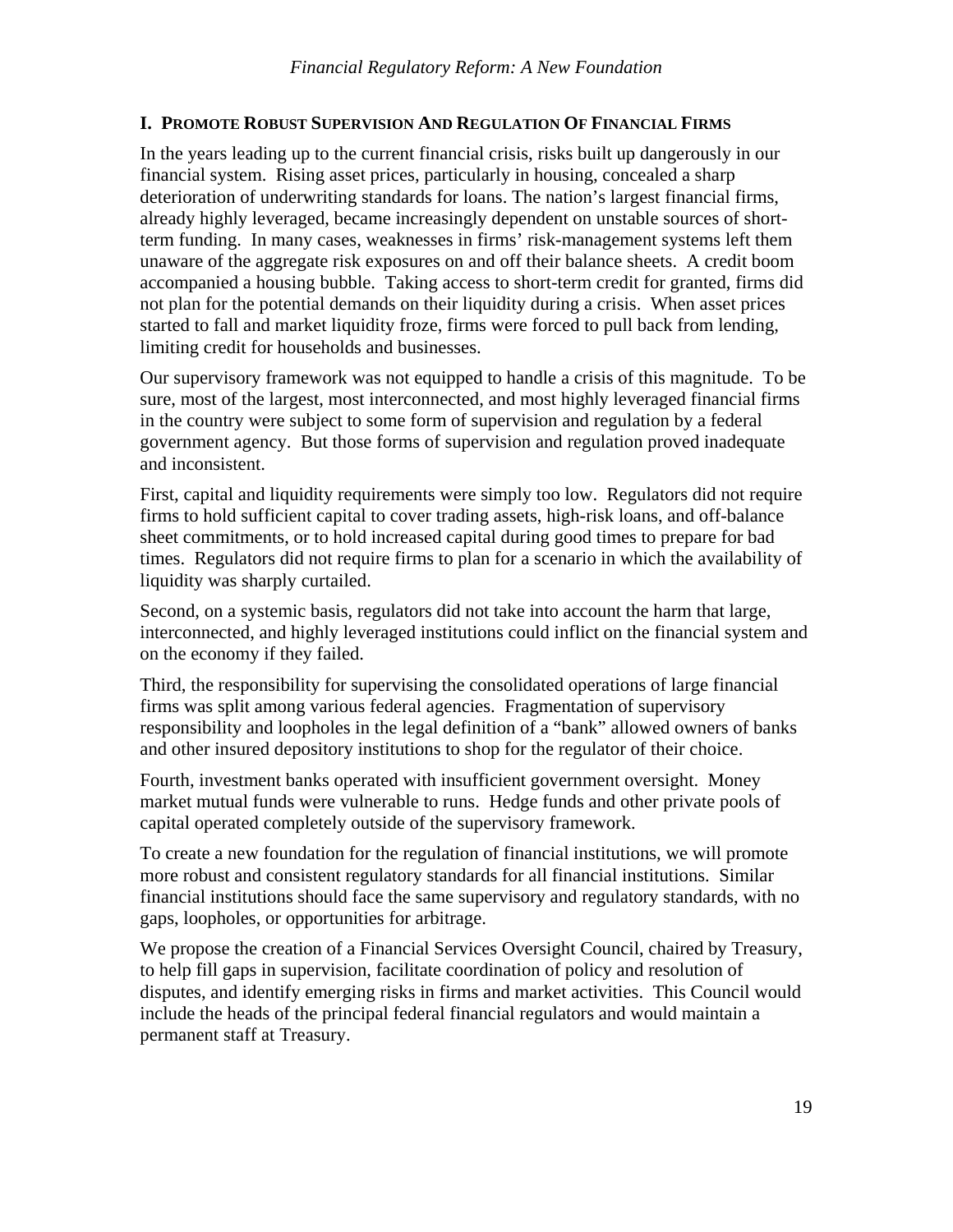We propose an evolution in the Federal Reserve's current supervisory authority for BHCs to create a single point of accountability for the consolidated supervision of all companies that own a bank. All large, interconnected firms whose failure could threaten the stability of the system should be subject to consolidated supervision by the Federal Reserve, regardless of whether they own an insured depository institution. These firms should not be able to escape oversight of their risky activities by manipulating their legal structure.

Under our proposals, the largest, most interconnected, and highly leveraged institutions would face stricter prudential regulation than other regulated firms, including higher capital requirements and more robust consolidated supervision. In effect, our proposals would compel these firms to internalize the costs they could impose on society in the event of failure.

# **A. Create a Financial Services Oversight Council**

**1.** *We propose the creation of a Financial Services Oversight Council to facilitate information sharing and coordination, identify emerging risks, advise the Federal Reserve on the identification of firms whose failure could pose a threat to financial stability due to their combination of size, leverage, and interconnectedness (hereafter referred to as a Tier 1 FHC), and provide a forum for discussion of cross-cutting issues among regulators.* 

We propose the creation of a permanent Financial Services Oversight Council (Council) to facilitate interagency discussion and analysis of financial regulatory policy issues to support a consistent well-informed response to emerging trends, potential regulatory gaps, and issues that cut across jurisdictions.

The membership of the Council should include (i) the Secretary of the Treasury, who shall serve as the Chairman; (ii) the Chairman of the Board of Governors of the Federal Reserve System; (iii) the Director of the National Bank Supervisor (NBS) (Described below in Section I.D.); (iv) the Director of the Consumer Financial Protection Agency (Described below in Section III.A.); (v) the Chairman of the Securities and Exchange Commission (SEC); (vi) the Chairman of the Commodity Futures Trading Commission (CFTC); (vii) the Chairman of the Federal Deposit Insurance Corporation (FDIC); and (viii) the Director of the Federal Housing Finance Agency (FHFA). To fulfill its mission, we propose to create an office within Treasury that will provide full-time, expert staff support to the missions of the Council.

The Council should replace the President's Working Group on Financial Markets and have additional authorities and responsibilities with respect to systemic risk and coordination of financial regulation. We propose that the Council should:

- facilitate information sharing and coordination among the principal federal financial regulatory agencies regarding policy development, rulemakings, examinations, reporting requirements, and enforcement actions;
- provide a forum for discussion of cross-cutting issues among the principal federal financial regulatory agencies; and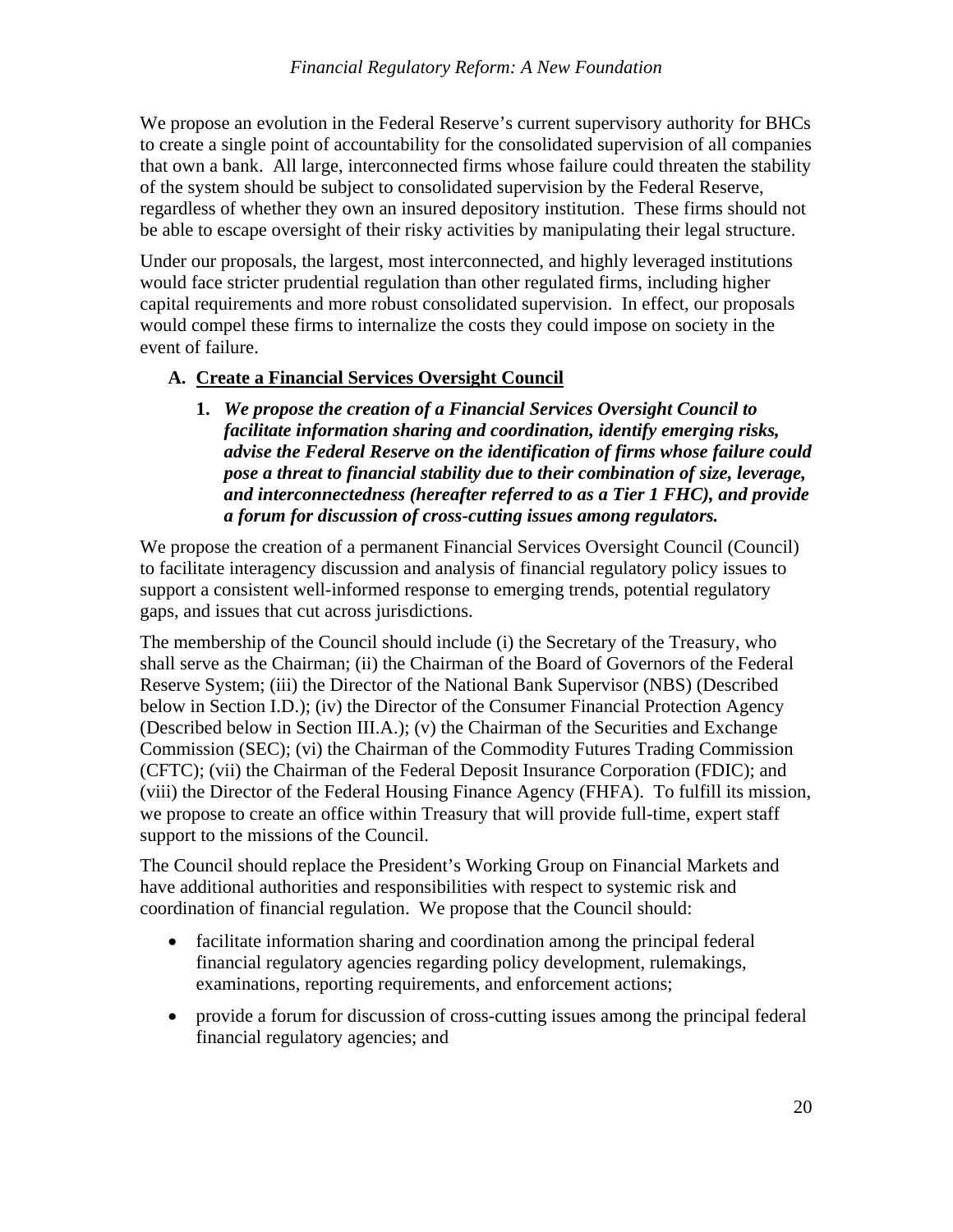• identify gaps in regulation and prepare an annual report to Congress on market developments and potential emerging risks.

The Council should have authority to recommend firms that will be subject to Tier 1 FHC supervision and regulation. The Federal Reserve should also be required to consult with the Council in setting material prudential standards for Tier 1 FHCs and in setting riskmanagement standards for systemically important payment, clearing, and settlement systems and activities. As described below, a subset of the Council's membership should be responsible for determining whether to invoke resolution authority with respect to large, interconnected firms.

### **2.** *Our legislation will propose to give the Council the authority to gather information from any financial firm and the responsibility for referring emerging risks to the attention of regulators with the authority to respond.*

The jurisdictional boundaries among new and existing federal financial regulatory agencies should be drawn carefully to prevent mission overlap, and each of the federal financial regulatory agencies generally should have exclusive jurisdiction to issue and enforce rules to achieve its mission. Nevertheless, many emerging financial products and practices will raise issues relating to systemic risk, prudential regulation of financial firms, and consumer or investor protection.

To enable the monitoring of emerging threats that activities in financial markets may pose to financial stability, we propose that the Council have the authority, through its permanent secretariat in Treasury, to require periodic and other reports from any U.S. financial firm solely for the purpose of assessing the extent to which a financial activity or financial market in which the firm participates poses a threat to financial stability. In the case of federally regulated firms, the Council should, wherever possible, rely upon information that is already being collected by members of the Council in their role as regulators.

# **B. Implement Heightened Consolidated Supervision and Regulation of All Large, Interconnected Financial Firms**

**1.** *Any financial firm whose combination of size, leverage, and interconnectedness could pose a threat to financial stability if it failed (Tier 1 FHC) should be subject to robust consolidated supervision and regulation, regardless of whether the firm owns an insured depository institution.* 

The sudden failures of large U.S.-based investment banks and of American International Group (AIG) were among the most destabilizing events of the financial crisis. These companies were large, highly leveraged, and had significant financial connections to the other major players in our financial system, yet they were ineffectively supervised and regulated. As a consequence, they did not have sufficient capital or liquidity buffers to withstand the deterioration in financial conditions that occurred during 2008. Although most of these firms owned federally insured depository institutions, they chose to own depository institutions that are not considered "banks" under the Bank Holding Company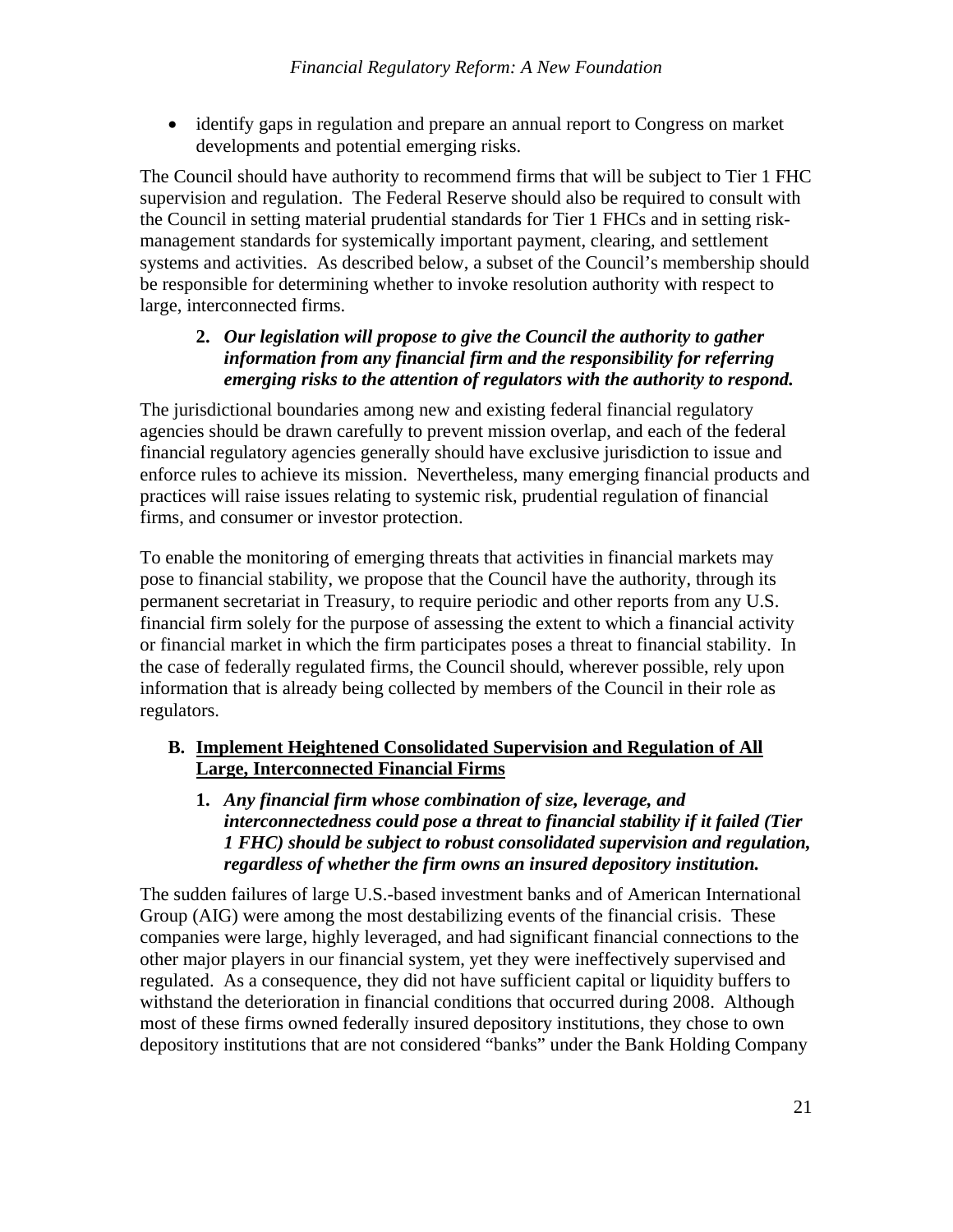(BHC) Act. This allowed them to avoid the more rigorous oversight regime applicable to BHCs.

We propose a new, more robust supervisory regime for any firm whose combination of size, leverage, and interconnectedness could pose a threat to financial stability if it failed. Such firms, which we identify as Tier 1 Financial Holding Companies (Tier 1 FHCs), should be subject to robust consolidated supervision and regulation, regardless of whether they are currently supervised as BHCs.

# **2.** *The Federal Reserve Board should have the authority and accountability for consolidated supervision and regulation of Tier 1 FHCs.*

We propose that authority for supervision and regulation of Tier 1 FHCs be vested in the Federal Reserve Board, which is by statute the consolidated supervisor and regulator of all bank holding companies today. As a result of changes in corporate structure during the current crisis, the Federal Reserve already supervises and regulates all major U.S. commercial and investment banks on a firm-wide basis. The Federal Reserve has by far the most experience and resources to handle consolidated supervision and regulation of Tier 1 FHCs.

The Council should play an important role in recommending the identification of firms that will be subject to regulation as Tier 1 FHCs. The Federal Reserve should also be required to consult with the Council in setting material prudential standards for Tier 1 FHC<sub>s</sub>.

The ultimate responsibility for prudential standard-setting and supervision for Tier 1 FHCs must rest with a single regulator. The public has a right to expect that a clearly identifiable entity, not a committee of multiple agencies, will be answerable for setting standards that will protect the financial system and the public from risks posed by the potential failure of Tier 1 FHCs. Moreover, a committee that included regulators of specific types of financial institutions such as commercial banks or broker-dealers (functional regulators) may be less focused on systemic needs and more focused on the needs of the financial firms they regulate. For example, to promote financial stability, the supervisor of a Tier 1 FHC may hold that firm's subsidiaries to stricter prudential standards than would be required by the functional regulator, whose focus is only on keeping that particular subsidiary safe.

Diffusing responsibility among several regulators would weaken incentives for effective regulation in other ways. For example, it would weaken both the incentive for and the ability of the relevant agencies to act in a timely fashion – creating the risk that clearly ineffective standards remain in place for long periods.

The Federal Reserve should fundamentally adjust its current framework for supervising all BHCs in order to carry out its new responsibilities effectively with respect to Tier 1 FHCs. For example, the focus of BHC regulation would need to expand beyond the safety and soundness of the bank subsidiary to include the activities of the firm as a whole and the risks the firm might pose to the financial system. The Federal Reserve would also need to develop new supervisory approaches for activities that to date have not been significant activities for most BHCs.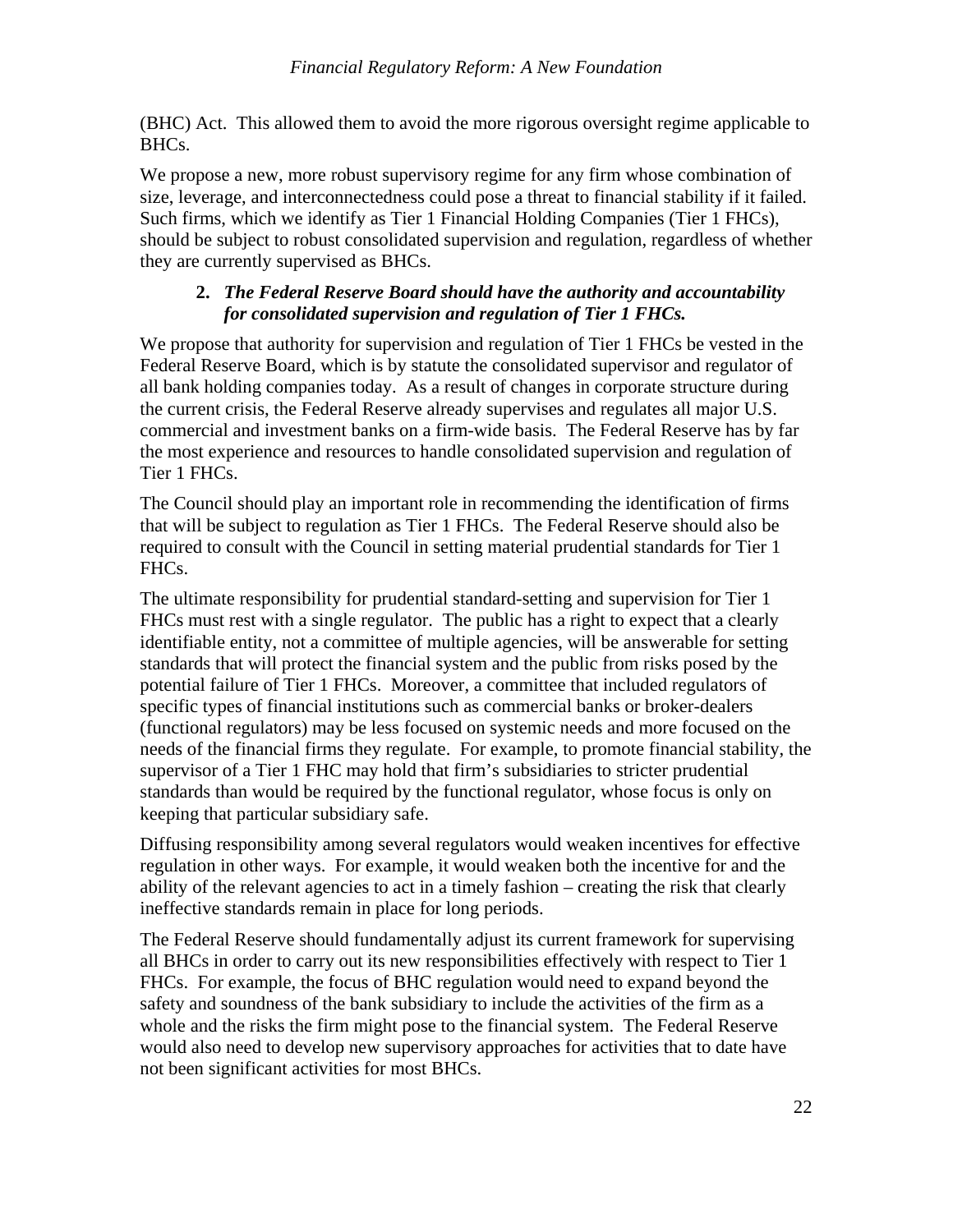### **3.** *Our legislation will propose criteria that the Federal Reserve must consider in identifying Tier 1 FHCs.*

We recommend that legislation specify factors that the Federal Reserve must consider when determining whether an individual financial firm poses a threat to financial stability. Those factors should include:

- the impact the firm's failure would have on the financial system and the economy;
- the firm's combination of size, leverage (including off-balance sheet exposures), and degree of reliance on short-term funding; and
- the firm's criticality as a source of credit for households, businesses, and state and local governments and as a source of liquidity for the financial system.

We propose that the Federal Reserve establish rules, in consultation with Treasury, to guide the identification of Tier 1 FHCs. The Federal Reserve, however, should be allowed to consider other relevant factors and exercise discretion in applying the specified factors to individual financial firms. Treasury would have no role in determining the application of these rules to individual financial firms. This discretion would allow the regulatory system to adapt to inevitable innovations in financial activity and in the organizational structure of financial firms. In addition, without this discretion, large, highly leveraged, and interconnected firms that should be subject to consolidated supervision and regulation as Tier 1 FHCs might be able to escape the regime. For instance, if the Federal Reserve were to treat as a Tier 1 FHC only those firms with balance-sheet assets above a certain amount, firms would have incentives to conduct activities through off-balance sheet transactions and in off-balance sheet vehicles. Flexibility is essential to minimizing the risk that an "AIG-like" firm could grow outside the regulated system.

In identifying Tier 1 FHCs, the Federal Reserve should analyze the systemic importance of a firm under stressed economic conditions. This analysis should consider the impact the firm's failure would have on other large financial institutions, on payment, clearing and settlement systems, and on the availability of credit in the economy. In the case of a firm that has one or more subsidiaries subject to prudential regulation by other federal regulators, the Federal Reserve should be required to consult with those regulators before requiring the firm to be regulated as a Tier 1 FHC. The Federal Reserve should regularly review the classification of firms as Tier 1 FHCs. The Council should have the authority to receive information from its members and to recommend to the Federal Reserve that a firm be designated as a Tier 1 FHC, as described above.

To enable the Federal Reserve to identify financial firms other than BHCs that require supervision and regulation as Tier 1 FHCs, we recommend that Congress authorize the Federal Reserve to collect periodic and other reports from all U.S. financial firms that meet certain minimum size thresholds. The Federal Reserve's authority to require reports from a financial firm would be limited to reports that contain information reasonably necessary to determine whether the firm is a Tier 1 FHC. In the case of firms that are subject to federal regulation, the Federal Reserve should have access to relevant reports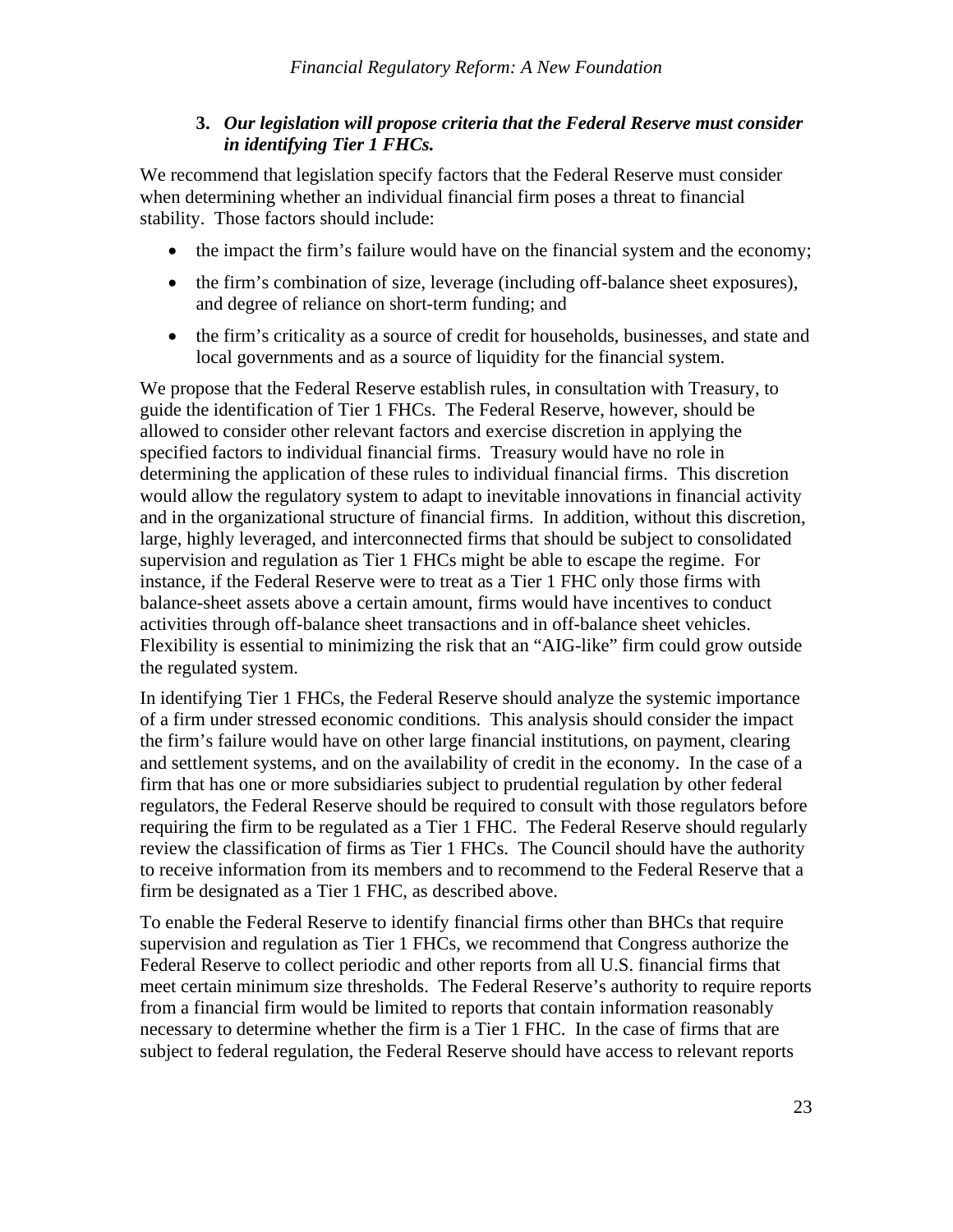#### *Financial Regulatory Reform: A New Foundation*

submitted to other regulators, and its authority to require reports should be limited to information that cannot be obtained from reports to other regulators.

The Federal Reserve also should have the ability to examine any U.S. financial firm that meets certain minimum size thresholds if the Federal Reserve is unable to determine whether the firm's financial activities pose a threat to financial stability based on regulatory reports, discussions with management, and publicly available information. The scope of the Federal Reserve's examination authority over a financial firm would be strictly limited to examinations reasonably necessary to enable the Federal Reserve to determine whether the firm is a Tier 1 FHC.

# **4.** *The prudential standards for Tier 1 FHCs – including capital, liquidity and risk management standards – should be stricter and more conservative than those applicable to other financial firms to account for the greater risks that their potential failure would impose on the financial system.*

Tier 1 FHCs should be subject to heightened supervision and regulation because of the greater risks their potential failure would pose to the financial system. At the same time, given the important role of Tier 1 FHCs in the financial system and the economy, setting their prudential standards too high could constrain long-term financial and economic growth. Therefore, the Federal Reserve, in consultation with the Council, should set prudential standards for Tier 1 FHCs to maximize financial stability at the lowest cost to long-term financial and economic growth.

Tier 1 FHCs should, at a minimum, be required to meet the qualification requirements for FHC status (as revised in this proposal and discussed in more detail below).

*Capital Requirements.* Capital requirements for Tier 1 FHCs should reflect the large negative externalities associated with the financial distress, rapid deleveraging, or disorderly failure of each firm and should, therefore, be strict enough to be effective under extremely stressful economic and financial conditions. Tier 1 FHCs should be required to have enough high-quality capital during good economic times to keep them above prudential minimum capital requirements during stressed economic times. In addition to regulatory capital ratios, the Federal Reserve should evaluate a Tier 1 FHC's capital strength using supervisory assessments, including assessments of capital adequacy under severe stress scenarios and assessments of the firm's capital planning practices, and market-based indicators of the firm's credit quality.

*Prompt Corrective Action.* Tier 1 FHCs should be subject to a prompt corrective action regime that would require the firm or its supervisor to take corrective actions as the firm's regulatory capital levels decline, similar to the existing prompt corrective action regime for insured depository institutions established under the Federal Deposit Insurance Corporation Improvement Act (FDICIA).

*Liquidity Standards.* The Federal Reserve should impose rigorous liquidity risk requirements on Tier 1 FHCs that recognize the potential negative impact that the financial distress, rapid deleveraging, or disorderly failure of each firm would have on the financial system. The Federal Reserve should put in place a robust process for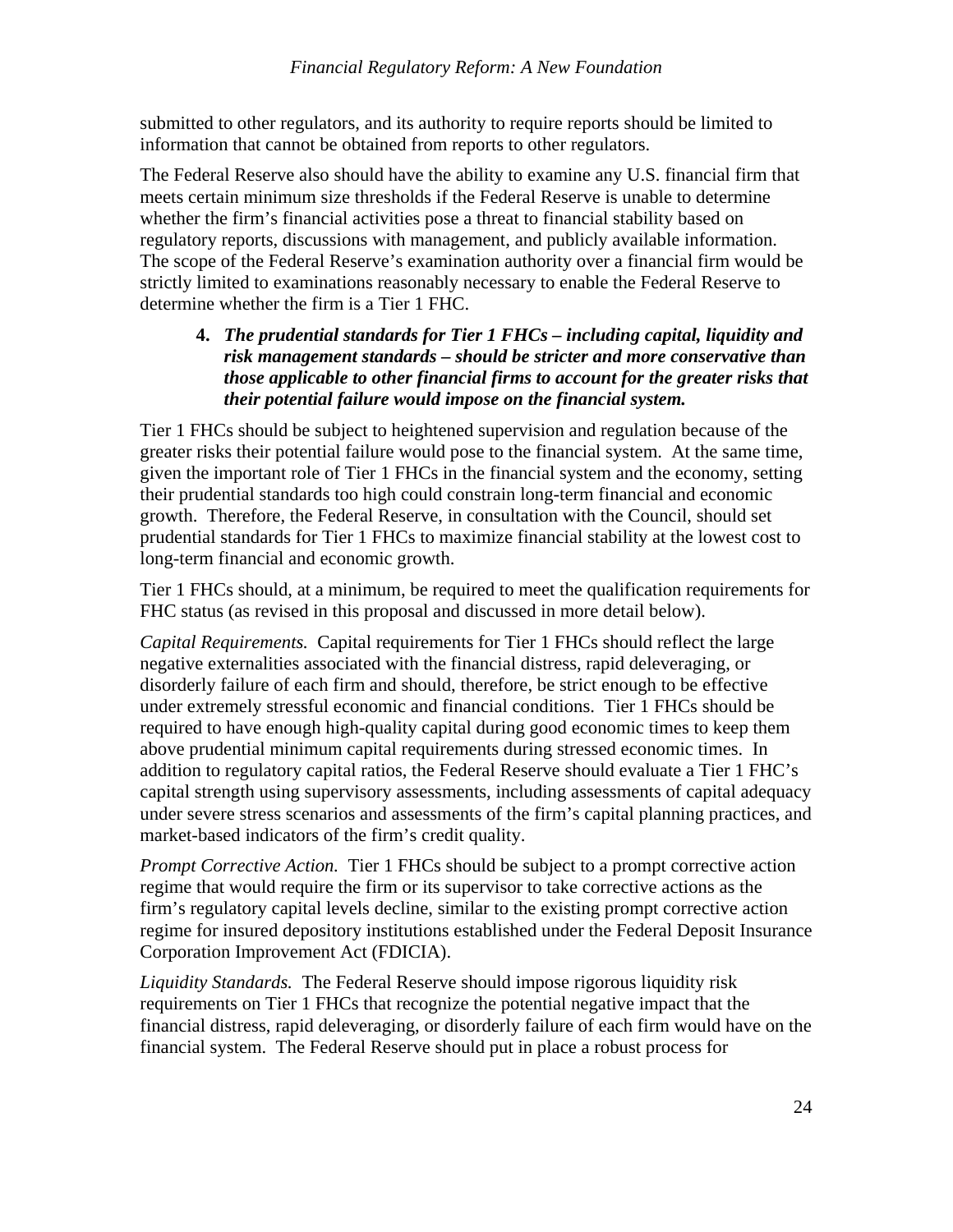continuously monitoring the liquidity risk profiles of these institutions and their liquidity risk management processes.

Federal Reserve supervision should promote the full integration of liquidity risk management of Tier 1 FHCs into the overall risk management of the institution. The Federal Reserve should also establish explicit internal liquidity risk exposure limits and risk management policies. Tier 1 FHCs should have sound processes for monitoring and controlling the full range of their liquidity risks. They should regularly conduct stress tests across a variety of liquidity stress scenarios, including short-term and protracted scenarios and institution-specific and market-wide scenarios. The stress tests should incorporate both on- and off-balance sheet exposures, including non-contractual offbalance sheet obligations.

*Overall Risk Management*. Supervisory expectations regarding Tier 1 FHCs' riskmanagement practices must be in proportion to the risk, complexity, and scope of their operations. These firms should be able to identify firm-wide risk concentrations (credit, business lines, liquidity, and other) and establish appropriate limits and controls around these concentrations. In order to credibly measure and monitor risk concentrations, Tier 1 FHCs must be able to identify aggregate exposures quickly on a firm-wide basis.

*Market Discipline and Disclosure.* To support market evaluation of a Tier 1 FHC's risk profile, capital adequacy, and risk management capabilities, such firms should be required to make enhanced public disclosures.

*Restrictions on Nonfinancial Activities*. Tier 1 FHCs that do not control insured depository institutions should be subject to the full range of prudential regulations and supervisory guidance applicable to BHCs. In addition, the long-standing wall between banking and commerce – which has served our economy well – should be extended to apply to this new class of financial firm. Accordingly, each Tier 1 FHC also should be required to comply with the nonfinancial activity restrictions of the BHC Act, regardless of whether it controls an insured depository institution. We propose that a Tier 1 FHC that has not been previously subject to the BHC Act should be given five years to conform to the existing activity restrictions imposed on FHCs by the BHC Act.

*Rapid Resolution Plans.* The Federal Reserve also should require each Tier 1 FHC to prepare and continuously update a credible plan for the rapid resolution of the firm in the event of severe financial distress. Such a requirement would create incentives for the firm to better monitor and simplify its organizational structure and would better prepare the government, as well as the firm's investors, creditors, and counterparties, in the event that the firm collapsed. The Federal Reserve should review the adequacy of each firm's plan regularly.

**5.** *Consolidated supervision of a Tier 1 FHC should extend to the parent company and to all of its subsidiaries – regulated and unregulated, U.S. and foreign. Functionally regulated and depository institution subsidiaries of a Tier 1 FHC should continue to be supervised and regulated primarily by their functional or bank regulator, as the case may be. The constraints that the Gramm-Leach-Bliley Act (GLB Act) introduced on the Federal Reserve's ability to require reports from, examine, or impose higher*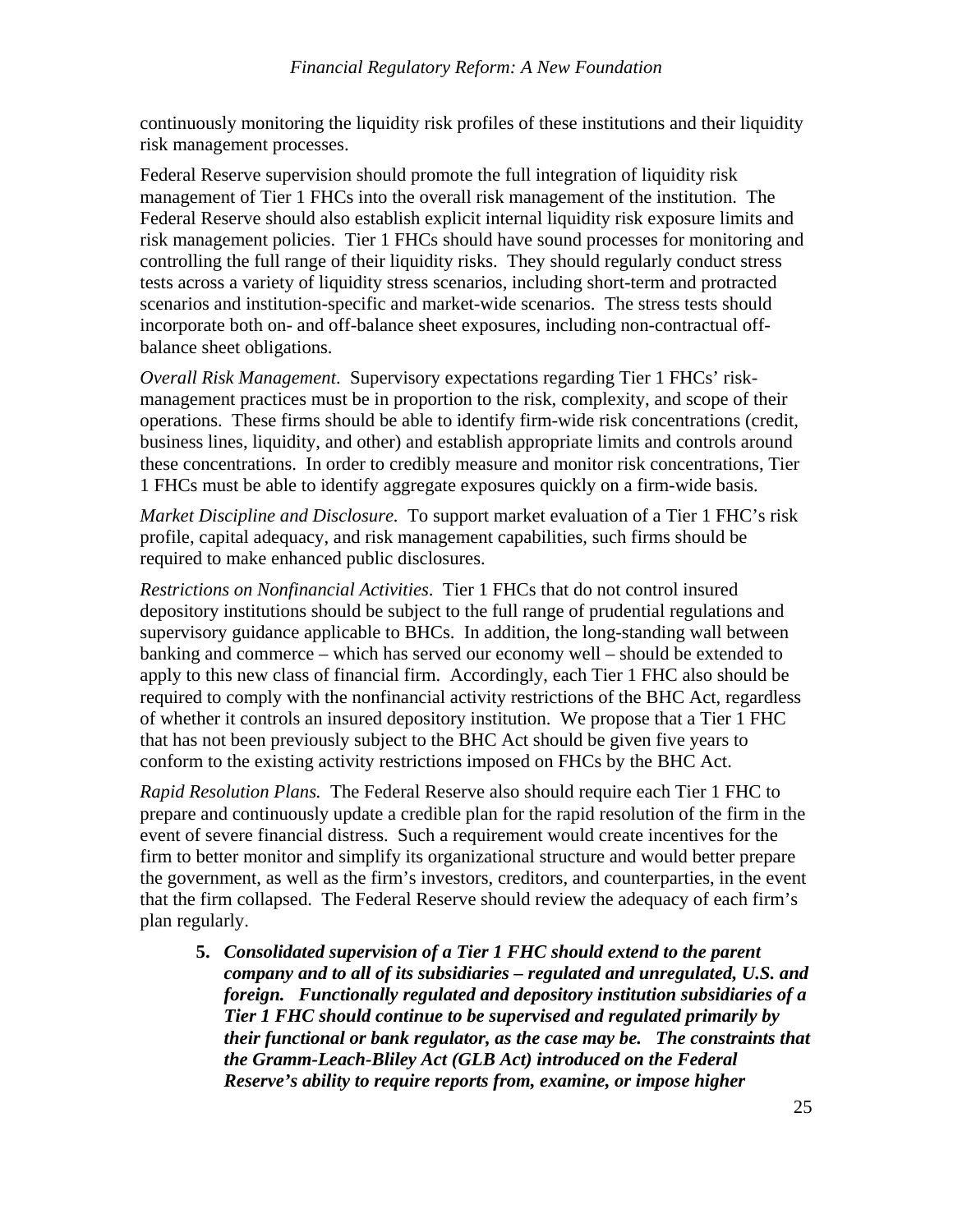#### *prudential requirements or more stringent activity restrictions on the functionally regulated or depository institution subsidiaries of FHCs should be removed.*

The financial crisis has demonstrated the crucial importance of having a consolidated supervisor and regulator for all Tier 1 FHCs with a deep understanding of the operations of each firm. The crisis has made clear that threats to a consolidated financial firm and threats to financial stability can emerge from any business line and any subsidiary. It is not reasonable to hold the functional regulator of a single subsidiary responsible for identifying or managing risks that cut across many different subsidiaries and business lines.

The GLB Act impedes the Federal Reserve's ability, as a consolidated supervisor, to obtain information from or impose prudential restrictions on subsidiaries of a BHC that already have a primary supervisor, including banks and other insured depository institutions; SEC-registered broker-dealers, investment advisers and investment companies; entities regulated by the CFTC; and insurance companies subject to supervision by state insurance supervisors. By relying solely on other supervisors for information and for ensuring that the activities of the regulated subsidiary do not cause excessive risk to the financial system, these restrictions also make it difficult to take a truly firm-wide perspective on a BHC and to execute its responsibility to protect the system as a whole.

To promote accountability in supervision and regulation, the Federal Reserve should have authority to require reports from and conduct examinations of a Tier 1 FHC and all its subsidiaries, including those that have a primary supervisor. To the extent possible, information should be gathered from reports required or exams conducted by other supervisors. The Federal Reserve should also have the authority to impose and enforce more stringent prudential requirements on the regulated subsidiary of a Tier 1 FHC to address systemic risk concerns, but only after consulting with that subsidiary's primary federal or state supervisor and Treasury.

#### **6.** *Consolidated supervision of a Tier 1 FHC should be macroprudential in focus. That is, it should consider risk to the system as a whole.*

Prudential supervision has historically focused on the safety and soundness of individual financial firms, or, in the case of BHCs, on the risks that an organization's nondepository subsidiaries pose to its depository institution subsidiaries. The financial crisis has demonstrated that a narrow supervisory focus on the safety and soundness of individual financial firms can result in a failure to detect and thwart emerging threats to financial stability that cut across many institutions or have other systemic implications. Going forward, the consolidated supervisor of Tier 1 FHCs should continue to employ enhanced forms of its normal supervisory tools, but should supplement those tools with rigorous assessments of the potential impact of the activities and risk exposures of these companies on each other, on critical markets, and on the broader financial system.

The Federal Reserve should continuously analyze the connections among the major financial firms and the dependence of the major financial markets on such firms, in order to track potential impact on the broader financial system. To conduct this analysis, the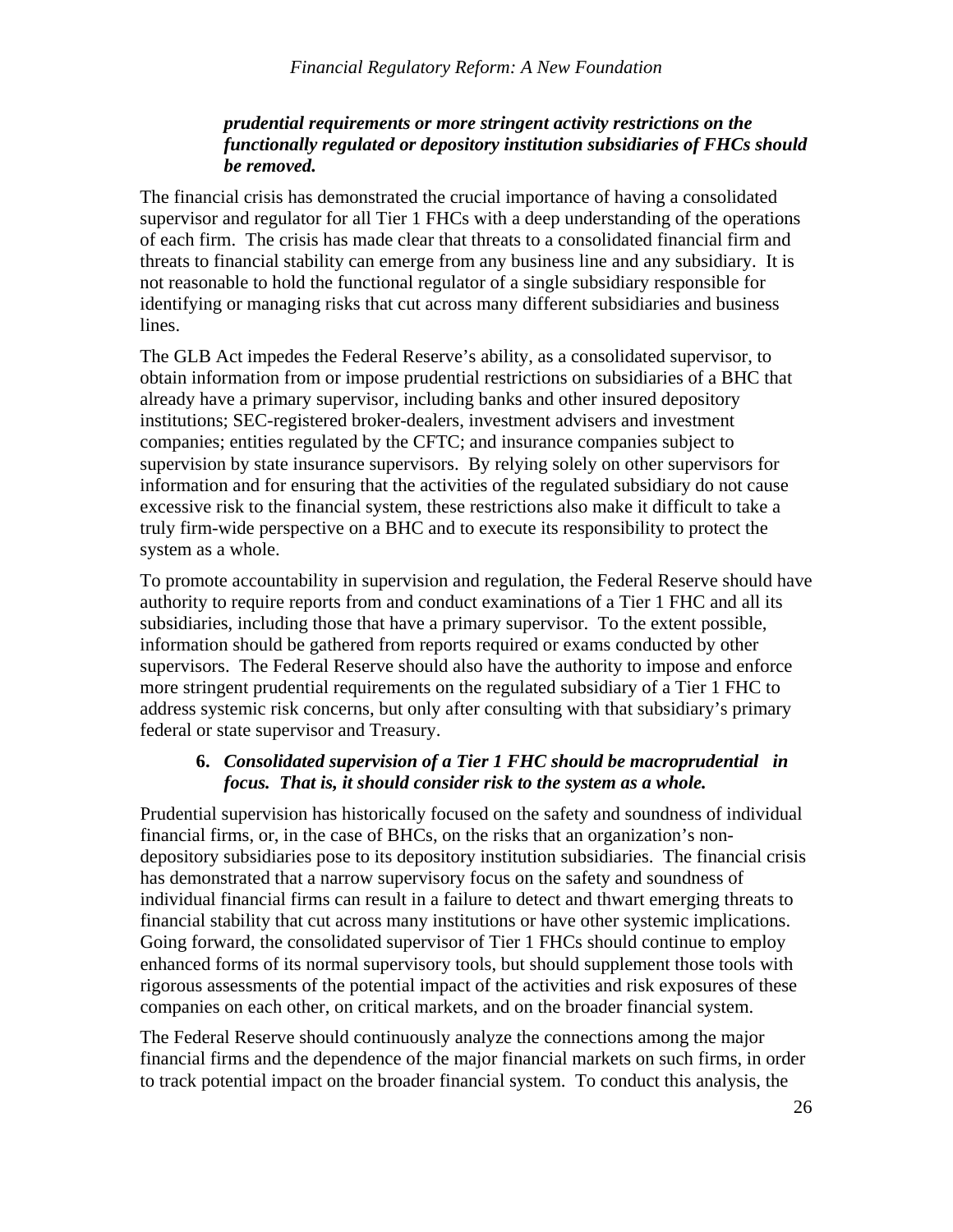Federal Reserve should require each Tier 1 FHC to regularly report the nature and extent to which other major financial firms are exposed to it. In addition, the Federal Reserve should constantly monitor the build-up of concentrations of risk across all Tier 1 FHCs that may collectively threaten financial stability – even though no single firm, viewed in isolation, may appear at risk.

# **7.** *The Federal Reserve, in consultation with Treasury and external experts, should propose recommendations by October 1, 2009 to better align its structure and governance with its authorities and responsibilities.*

This report proposes a number of major changes to the formal powers and duties of the Federal Reserve System, including the addition of several new financial stability responsibilities and a reduction in its consumer protection role. These proposals would put into effect the biggest changes to the Federal Reserve's authority in decades.

For that reason, we propose a comprehensive review of the ways in which the structure and governance of the Federal Reserve System affect its ability to accomplish its existing and proposed functions. This review should include, among other things, the governance of the Federal Reserve Banks and the role of Reserve Bank boards in supervision and regulation. This review should be led by the Federal Reserve Board, but to promote a diversity of views within and without government, Treasury and a wide range of external experts should have substantial input into the review and resulting report. Once the report is issued, Treasury will consider the recommendations in the report and will propose any changes to the governance and structure of the Federal Reserve that are appropriate to improve its accountability and its capacity to achieve its statutory responsibilities.

# **C. Strengthen Capital and Other Prudential Standards Applicable to All Banks and BHCs**

**1.** *Treasury will lead a working group, with participation by federal financial regulatory agencies and outside experts, that will conduct a fundamental reassessment of existing regulatory capital requirements for banks and BHCs, including new Tier 1 FHCs. The working group will issue a report with its conclusions by December 31, 2009.* 

Capital requirements have long been the principal regulatory tool to promote the safety and soundness of banking firms and the stability of the banking system. The capital rules in place at the inception of the financial crisis, however, simply did not require banking firms to hold enough capital in light of the risks the firms faced. Most banks that failed during this crisis were considered well-capitalized just prior to their failure.

The financial crisis highlighted a number of problems with our existing regulatory capital rules. Our capital rules do not require institutions to hold sufficient capital against implicit exposures to off-balance sheet vehicles, as was made clear by the actions many institutions took to support their structured investment vehicles, asset-backed commercial paper programs, and advised money market mutual funds. The capital rules provide insufficient coverage for the risks of trading assets and certain structured credit products.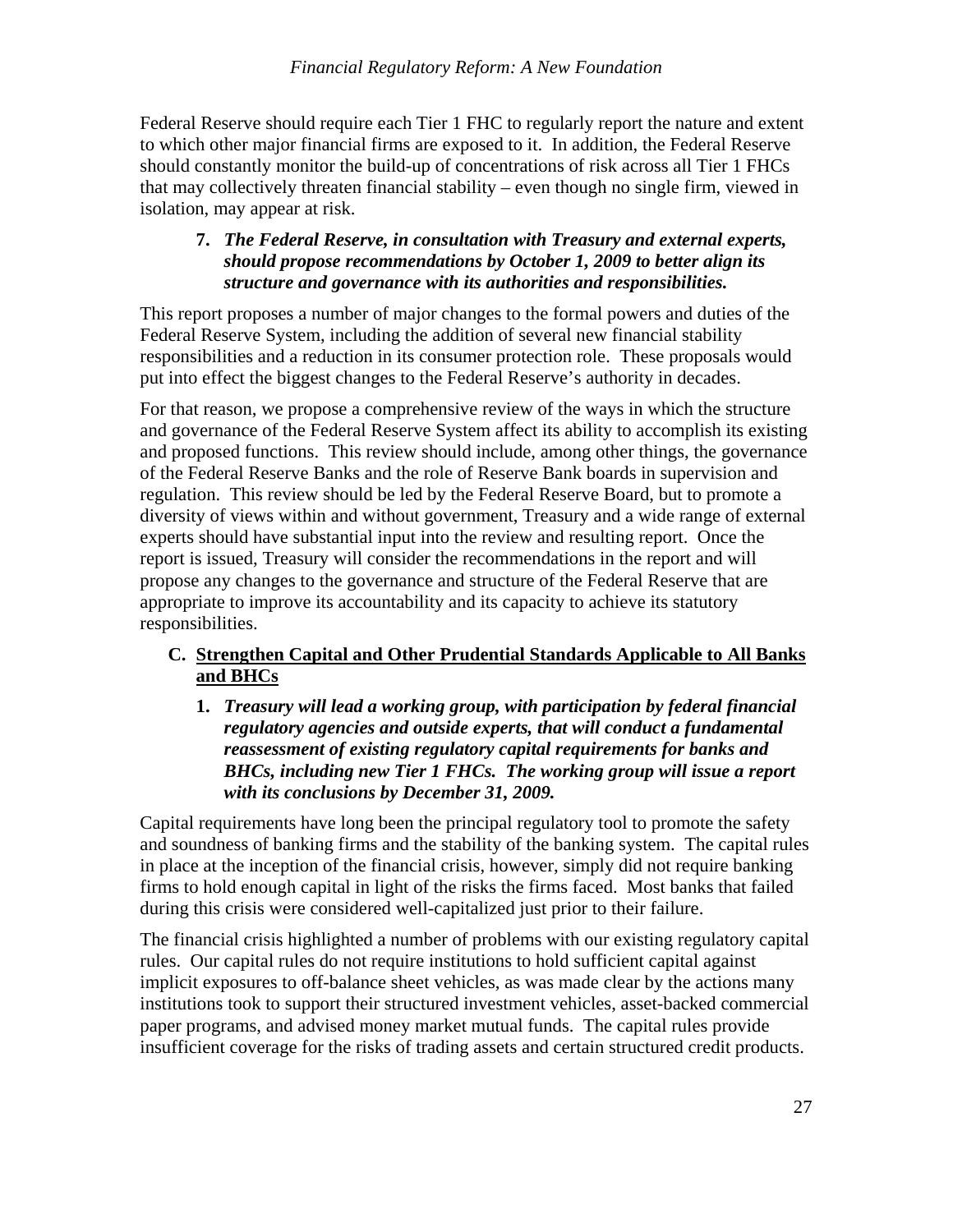### *Financial Regulatory Reform: A New Foundation*

In addition, many of the capital instruments that comprised the capital base of banks and BHCs did not have the loss-absorption capacity expected of them.

The financial crisis has demonstrated the need for a fundamental review of the regulatory capital framework for banks and BHCs. This review should be comprehensive and should cover all elements of the framework, including composition of capital, scope of risk coverage, relative risk weights, and calibration. In particular, the review should include:

- proposed changes to the capital rules to reduce procyclicality, for example, by requiring all banks and BHCs to hold enough high-quality capital during good economic times to keep them above prudential minimum capital requirements during stressed times;
- analysis of the costs, benefits, and feasibility of allowing banks and BHCs to satisfy a portion of their regulatory capital requirements through the issuance of contingent capital instruments (such as debt securities that automatically convert into common equity in stressed economic circumstances) or through the purchase of tail insurance against macroeconomic risks;
- proposed increases in regulatory capital requirements on investments and exposures that pose high levels of risk under stressed market conditions, including in particular: (i) trading positions; (ii) equity investments; (iii) credit exposures to low-credit-quality firms and persons; (iv) highly rated asset-backed securities (ABS) and mortgage-backed securities (MBS); (v) explicit and implicit exposures to sponsored off-balance sheet vehicles; and (vi) OTC derivatives that are not centrally cleared; and
- recognition of the importance of a simpler, more transparent measure of leverage for banks and BHCs to supplement the risk-based capital measures.

As a general rule, banks and BHCs should be subject to a risk-based capital rule that covers all lines of business, assesses capital adequacy relative to appropriate measures of the relative risk of various types of exposures, is transparent and comparable across firms, and is credible and enforceable.

We also support the Basel Committee's efforts to improve the Basel II Capital Accord, as discussed in Section V.

### **2.** *Treasury will lead a working group, with participation by federal financial regulatory agencies and outside experts, that will conduct a fundamental reassessment of the supervision of banks and BHCs. The working group will issue a report with its conclusions by October 1, 2009.*

As noted above, many of the large and complex financial firms that failed or approached the brink of failure in the recent financial crisis were subject to supervision and regulation by a federal government agency. Ensuring that financial firms do not take excessive risks requires the establishment and enforcement of strong prudential rules. Financial firms, however, often can navigate around generally applicable rules. A strong supervisor is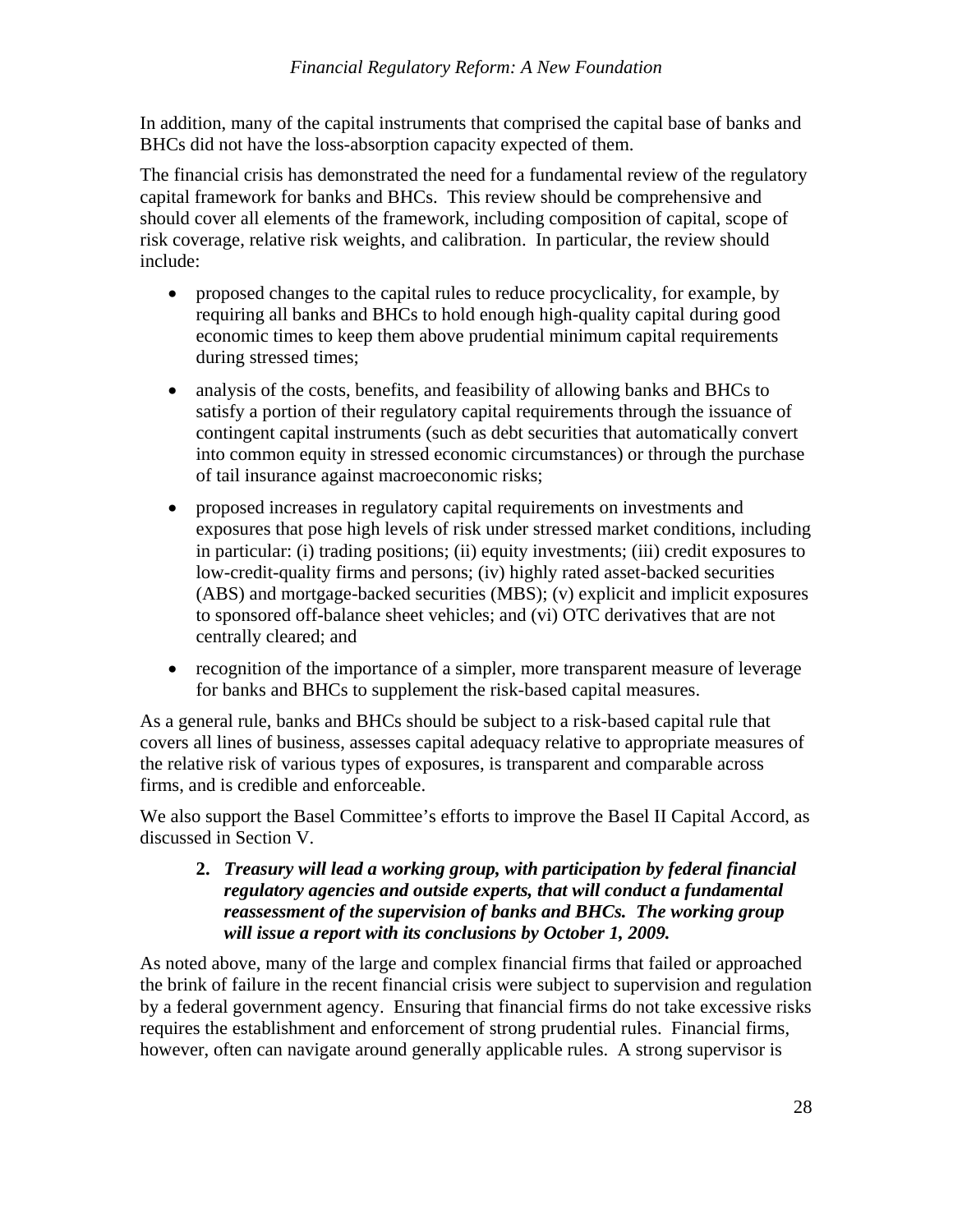needed to enforce rules and to monitor individual firms' risk taking and risk management practices.

The working group will undertake a review and analysis of lessons learned about banking supervision and regulation from the recent financial crisis, addressing issues such as:

- how to effectively conduct continuous, on-site supervision of large, complex banking firms;
- what information supervisors must obtain from regulated firms on a regular basis;
- how functional and bank supervisors should interact with consolidated holding company supervisors;
- how federal and state supervisors should coordinate with foreign supervisors in the supervision of multi-national banking firms;
- the extent to which supervision of smaller, simpler banking firms should differ from supervision of larger, more complex firms;
- how supervisory agencies should be funded and structured, keeping in mind that the funding structure can seriously impact regulatory competition and potentially lead to regulatory capture; and
- the costs and benefits of having supervisory agencies that also conduct other governmental functions, such as deposit insurance, consumer protection, or monetary policy.
	- **3.** *Federal regulators should issue standards and guidelines to better align executive compensation practices of financial firms with long-term shareholder value and to prevent compensation practices from providing incentives that could threaten the safety and soundness of supervised institutions. In addition, we will support legislation requiring all public companies to hold non-binding shareholder resolutions on the compensation packages of senior executive officers, as well as new requirements to make compensation committees more independent.*

Among the many significant causes of the financial crisis were compensation practices. In particular, incentives for short-term gains overwhelmed the checks and balances meant to mitigate against the risk of excess leverage. We will seek to better align compensation practices with the interests of shareholders and the stability of firms and the financial system through the following five principles. First, compensation plans should properly measure and reward performance. Second, compensation should be structured to account for the time horizon of risks. Third, compensation practices should be aligned with sound risk management. Fourth, golden parachutes and supplemental retirement packages should be reexamined to determine whether they align the interests of executives and shareholders. Finally, transparency and accountability should be promoted in the process of setting compensation.

As part of this effort, Treasury will support federal regulators, including the Federal Reserve, the SEC, and the federal banking regulators in laying out standards on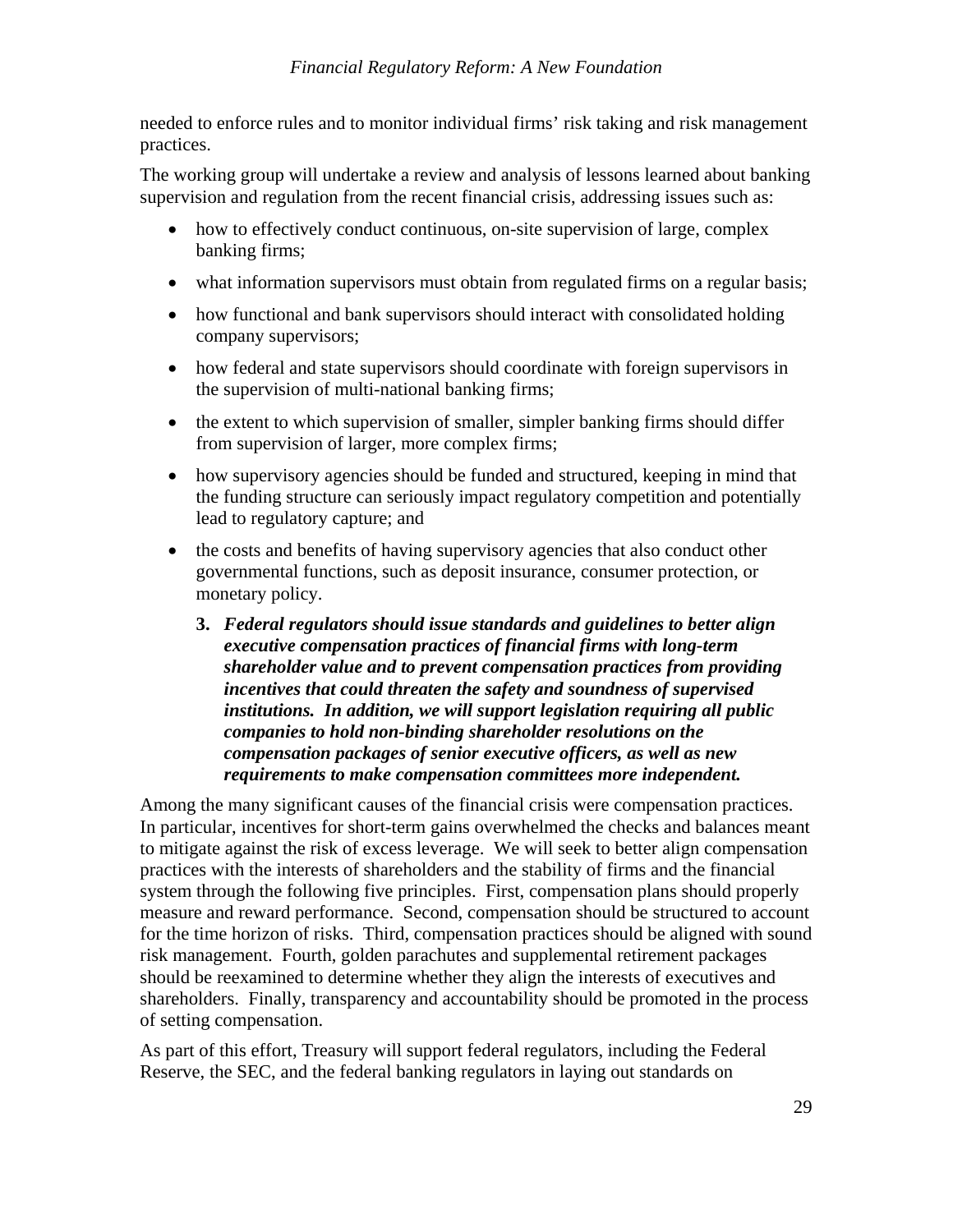compensation for financial firms that will be fully integrated into the supervisory process. These efforts recognize that an important component of risk management involves properly aligning incentives, and that properly designed compensation practices for both executives and employees are a necessary part of ensuring safety and soundness in the financial sector. We will also ask the President's Working Group on Financial Markets (and the Council when it is established to replace the PWG) to perform a review of compensation practices to monitor their impact on risk-taking, with a focus on identifying whether new trends might be creating risks that would otherwise go unseen.

These standards will be supplemented by increased disclosure requirements from the SEC as well as proposed legislation in two areas to increase transparency and accountability in setting executive compensation.

First, we will work with Congress to pass "say on pay" legislation – further discussed in a later section – that will require all public companies to offer an annual non-binding vote on compensation packages for senior executive officers.

Additionally, we will propose legislation giving the SEC the power to require that compensation committees are more independent. Under this legislation, compensation committees would be given the responsibility and the resources to hire their own independent compensation consultants and outside counsel. The legislation would also direct the SEC to create standards for ensuring the independence of compensation consultants, providing shareholders with the confidence that the compensation committee is receiving objective, expert advice.

# **4.** *Capital and management requirements for FHC status should not be limited to the subsidiary depository institution. All FHCs should be required to meet the capital and management requirements on a consolidated basis as well.*

The GLB Act currently requires a BHC to keep its subsidiary depository institutions "well-capitalized" and "well-managed" in order to qualify as a financial holding company (FHC) and thereby engage in riskier financial activities such as merchant banking, insurance underwriting, and securities underwriting and dealing. The GLB Act does not, however, require an FHC to be "well-capitalized" or "well-managed" on a consolidated basis. As a result, many of the BHCs that were most active in volatile capital markets activities were not held to the highest consolidated regulatory capital standard available.

We propose that, in addition to the current FHC eligibility requirements, all FHCs should be required to achieve and maintain well-capitalized and well-managed status on a consolidated basis. The specific capital standards should be determined in line with the results of the capital review recommended previously in this report.

**5.** *The accounting standard setters – the Financial Accounting Standards Board (FASB), the International Accounting Standards Board (IASB), and the SEC – should review accounting standards to determine how financial firms should be required to employ more forward-looking loan loss provisioning practices that incorporate a broader range of available credit*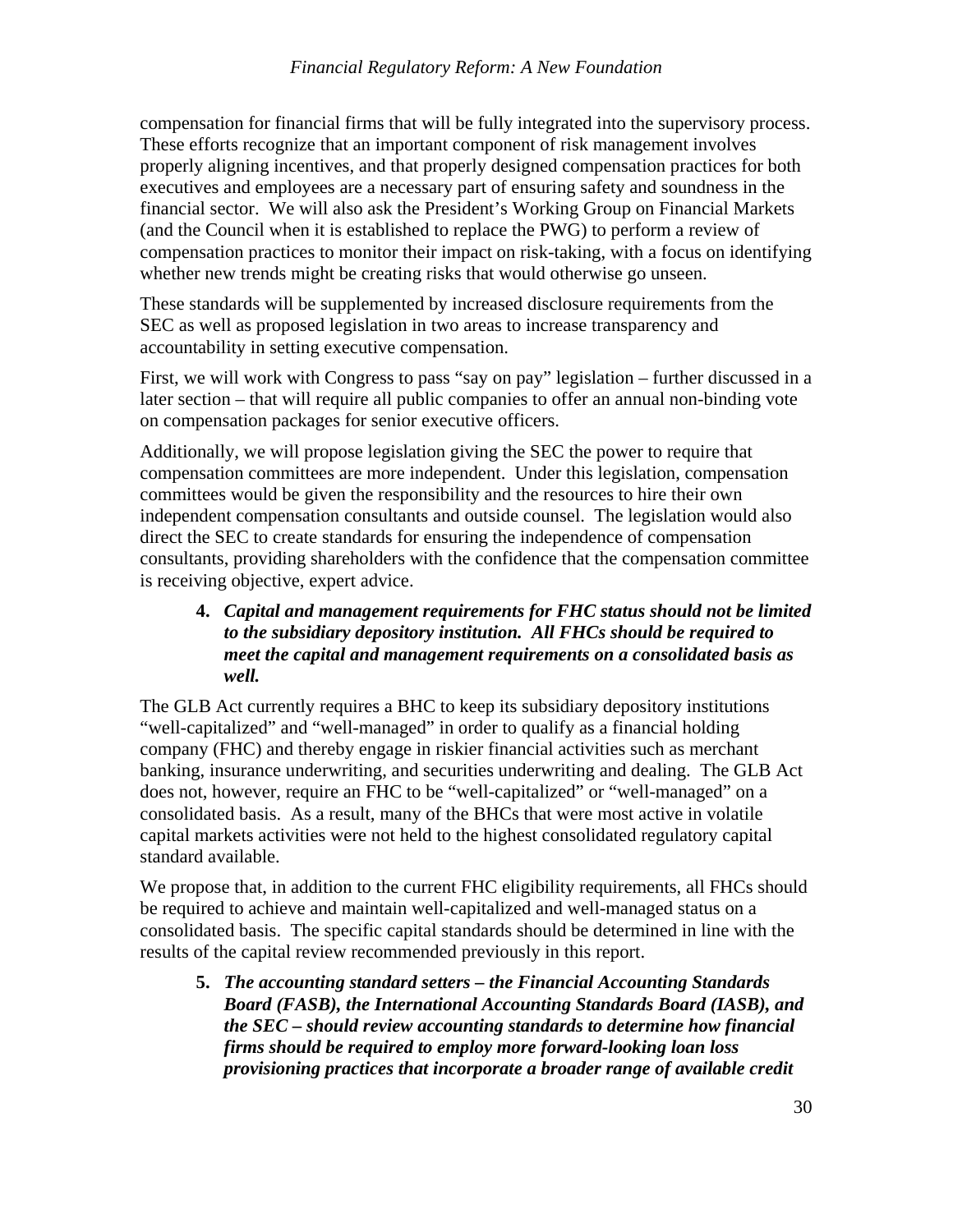### *information. Fair value accounting rules also should be reviewed with the goal of identifying changes that could provide users of financial reports with both fair value information and greater transparency regarding the cash flows management expects to receive by holding investments.*

Certain aspects of accounting standards have had procyclical tendencies, meaning that they have tended to amplify business cycles. For example, during good times, loan loss reserves tend to decline because recent historical losses are low. In determining their loan loss reserves, firms should be required to be more forward-looking and consider factors that would cause loan losses to differ from recent historical experience. This would likely result in recognition of higher provisions earlier in the credit cycle. During the current crisis, such earlier loss recognition could have reduced procyclicality, while still providing necessary transparency to users of financial reports on changes in credit trends. Similarly, the interpretation and application of fair value accounting standards during the crisis raised significant procyclicality concerns.

### **6.** *Firewalls between banks and their affiliates should be strengthened to protect the federal safety net that supports banks and to better prevent spread of the subsidy inherent in the federal safety net to bank affiliates.*

Sections 23A and 23B of the Federal Reserve Act are designed to protect a depository institution from suffering losses in its transactions with affiliates. These provisions also limit the ability of a depository institution to transfer to its affiliates the subsidy arising from the institution's access to the federal safety net, which includes FDIC deposit insurance, access to Federal Reserve liquidity, and access to Federal Reserve payment systems. Sections 23A and 23B accomplish these purposes by placing quantitative limits and collateral requirements on certain covered transactions between a bank and an affiliate and by requiring all financial transactions between a bank and an affiliate to be performed on market terms. The Federal Reserve administers these statutory provisions for all depository institutions and has the power to provide exemptions from these provisions.

The recent financial crisis has highlighted, more clearly than ever, the value of the federal subsidy associated with the banking charter, as well as the related value to a consolidated financial firm of owning a bank. Although the existing set of firewalls in sections 23A and 23B are strong, the framework can and should be strengthened further.

Holes in the existing set of federal restrictions on transactions between banks and their affiliates should be closed. Specifically, we propose that regulators should place more effective constraints on the ability of banks to engage in over-the-counter (OTC) derivatives and securities financing transactions with affiliates. In addition, covered transactions between banks and their affiliates should be required to be fully collateralized throughout the life of the transactions. Moreover, the existing federal restrictions on transactions between banks and affiliates should be applied to transactions between a bank and all private investment vehicles sponsored or advised by the bank. The Federal Reserve's discretion to provide exemptions from the bank/affiliate firewalls also should be limited.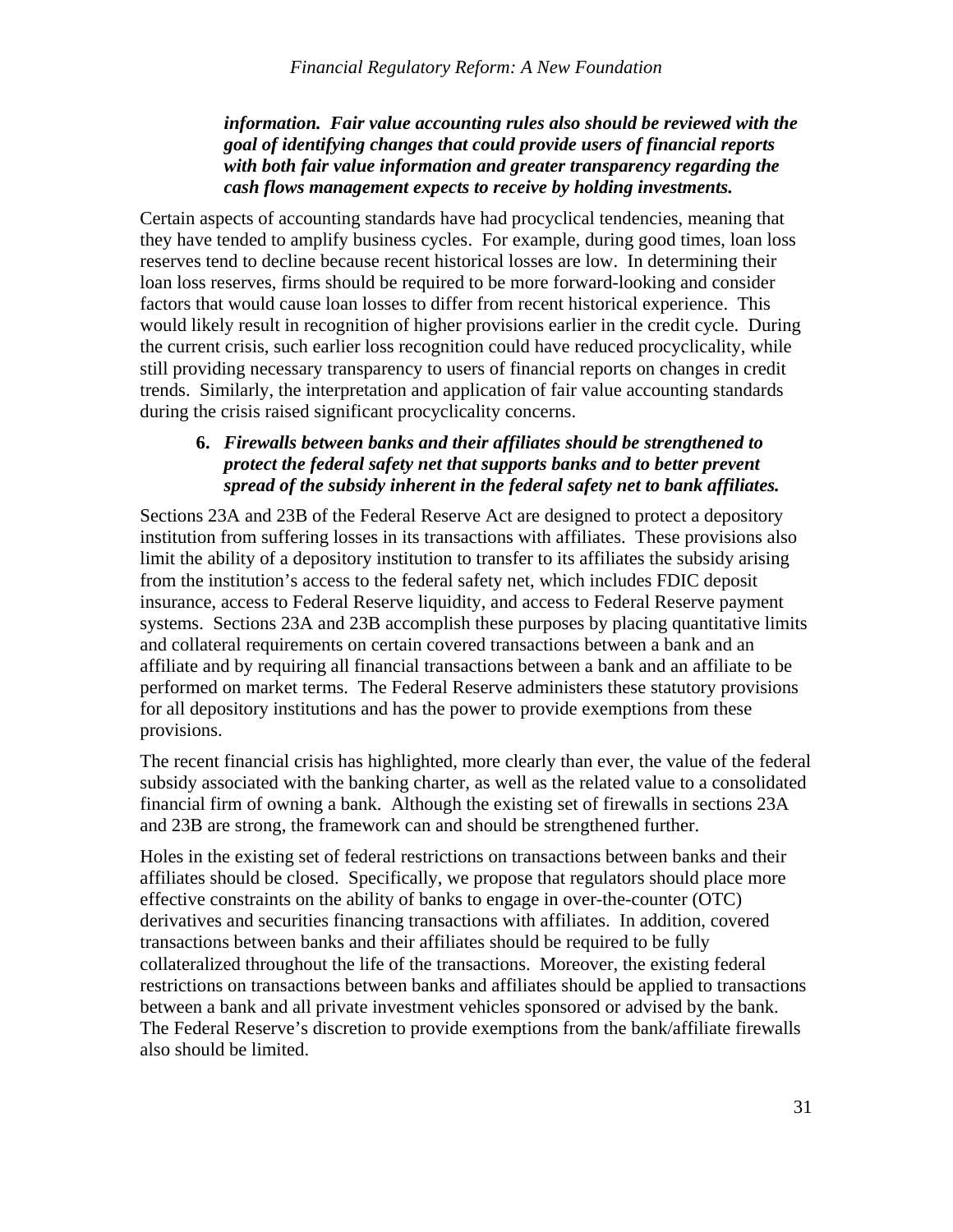Finally, the Federal Reserve and the federal banking agencies should tighten the supervision and regulation of potential conflicts of interest generated by the affiliation of banks and other financial firms, such as proprietary trading units and hedge funds.

# **D. Closing Loopholes in Bank Regulation**

**1.** *We propose the creation of a new federal government agency, the National Bank Supervisor (NBS), to conduct prudential supervision and regulation of all federally chartered depository institutions, and all federal branches and agencies of foreign banks.* 

One clear lesson learned from the recent crisis was that competition among different government agencies responsible for regulating similar financial firms led to reduced regulation in important parts of the financial system. The presence of multiple federal supervisors of firms that could easily change their charter led to weaker regulation and became a serious structural problem within our supervisory system.

We propose to establish a single federal agency dedicated to the chartering and prudential supervision and regulation of national banks and federal branches and agencies of foreign banks. This agency would take over the prudential responsibilities of the Office of the Comptroller of the Currency, which currently charters and supervises nationally chartered banks and federal branches and agencies of foreign banks, and responsibility for the institutions currently supervised by the Office of Thrift Supervision, which supervises federally chartered thrifts and thrift holding companies. As described below, we propose to eliminate the thrift charter. The nature and extent of prudential supervision and regulation of a federally chartered depository institution should no longer be a function of whether a firm conducts its business as a national bank or a federal thrift.

To accomplish its mission effectively, the NBS should inherit the OCC's and OTS's authorities to require reports, conduct examinations, impose and enforce prudential requirements, and conduct overall supervision. The new agency should be given all the tools, authorities, and financial, technical, and human resources needed to ensure that our federally chartered banks, branches, and agencies are subject to the strongest possible supervision and regulation.

The NBS should be an agency with separate status within Treasury and should be led by a single executive.

Under our proposal, the Federal Reserve and the FDIC would maintain their respective roles in the supervision and regulation of state-chartered banks, and the National Credit Union Administration (NCUA) would maintain its authorities for credit unions.

# **2.** *We propose to eliminate the federal thrift charter, but to preserve its interstate branching rules and apply them to state and national banks.*

# *Federal Thrift Charter*

Congress created the federal thrift charter in the Home Owners' Loan Act of 1933 in response to the extensive failures of state-chartered thrifts and the collapse of the broader financial system during the Great Depression. The rationale for federal thrifts as a specialized class of depository institutions focused on residential mortgage lending made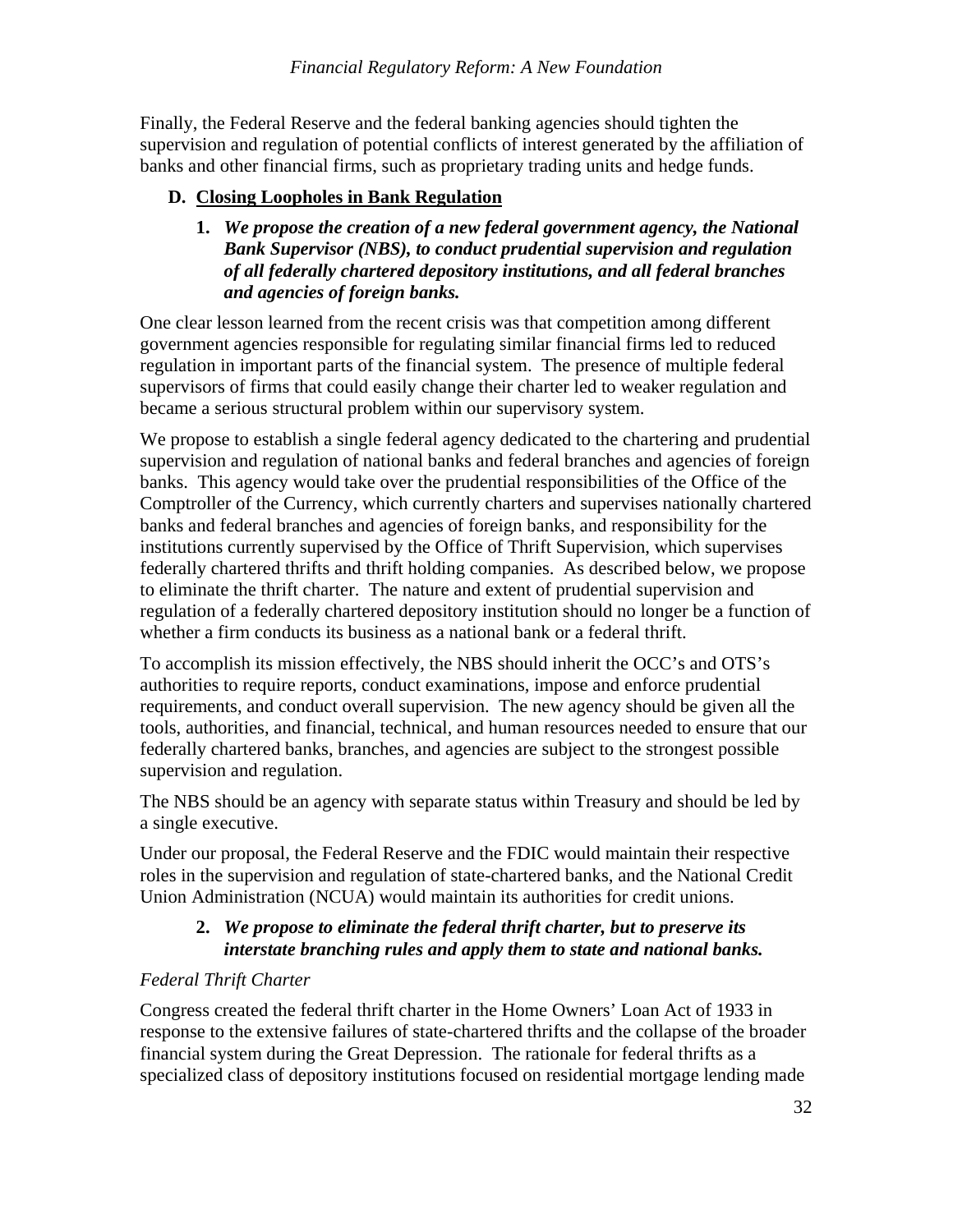sense at the time but the case for such specialized institutions has weakened considerably in recent years. Moreover, over the past few decades, the powers of thrifts and banks have substantially converged.

As securitization markets for residential mortgages have grown, commercial banks have increased their appetite for mortgage lending, and the Federal Home Loan Bank System has expanded its membership base. Accordingly, the need for a special class of mortgage-focused depository institutions has fallen. Moreover, the fragility of thrifts has become readily apparent during the financial crisis. In part because thrifts are required by law to focus more of their lending on residential mortgages, thrifts were more vulnerable to the housing downturn that the United States has been experiencing since 2007. The availability of the federal thrift charter has created opportunities for private sector arbitrage of our financial regulatory system. We propose to eliminate the charter going forward, subject to reasonable transition arrangements.

#### *Supervision and Regulation of National and State Banks*

Our efforts to simplify and strengthen weak spots in our system of federal bank supervision and regulation will not end with the elimination of the federal thrift charter. Although FDICIA and other work by the federal banking agencies over the past few decades have substantially improved the uniformity of the regulatory framework for national banks, state member banks, and state nonmember banks, more work can and should be done in this area. To further minimize arbitrage opportunities associated with the multiple remaining bank charters and supervisors, we propose to further reduce the differences in the substantive regulations and supervisory policies applicable to national banks, state member banks, and state nonmember banks. We also propose to restrict the ability of troubled banks to switch charters and supervisors.

#### *Interstate Branching*

Federal thrifts enjoyed the unrestricted ability to branch across state lines. Banks do not always have that ability. Although many states have enacted legislation permitting interstate branching, many other states continue to require interstate entry only through the acquisition of an existing bank. This limitation on interstate branching is an obstacle to interstate operations for all banks and creates special problems for community banks seeking to operate across state lines.

We propose the elimination of the remaining restrictions on interstate branching by national and state banks. Interstate banking and branching is good for consumers, good for banks, and good for the broader economy. Permitting banks to expand across state lines improves their geographical diversification and, consequently, their resilience in the face of local economic shocks. Competition through interstate branching also makes the banking system more efficient – improving consumer and business access to banking services in under-served markets, and increasing convenience for customers who live or work near state borders.

We propose that states should not be allowed to prevent de novo branching into their states, or to impose a minimum requirement on the age of in-state banks that can be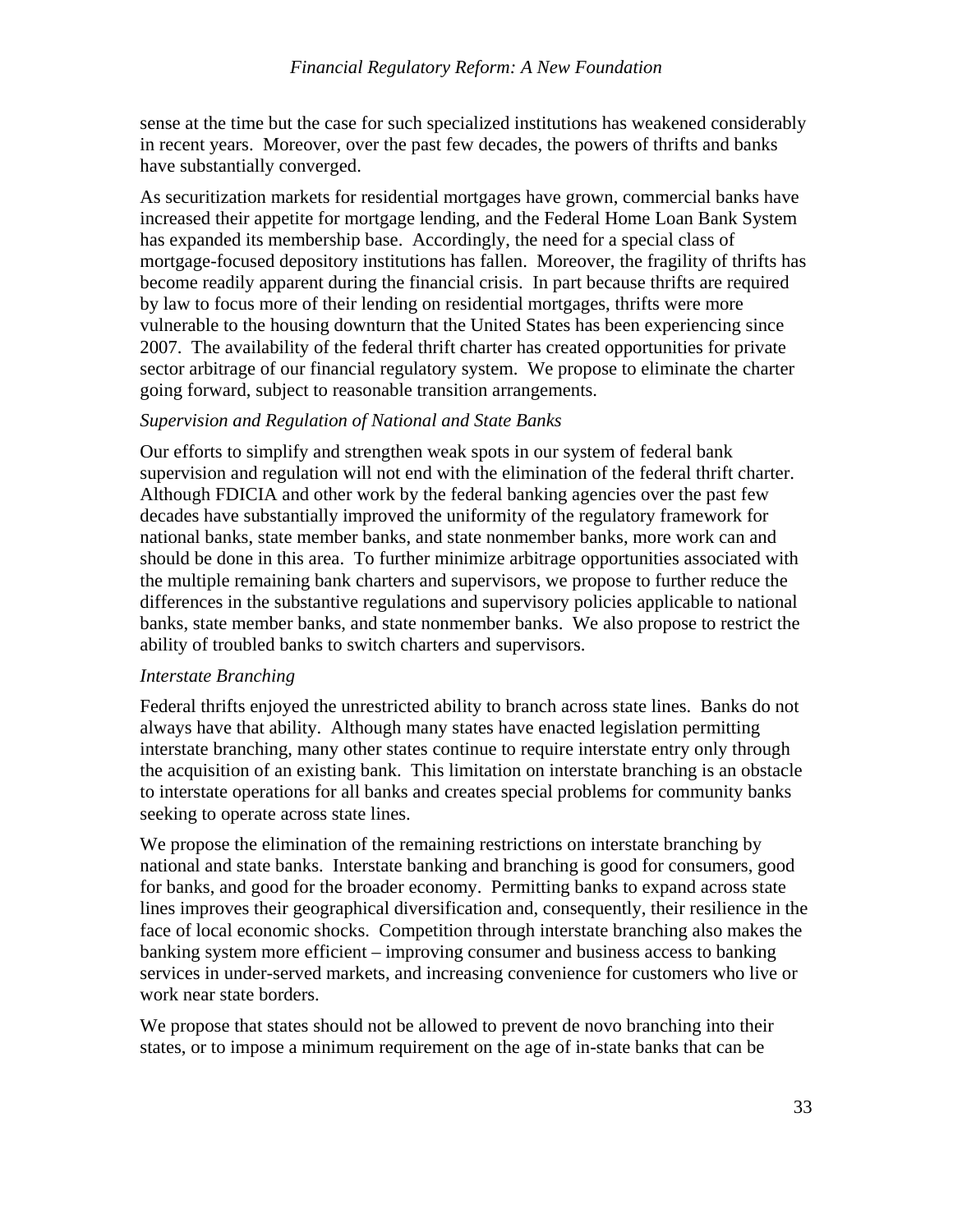acquired by an out-of-state banking firm. All consumer protections and deposit concentration caps with respect to interstate banking should remain.

**3.** *All companies that control an insured depository institution, however organized, should be subject to robust consolidated supervision and regulation at the federal level by the Federal Reserve and should be subject to the nonbanking activity restrictions of the BHC Act. The policy of separating banking from commerce should be re-affirmed and strengthened. We must close loopholes in the BHC Act for thrift holding companies, industrial loan companies, credit card banks, trust companies, and grandfathered "nonbank" banks.* 

The BHC Act currently requires, as a general matter, that any company that owns an insured depository institution must register as a BHC. BHCs are subject to consolidated supervision and regulation by the Federal Reserve and are subject to the nonbanking activity restrictions of the BHC Act. However, companies that own an FDIC-insured thrift, industrial loan company (ILC), credit card bank, trust company, or grandfathered depository institution are not required to become BHCs.

Companies that own a thrift are required to submit to a more limited form of supervision and regulation by the OTS; companies that own an ILC, special-purpose credit card bank, trust company, or grandfathered depository institution are not required to submit to consolidated supervision and regulation of any kind.

As a result, by owning depository institutions that are not considered "banks" under the BHC Act, some investment banks (including the now defunct Bear Stearns and Lehman Brothers), insurance companies (including AIG), finance companies, commercial companies, and other firms have been able to obtain access to the federal safety net, while avoiding activity restrictions and more stringent consolidated supervision and regulation by the Federal Reserve under the BHC Act.

By escaping the BHC Act, these firms generally were able to evade effective, consolidated supervision and the long-standing federal policy of separating banking from commerce. Federal law has long prevented commercial banks from affiliating with commercial companies because of the conflicts of interest, biases in credit allocation, risks to the safety net, concentrations of economic power, and regulatory and supervisory difficulties generated by such affiliations. This policy has served our country well, and the wall between banking and commerce should be retained and strengthened. Such firms should be given five years to conform to the existing activity restrictions imposed by the BHC Act

In addition, these firms were able to build up excessive balance-sheet leverage and to take off-balance sheet risks with insufficient capital buffers because of the limited consolidated supervision and weaker or non-existent consolidated capital requirements at the holding company level. Their complex structures made them hard to supervise. Some of the very largest of these firms failed during the current crisis or avoided failure during the crisis only as a result of receiving extraordinary government support. In fact, some of these firms voluntarily chose to become BHCs, subject to Federal Reserve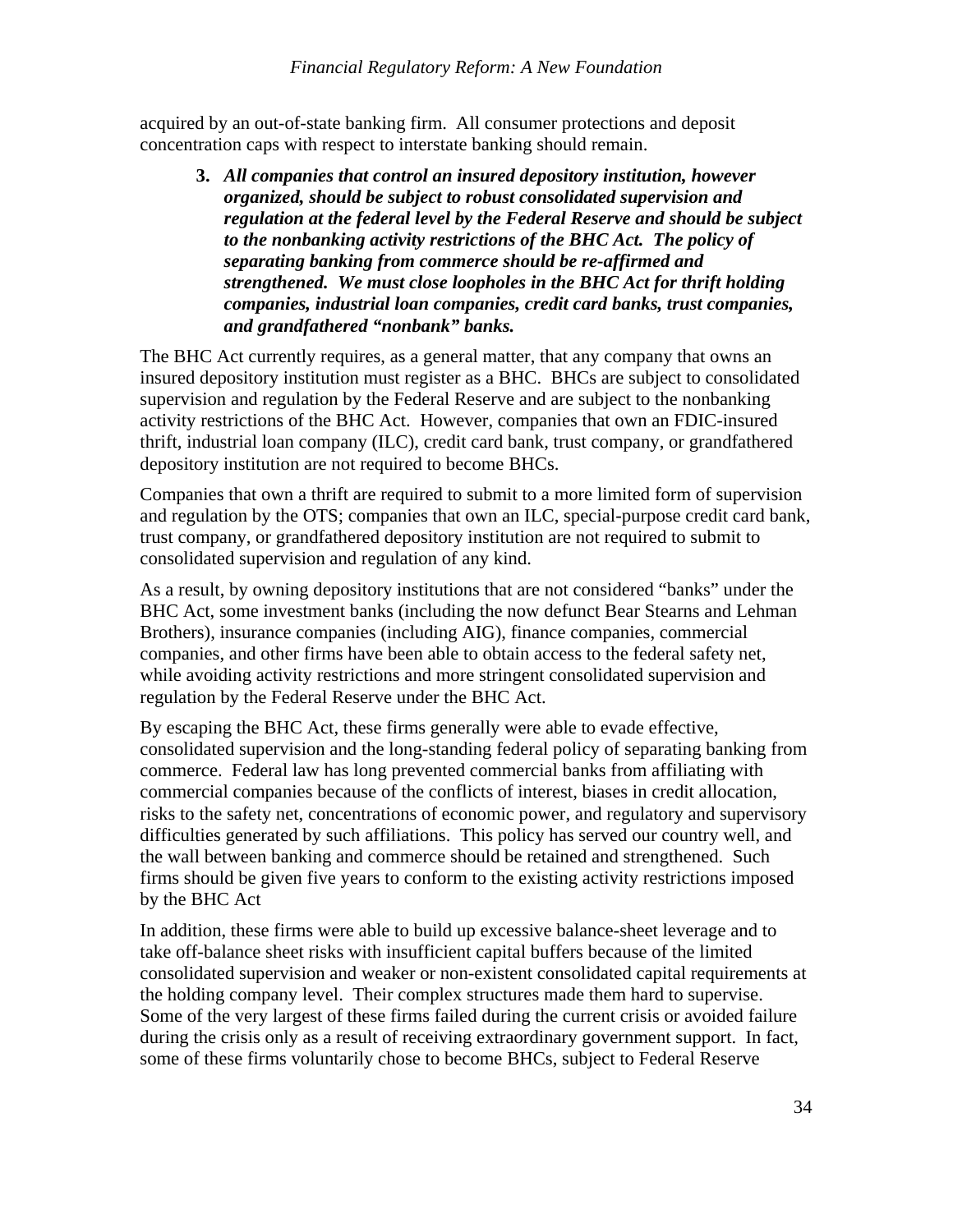#### *Financial Regulatory Reform: A New Foundation*

supervision, in part to address concerns by creditors regarding the effectiveness of the alternative regulatory frameworks.

#### *Thrift Holding Companies*

Elimination of the thrift charter will eliminate the separate regime of supervision and regulation of thrift holding companies. Significant differences between thrift holding company and BHC supervision and regulation have created material arbitrage opportunities. For example, although the Federal Reserve imposes leverage and riskbased capital requirements on BHCs, the OTS does not impose any capital requirements on thrift holding companies, such as AIG. The intensity of supervision also has been greater for BHCs than thrift holding companies. Finally, although BHCs generally are prohibited from engaging in commercial activities, many thrift holding companies established before the GLB Act in 1999 qualify as unitary thrift holding companies and are permitted to engage freely in commercial activities. Under our plan, all thrift holding companies would become BHCs and would be fully regulated on a consolidated basis.

#### *Industrial Loan Companies*

Congress added the ILC exception to the BHC Act in 1987. At that time, ILCs were small, special-purpose banks that primarily engaged in the business of making small loans to industrial workers and had limited deposit-taking powers. Today, however, ILCs are FDIC-insured depository institutions that have authority to offer a full range of commercial banking services. Although ILCs closely resemble commercial banks, their holding companies can avoid the restrictions of the BHC Act – including consolidated supervision and regulation by the Federal Reserve – by complying with a BHC exception. Formation of an ILC has been a common way for commercial companies and financial firms (including large investment banks) to get access to the federal bank safety net but avoid the robust governmental supervision and activity restrictions of the BHC Act. Under our plan, holding companies of ILCs would become BHCs.

#### *Credit Card Banks*

Congress also added the special-purpose credit card bank exception to the BHC Act in 1987. Companies that own a credit card bank can avoid the restrictions of the BHC Act, engage in any commercial activity, and completely avoid consolidated supervision and regulation. Many of these companies use their bank to offer private-label cards to retail customers. They use their bank charter primarily to access payment systems and avoid state usury laws.

The credit card bank exception in the BHC Act provides significant competitive advantages to its beneficiaries. Credit card banks are also more vulnerable to conflicts of interest than most other banks because of their common status as captive financing units of commercial firms. A substantial proportion of the credit card loans made by such a bank provide direct benefits to its parent company. As with ILCs, the loophole for special-purpose credit card banks creates an unwarranted gap in the separation of banking and commerce and creates a supervisory "blind spot" because Federal Reserve supervision does not extend to the credit card bank holding company. Under our plan, holding companies of credit card banks would become BHCs.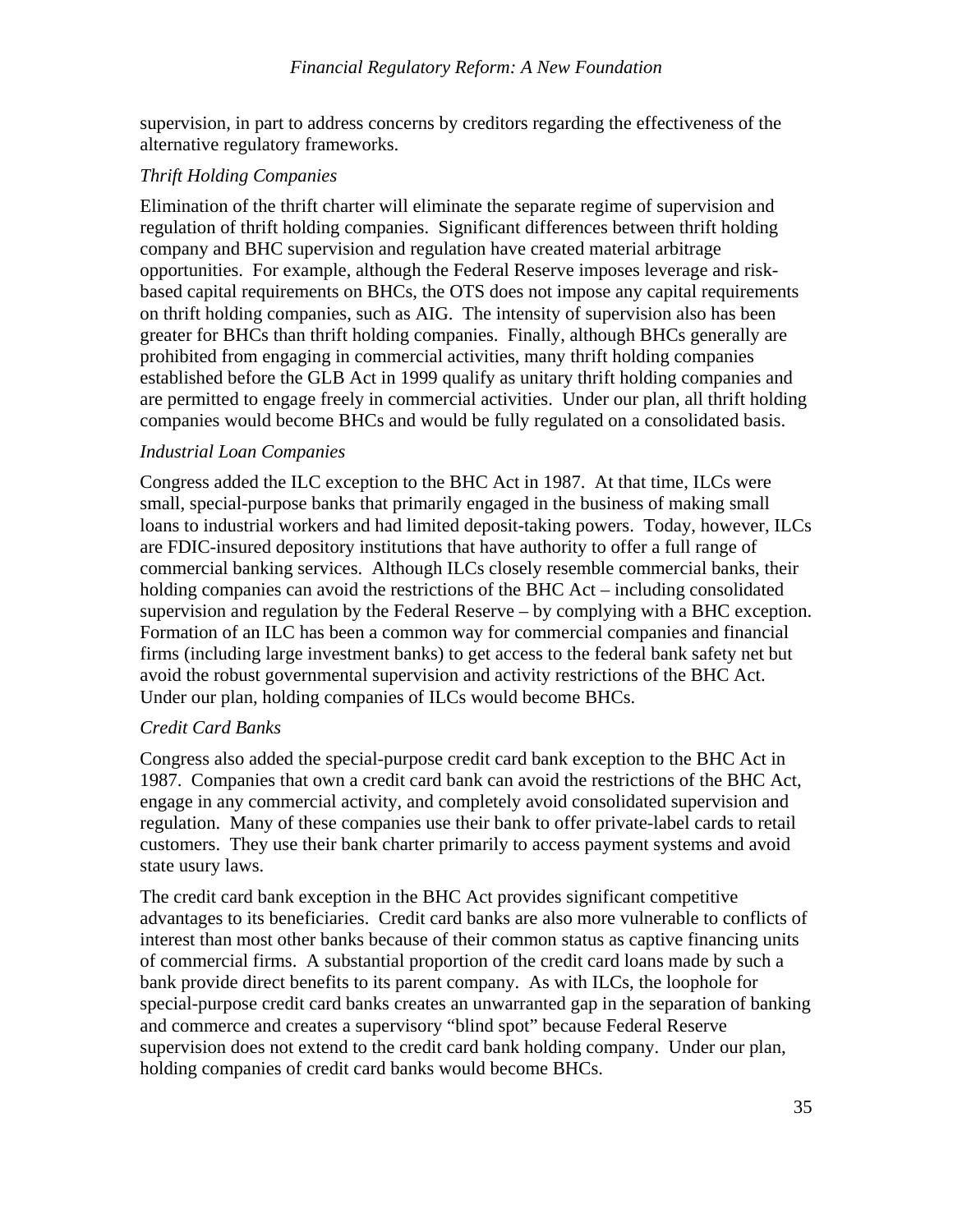# *Trust Companies*

The BHC Act also exempts from the definition of "bank" an institution that functions solely in a trust or fiduciary capacity if: (i) all or substantially all of the institution's deposits are in trust funds and are received in a bona fide fiduciary capacity; (ii) the institution does not accept demand deposits or transaction accounts or make commercial loans; and (iii) the institution does not obtain payment services or borrowing privileges from the Federal Reserve. Although these FDIC-insured trust companies enjoy less of the federal bank subsidy than full-service commercial banks, they do obtain material benefits from their status as FDIC-insured depository institutions. As a result, they should be treated as banks for purposes of the BHC Act, and their parent holding companies should be supervised and regulated as BHCs. Under our plan, holding companies of trust companies would become BHCs.

#### *"Nonbank Banks"*

When Congress amended the definition of "bank" in the BHC Act in 1987, it grandfathered a number of companies that controlled depository institutions that became a "bank" solely as a result of the 1987 amendments. As a result, the holding companies of these so-called "nonbank banks" are not treated as BHCs for purposes of the BHC Act. Although few of these companies remain today, there is no economic justification for allowing these companies to continue to escape the activity restrictions and consolidated supervision and regulation requirements of the BHC Act. Under our plan, holding companies of "nonbank banks" would become BHCs.

### **E. Eliminate the SEC's Programs for Consolidated Supervision**

*The SEC has ended its Consolidated Supervised Entity Program, under which it had been the holding company supervisor for companies such as Lehman Brothers and Bear Stearns. We propose also eliminating the SEC's Supervised Investment Bank Holding Company program. Investment banking firms that seek consolidated supervision by a U.S. regulator should be subject to supervision and regulation by the Federal Reserve.* 

Section 17(i) of the Securities Exchange Act of 1934 (Exchange Act), enacted as part of the GLB Act, requires the SEC to permit investment bank holding companies to elect for consolidated supervision by the SEC. In 2004, the SEC adopted two consolidated supervision regimes for companies that own an SEC-registered securities broker or dealer – one for "consolidated supervised entities" (CSEs) and the other for "supervised investment bank holding companies" (SIBHCs). The major stand-alone investment banks (and several large commercial banking organizations) opted into either the CSE regime or the SIBHC regime. The stand-alone investment banks that opted into one of these regimes generally did so to demonstrate to European regulators that they were subject to consolidated supervision by a U.S. federal regulator.

The two regimes were substantially the same, although the CSE structure was designed for the largest securities firms. Under both regimes, supervised entities are required to submit to SEC examinations and to comply with SEC requirements on reporting, regulatory capital calculation, internal risk management systems, and recordkeeping.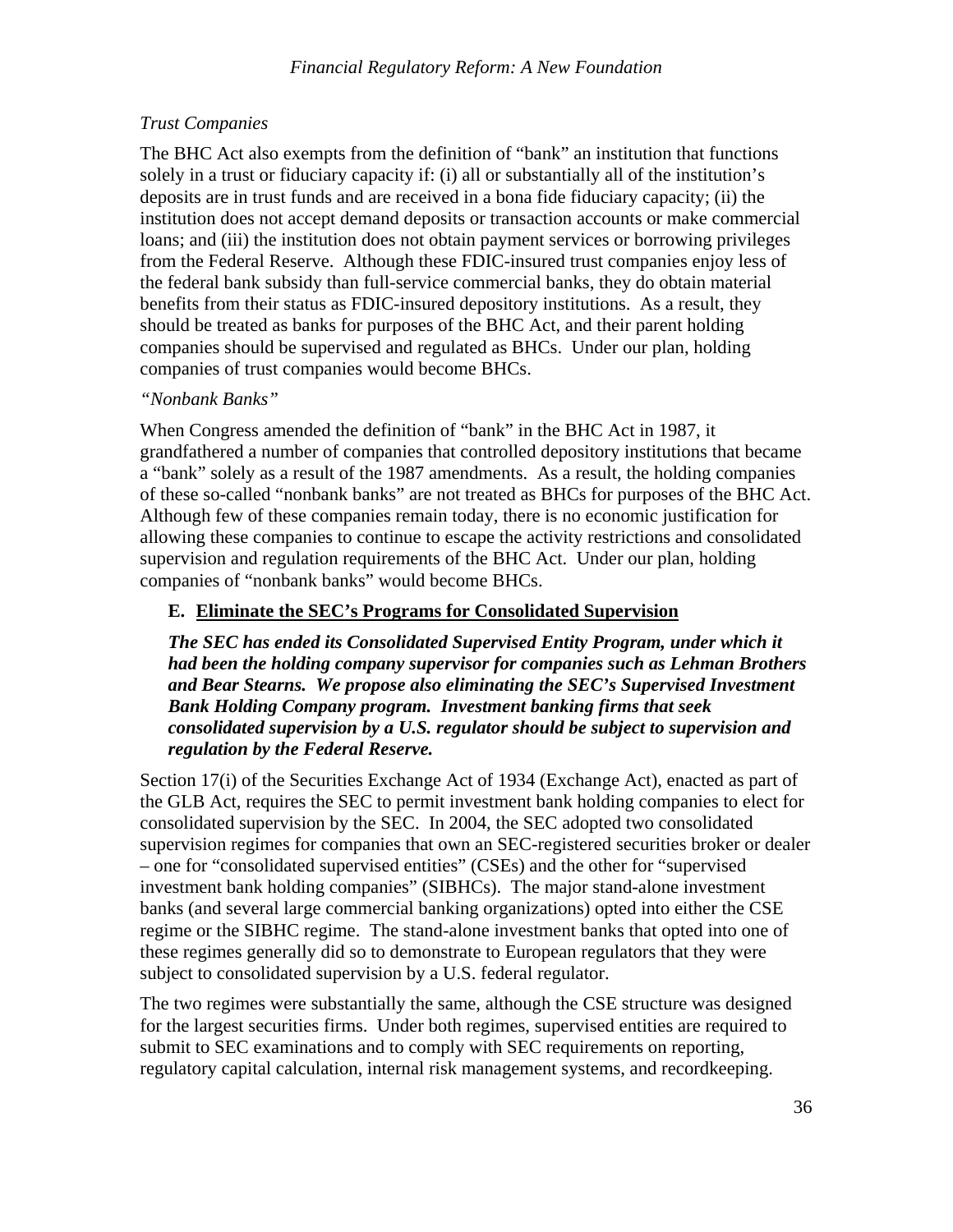In light of the failure or acquisition of three of the major stand-alone investment banks supervised as CSEs, and the transformation of the remaining major investment banks into BHCs supervised by the Federal Reserve, the SEC abandoned its voluntary CSE regime in the fall of 2008. The SIBHC regime, required by section 17(i) of the Exchange Act, remains in place, with only one entity currently subject to supervision under that regime.

The SEC's remaining consolidated supervision program for investment bank holding companies should be eliminated. Investment banking firms that seek consolidated supervision by a U.S. regulator should be subject to comprehensive supervision and regulation by the Federal Reserve.

#### **F. Require Hedge Funds and Other Private Pools of Capital to Register**

*All advisers to hedge funds (and other private pools of capital, including private equity funds and venture capital funds) whose assets under management exceed some modest threshold should be required to register with the SEC under the Investment Advisers Act. The advisers should be required to report information on the funds they manage that is sufficient to assess whether any fund poses a threat to financial stability.* 

In recent years, the United States has seen explosive growth in a variety of privatelyowned investment funds, including hedge funds, private equity funds, and venture capital funds. Although some private investment funds that trade commodity derivatives must register with the CFTC, and many funds register voluntarily with the SEC, U.S. law generally does not require such funds to register with a federal financial regulator. At various points in the financial crisis, de-leveraging by hedge funds contributed to the strain on financial markets. Since these funds were not required to register with regulators, however, the government lacked reliable, comprehensive data with which to assess this sort of market activity. In addition to the need to gather information in order to assess potential systemic implications of the activity of hedge funds and other private pools of capital, it has also become clear that there is a compelling investor protection rationale to fill the gaps in the regulation of investment advisors and the funds that they manage.

Requiring the SEC registration of investment advisers to hedge funds and other private pools of capital would allow data to be collected that would permit an informed assessment of how such funds are changing over time and whether any such funds have become so large, leveraged, or interconnected that they require regulation for financial stability purposes.

We further propose that all investment funds advised by an SEC-registered investment adviser should be subject to recordkeeping requirements; requirements with respect to disclosures to investors, creditors, and counterparties; and regulatory reporting requirements. The SEC should conduct regular, periodic examinations of such funds to monitor compliance with these requirements. Some of those requirements may vary across the different types of private pools. The regulatory reporting requirements for such funds should require reporting on a confidential basis of the amount of assets under management, borrowings, off-balance sheet exposures, and other information necessary to assess whether the fund or fund family is so large, highly leveraged, or interconnected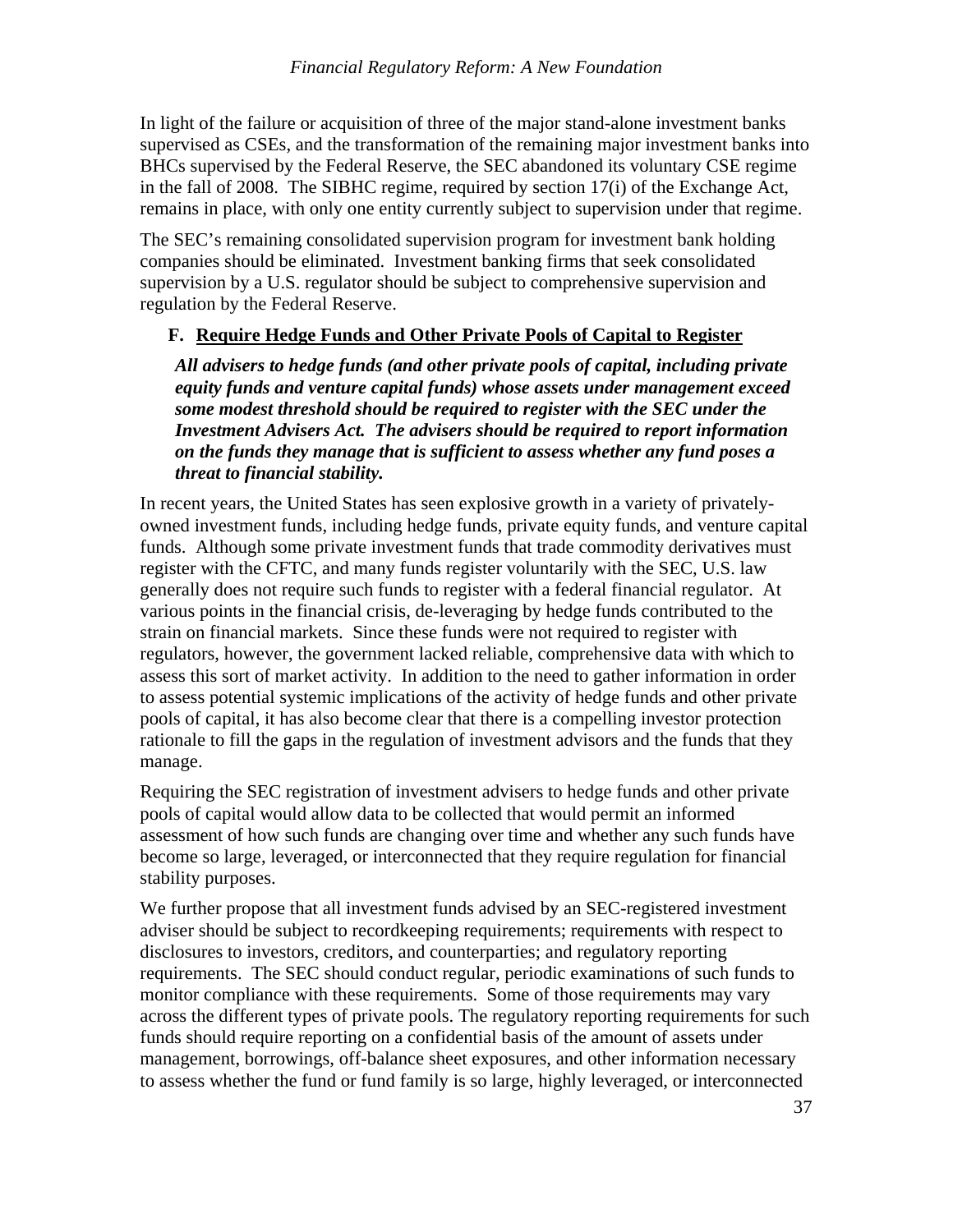that it poses a threat to financial stability. The SEC should share the reports that it receives from the funds with the Federal Reserve. The Federal Reserve should determine whether any of the funds or fund families meet the Tier 1 FHC criteria. If so, those funds should be supervised and regulated as Tier 1 FHCs.

## **G. Reduce the Susceptibility of Money Market Mutual Funds (MMFs) to Runs**

*The SEC should move forward with its plans to strengthen the regulatory framework around MMFs to reduce the credit and liquidity risk profile of individual MMFs and to make the MMF industry as a whole less susceptible to runs. The President's Working Group on Financial Markets should prepare a report assessing whether more fundamental changes are necessary to further reduce the MMF industry's susceptibility to runs, such as eliminating the ability of a MMF to use a stable net asset value or requiring MMFs to obtain access to reliable emergency liquidity facilities from private sources.*

When the aggressive pursuit of higher yield left one MMF vulnerable to the failure of Lehman Brothers and the fund "broke the buck," it sparked a run on the entire MMF industry. This run resulted in severe liquidity pressures, not only on prime MMFs but also on banks and other financial institutions that relied significantly on MMFs for funding and on private money market participants generally. The run on MMFs was stopped only by introduction of Treasury's Temporary Guarantee Program for MMFs and new Federal Reserve liquidity facilities targeted at MMFs.

Even after the run stopped, for some time MMFs and other money market investors were unwilling to lend other than at very short maturities, which greatly increased liquidity risks for businesses, banks, and other institutions. The vulnerability of MMFs to breaking the buck and the susceptibility of the entire prime MMF industry to a run in such circumstances remains a significant source of systemic risk.

The SEC should move forward with its plans to strengthen the regulatory framework around MMFs. In doing so, the SEC should consider: (i) requiring MMFs to maintain substantial liquidity buffers; (ii) reducing the maximum weighted average maturity of MMF assets; (iii) tightening the credit concentration limits applicable to MMFs; (iv) improving the credit risk analysis and management of MMFs; and (v) empowering MMF boards of directors to suspend redemptions in extraordinary circumstances to protect the interests of fund shareholders.

These measures should be helpful, as they should enhance investor protection and mitigate the risk of runs. However, these measures should not, by themselves, be expected to prevent a run on MMFs of the scale experienced in September 2008. We propose that the President's Working Group on Financial Markets (PWG) should prepare a report considering fundamental changes to address systemic risk more directly. Those changes could include, for example, moving away from a stable net asset value for MMFs or requiring MMFs to obtain access to reliable emergency liquidity facilities from private sources. For liquidity facilities to provide MMFs with meaningful protection against runs, the facilities should be reliable, scalable, and designed in such a way that drawing on the facilities to meet redemptions would not disadvantage remaining MMF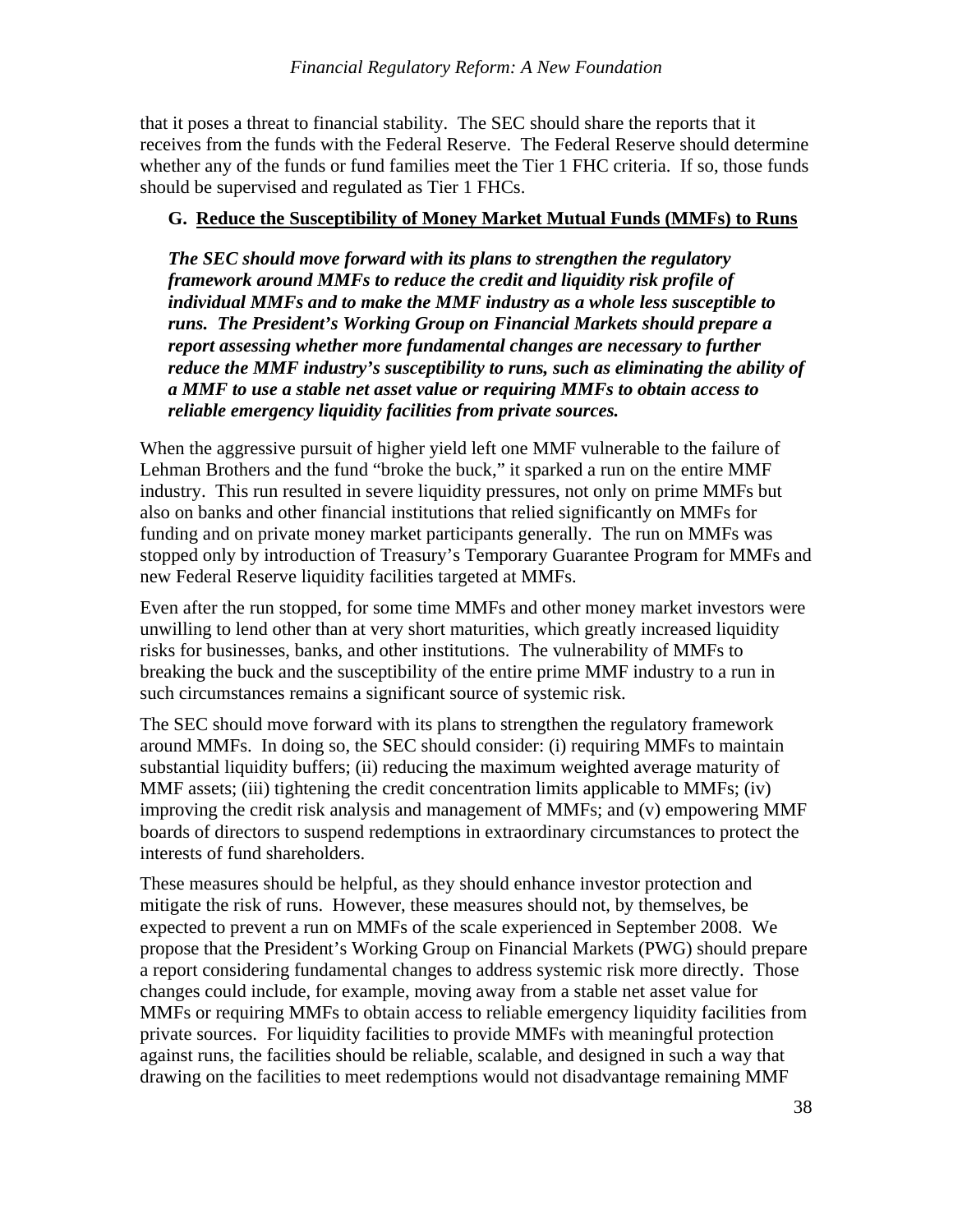shareholders. The PWG should complete the report by September 15, 2009. Due to the short time-frame and the work that is currently on-going, we believe that this report should be conducted by the PWG, rather than the proposed Council, which we propose to be created through legislation.

The SEC and the PWG should carefully consider ways to mitigate any potential adverse effects of such a stronger regulatory framework for MMFs, such as investor flight from MMFs into unregulated or less regulated money market investment vehicles or reductions in the term of money market liabilities issued by major financial and non-financial firms.

# **H. Enhance Oversight of the Insurance Sector**

*Our legislation will propose the establishment of the Office of National Insurance within Treasury to gather information, develop expertise, negotiate international agreements, and coordinate policy in the insurance sector. Treasury will support proposals to modernize and improve our system of insurance regulation in accordance with six principles outlined in the body of the report.*

Insurance plays a vital role in the smooth and efficient functioning of our economy. By insulating households and businesses against unforeseen loss, insurance facilitates the efficient deployment of resources and provides stability, certainty and peace of mind. The current crisis highlighted the lack of expertise within the federal government regarding the insurance industry. While AIG's main problems were created outside of its traditional insurance business, significant losses arose inside its state-regulated insurance companies as well.

Insurance is a major component of the financial system. In 2008, the insurance industry had \$5.7 trillion in assets, compared with \$15.8 trillion in the banking sector. There are 2.3 million jobs in the insurance industry, making up almost a third of all financial sector jobs. For over 135 years, insurance has primarily been regulated by the states, which has led to a lack of uniformity and reduced competition across state and international boundaries, resulting in inefficiency, reduced product innovation, and higher costs to consumers. Beyond a few specific areas where the federal government has a statutory responsibility, such as employee benefits, terrorism risk insurance, flood insurance, or anti-money laundering, there is no standing federal entity that is accountable for understanding and monitoring the insurance industry. Given the importance of a healthy insurance industry to the well functioning of our economy, it is important that we establish a federal Office of National Insurance (ONI) within Treasury, and that we develop a modern regulatory framework for insurance.

The ONI should be responsible for monitoring all aspects of the insurance industry. It should gather information and be responsible for identifying the emergence of any problems or gaps in regulation that could contribute to a future crisis. The ONI should also recommend to the Federal Reserve any insurance companies that the Office believes should be supervised as Tier 1 FHCs. The ONI should also carry out the government's existing responsibilities under the Terrorism Risk Insurance Act.

In the international context, the lack of a federal entity with responsibility and expertise for insurance has hampered our nation's effectiveness in engaging internationally with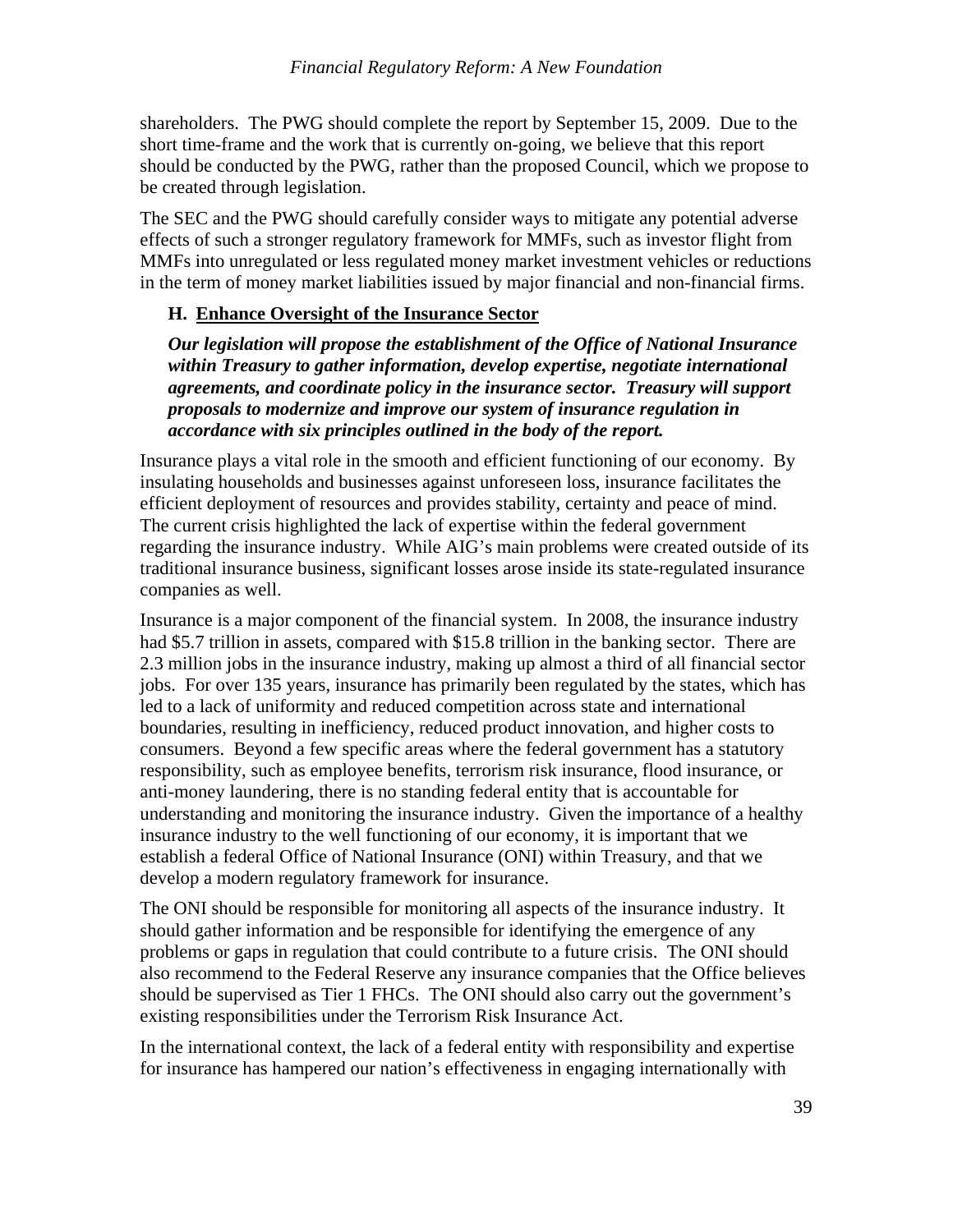other nations on issues related to insurance. The United States is the only country in the International Association of Insurance Supervisors (IAIS – whose membership includes insurance regulators and supervisors of over 190 jurisdictions) that is not represented by a federal insurance regulatory entity able to speak with one voice. In addition, the European Union has recently passed legislation that will require a foreign insurance company operating in its member states to be subject to supervision in the company's home country comparable to the supervision required in the EU. Accordingly, the ONI will be empowered to work with other nations and within the IAIS to better represent American interests, have the authority to enter into international agreements, and increase international cooperation on insurance regulation.

Treasury will support proposals to modernize and improve our system of insurance regulation. Treasury supports the following six principles for insurance regulation:

- 1. *Effective systemic risk regulation with respect to insurance*. The steps proposed in this report, if enacted, will address systemic risks posed to the financial system by the insurance industry. However, if additional insurance regulation would help to further reduce systemic risk or would increase integration into the new regulatory regime, we will consider those changes.
- 2. *Strong capital standards and an appropriate match between capital allocation and liabilities for all insurance companies.* Although the current crisis did not stem from widespread problems in the insurance industry, the crisis did make clear the importance of adequate capital standards and a strong capital position for all financial firms. Any insurance regulatory regime should include strong capital standards and appropriate risk management, including the management of liquidity and duration risk.
- 3. *Meaningful and consistent consumer protection for insurance products and practices.* While many states have enacted strong consumer protections in the insurance marketplace, protections vary widely among states. Any new insurance regulatory regime should enhance consumer protections and address any gaps and problems that exist under the current system, including the regulation of producers of insurance. Further, any changes to the insurance regulatory system that would weaken or undermine important consumer protections are unacceptable.
- 4. *Increased national uniformity through either a federal charter or effective action by the states.* Our current insurance regulatory system is highly fragmented, inconsistent, and inefficient. While some steps have been taken to increase uniformity, they have been insufficient. As a result there remain tremendous differences in regulatory adequacy and consumer protection among the states. Increased consistency in the regulatory treatment of insurance – including strong capital standards and consumer protections – should enhance financial stability, increase economic efficiency and result in real improvements for consumers.
- 5. *Improve and broaden the regulation of insurance companies and affiliates on a consolidated basis, including those affiliates outside of the traditional insurance business.* As we saw with respect to AIG, the problems of associated affiliates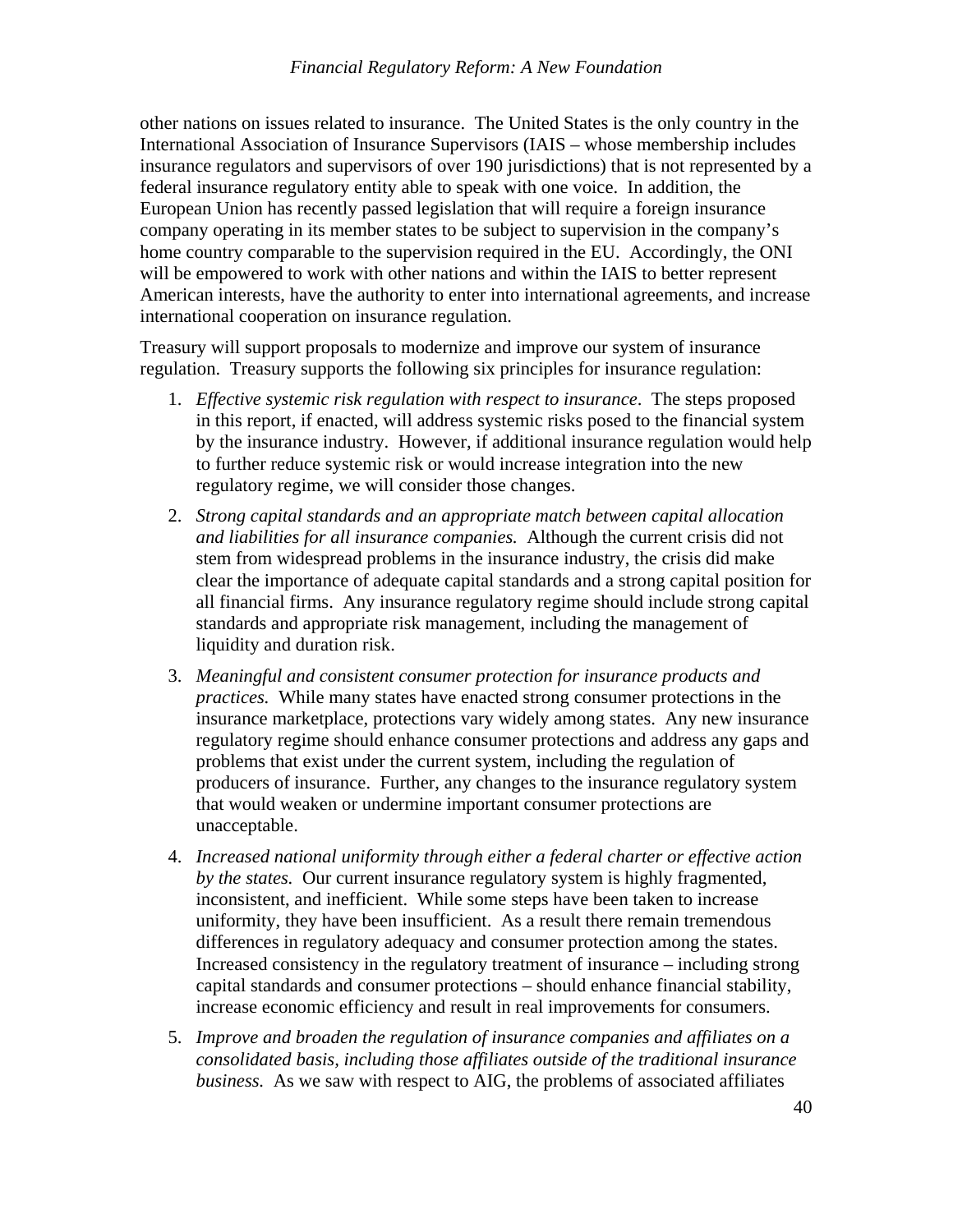outside of a consolidated insurance company's traditional insurance business can grow to threaten the solvency of the underlying insurance company and the economy. Any new regulatory regime must address the current gaps in insurance holding company regulation.

6. *International coordination.* Improvements to our system of insurance regulation should satisfy existing international frameworks, enhance the international competitiveness of the American insurance industry, and expand opportunities for the insurance industry to export its services.

## **I. Determine the Future Role of the Government Sponsored Enterprises**

*Treasury and the Department of Housing and Urban Development, in consultation with other government agencies, will engage in a wide-ranging initiative to develop recommendations on the future of Fannie Mae and Freddie Mac, and the Federal Home Loan Bank system. We need to maintain the continued stability and strength of the GSEs during these difficult financial times. We will report to the Congress and the American public at the time of the President's 2011 Budget release.* 

The 2008 Housing and Economic Recovery Act (HERA) reformed and strengthened the GSEs' safety and soundness regulation by creating the Federal Housing Finance Agency (FHFA), a new independent regulator for Fannie Mae, Freddie Mac, and the Federal Home Loan Banks.

HERA provided FHFA with authority to develop regulations on the size and composition of the Fannie Mae and Freddie Mac investment portfolios, set capital requirements, and place the companies into receivership. FHFA is also required to issue housing goals for each of the regulated enterprises with respect to single-family and multi-family mortgages. In addition, HERA provided temporary authority for Treasury to purchase securities or other obligations of Fannie Mae, Freddie Mac, and the Federal Home Loan Banks through December 31, 2009. The purpose of this authority is to preserve the stability of the financial market, prevent disruption to the availability of mortgage finance, and protect taxpayers.

The growing stress in the mortgage markets over the last two years reduced the capital positions of Fannie Mae and Freddie Mac. In September 2008, FHFA placed Fannie Mae and Freddie Mac under conservatorship, and Treasury began to exercise its GSE assistance authorities in order to promote the stability and strength of the GSEs during these difficult financial times.

Treasury and the Department of Housing and Urban Development, together with other government agencies, will engage in a wide-ranging process and seek public input to explore options regarding the future of the GSEs, and will report to the Congress and the American public at the time of the President's 2011 budget.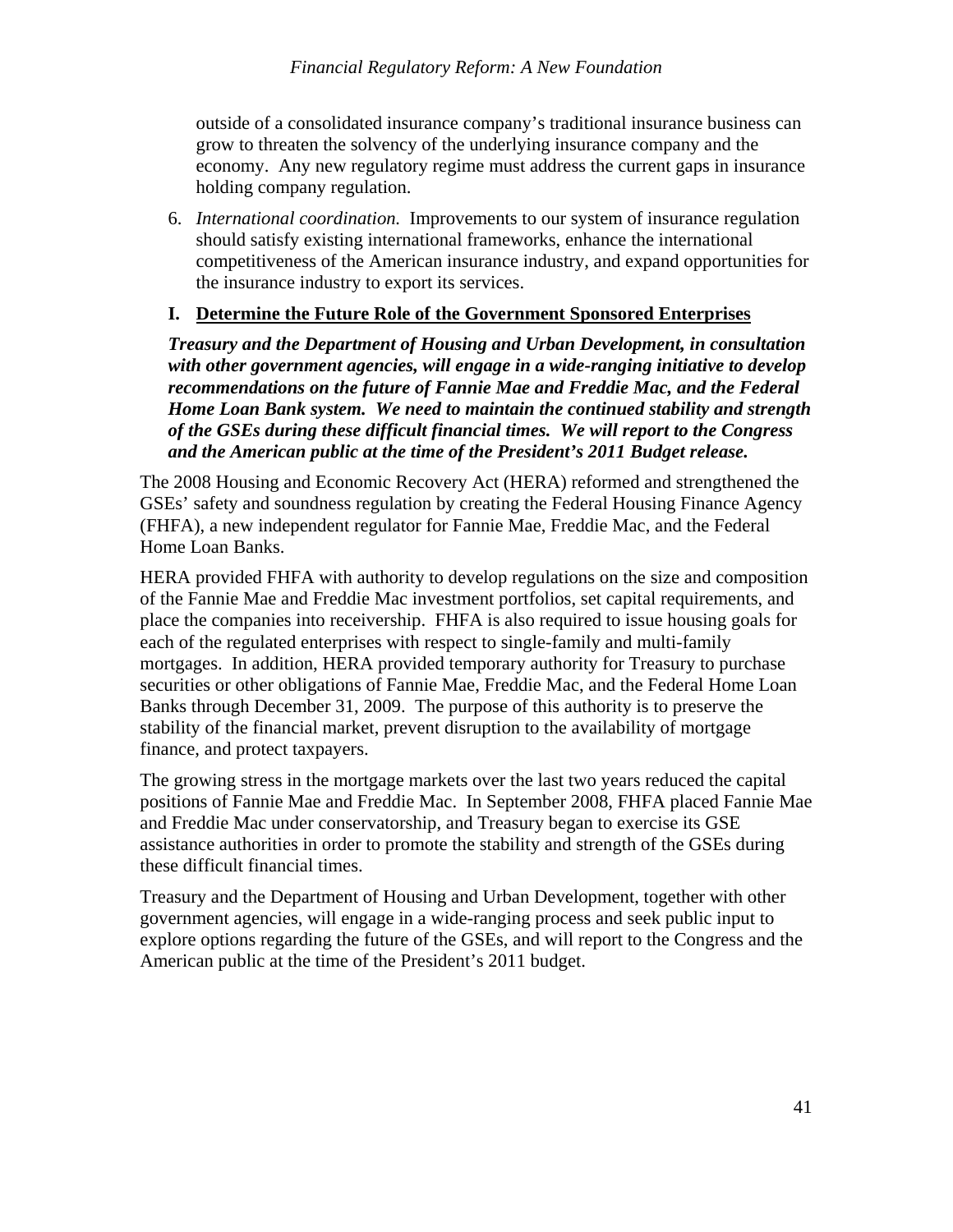There are a number of options for the reform of the GSEs, including: (i) returning them to their previous status as GSEs with the paired interests of maximizing returns for private shareholders and pursuing public policy home ownership goals; (ii) gradual wind-down of their operations and liquidation of their assets; (iii) incorporating the GSEs' functions into a federal agency; (iv) a public utility model where the government regulates the GSEs' profit margin, sets guarantee fees, and provides explicit backing for GSE commitments; (v) a conversion to providing insurance for covered bonds; (vi) and the dissolution of Fannie Mae and Freddie Mac into many smaller companies.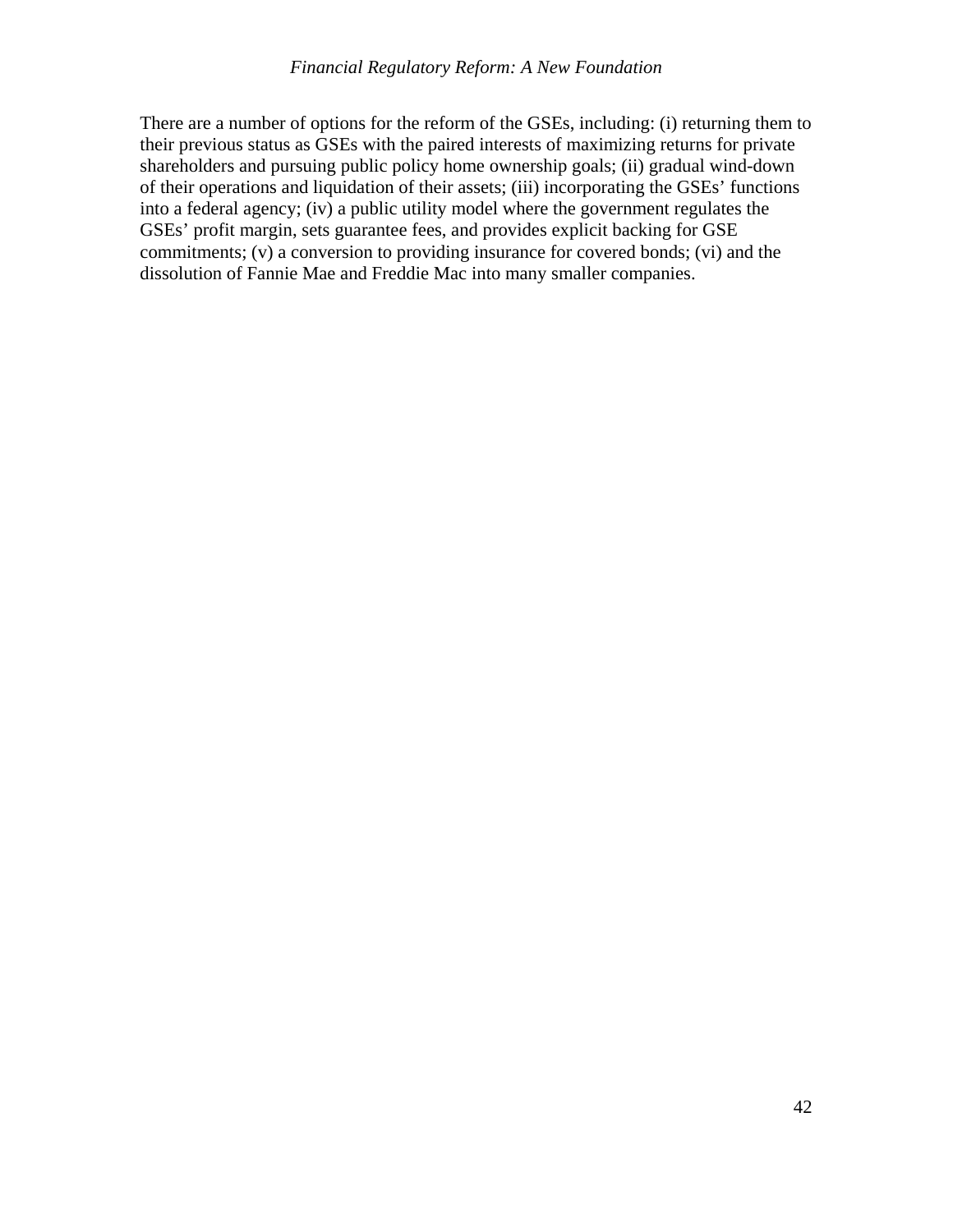# **II. ESTABLISH COMPREHENSIVE REGULATION OF FINANCIAL MARKETS**

The current financial crisis occurred after a long and remarkable period of growth and innovation in our financial markets. New financial instruments allowed credit risks to be spread widely, enabling investors to diversify their portfolios in new ways and enabling banks to shed exposures that had once stayed on their balance sheets. Through securitization, mortgages and other loans could be aggregated with similar loans and sold in tranches to a large and diverse pool of new investors with different risk preferences. Through credit derivatives, banks could transfer much of their credit exposure to third parties without selling the underlying loans. This distribution of risk was widely perceived to reduce systemic risk, to promote efficiency, and to contribute to a better allocation of resources.

However, instead of appropriately distributing risks, this process often concentrated risk in opaque and complex ways. Innovations occurred too rapidly for many financial institutions' risk management systems; for the market infrastructure, which consists of payment, clearing and settlement systems; and for the nation's financial supervisors.

Securitization, by breaking down the traditional relationship between borrowers and lenders, created conflicts of interest that market discipline failed to correct. Loan originators failed to require sufficient documentation of income and ability to pay. Securitizers failed to set high standards for the loans they were willing to buy, encouraging underwriting standards to decline. Investors were overly reliant on credit rating agencies. Credit ratings often failed to accurately describe the risk of rated products. In each case, lack of transparency prevented market participants from understanding the full nature of the risks they were taking.

The build-up of risk in the over-the-counter (OTC) derivatives markets, which were thought to disperse risk to those most able to bear it, became a major source of contagion through the financial sector during the crisis.

We propose to bring the markets for all OTC derivatives and asset-backed securities into a coherent and coordinated regulatory framework that requires transparency and improves market discipline. Our proposal would impose record keeping and reporting requirements on all OTC derivatives. We also propose to strengthen the prudential regulation of all dealers in the OTC derivative markets and to reduce systemic risk in these markets by requiring all standardized OTC derivative transactions to be executed in regulated and transparent venues and cleared through regulated central counterparties.

We propose to enhance the Federal Reserve's authority over market infrastructure to reduce the potential for contagion among financial firms and markets.

Finally, we propose to harmonize the statutory and regulatory regimes for futures and securities. While differences exist between securities and futures markets, many differences in regulation between the markets may no longer be justified. In particular, the growth of derivatives markets and the introduction of new derivative instruments have highlighted the need for addressing gaps and inconsistencies in the regulation of these products by the CFTC and SEC.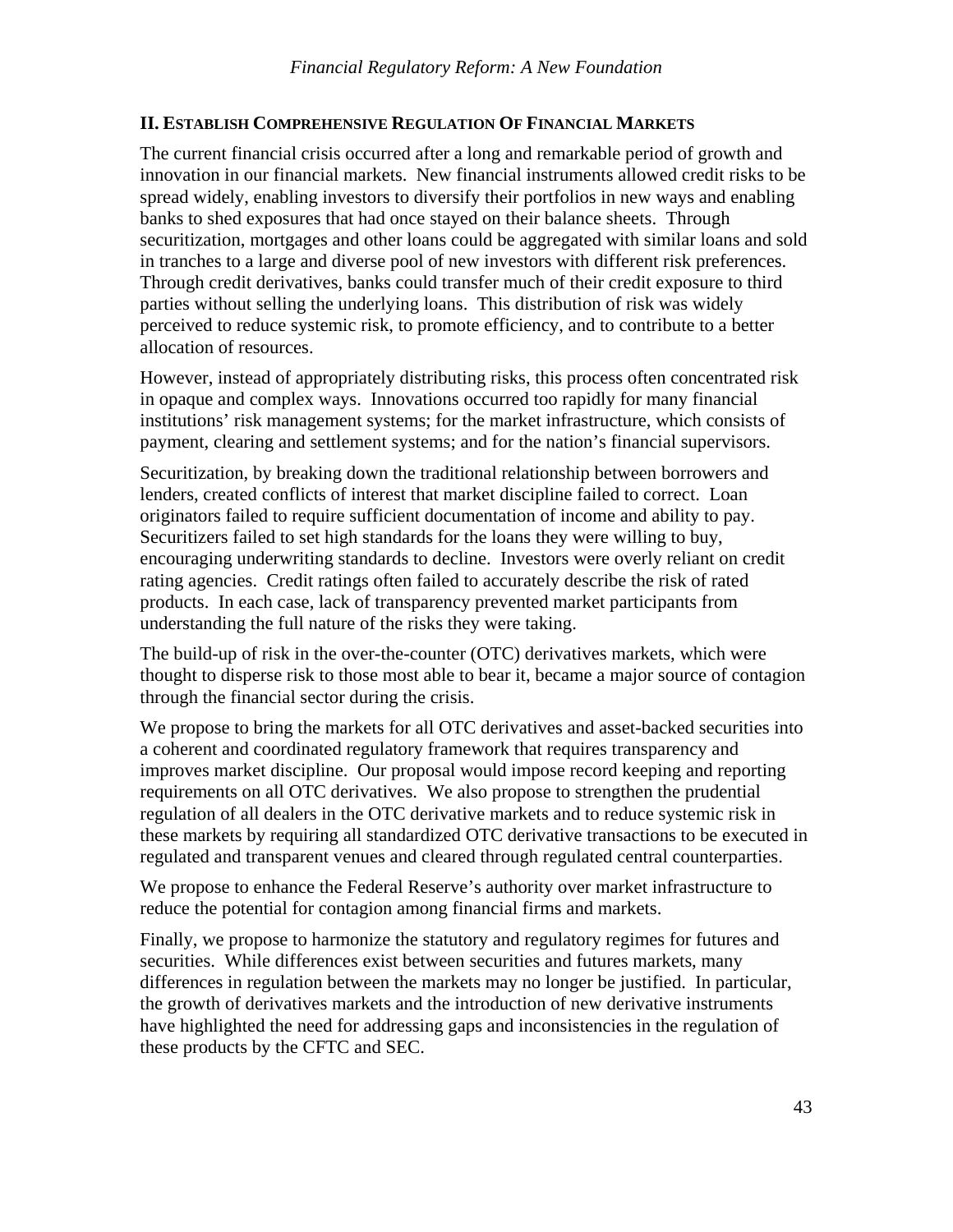# **A. Strengthen Supervision and Regulation of Securitization Markets**

The financial crisis was triggered by a breakdown in credit underwriting standards in subprime and other residential mortgage markets. That breakdown was enabled by lax or nonexistent regulation of nonbank mortgage originators and brokers. But the breakdown also reflected a broad relaxation in market discipline on the credit quality of loans that originators intended to distribute to investors through securitizations rather than hold in their own loan portfolios.

We propose several initiatives to address this breakdown in market discipline: changing the incentive structure of market participants; increasing transparency to allow for better due diligence; strengthening credit rating agency performance; and reducing the incentives for over-reliance on credit ratings.

# **1.** *Federal banking agencies should promulgate regulations that require originators or sponsors to retain an economic interest in a material portion of the credit risk of securitized credit exposures.*

One of the most significant problems in the securitization markets was the lack of sufficient incentives for lenders and securitizers to consider the performance of the underlying loans after asset backed securities (ABS) were issued. Lenders and securitizers had weak incentives to conduct due diligence regarding the quality of the underlying assets being securitized. This problem was exacerbated as the structure of ABS became more complex and opaque. Inadequate disclosure regimes exacerbated the gap in incentives between lenders, securitizers and investors.

The federal banking agencies should promulgate regulations that require loan originators or sponsors to retain five percent of the credit risk of securitized exposures. The regulations should prohibit the originator from directly or indirectly hedging or otherwise transferring the risk it is required to retain under these regulations. This is critical to prevent gaming of the system to undermine the economic tie between the originator and the issued ABS.

The federal banking agencies should have authority to specify the permissible forms of required risk retention (for example, first loss position or pro rata vertical slice) and the minimum duration of the required risk retention. The agencies also should have authority to provide exceptions or adjustments to these requirements as needed in certain cases, including authority to raise or lower the five percent threshold and to provide exemptions from the "no hedging" requirement that are consistent with safety and soundness. The agencies should also have authority to apply the requirements to securitization sponsors rather than loan originators in order to achieve the appropriate alignment of incentives contemplated by this proposal.

# **2.** *Regulators should promulgate additional regulations to align compensation of market participants with longer term performance of the underlying loans.*

The securitization process should provide appropriate incentives for participants to best serve the interests of their clients, the borrowers and investors. To do that, the compensation of brokers, originators, sponsors, underwriters, and others involved in the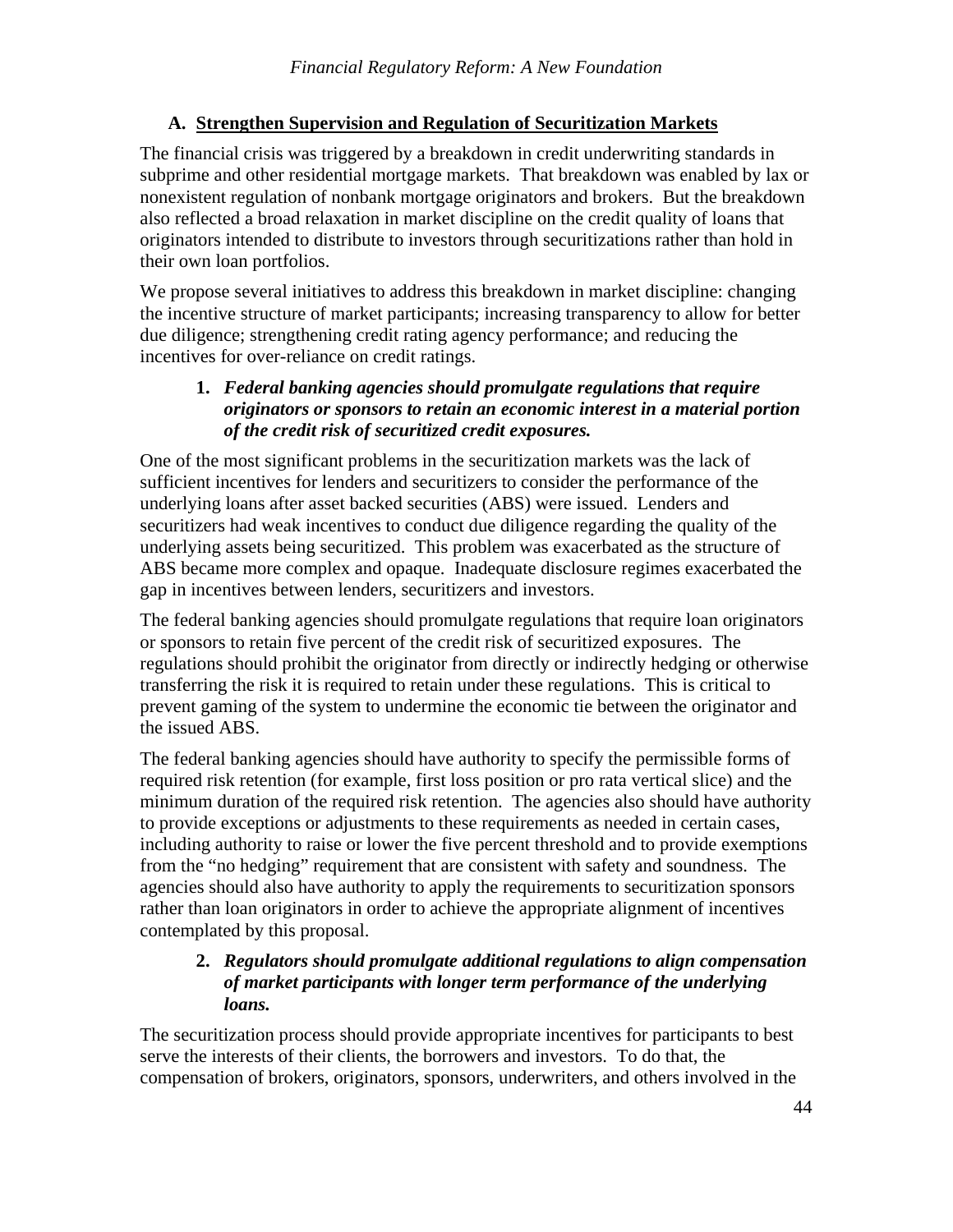securitization process should be linked to the longer-term performance of the securitized assets, rather than only to the production, creation or inception of those products.

For example, as proposed by Financial Accounting Standards Board (FASB), Generally Accepted Accounting Principles (GAAP) should be changed to eliminate the immediate recognition of gain on sale by originators at the inception of a securitization transaction and instead require originators to recognize income over time. The proposed changes should also require many securitizations to be consolidated on the originator's balance sheet and their asset performance to be reflected in the originator's consolidated financial statements.

Similar performance-based, medium-to-long term approaches to securitization fees should enhance incentives for market participants to focus on underwriting standards. For example, the fees and commissions received by loan brokers and loan officers, who otherwise have no ongoing relationship with the loans they generate, should be disbursed over time and should be reduced if underwriting or asset quality problems emerge over time.

Sponsors of securitizations should be required to provide assurances to investors, in the form of strong, standardized representations and warranties, regarding the risk associated with the origination and underwriting practices for the securitized loans underlying ABS.

# **3.** *The SEC should continue its efforts to increase the transparency and standardization of securitization markets and be given clear authority to require robust reporting by issuers of asset backed securities (ABS).*

The SEC is currently working to improve and standardize disclosure practices by originators, underwriters, and credit rating agencies involved in the securitization process. Those efforts should continue. To strengthen those efforts, the SEC should be given clear authority to require robust ongoing reporting by ABS issuers.

Investors and credit rating agencies should have access to the information necessary to assess the credit quality of the assets underlying a securitization transaction at inception and over the life of the transaction, as well as the information necessary to assess the credit, market, liquidity, and other risks of ABS. In particular, the issuers of ABS should be required to disclose loan-level data (broken down by loan broker or originator). Issuers should also be required to disclose the nature and extent of broker, originator and sponsor compensation and risk retention for each securitization.

We urge the industry to complete its initiatives to standardize and make transparent the legal documentation for securitization transactions to make it easier for market participants to make informed investment decisions. With respect to residential mortgage-backed securities, the standards should include clear and uniform rules for servicers to modify home mortgage loans under appropriate circumstances, if such modifications would benefit the securitization trust as a whole.

Finally, the SEC and the Financial Industry Regulatory Authority (FINRA) should expand the Trade Reporting and Compliance Engine (TRACE), the standard electronic trade reporting database for corporate bonds, to include asset-backed securities.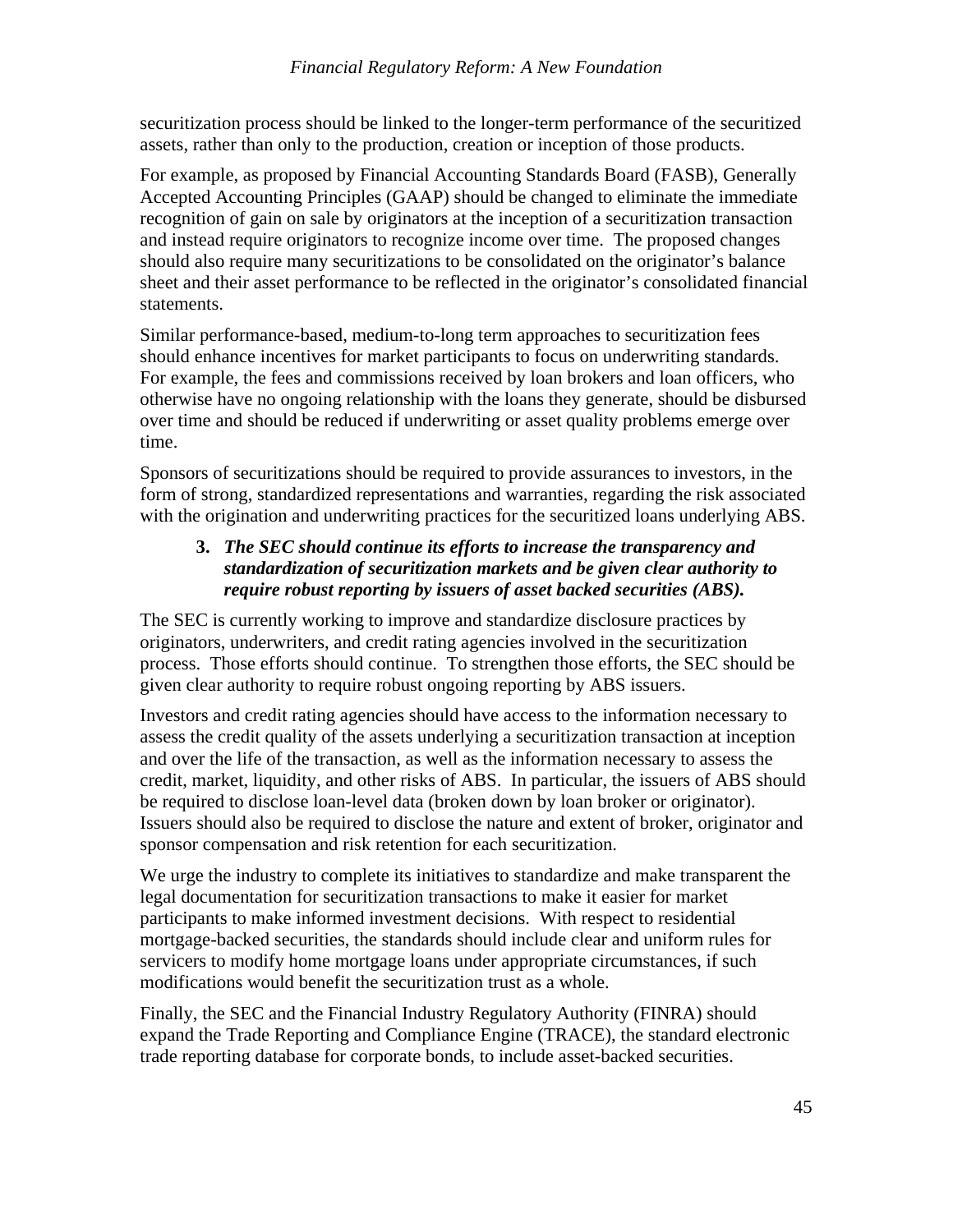# **4.** *The SEC should continue its efforts to strengthen the regulation of credit rating agencies, including measures to require that firms have robust policies and procedures that manage and disclose conflicts of interest, differentiate between structured and other products, and otherwise promote the integrity of the ratings process.*

Credit rating agencies should be required to maintain robust policies and procedures for managing and disclosing conflicts of interest and otherwise ensuring the integrity of the ratings process.

Credit rating agencies should differentiate the credit ratings that they assign to structured credit products from those they assign to unstructured debt. Credit Rating Agencies should also publicly disclose credit rating performance measures for structured credit products in a manner that facilitates comparisons across products and credit ratings and that provides meaningful measures of the uncertainty and potential volatility associated with credit ratings.

Credit rating agencies should also publicly disclose, in a manner comprehensible to the investing public, precisely what risks their credit ratings are designed to assess (for example, likelihood of default and/or loss severity in event of default), as well as material risks not reflected in the ratings. Such disclosure should highlight how the risks of structured products, which rely on diversification across a large number of individual loans to protect the more senior investors, differ fundamentally from the risks of unstructured corporate debt.

Credit rating agencies should disclose sufficient information about their methodologies for rating structured finance products, including qualitative reviews of originators, to allow users of credit ratings and market observers to reach their own conclusions about the efficacy of the methodologies. Credit rating agencies should also disclose to the SEC any unpublished rating agency data and methodologies.

# **5.** *Regulators should reduce their use of credit ratings in regulations and supervisory practices, wherever possible.*

Where regulators use credit ratings in regulations and supervisory practices, they should recognize the potential differences in performance between structured and unstructured credit products with the same credit rating.

Risk-based regulatory capital requirements should appropriately reflect the risk of structured credit products, including the concentrated systematic risk of senior tranches and re-securitizations and the risk of exposures held in highly leveraged off-balance sheet vehicles. They should also minimize opportunities for firms to use securitization to reduce their regulatory capital requirements without a commensurate reduction in risk.

# **B. Create Comprehensive Regulation of All OTC Derivatives, Including Credit Default Swaps (CDS)**

*OTC derivatives markets, including CDS markets, should be subject to comprehensive regulation that addresses relevant public policy objectives: (1) preventing activities in those markets from posing risk to the financial system;*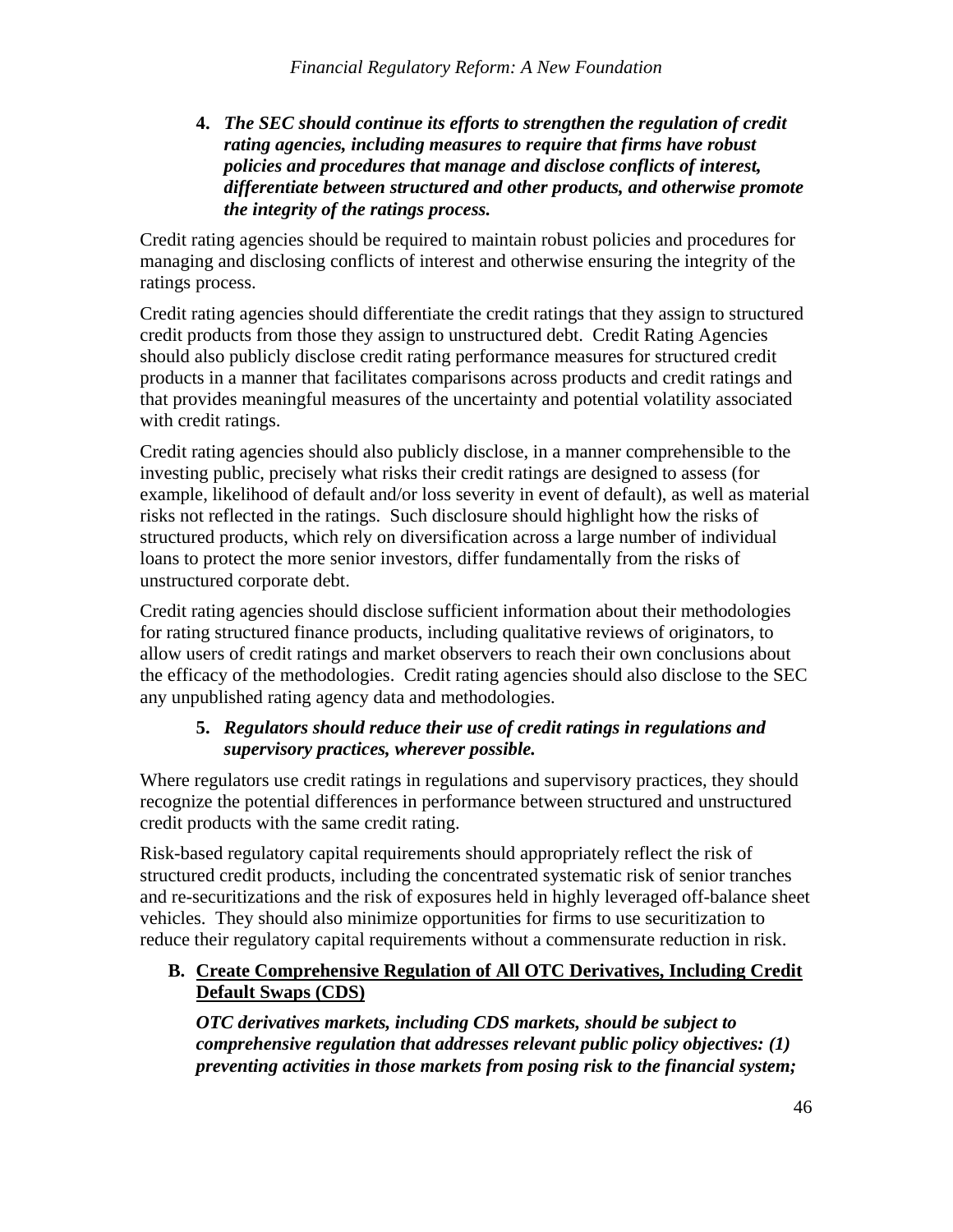## *(2) promoting the efficiency and transparency of those markets; (3) preventing market manipulation, fraud, and other market abuses; and (4) ensuring that OTC derivatives are not marketed inappropriately to unsophisticated parties.*

One of the most significant changes in the world of finance in recent decades has been the explosive growth and rapid innovation in the market for financial derivatives. Much of this development has occurred in the market for OTC derivatives, which are not executed on regulated exchanges. In 2000, the Commodity Futures Modernization Act (CFMA) explicitly exempted OTC derivatives, to a large extent, from regulation by the Commodity Futures Trading Commission. In addition, the law limited the SEC's authority to regulate certain types of OTC derivatives. As a result, the market for OTC derivatives has largely gone unregulated.

The downside of this lax regulatory regime for OTC derivatives – and, in particular, for credit default swaps (CDS) – became disastrously clear during the recent financial crisis. In the years prior to the crisis, many institutions and investors had substantial positions in CDS – particularly CDS that were tied to asset backed securities (ABS), complex instruments whose risk characteristics proved to be poorly understood even by the most sophisticated of market participants. At the same time, excessive risk taking by AIG and certain monoline insurance companies that provided protection against declines in the value of such ABS, as well as poor counterparty credit risk management by many banks, saddled our financial system with an enormous – and largely unrecognized – level of risk.

When the value of the ABS fell, the danger became clear. Individual institutions believed that these derivatives would protect their investments and provide return, even if the market went down. But, during the crisis, the sheer volume of these contracts overwhelmed some firms that had promised to provide payment on the CDS and left institutions with losses that they believed they had been protected against. Lacking authority to regulate the OTC derivatives market, regulators were unable to identify or mitigate the enormous systemic threat that had developed.

Government regulation of the OTC derivatives markets should be designed to achieve four broad objectives: (1) preventing activities in those markets from posing risk to the financial system; (2) promoting the efficiency and transparency of those markets; (3) preventing market manipulation, fraud, and other market abuses; and (4) ensuring that OTC derivatives are not marketed inappropriately to unsophisticated parties. To achieve these goals, it is critical that similar products and activities be subject to similar regulations and oversight.

To contain systemic risks, the Commodities Exchange Act (CEA) and the securities laws should be amended to require clearing of all standardized OTC derivatives through regulated central counterparties (CCPs). To make these measures effective, regulators will need to require that CCPs impose robust margin requirements as well as other necessary risk controls and that customized OTC derivatives are not used solely as a means to avoid using a CCP. For example, if an OTC derivative is accepted for clearing by one or more fully regulated CCPs, it should create a presumption that it is a standardized contract and thus required to be cleared.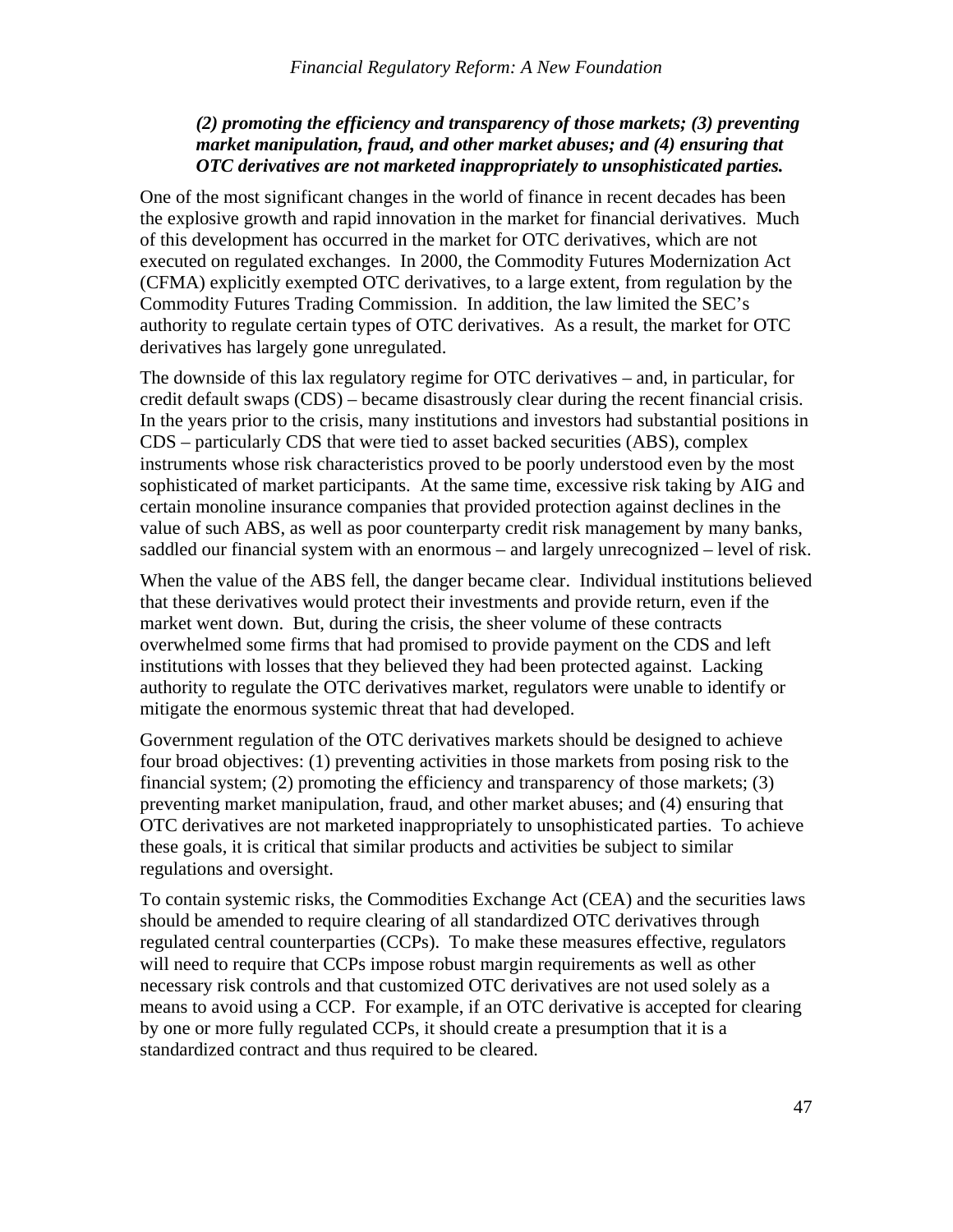All OTC derivatives dealers and all other firms whose activities in those markets create large exposures to counterparties should be subject to a robust and appropriate regime of prudential supervision and regulation. Key elements of that robust regulatory regime must include conservative capital requirements (more conservative than the existing bank regulatory capital requirements for OTC derivatives), business conduct standards, reporting requirements, and conservative requirements relating to initial margins on counterparty credit exposures. Counterparty risks associated with customized bilateral OTC derivatives transactions that should not be accepted by a CCP would be addressed by this robust regime covering derivative dealers. As noted above, regulatory capital requirements on OTC derivatives that are not centrally cleared also should be increased for all banks and BHCs.

The OTC derivatives markets should be made more transparent by amending the CEA and the securities laws to authorize the CFTC and the SEC, consistent with their respective missions, to impose recordkeeping and reporting requirements (including an audit trail) on all OTC derivatives. Certain of those requirements should be deemed to be satisfied by either clearing standardized transactions through a CCP or by reporting customized transactions to a regulated trade repository. CCPs and trade repositories should be required to, among other things, make aggregate data on open positions and trading volumes available to the public and make data on any individual counterparty's trades and positions available on a confidential basis to the CFTC, SEC, and the institution's primary regulators.

Market efficiency and price transparency should be improved in derivatives markets by requiring the clearing of standardized contracts through regulated CCPs as discussed earlier and by moving the standardized part of these markets onto regulated exchanges and regulated transparent electronic trade execution systems for OTC derivatives and by requiring development of a system for timely reporting of trades and prompt dissemination of prices and other trade information. Furthermore, regulated financial institutions should be encouraged to make greater use of regulated exchange-traded derivatives. Competition between appropriately regulated OTC derivatives markets and regulated exchanges would make both sets of markets more efficient and thereby better serve end-users of derivatives.

Market integrity concerns should be addressed by making whatever amendments to the CEA and the securities laws which are necessary to ensure that the CFTC and the SEC, consistent with their respective missions, have clear, unimpeded authority to police and prevent fraud, market manipulation, and other market abuses involving all OTC derivatives. The CFTC also should have authority to set position limits on OTC derivatives that perform or affect a significant price discovery function with respect to regulated markets. Requiring CCPs, trade repositories, and other market participants to provide the CFTC, SEC, and institutions' primary regulators with a complete picture of activity in the OTC derivatives markets will assist those regulators in detecting and deterring all such market abuses.

Current law seeks to protect unsophisticated parties from entering into inappropriate derivatives transactions by limiting the types of counterparties that could participate in those markets. But the limits are not sufficiently stringent. The CFTC and SEC are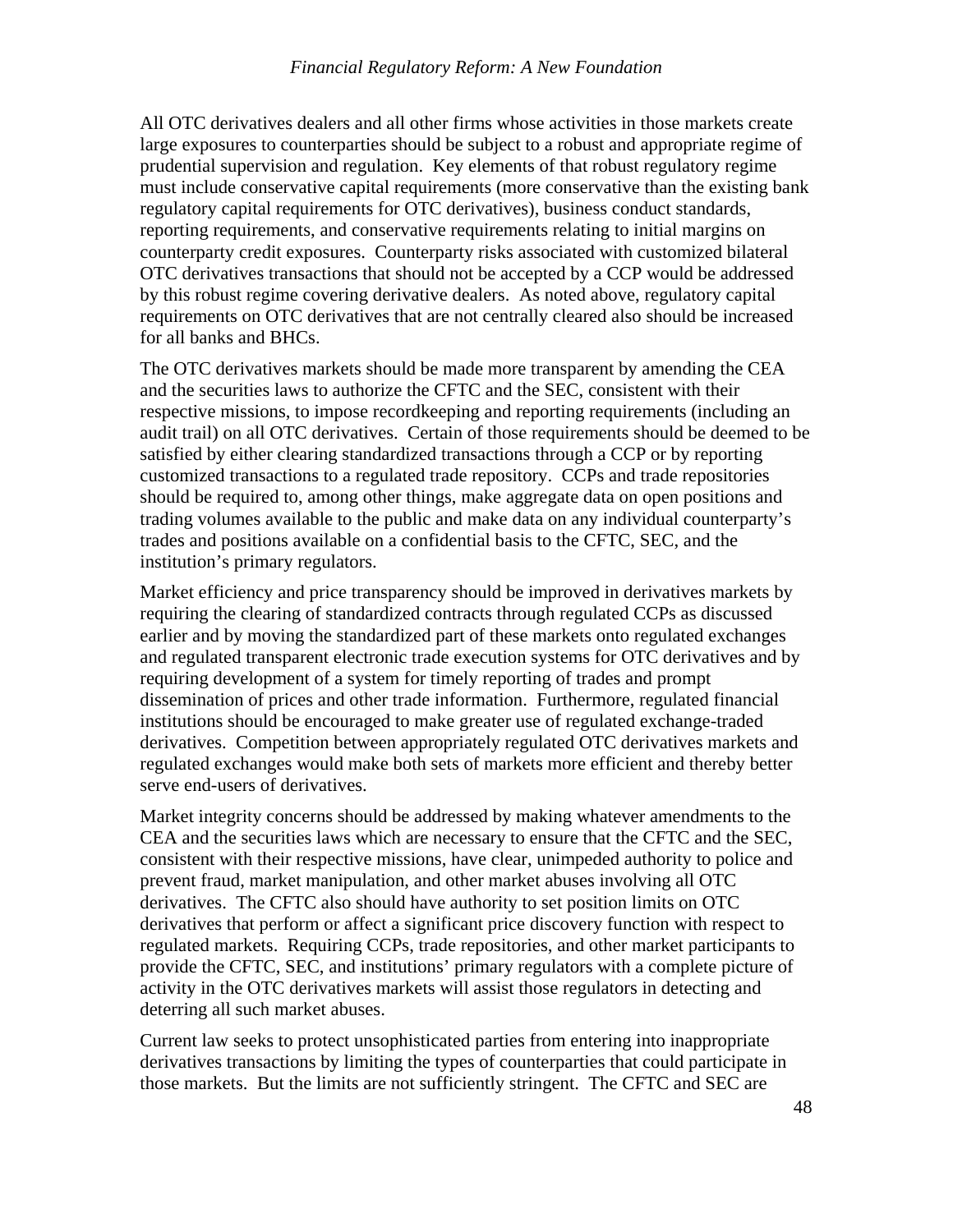reviewing the participation limits in current law to recommend how the CEA and the securities laws should be amended to tighten the limits or to impose additional disclosure requirements or standards of care with respect to the marketing of derivatives to less sophisticated counterparties such as small municipalities.

### **C. Harmonize Futures and Securities Regulation**

*The CFTC and the SEC should make recommendations to Congress for changes to statutes and regulations that would harmonize regulation of futures and securities.* 

The broad public policy objectives of futures regulation and securities regulation are the same: protecting investors, ensuring market integrity, and promoting price transparency. While differences exist between securities and futures markets, many differences in regulation between the markets are no longer justified. In particular, the growth of derivatives markets and the introduction of new derivative instruments have highlighted the need for addressing gaps and inconsistencies in the regulation of these products by the CFTC and SEC.

Many of the instruments traded on the commodity and securities exchanges and in the over-the-counter markets have attributes that may place the instrument within the purview of both regulatory agencies. One result of this jurisdictional overlap has been that economically equivalent instruments may be regulated by two agencies operating under different and sometimes conflicting regulatory philosophies and statutes. For example, many financial options and futures products are similar (and, indeed, the returns to one often can be replicated with the other). Under the current federal regulatory structure, however, options on a security are regulated by the SEC, whereas futures contracts on the same underlying security are regulated jointly by the CFTC and SEC.

In many instances the result of these overlapping yet different regulatory authorities has been numerous and protracted legal disputes about whether particular products should be regulated as futures or securities. These disputes have consumed significant agency resources that otherwise could have been devoted to the furtherance of the agency's mission. Uncertainty regarding how an instrument will be regulated has impeded and delayed the launch of exchange-traded equity, equity index, and credit event products, as litigation sorted out whether a particular product should be regulated as a futures contract or as a security. Eliminating jurisdictional uncertainties and ensuring that economically equivalent instruments are regulated in the same manner, regardless of which agency has jurisdiction, would remove impediments to product innovation.

Arbitrary jurisdictional distinctions also have unnecessarily limited competition between markets and exchanges. Under existing law, financial instruments with similar characteristics may be forced to trade on different exchanges that are subject to different regulatory regimes. Harmonizing the regulatory regimes would remove such distinctions and permit a broader range of instruments to trade on any regulated exchange. Permitting direct competition between exchanges also would ensure that plans to bring OTC derivatives trading onto regulated exchanges or regulated transparent electronic trading systems would promote rather than retard competition. Greater competition would make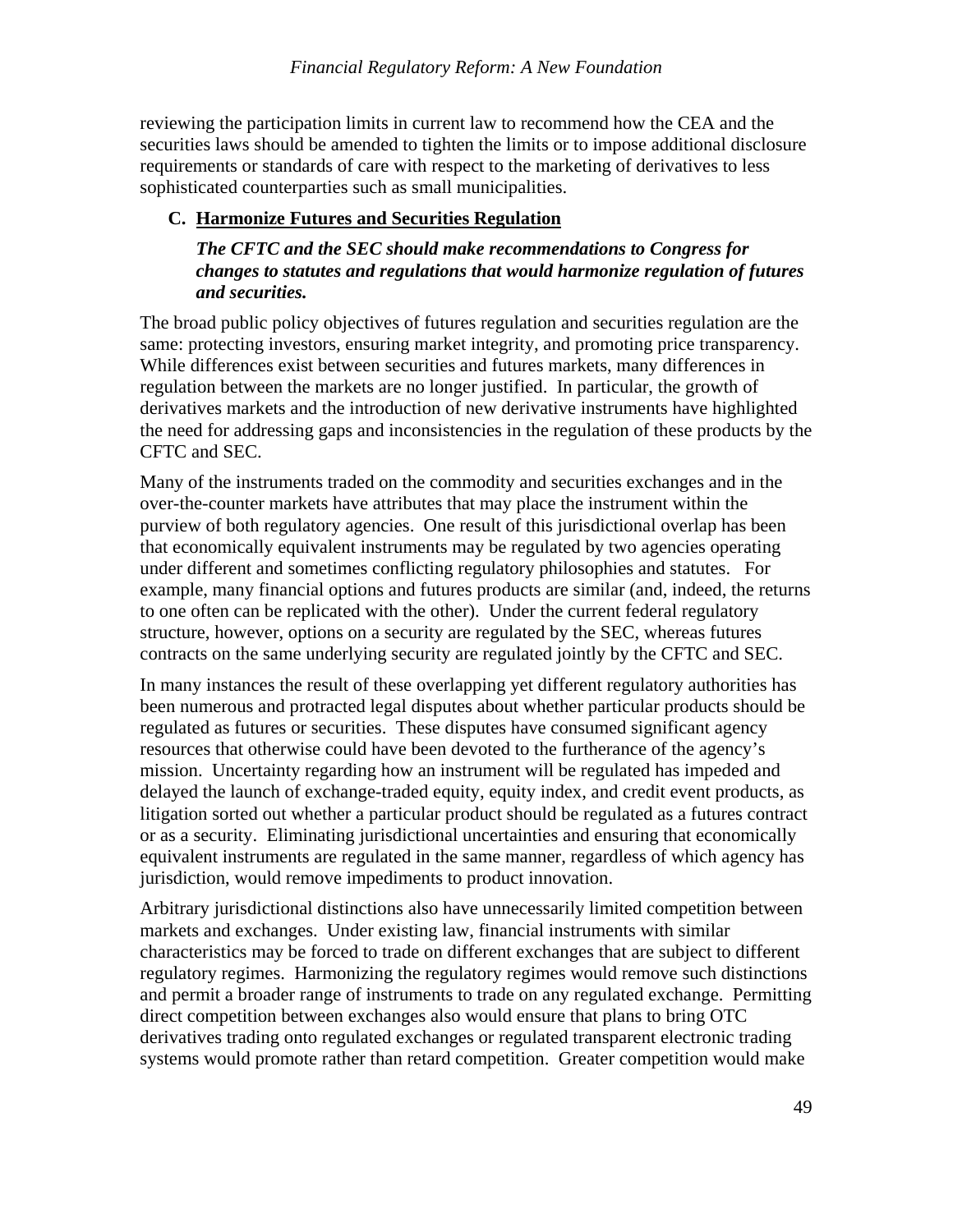these markets more efficient, which would benefit users of the markets, including investors and risk managers.

We also will need greater coordination and harmonization between these agencies as we move forward. The CEA currently provides that funds trading in the futures markets register as Commodity Pool Operators (CPO) and file annual financials with the CFTC. Over 1300 CPOs, including many of the largest hedge funds, are currently registered with and make annual filings with the CFTC. It will be important that the CFTC be able to maintain its enforcement authority over these entities as the SEC takes on important new responsibilities in this area.

Pursuant to the CEA, the CFTC currently employs a "principles-based approach" to regulation of exchanges, clearing organizations, and intermediaries, while pursuant to the securities laws; the SEC employs a "rules-based approach." Efforts at harmonization should seek to build a common foundation for market regulation through agreement by the two agencies on principles of regulation that are significantly more precise than the CEA's current "core principles." The new principles need to be sufficiently precise so that market practices that violate those principles can be readily identified and subjected to enforcement actions by regulators. At the same time, they should be sufficiently flexible to allow for innovations by market participants that are consistent with the principles. For example, the CFTC has indicated that it is willing to recommend adopting as core principles for clearing organizations key elements of international standards for central counterparty clearing organizations (the CPSS-IOSCO standards), which are considerably more precise than the current CEA core principles for CFTC regulated clearing organizations.

Harmonization of substantive futures and securities regulation for economically equivalent instruments also should require the development of consistent procedures for reviewing and approving proposals for new products and rulemakings by self-regulatory organizations (SROs). Here again, the agencies should strike a balance between their existing approaches. The SEC should recommend requirements to respond more expeditiously to proposals for new products and SRO rule changes and should recommend expansion of the types of filings that should be deemed effective upon filing, while the CFTC should recommend requiring prior approval for more types of rules and allowing it appropriate and reasonable time for approving rules that require prior approval.

The harmonization of futures and securities laws for economically equivalent instruments would not require eliminating or modifying provisions relating to futures and options contracts on agricultural, energy, and other physical commodity products. There are important protections related to these markets which must be maintained and in certain circumstances enhanced in applicable law and regulation.

We recommend that the CFTC and the SEC complete a report to Congress by September 30, 2009 that identifies all existing conflicts in statutes and regulations with respect to similar types of financial instruments and either explains why those differences are essential to achieve underlying policy objectives with respect to investor protection, market integrity, and price transparency or makes recommendations for changes to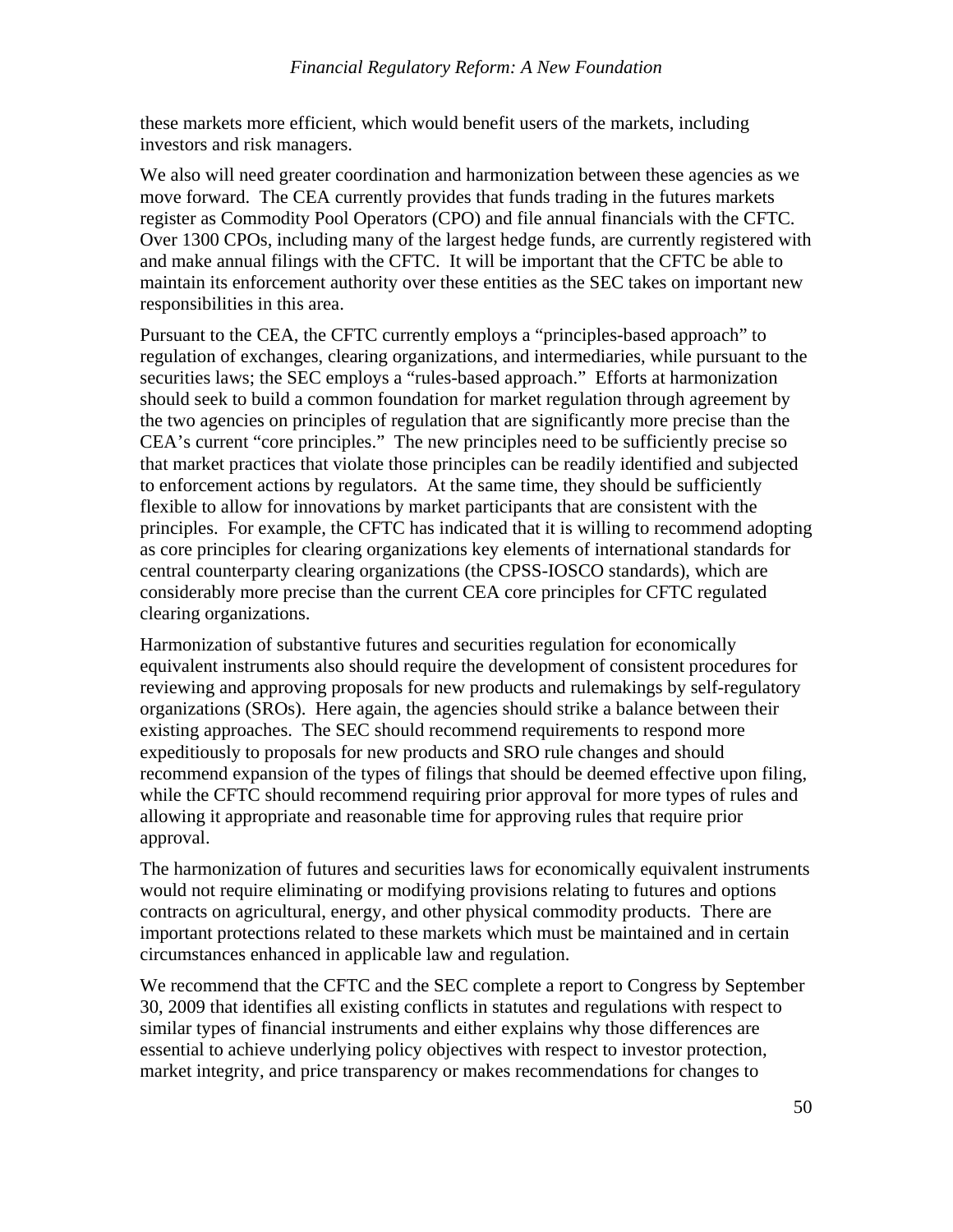statutes and regulations that would eliminate the differences. If the two agencies cannot reach agreement on such explanations and recommendations by September 30, 2009, their differences should be referred to the new Financial Services Oversight Council. The Council should be required to address such differences and report its recommendations to Congress within six months of its formation.

# **D. Strengthen Oversight and Functioning of Systemically Important Payment, Clearing, and Settlement Systems and Related Activities**

*We propose that the Federal Reserve have responsibility and authority to conduct oversight of systemically important payment, clearing and settlement systems, and activities of financial firms.* 

A key determinant of the risk posed by the interconnectedness of financial institutions is the strength or weakness of arrangements for settling payment obligations and financial transactions between banks and other financial institutions. Where such arrangements are strong they can help guard against instability in times of crisis. Where they are weak they can be a major source of financial contagion, transmitting a financial shock from one firm or market to many other firms and markets.

When major financial institutions came under significant financial stress during 2008, policymakers were extremely concerned that weaknesses in settlement arrangements for certain financial transactions, notably tri-party repurchase agreements and OTC derivatives, would be a source of contagion. For several years prior to 2008, the Federal Reserve had worked with other regulators and market participants to strengthen those arrangements. In the case of CDS and other OTC derivatives, significant progress was achieved, notably the cessation of unauthorized assignments of trades, reductions of backlogs of unconfirmed trades, and efforts to compress portfolios of outstanding trades. Still, progress was slow and insufficient.

Progress in strengthening payment and settlement arrangements is inherently difficult because improvements in such arrangements require collective action by market participants. Existing federal authority over such arrangements is incomplete and fragmented. In such circumstances, the Federal Reserve and other regulators have been forced to rely heavily on moral suasion to encourage market participants to take such collective actions. The criticality of such arrangements and the slow progress in strengthening certain key infrastructure arrangements indicates a need for clear and comprehensive federal authority for oversight focused on the risk management of systemically important payment, clearing, and settlement systems and of systemically important payment, clearing, and settlement activities of financial firms.

Responsibility and authority for ensuring consistent oversight of all systemically important payment, clearing, and settlement systems and activities should be assigned to the Federal Reserve. The Federal Reserve has long played a role in the supervision, oversight, development, and operation of payment, clearing, and settlement systems. It also has played a leading role in developing international standards for payment, clearing, and settlement systems. As the central bank, it inherently has a special interest in promoting the safety and efficiency of such systems, because they are important to the liquidity of financial institutions and the implementation of monetary policy. The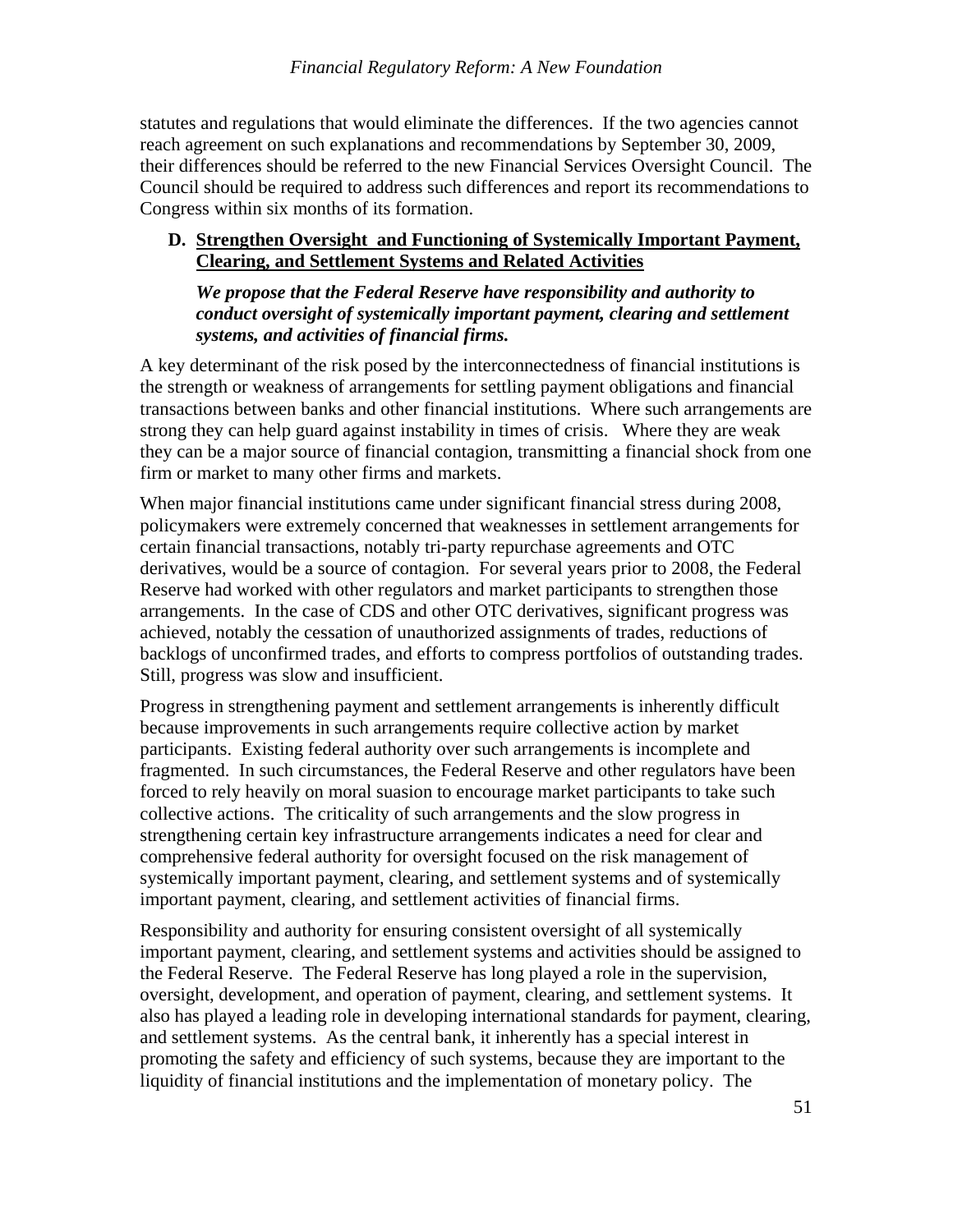authority we propose to give to the Federal Reserve should supplement rather than replace the existing authority of regulators of clearing and settlement systems and prudential regulators of financial firms.

### *Systemically Important Systems*

We will propose legislation that broadly defines the characteristics of systemically important payment, clearing, and settlement systems (covered systems) and sets objectives and principles for their oversight. We propose that Congress direct the Federal Reserve, in consultation with the Council, to identify covered systems and to set risk management standards for their operation. We will propose legislation that defines a covered system as a payment, clearing, or settlement system the failure or disruption of which could create or increase the risk of significant liquidity or credit problems spreading among financial institutions or markets and thereby threatening the stability of the financial system.

The Federal Reserve should have authority to collect information from any payment, clearing, or settlement system for the purpose of assessing whether the system is systemically important. In the case of a system that is subject to comprehensive regulation by a federal market regulator (the CFTC or the SEC), the market regulator will remain the primary regulator of the system. The Federal Reserve should first seek to obtain the information it needs from the primary regulator, but may request additional information directly from the system if it is determined that the information is not currently collected by or available to the primary regulator.

The risk management standards imposed by the Federal Reserve on covered systems should require such systems to have consistent and robust policies and practices for ensuring timely settlement by the systems across a range of extreme but plausible scenarios. The standards for such systems should be reviewed periodically by the Federal Reserve, in consultation with the Council, and should take into account relevant international standards.

A covered system should be subject to regular, consistent, and rigorous on-site safety and soundness examinations as well as prior reviews of changes to its rules and operations in order to ensure that the amended rules and operations meet the applicable risk management standards. If a system is subject to comprehensive regulation by a federal market regulator (CFTC or SEC), the market regulator should lead those exams and reviews. The Federal Reserve should have the right to participate in the exams, including in the determination of their scope and methodology, and should be consulted on rule changes that affect the system's risk management. The Federal Reserve and the market regulator should regularly conduct joint assessments of the system's adherence to the applicable risk management standards.

If a covered system's risk management policies and practices do not meet the applicable standards, the Federal Reserve should have adequate authority to compel corrective actions by the system. If a covered system is subject to comprehensive regulation by a federal market regulator (CFTC or SEC), the market regulator should have primary authority for enforcement. If the Federal Reserve concludes that corrective actions are necessary, it should recommend those actions to the market regulator. If the Federal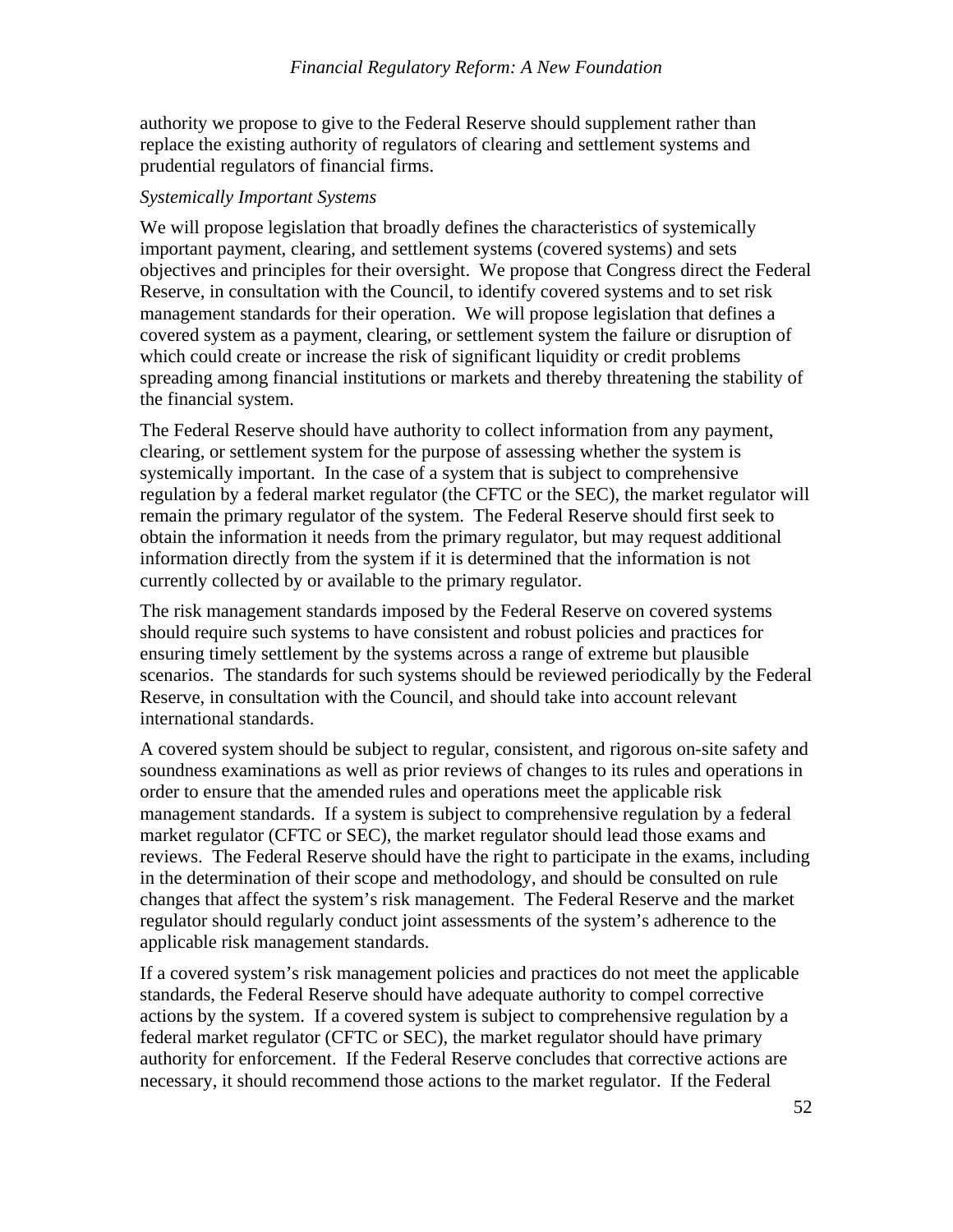Reserve and the market regulator cannot agree on the need for enforcement action, the Federal Reserve should have emergency authority to take enforcement action but only after consultation with the Council, which should attempt to mediate the agencies' differences.

The Federal Reserve should have authority to require a covered system to submit reports for the purpose of enabling the Federal Reserve to assess the risk that the system's operations pose to the financial system and to assess the safety and soundness of the system. In the case of a covered system that is subject to comprehensive regulation by a federal market regulator, the Federal Reserve should have access to relevant reports submitted to that regulator, but its authority to require reports should be limited to information that cannot be obtained from reports to the other regulator.

#### *Systemically Important Activities*

We will propose legislation that broadly defines the characteristics of systemically important payment, clearing, and settlement activities of financial firms (covered activities) and sets objectives and principles for their conduct. We propose that Congress direct the Federal Reserve, in consultation with the Council, to identify covered activities and to set risk management standards for their conduct by financial firms. We propose that Congress define a covered activity as a payment, clearing, or settlement activity of financial firms the failure or disruption of which could create or increase the risk of significant liquidity or credit problems spreading among financial institutions or markets and thereby threatening the stability of the financial system.

If the Federal Reserve has reason to believe that a payment, clearing, or settlement activity is systemically important, it should have authority to collect information from any financial firm engaged in that activity for the purpose of assessing whether the activity is systemically important. In the case of a firm that is subject to federal regulation, the Federal Reserve should have access to relevant reports submitted to other regulators and its authority to require reports should be limited to information that cannot be obtained from reports to other regulators.

Compliance by financial firms with standards established by the Federal Reserve with respect to a systemically important activity will be administratively enforceable by the firm's primary federal regulator (if applicable). The Federal Reserve, however, will have back-up examination and administrative enforcement authority with respect to such standards.

The Federal Reserve should have authority to require financial firms engaged in a covered activity to submit reports with respect to the firm's conduct of such activity. In the case of a firm that is subject to federal regulation, the Federal Reserve should have access to relevant reports submitted to other regulators, and its authority to require reports should be limited to information that cannot be obtained from reports to other regulators.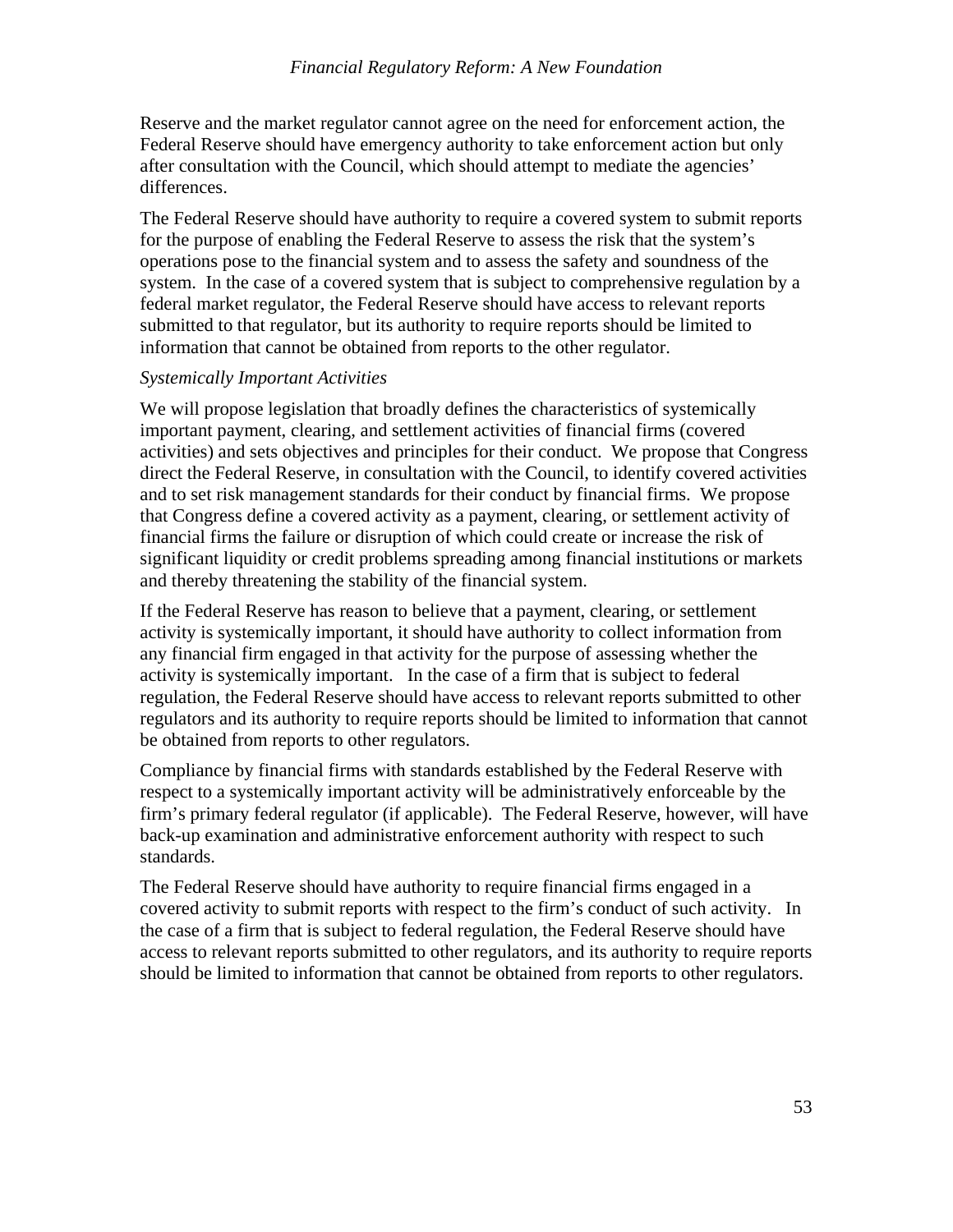# **E. Strengthen Settlement Capabilities and Liquidity Resources of Systemically Important Payment, Clearing, and Settlement Systems**

*We recommend that Congress grant the Federal Reserve authority to provide systemically important payment, clearing, and settlement systems access to Reserve Bank accounts, financial services, and the discount window.* 

The safety and efficiency of financial institutions and markets depend critically on the strength of the infrastructure of the financial system—the payment, clearing, and settlement systems that are used to clear and settle financial transactions. In particular, confidence in financial markets and financial market participants depends critically on the ability of the payment, clearing, and settlement systems used by the markets to meet their financial obligations to participants without delay. Many systemically important payment, clearing, and settlement systems currently depend on commercial banks to perform critical payment and other financial services and to provide them with the liquidity necessary to convert margin and other collateral into funds when necessary to complete settlement. These dependencies create the risk that a systemically important system may be unable to meet its obligations to participants when due because the bank on which it relies for such services (or another market participant) is unable or unwilling to provide the liquidity the system needs. During the recent financial crisis some systemically important settlement systems have encountered performance and other issues with their banks. At the same time, many market participants have had trouble obtaining liquidity by pledging or selling collateral, even the forms that are most liquid under normal circumstances.

The risk posed by such impediments to timely settlement would be eliminated by providing (where not already available under other authorities) direct access to Reserve Bank accounts and financial services and to the discount window for payment, clearing, and settlement systems that the Federal Reserve, in consultation with the Council, has identified as systemically significant. Discount window access for such systems should be for emergency purposes, such as enabling the system to convert noncash margin and collateral assets to liquid settlement funds in the event that one of the system's participants fails to settle its obligations to the system and the system's contingency plans for converting collateral into cash fail to perform as expected on the day of a participant default. Systemically important systems would be expected to meet applicable standards for liquidity risk management for such systems, which generally require systemically important systems to maintain sufficient liquid financial resources to make timely payments, notwithstanding a default by the participant to which the system has the largest exposure under extreme but plausible market conditions.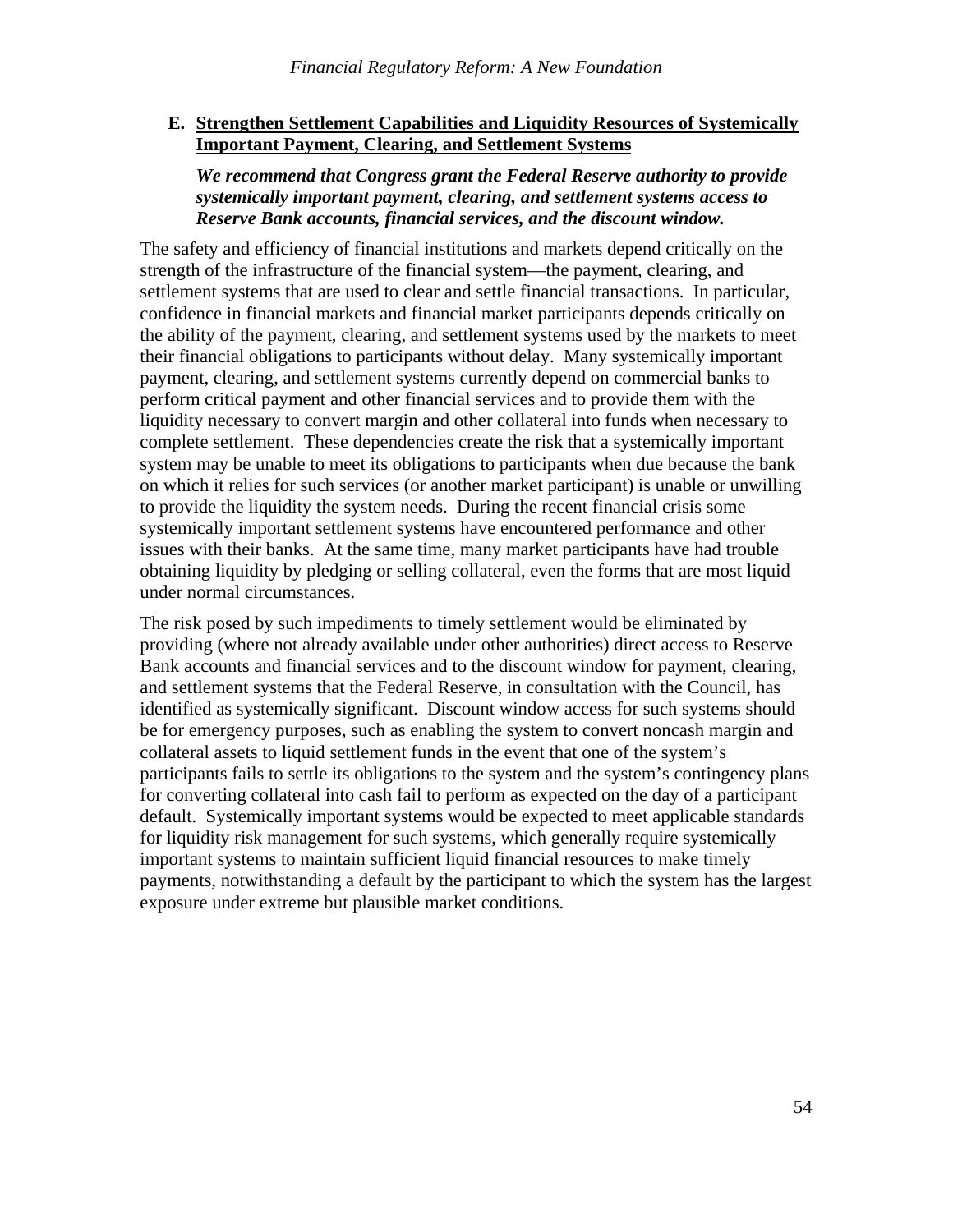# **III. PROTECT CONSUMERS AND INVESTORS FROM FINANCIAL ABUSE**

Prior to the current financial crisis, a number of federal and state regulations were in place to protect consumers against fraud and to promote understanding of financial products like credit cards and mortgages. But as abusive practices spread, particularly in the market for subprime and nontraditional mortgages, our regulatory framework proved inadequate in important ways. Multiple agencies have authority over consumer protection in financial products, but for historical reasons, the supervisory framework for enforcing those regulations had significant gaps and weaknesses. Banking regulators at the state and federal level had a potentially conflicting mission to promote safe and sound banking practices, while other agencies had a clear mission but limited tools and jurisdiction. Most critically in the run-up to the financial crisis, mortgage companies and other firms outside of the purview of bank regulation exploited that lack of clear accountability by selling mortgages and other products that were overly complicated and unsuited to borrowers' financial situation. Banks and thrifts followed suit, with disastrous results for consumers and the financial system.

This year, Congress, the Administration, and financial regulators have taken significant measures to address some of the most obvious inadequacies in our consumer protection framework. But these steps have focused on just two, albeit very important, product markets – credit cards and mortgages. We need comprehensive reform.

For that reason, we propose the creation of a single regulatory agency, a Consumer Financial Protection Agency (CFPA), with the authority and accountability to make sure that consumer protection regulations are written fairly and enforced vigorously. The CFPA should reduce gaps in federal supervision and enforcement; improve coordination with the states; set higher standards for financial intermediaries; and promote consistent regulation of similar products.

Consumer protection is a critical foundation for our financial system. It gives the public confidence that financial markets are fair and enables policy makers and regulators to maintain stability in regulation. Stable regulation, in turn, promotes growth, efficiency, and innovation over the long term. We propose legislative, regulatory, and administrative reforms to promote transparency, simplicity, fairness, accountability, and access in the market for consumer financial products and services.

We also propose new authorities and resources for the Federal Trade Commission to protect consumers in a wide range of areas.

Finally, we propose new authorities for the Securities and Exchange Commission to protect investors, improve disclosure, raise standards, and increase enforcement.

# **A. Create a New Consumer Financial Protection Agency**

We propose the creation of a single federal agency, the Consumer Financial Protection Agency, dedicated to protecting consumers in the financial products and services markets, except for investment products and services already regulated by the SEC or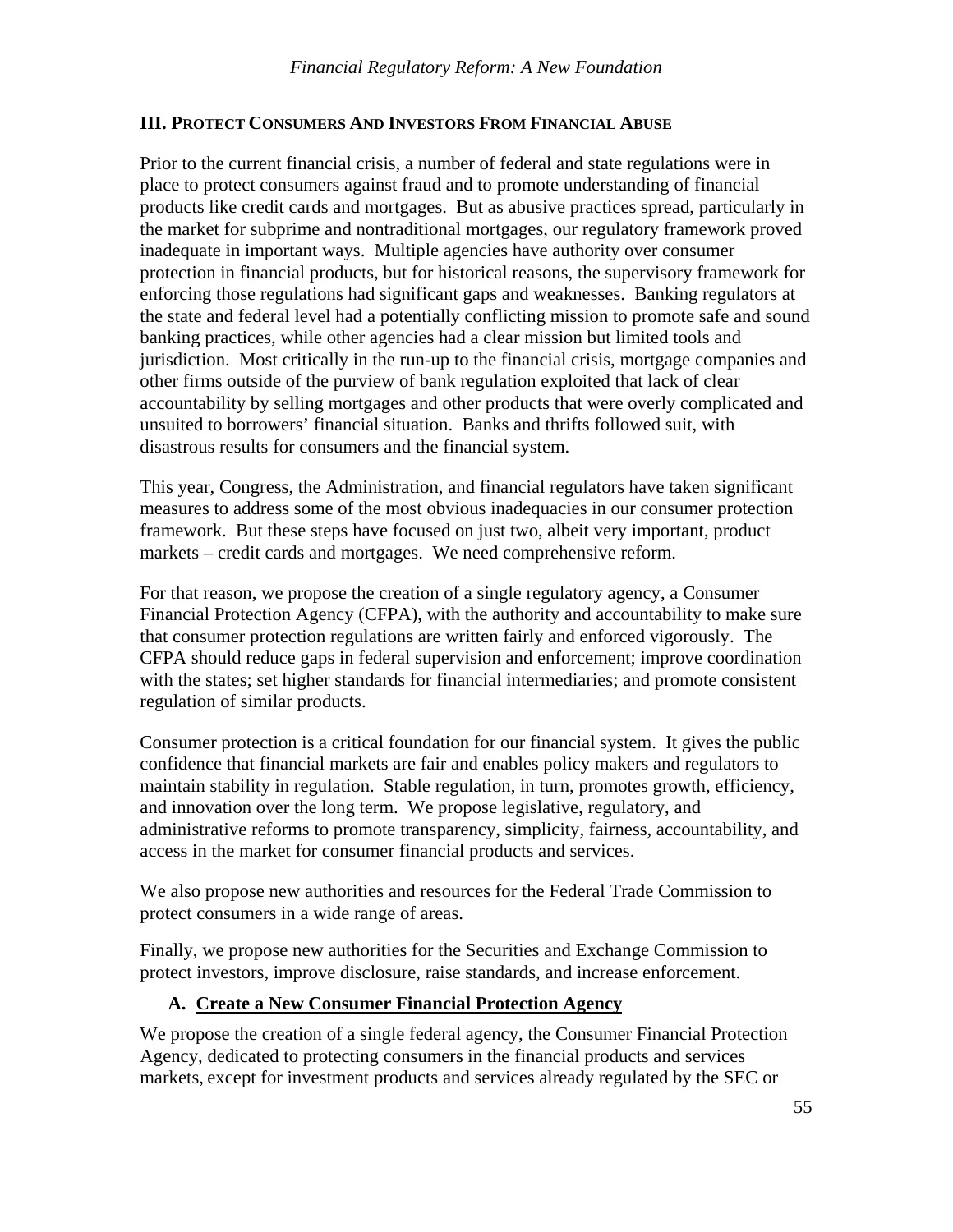CFTC. We recommend that the CFPA be granted consolidated authority over the closely related functions of writing rules, supervising and examining institutions' compliance, and administratively enforcing violations. The CFPA should reduce gaps in federal supervision; improve coordination among the states; set higher standards for financial intermediaries; and promote consistent regulation of similar products. Nothing in this proposal is intended to constrain the Attorney General's current authorities to enforce the law or direct litigation on behalf of the United States.

The CFPA should give consumer protection an independent seat at the table in our financial regulatory system. Consumer protection is a critical foundation for our financial system. It gives the public confidence that financial markets are fair and enables policy makers and regulators to maintain stability in regulation. Stable regulation, in turn, promotes growth, efficiency, and innovation over the long term. Consumer protection cannot live up to this role, however, unless the financial system develops and sustains a culture that places a high value on helping responsible consumers thrive and treating all consumers fairly.

The spread of unsustainable subprime mortgages and abusive credit card contracts highlighted a serious shortcoming of our present regulatory infrastructure. It too easily allows consumer protection values to be overwhelmed by other imperatives – whether short-term gain, innovation for its own sake, or keeping up with the competition. To instill a genuine culture of consumer protection and not merely of legal compliance in our financial institutions, we need first to instill that culture in the federal regulatory structure. For the public to have confidence that consumer protection is important to regulators, there must be clear accountability in government for this task.

The current system of regulation does not meet these needs. Oversight of federally supervised institutions for compliance with consumer protection, fair lending, and community reinvestment laws is fragmented among four agencies. This makes coordination of supervisory policies difficult, slows responses to emerging consumer protection threats, and creates opportunities for regulatory arbitrage, where firms choose their regulator according to which entity will be least restrictive.

The Federal Trade Commission has a clear mission to protect consumers but generally lacks jurisdiction over the banking sector and has limited tools and resources to promote robust compliance of nonbank institutions. Mortgage companies not owned by banks fall into a regulatory "no man's land" where no regulator exercises leadership and state attorneys general are left to try to fill the gap. State and federal bank supervisory agencies' primary mission is to ensure that financial institutions act prudently, a mission that, in appearance if not always in practice, often conflicts with their consumer protection responsibilities.

In addition, the systems, expertise, and culture necessary for the federal banking agencies to perform their core missions and functions are not conducive to sustaining over the long term a federal consumer protection program that is vigorous, balanced, and creative. These agencies are designed, and their professional staff is trained, to see the world through the lenses of institutions and markets, not consumers. Recent Federal Reserve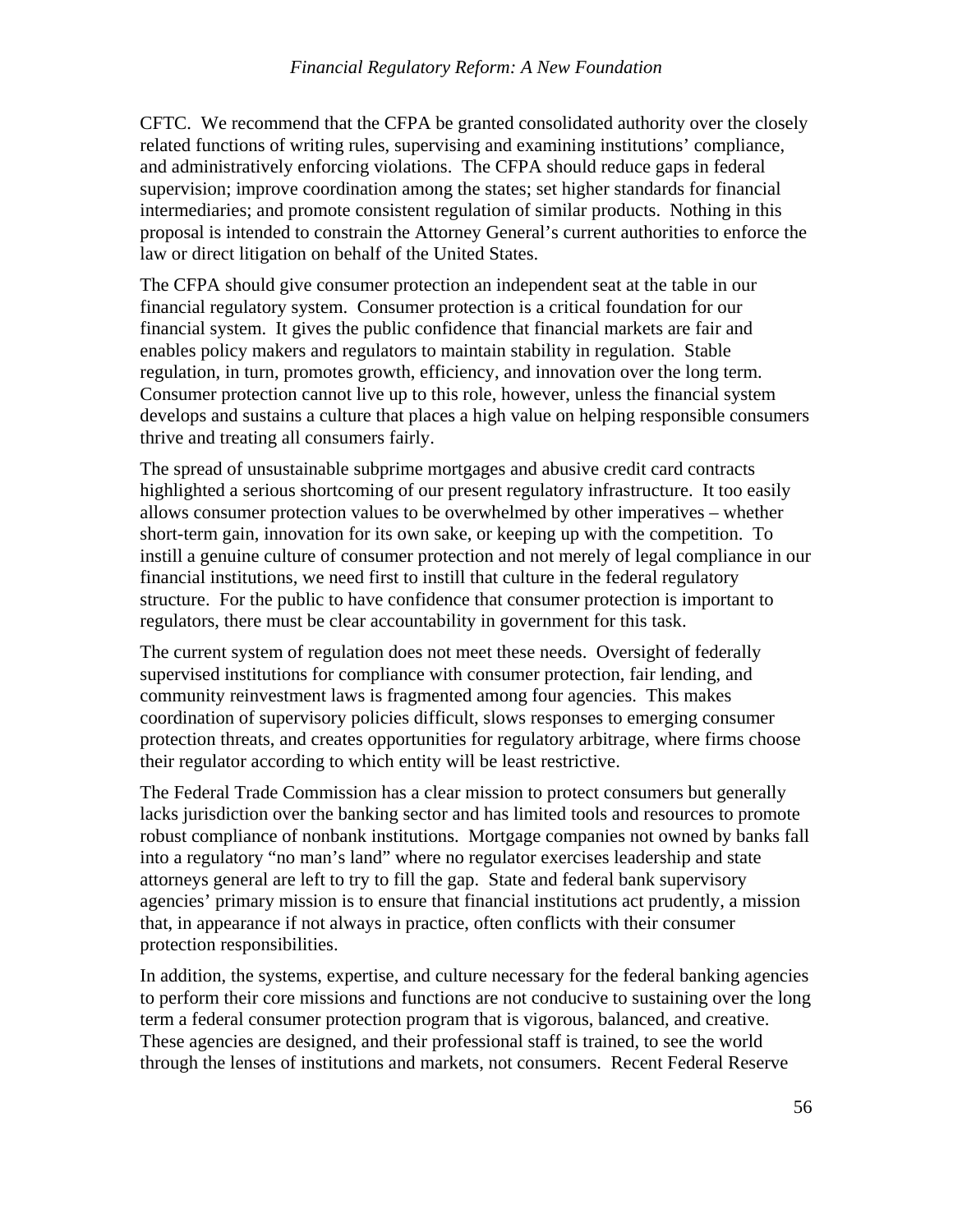regulations have been strong, but quite late in coming. Moreover, they do not ensure that the federal banking agencies will remain committed to consumer protection.

We do not propose a new regulatory agency because we seek more regulation, but because we seek better regulation. The very existence of an agency devoted to consumer protection in financial services will be a strong incentive for institutions to develop strong cultures of consumer protection. The core of such an agency can be assembled reasonably quickly from discrete operations of other agencies. Most rule writing authority is concentrated in a single division of the Federal Reserve, and three of the four federal banking agencies have mostly or entirely separated consumer compliance supervision from prudential supervision. Combining staff from different agencies is not simple, to be sure, but it will bring significant benefits for responsible consumers and institutions, as well as for the market for consumer financial services and products.

**1.** *We propose to create a single primary federal consumer protection supervisor to protect consumers of credit, savings, payment, and other consumer financial products and services, and to regulate providers of such products and services.* 

Creating a single federal agency (the CFPA) with supervisory, examination, and enforcement authority for protecting consumers would better promote accountability and help prevent regulatory arbitrage. A federally supervised institution would no longer be able to choose its supervisor based on any consideration of real or perceived differences in agencies' approaches to consumer protection supervision and enforcement.

The CFPA should also have the ability to act comprehensively to address emerging consumer protection concerns. For example, under the current fragmented structure, the federal banking agencies took until December 2005 to propose, and then until June 2007 to finalize, supervisory guidance on consumer protection concerns about subprime and nontraditional mortgages; the worst of these mortgages were originated in 2005 and 2006. A single agency, such as the CFPA, could have acted much more quickly and potentially saved many more consumers, communities, and institutions from significant losses.

# **2.** *The CFPA should have broad jurisdiction to protect consumers in consumer financial products and services such as credit, savings, and payment products.*

We propose that the CFPA's jurisdiction should cover consumer financial services and products such as credit, savings and payment products and related services, as well as the institutions that issue, provide, or service these products and provide services to the entities that provide the financial products. The mission of the CFPA would be to help ensure that:

- consumers have the information they need to make responsible financial decisions;
- consumers are protected from abuse, unfairness, deception, or discrimination;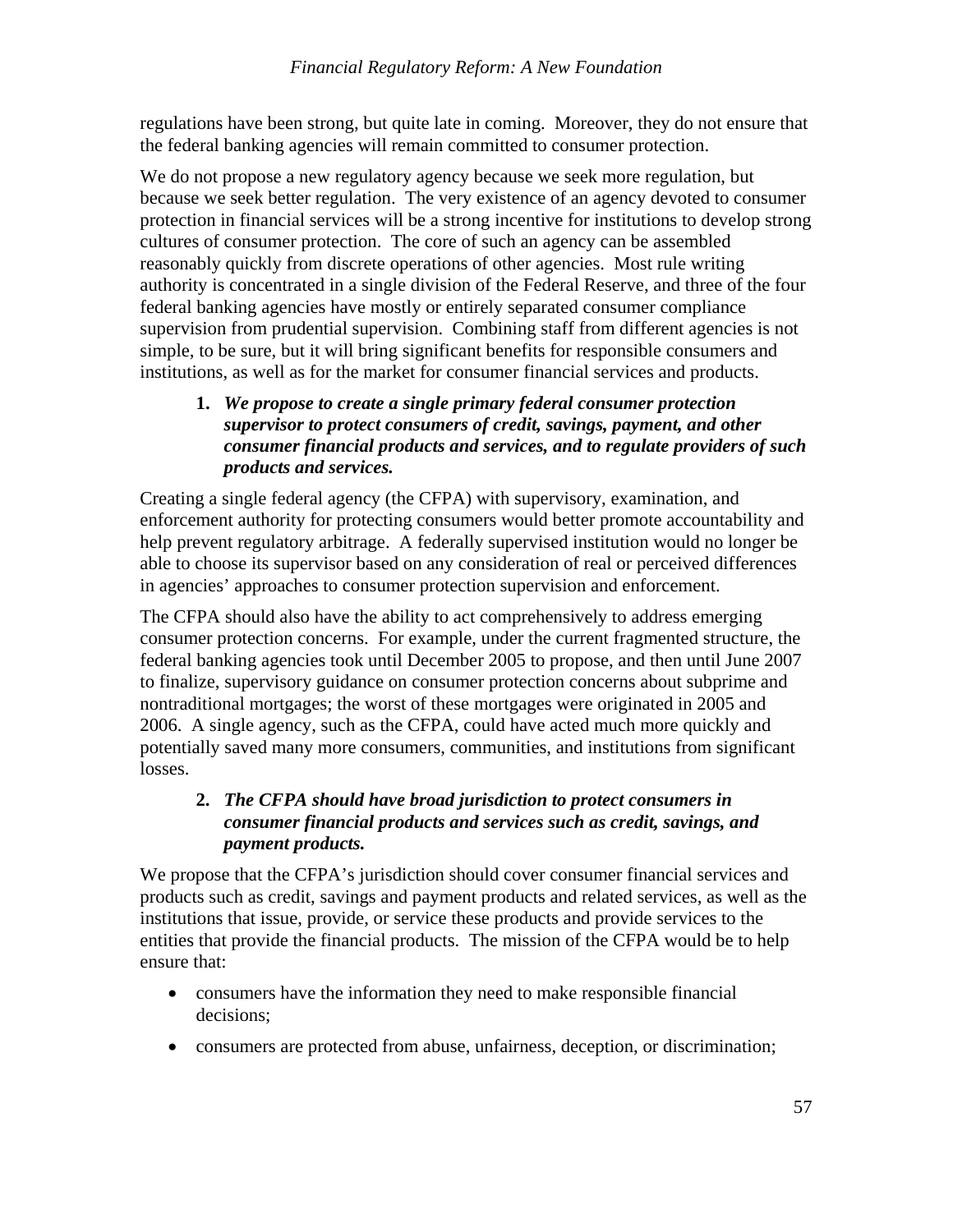- consumer financial services markets operate fairly and efficiently with ample room for sustainable growth and innovation; and
- traditionally underserved consumers and communities have access to lending, investment and financial services.

# **3.** *The CFPA should be an independent agency with stable and robust funding.*

The CFPA should be structured to promote its independence and accountability. The CFPA will have a Director and a Board. The Board should represent a diverse set of viewpoints and experiences. At least one seat on the Board should be reserved for the head of a prudential regulator.

The CFPA should have a stable funding stream, which could come in part from fees assessed on entities and transactions across the financial sector, including bank and nonbank institutions and other providers of covered products and services. We look forward to working with Congress to create an agency that is strong, robust, and accountable.

The CFPA should be allowed to appoint and compensate officers and professional, financial and technical staff on terms commensurate with those currently used by other independent financial regulatory agencies.

# **4.** *The CFPA should have sole rule-making authority for consumer financial protection statutes, as well as the ability to fill gaps through rule-making.*

The CFPA should have sole authority to promulgate and interpret regulations under existing consumer financial services and fair lending statutes, such as the Truth in Lending Act (TILA), Home Ownership and Equity Protection Act (HOEPA), Real Estate Settlement and Procedures Act (RESPA), Community Reinvestment Act (CRA), Equal Credit Opportunity Act (ECOA), and Home Mortgage Disclosure Act (HMDA), and the Fair Debt Collection Practices Act (FDCPA). The CFPA should be given similar rulemaking authority under any future consumer protection laws addressing the consumer credit, savings, collection or payment markets.

These laws generally contain broad grants of authority to adopt and enforce rules. But questionable practices may arise in the gaps between these laws or just beyond their boundaries. To promote consistent protection, we propose to vest in the CFPA broad authority to adopt tailored protections – such as disclosures or restrictions on contract terms or sales practices – against unfairness, abuse, or deception, subject to the notice and comment procedures of the Administrative Procedure Act. These protections would apply to any entity that engages in providing a covered financial product or service, including intermediaries such as mortgage brokers, as well as entities that provide services related to consumer debt, such as debt collectors and debt buyers. We also propose that the CFPA should have authority to craft appropriate exemptions from its regulations.

Many of the existing consumer protection statutes contain private rights of action. We do not propose disturbing these longstanding arrangements. In some cases we may seek legislation to increase statutory damages.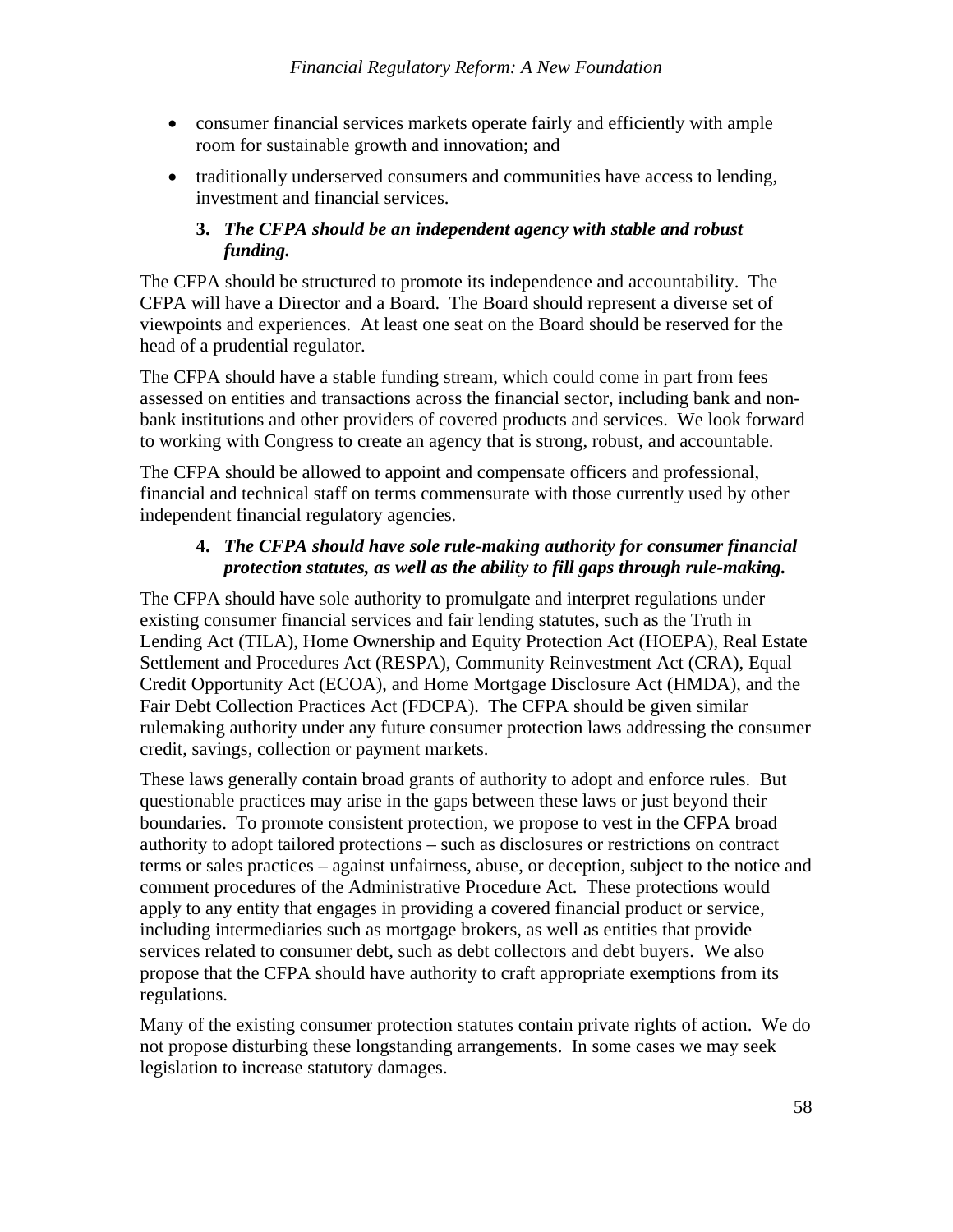Various measures would help ensure that the CFPA's rulemaking reflects an appropriate and balanced array of considerations. Promoting access to financial services is a core part of the CFPA's mission. Therefore, our proposed legislation requires the CFPA to consider the costs to consumers of existing or new regulations, including any potential reduction in consumers' access to financial services, as well as the benefits. It also requires the CFPA to review regulations periodically to assess whether they should be strengthened, adjusted, or scaled back. The CFPA would be required to consult with other federal regulators to promote consistency with prudential, market, and systemic objectives. Our proposal to allocate one of the CFPA's five board seats to a prudential regulator would facilitate appropriate coordination.

**5.** *The CFPA should have supervisory and enforcement authority and jurisdiction over all persons covered by the statutes that it implements, including both insured depositories and the range of other firms not previously subject to comprehensive federal supervision, and it should work with the Department of Justice to enforce the statutes under its jurisdiction in federal court.* 

We propose that the CFPA have supervisory, examination, and enforcement authority over all entities subject to its regulations, including regulations implementing consumer protection, fair lending, and community reinvestment laws, as well as entities subject to selected statutes for which existing rule-writing authority does not exist or is limited (e.g., Fair Housing Act to the extent it covers mortgages, the Credit Repair Organization Act, the Fair Debt Collection Practices Act, and provisions of the Fair Credit Reporting Act).

The CFPA should assume from the federal prudential regulators all responsibilities for supervising banking institutions for compliance with consumer regulations, whether federally chartered or state chartered and supervised by a federal banking regulator. The CFPA's jurisdiction should extend to bank affiliates that are not currently supervised by a federal regulator. The CFPA should also be required to notify prudential regulators of major matters and share confidential examination reports with them. These agencies, in turn, should be required to refer potential compliance matters to the CFPA and should be authorized to take action if the CFPA fails to act; the same should hold for state supervisors of state-chartered institutions.

The Community Reinvestment Act (CRA) is unique among the panoply of consumer protection and fair lending laws. The CFPA should maintain a group of examiners specially trained and certified in community development to conduct CRA examinations of larger institutions.

The CFPA should also have supervisory and enforcement authority over nonbanking institutions, although the states should be the first line of defense. In its discretion, the CFPA should exercise the full range of supervisory authorities over nonbanking institutions within its jurisdiction, including supervision, information collection and onsite examination. The CFPA should also have the full range of enforcement powers over such institutions, including subpoena authority for documents and testimony, with capacity to compel production by court order. If a state enforcement agency brings an action against an institution within the CFPA's jurisdiction for a violation of one of the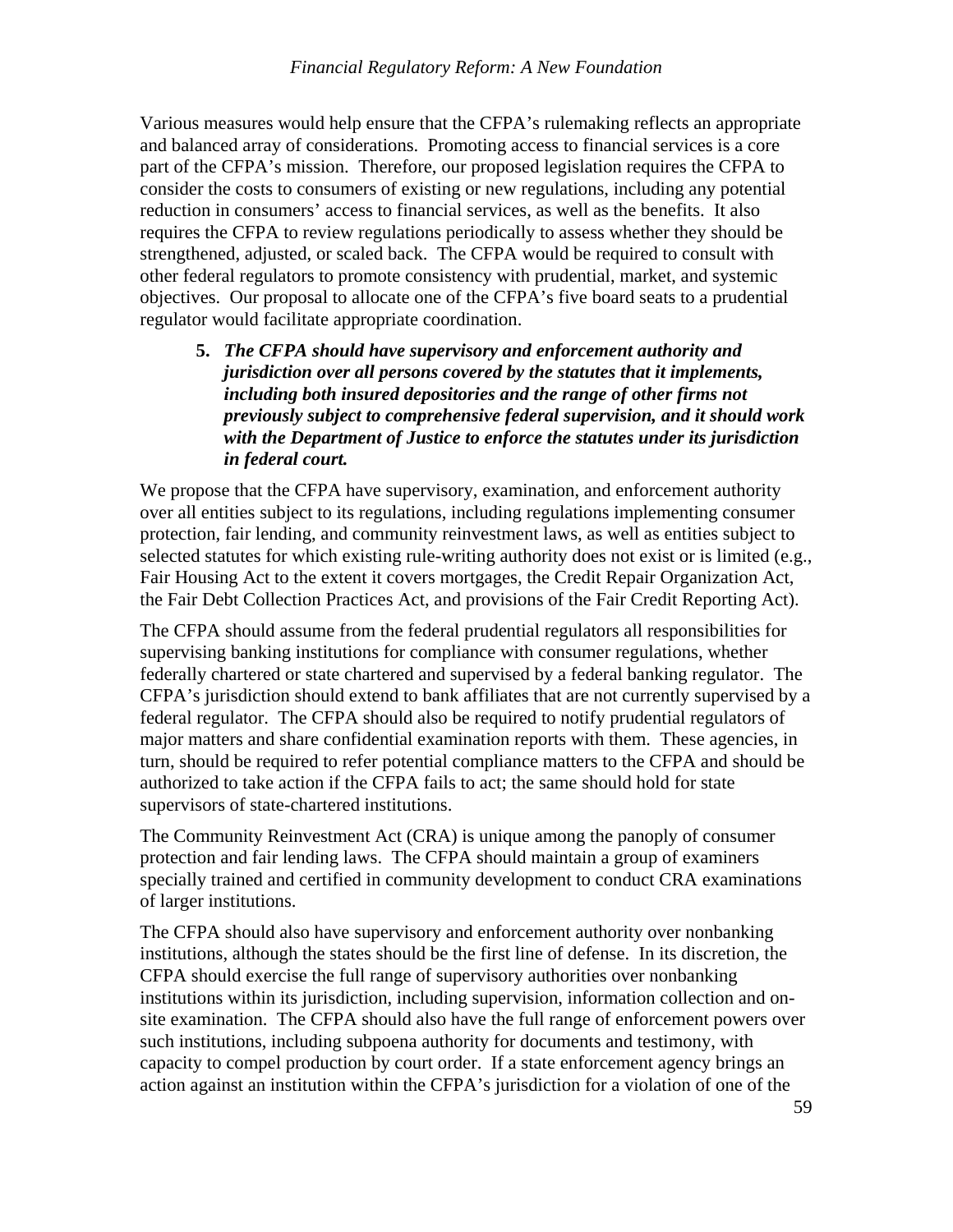CFPA's regulations, the CFPA should have the ability to intervene in the action for all purposes, including appeals. The CFPA, moreover, should also be able to request that the U.S. Attorney General bring any action necessary to enforce its subpoena authority or to bring any other enforcement action on its behalf in the appropriate court.

The CFPA should be able to promote compliance by publishing supervisory guidance indicating how it intends to administer the laws it implements. The CFPA should also be able to use other creative tools to promote compliance, such as publishing best and worst practices based on surveys, mystery shopping, and information collected from supervision and investigations.

With respect to enforcement, the CFPA will cooperate closely with the Department of Justice. As in other areas of the law, the Department of Justice will also have independent authority to enforce violations of the statutes administered by the CFPA. In addition, the CFPA shall be authorized to share data with the Department of Justice to support enforcement of statutes administered by the CFPA as well as other statutes, such as civil rights statutes, enforced by the Department.

# **6.** *The CFPA should pursue measures to promote effective regulation, including conducting periodic reviews of regulations, an outside advisory council, and coordination with the Council.*

To promote accountability, the CFPA should be required to complete a regulatory study of each newly enacted regulation at least every three years after the effective date. The study will assess the effectiveness of the enacted regulation in meeting its stated goals, and will allow for public comment on recommendations for expanding, modifying, or eliminating the regulation. For example, these reviews should include mandatory assessments of consumers' ability to understand and use current disclosures and the adequacy of these disclosures to communicate key information that consumers need about the costs and risks of new products. The CFPA should also review existing regulations (such as those implementing TILA), as time and priorities allow, for the same purpose.

Second, we propose the establishment of an outside advisory panel, akin to the Federal Reserve's Consumer Advisory Council, to promote the CFPA's accountability and provide useful information on emerging industry practices. Members of this Council should have deep experience in financial services and community development and be selected to promote a diversity of views on the Council.

Third, the CFPA should work with other agencies through the Council to promote consistent treatment of similar products and to help ensure that no product goes unregulated merely because of uncertainty over jurisdiction. Through this Council, the CFPA should coordinate its efforts with the SEC, the CFTC, and other state and federal regulators to promote consistent, gap-free coverage of consumer and investor products and services. These agencies will report to Congress on their work and will be responsible for joint initiatives where appropriate.

**7.** *The CFPA's strong rules would serve as a floor, not a ceiling. The states should have the ability to adopt and enforce stricter laws for institutions of*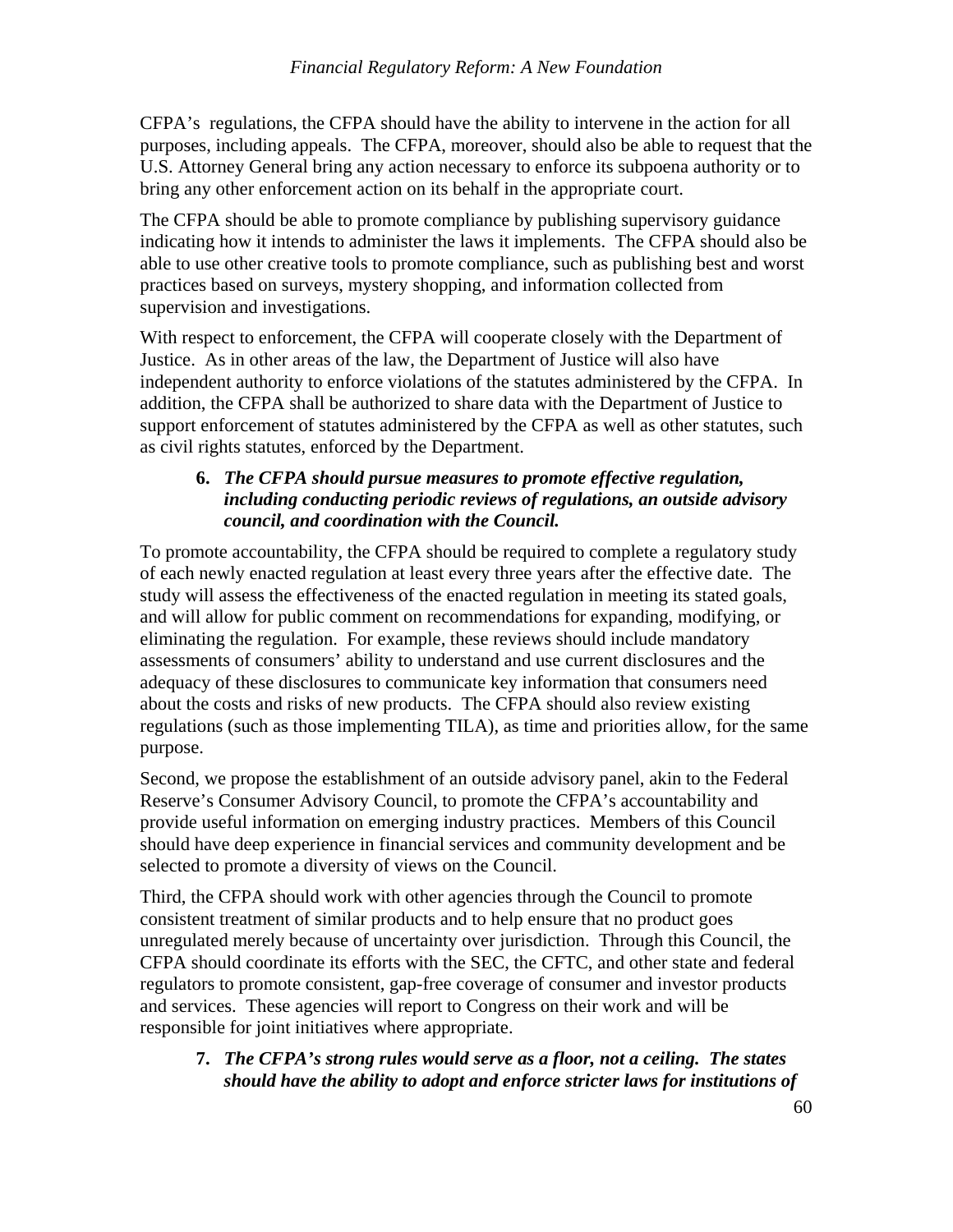# *all types, regardless of charter, and to enforce federal law concurrently with respect to institutions of all types, also regardless of charter.*

Today, states typically retain authority under federal consumer protection and fair lending statutes to adopt stricter laws, so long as they do not conflict with federal law. We do not propose disturbing these long-standing arrangements. Federal rules promulgated by the CFPA under a pre-existing statute or its own organic rulemaking authority should override weaker state laws, but states should be free to adopt stricter laws. In addition, we propose that states should have concurrent authority to enforce regulations of the CFPA.

We propose that federally chartered institutions be subject to nondiscriminatory state consumer protection and civil rights laws to the same extent as other financial institutions. This would restore a fairer and more measured approach to the roles of the states with respect to federally chartered institutions. We also propose that states should be able to enforce these laws, as well as regulations of the CFPA, with respect to federally chartered institutions, subject to appropriate arrangements with prudential supervisors. With respect to state banks supervised by a federal prudential regulator, the CFPA will be the primary consumer compliance supervisor at the federal level.

# **8.** *The CFPA should coordinate enforcement efforts with the states.*

Maintaining consistency among fifty states' supervisory and enforcement efforts will always remain a significant challenge, but the CFPA's concurrent supervisory and enforcement powers should place it in a position to help. The CFPA should assume responsibility for federal efforts to help the states unify and strengthen standards for registering and improving the quality of providers and intermediaries.

For example, the CFPA should administer the SAFE Act, under which it would set standards for registering and licensing any type of institution that originates mortgages. At present, the authority to administer the act is splintered among many federal agencies. Among other things, the CFPA should be authorized to set higher minimum net worth requirements for originators so that they will have resources to stand behind the strong representations and warranties we are proposing they be required to make.

We further propose that the CFPA be authorized to establish or facilitate registration and licensing regimes for other financial service providers and intermediaries, such as debt collectors, debt counselors or mortgage modification outfits. The CFPA and state enforcement agencies should be able to use registration systems to help weed out bad actors wherever they may operate.

Insufficient resources were devoted to enforcement during the mortgage boom. Periods of rapid market growth are precisely the time when government needs to be more vigilant. Resources have been increased significantly to address the inevitable fraudulent activities that are associated with the fallout of the mortgage crisis. When financial services markets begin to grow again, it is critical that funding at the federal and state levels be adequate to meet the challenge.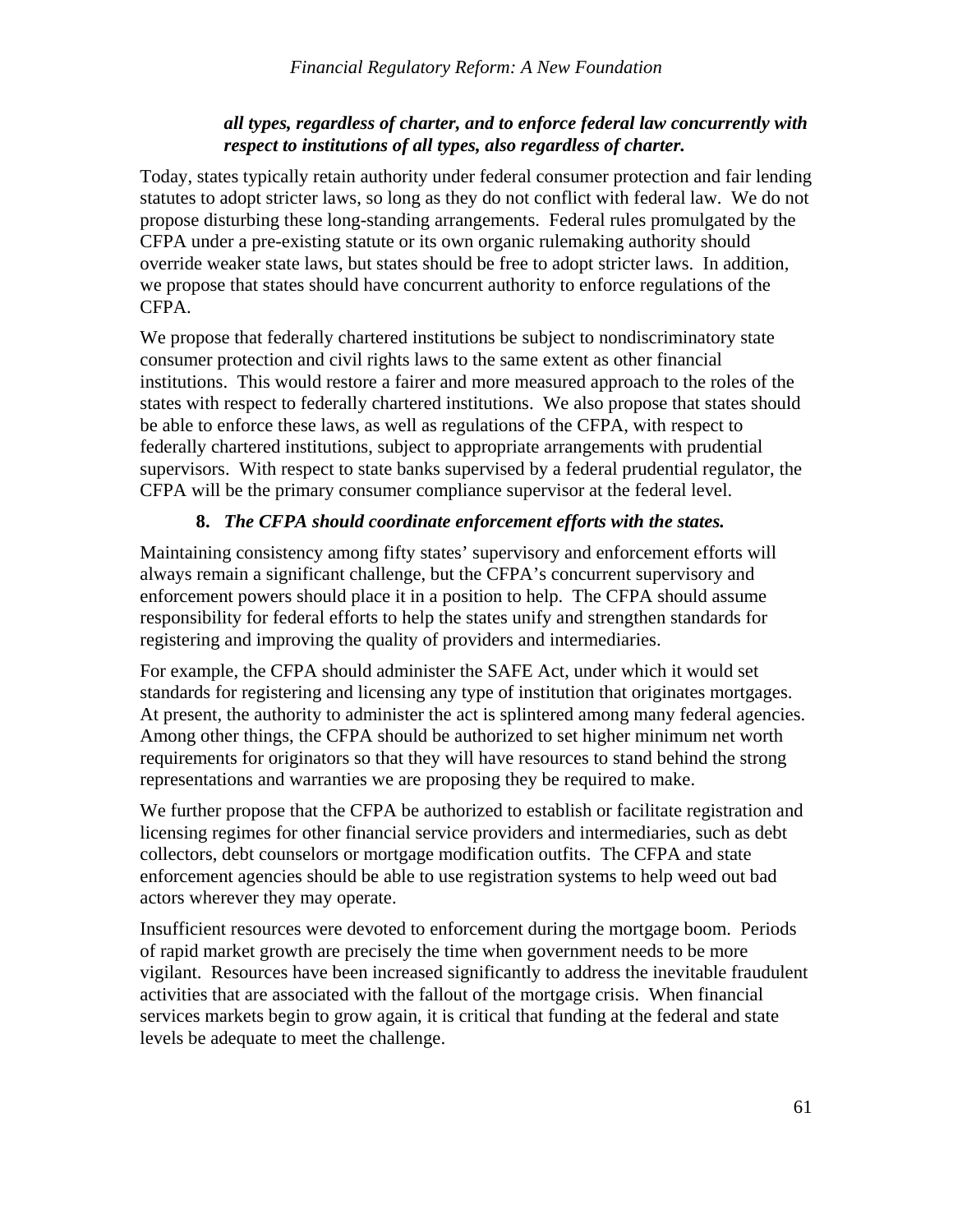# **9.** *The CFPA should have a wide variety of tools to enable it to perform its functions effectively.*

*Research and Data.* Empirical evidence is critical to a well designed regulatory structure. The CFPA should have authority to collect information through the supervisory process as well as through specific data collection statutes, such as the Home Mortgage Disclosure Act. The CFPA should use this information to improve regulations, promote compliance, and encourage community development. The CFPA should also establish a robust research and statistics department to conduct and promote research across the full range of consumer protection, fair lending, and community development finance issues. The CFPA would need the resources to acquire proprietary databases and collect and process its own data.

*Complaints.* Complaint data are an important barometer of consumer protection concerns and must be continuously communicated to the persons responsible for consumer regulation, enforcement, and supervision. Currently, however, many consumers do not know where to file a complaint about financial services because of the balkanized regulatory structure. The CFPA should have responsibility for collecting and tracking complaints about consumer financial services and facilitating complaint resolution with respect to federally-supervised institutions. Other federal supervisory agencies should refer any complaints they receive on consumer issues to the CFPA; complaint data should be shared across agencies. The states should retain primary responsibility for tracking and facilitating resolution of complaints against other institutions, and the CFPA should seek to coordinate exchanges of complaint data with state regulators.

*Financial education.* The CFPA should play a leading role in efforts to educate consumers about financial matters, to improve their ability to manage their own financial affairs, and to make their own judgments about the appropriateness of certain financial products. Additionally, the CFPA should review and streamline existing financial literacy and education initiatives government-wide.

*Community Affairs.* The CFPA's community affairs function should promote community development investment and fair and impartial access to credit. It should engage in a wide variety of activities to help financial institutions, community-based organizations, government entities, and the public understand and address financial services issues that affect low and middle-income people across various geographic regions.

## **10.** *To improve incentives for compliance, the CFPA should have authority to restrict or ban mandatory arbitration clauses.*

Many consumers do not know that they often waive their rights to trial when signing form contracts in taking out a loan, and that a private party dependent on large firms for their business will decide the case without offering the right to appeal or a public review of decisions. The CFPA should be directed to gather information and study mandatory arbitration clauses in consumer financial services and products contracts to determine to what extent, and in what contexts, they promote fair adjudication and effective redress. If the CFPA determines that mandatory arbitration fails to achieve these goals, it should be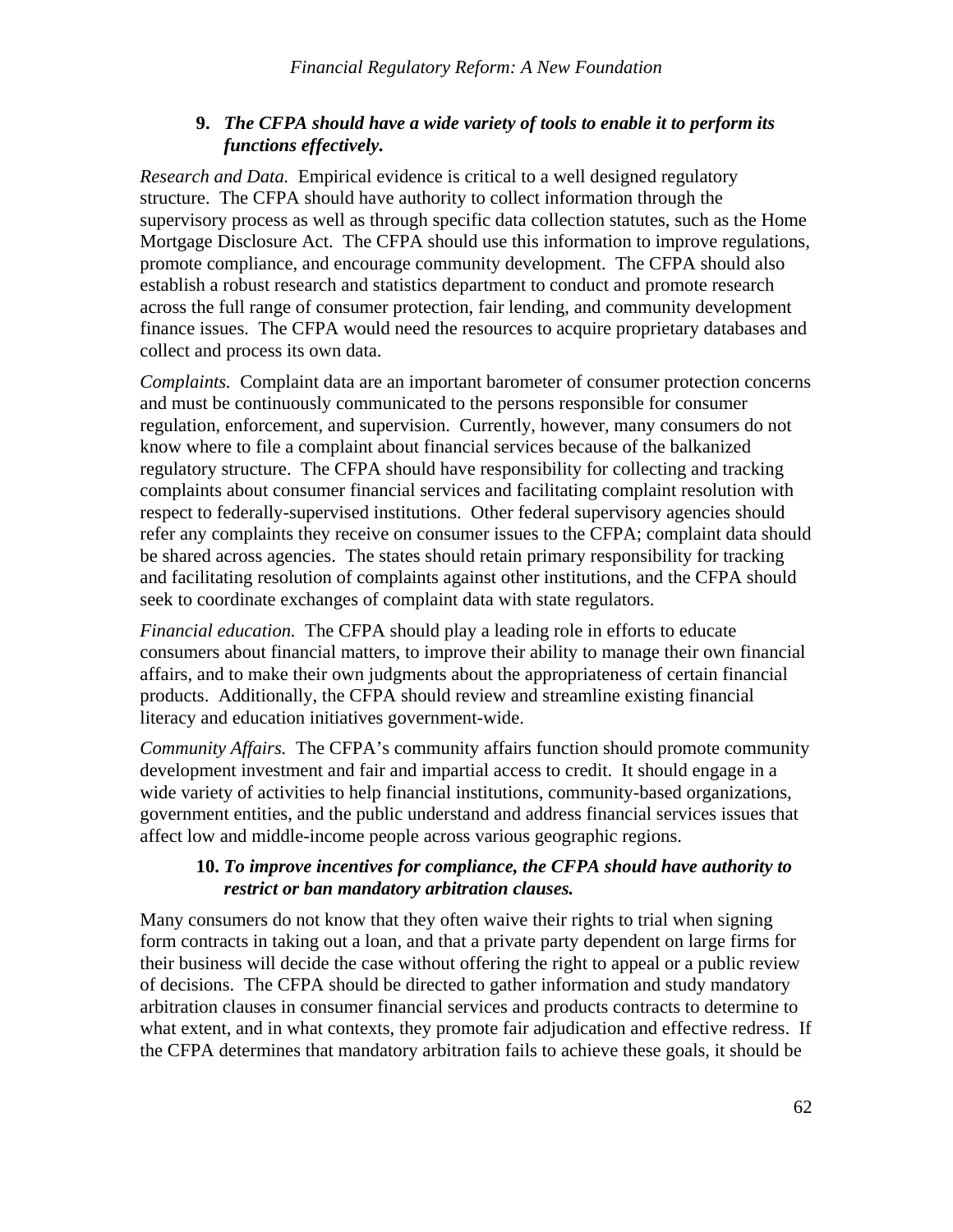required to establish conditions for fair arbitration, or, if necessary, to ban mandatory arbitration clauses in particular contexts, such as mortgage loans.

# **11.** *The Federal Trade Commission should be given better tools to protect consumers.*

The Federal Trade Commission (FTC) plays a critical role in protecting consumers across the full range of products and services. While the FTC's primary authority for financial product and services protections should be transferred to the CFPA, the FTC should retain backup authority with the CFPA for the statutes for which the FTC currently has jurisdiction. We propose that the FTC should retain authority for dealing with fraud in the financial marketplace, including the sale of services like advance fee loans, credit repair, debt negotiation, and foreclosure rescue/loan modification fraud, but also provide such authority to the CFPA.

The FTC should also remain the lead federal consumer protection agency on matters of data security, with front-end privacy protection on financial issues moved to the CFPA.

We also urge Congress to give the FTC the tools and human, financial, and technical resources it needs to do its job effectively by substantially increasing its capacity to protect consumers in all areas of commerce that remain under its authority. For example, the FTC should be authorized to conduct rulemakings for unfair and deceptive practices under standard notice and comment procedures, and to obtain civil penalties for unfair and deceptive practices.

# **B. Reforms of Consumer Protection**

We propose a series of recommendations for legislation, regulations, and administrative measures by the CFPA to reform consumer protection based on principles of transparency, simplicity, fairness, accountability, and access for all.

# **1.** *Transparency. We propose a new proactive approach to disclosure. The CFPA will be authorized to require that all disclosures and other communications with consumers be reasonable: balanced in their presentation of benefits, and clear and conspicuous in their identification of costs, penalties, and risks.*

We propose the following initiatives to improve the transparency of consumer product and service disclosures.

# *Make all mandatory disclosure forms clear, simple, and concise, and test them regularly.*

Mandatory disclosure forms should be clear, simple, and concise. This means the CFPA should make judgments about which risks and costs should be highlighted and which need not be. Consumers should verify their ability to understand and use disclosure forms with qualitative and statistical tests.

A regulator is typically limited to testing disclosures in a "laboratory" environment. A product provider, however, has the capacity to test disclosures in the field, which can produce more robust and relevant results. For example, a credit card provider can try two different methods to disclose the same product risk and determine which was more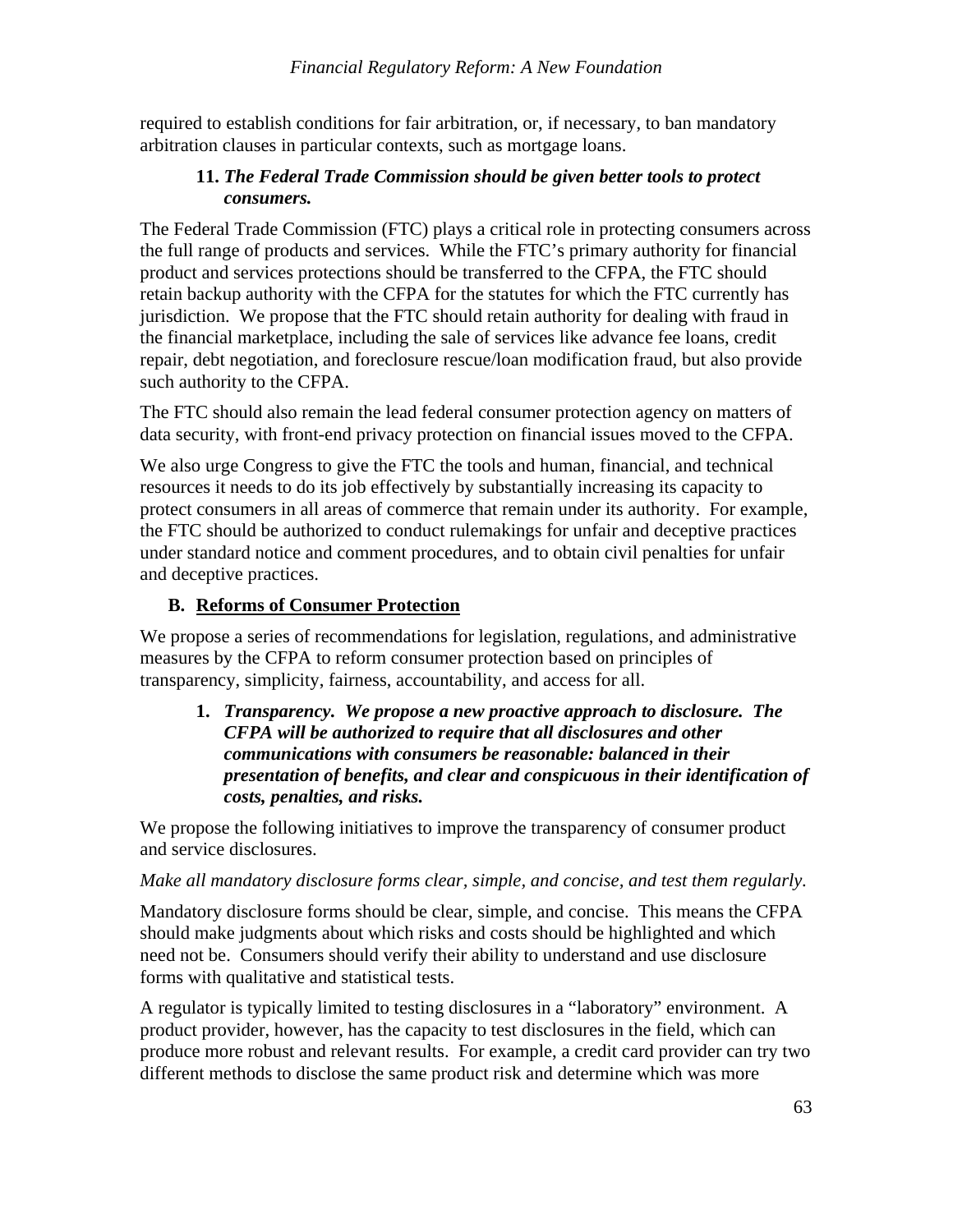effective by surveying consumers and evaluating their behaviors. We propose that the CFPA should be authorized to establish standards and procedures, including appropriate immunity from liability, for providers to conduct field tests of disclosures.

In particular, mortgage disclosures are due for significant reform. The Department of Housing and Urban Development (HUD) and the Federal Reserve have made progress in this regard. HUD, for example, recently developed new RESPA disclosures, and the Federal Reserve is testing new TILA disclosures. The CFPA, having authority over both TILA and RESPA, should have the responsibility to develop and test a single, integrated federal mortgage disclosure that provides consumers with the simplicity they deserve, and reduces regulatory burdens on providers. This provision should not, however, delay or affect current efforts to achieve a single federal disclosure for TILA and RESPA.

#### *Require that disclosures and other communications with consumers be reasonable.*

Disclosure mandates for consumer credit and other financial products are typically very technical and detailed. This approach lets the regulator determine which information must be emphasized and helps ensure that disclosures are standard and comparable. Flaws in this approach, however, were made clear by the spread of new and complex credit card plans and mortgages that preceded the credit crisis. The growth in the types of risks stemming from these products far outpaced the ability of disclosure regulations to keep up. Indeed, a regulator must take time to update mandatory disclosures because of the need for consumer testing and public input, and it is unduly burdensome to require the entire industry to update its disclosures too frequently. In addition to detailed rules, we propose a principles-based approach to disclosure.

We propose a regime strict enough to keep disclosures standard throughout the marketplace, yet flexible enough to adapt to new products. Our proposed legislation authorizes the CFPA to impose a duty on providers and intermediaries to require that communications with the consumer are reasonable, not merely technically compliant and non-deceptive.

Reasonableness includes balance in the presentation of risks and benefits, as well as clarity and conspicuousness in the description of significant product costs and risks. This is a higher standard than merely refraining from deception. Moreover, reasonableness does not mean a litany of every conceivable risk, which effectively obscures significant risks. It means identifying conspicuously the more significant risks. It means providing consumers with disclosures that help them to understand the consequences of their financial decisions.

The CFPA should be authorized to apply the duty of reasonableness to communications with or to the consumer, as appropriate, including marketing materials and solicitations. The CFPA should determine the appropriate scope of this duty. A provider or intermediary should be subject to administrative action, but not civil liability, if its communications violate this duty.

The CFPA also should be authorized to apply the duty of reasonableness to mandatory disclosures. The regulator typically sets requirements for disclosure for mainstream products and services. If a new product emerges that the regulator did not anticipate, the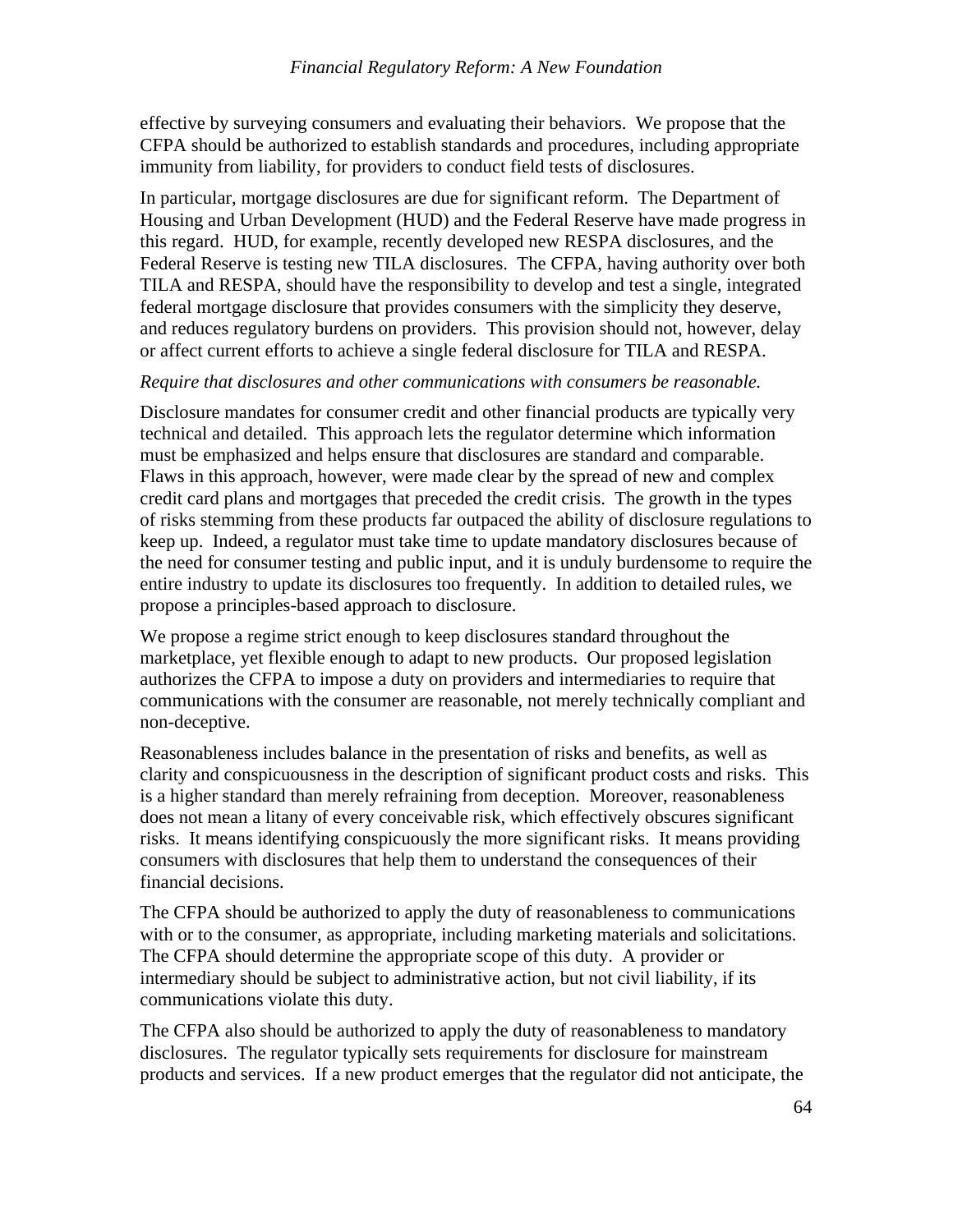mandatory disclosure may not adequately disclose a major risk of the product. A deficient but compliant mandatory disclosure may lull the consumer into a false sense of security, undermining the very purpose of a disclosure mandate. It is not fair or efficient to make the consumer bear the cost of disclosures that are out of date. Nor is it reasonable to expect that the regulator will have the capacity to update disclosures on a real-time basis. Therefore, we propose that providers should share with the regulator the burden of updating mandatory disclosures when they introduce new products.

The CFPA should be authorized to implement a process under which a provider, acting reasonably and in good faith, could obtain the equivalent of a "no action" letter for disclosure and other communications for a new product. For example, the CFPA could adopt a procedure under which a provider petitions the CFPA for a determination that its product's risks were adequately disclosed by the mandatory model disclosure or marketing materials. The CFPA could approve use of the mandatory model or marketing materials, or provide a waiver, admissible in court to defend against a claim, for varying the model disclosure. As a further example, if the CFPA failed to respond in a timely fashion, the provider could proceed to market without fear of administrative sanction on that basis. The provider could potentially shorten the mandatory waiting period if it submitted empirical evidence, according to prescribed standards, that its marketing materials and the mandatory disclosure adequately disclosed relevant risks. The CFPA should have authority to adapt and adjust its standards and procedures to seek to maximize the benefits of product innovation while minimizing the costs.

## *Harness technology to make disclosures more dynamic and relevant to the individual consumer.*

Disclosure rules today assume disclosures are on paper and follow a prescribed content, format, and timing; the consumer has no ability to adapt content, timing, or format to her needs. The CFPA should harness technology to make disclosures more dynamic and adaptable to the needs of the individual consumer. New technology can be costly, and the CFPA should consider those costs, but it should also consider that spinoff benefits from new technology can be hard to quantify and could be substantial.

Disclosures should show consumers the consequences of their financial decisions. For example, the recently enacted Credit CARD Act of 2009 requires issuers to show the total cost and time for repayment if a consumer paid only the minimum due each month, and it further requires issuers to show the amount a consumer would have to pay in order to pay off the balance in three years. Technology enhances the ability to tailor this disclosure, and an internet calculator would permit the consumer to select a different period, or input a payment amount above the minimum. Such calculators are common on the internet. The CFPA should mandate a calculator disclosure in circumstances where the CFPA determines the benefits to consumers outweigh the costs. It should also mandate or encourage calculator disclosures for mortgages to assist with comparison shopping. For example, a calculator that shows the costs of a mortgage based on the consumer's expectations for how long she will stay in the home may reveal a more significant difference between two products than appears on standard paper disclosures.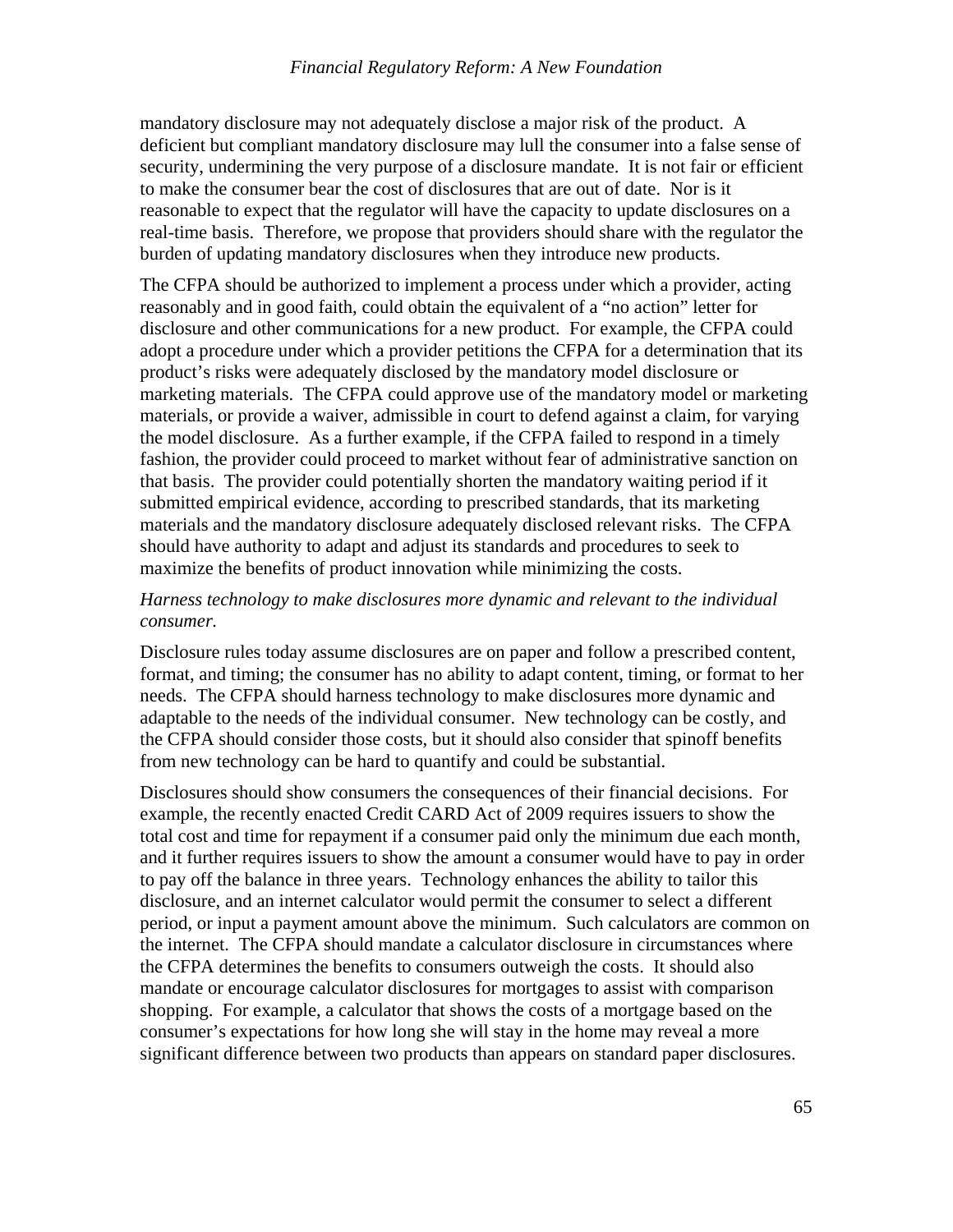Technology can also help consumers better manage their use of credit by providing information and options at the most relevant times to them. For example, the CFPA should have authority, after considering the costs and benefits of such a measure, to require issuers to warn consumers who use a debit card at the point of sale or ATM machines that doing so would overdraft their account. The CFPA should also promote adoption of innovations in point-of-sale technology, such as allowing consumers who use a credit card to choose a payment plan for the purchase.

## **2.** *Simplicity. We propose that the regulator be authorized to define standards for "plain vanilla" products that are simpler and have straightforward pricing. The CFPA should be authorized to require all providers and intermediaries to offer these products prominently, alongside whatever other lawful products they choose to offer.*

Even if disclosures are fully tested and all communications are properly balanced, product complexity itself can lead consumers to make costly errors. A careful regulatory approach can tilt the scales in favor of simpler, less risky products while preserving choice and innovation.

"Plain vanilla" mortgages, whether they have fixed or adjustable interest rates, should be easy for consumers to understand. They should not include prepayment penalties and should be underwritten to fully document income, collect escrow for taxes and insurance, and have predictable payments. These products are also easy to compare because they can be differentiated by a single, simple characteristic, the interest rate. We propose that the government do more to promote "plain vanilla" products. The CFPA should be authorized to define standards for such products and require firms to offer them alongside whatever other lawful products a firm chooses to offer.

The Federal Reserve Board issued final regulations last year, which take effect in October, that impose extra protections and higher penalties on "alternative" or "higher cost" loans, that is, mortgages that are not "plain vanilla". The CFPA should assume responsibility for this regulation. The CFPA should consider whether to add other types of mortgages to the class that receive additional scrutiny and higher penalties, considering the complexity of the mortgage itself, such as negative amortization features, and the performance of the loan type. It should leave in the class that doesn't have these extra protections only products that meet a plain vanilla test. The CFPA should use survey methods to determine whether consumers who obtained the product type in the marketplace demonstrated awareness and understanding of the product and its risks, such as the risk of payment shock and of the balance exceeding the value of the house. The CFPA should also consider access to credit and costs to consumers of stricter regulations.

The CFPA should be authorized to use a variety of measures to help ensure alternative mortgages were obtained only by consumers who understood the risks and could manage them. For example, the CFPA could impose a strong warning label on all alternative products; require providers to have applicants fill out financial experience questionnaires; or require providers to obtain the applicant's written "opt-in" to such products. Originators and purchasers of "plain vanilla" mortgages should enjoy a strong presumption that the products are suitable and affordable for the borrower. Originators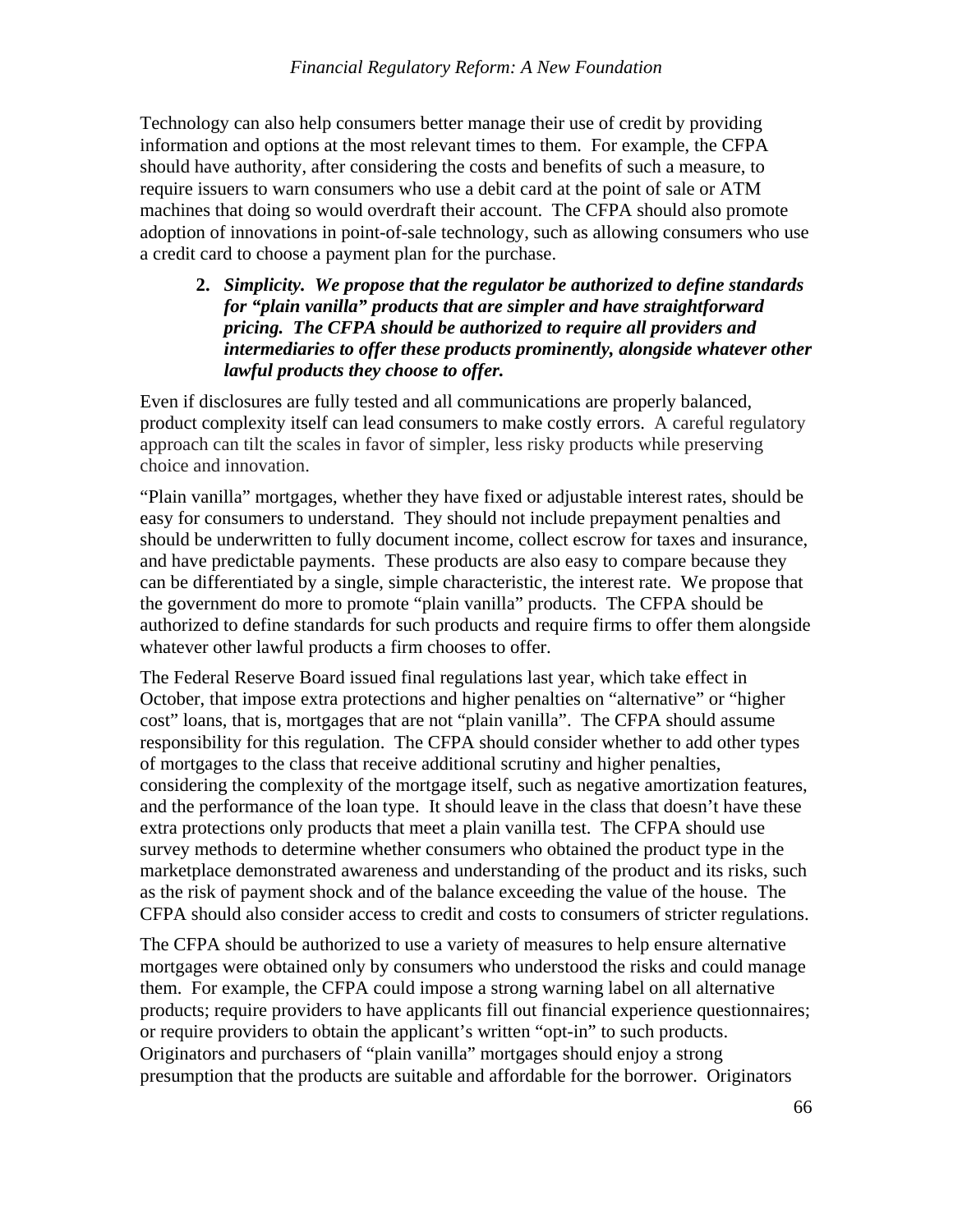and purchasers of alternative products should not enjoy such a presumption, and they should be subject to significantly higher penalties for violations.

**3.** *Fairness. Where efforts to improve transparency and simplicity prove inadequate to prevent unfair treatment and abuse, we propose that the CFPA be authorized to place tailored restrictions on product terms and provider practices, if the benefits outweigh the costs. Moreover, we propose to authorize the CFPA to impose appropriate duties of care on financial intermediaries.* 

In recent years, the principle that product and service providers should treat consumers fairly has been too often honored only in the breach. The mortgage and credit card markets have demonstrated convincingly the need for rules that require fair contracts and practices and remove or reduce perverse and hidden incentives to take advantage of consumers.

The excessive complexity of many mortgage products created an opportunity to take advantage of consumers' lack of awareness and understanding of product risks. Mortgage originators received direct incentives to exploit this opportunity. They were paid for loan volume rather than loan performance and paid more for loans with higher interest rates and riskier terms. As noted in Section II, the securitization model, without appropriate regulation or transparency, exacerbated these problems by eroding the capacity and incentives for originators, securitizers, and investors to ensure that loans were viable.

In the credit card market, the opacity of increasingly complicated products led major card issuers to migrate almost uniformly to unfavorable methods for assessing fees and interest that could easily trap a responsible consumer in debt. Competition did not force these methods out, because consumers were not aware of them or could not understand them, and issuers did not find it profitable to offer contract terms that were transparent to consumers. For a variety of reasons, regulators have not brought enforcement actions under existing law.

We propose the following measures to promote fair treatment of consumers:

## *Give the CFPA authority to regulate unfair, deceptive, or abusive acts or practices.*

As mortgages and credit cards illustrate, even seemingly "simple" financial products remain complicated to large numbers of Americans. As a result, in addition to meaningful disclosure, there must also be standards for appropriate business conduct and regulations that help ensure providers do not have undue incentives to undermine those standards. Accordingly, the Federal Reserve recently responded to unfair mortgage practices with regulations imposing affordability requirements on subprime loans, and the House recently passed a strong, comprehensive predatory lending bill. Congress, moreover, recently improved credit card contract regulation by passing the Credit CARD Act of 2009.

As described above, the CFPA should assume the statutory authorities to regulate unfair, deceptive, and abusive acts or practices for all credit, savings, and payment products.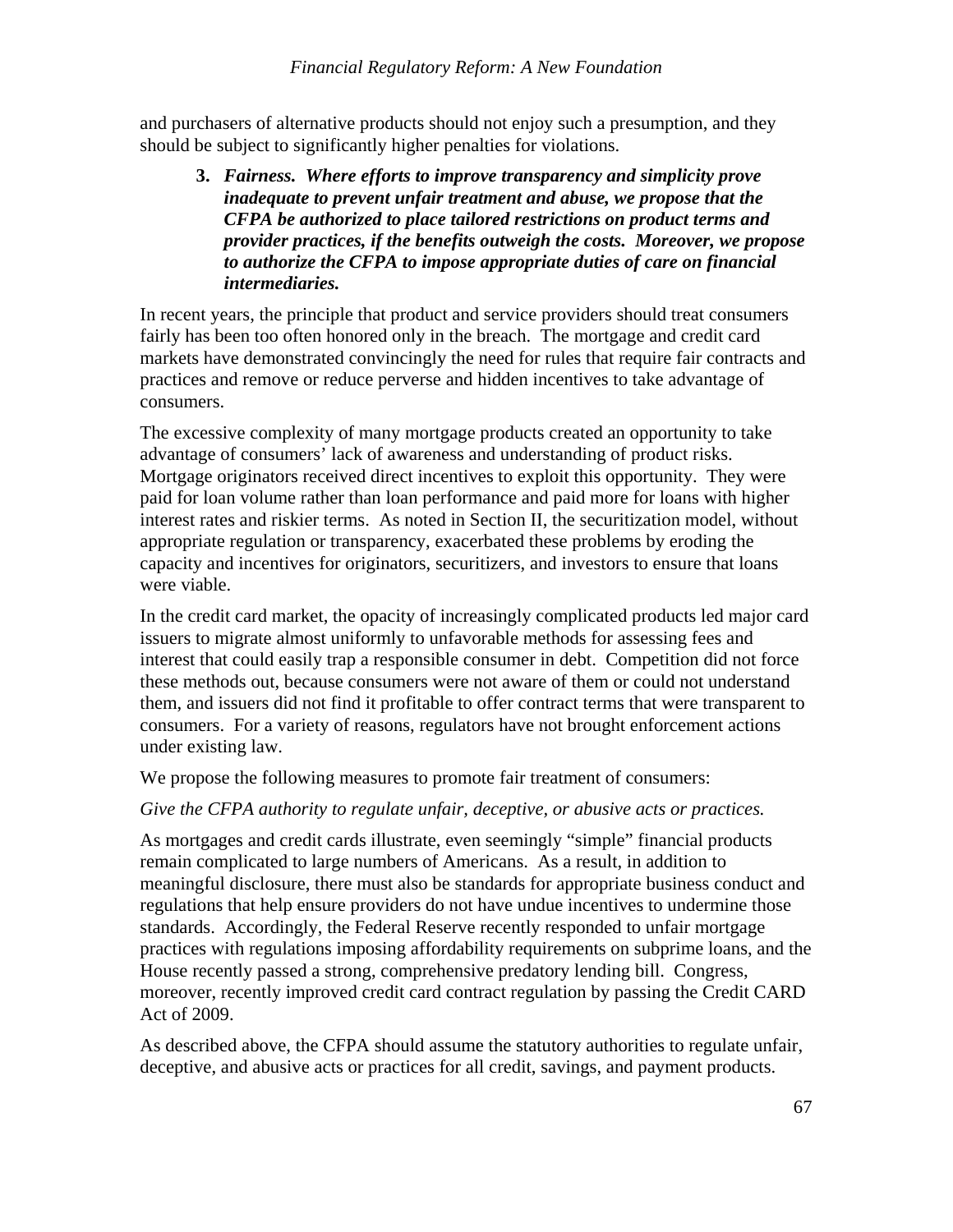The legal standards for these authorities are generally well-established and would require the CFPA to develop a record and weigh costs and benefits before exercising these authorities. The mortgage and credit card cases demonstrate clearly that properly tailored restrictions not only benefit individual consumers, but also institutions and markets by increasing consumer confidence and promoting more effective competition.

The CFPA should also have authority to address overly complex financial contracts. For example, the CFPA should be authorized to consider whether mortgage regulations require strengthening. The CFPA could determine that prepayment penalties should be banned for certain types of products, such as subprime or nontraditional mortgages, or for all products, because the penalties make loans too complex for the least sophisticated consumers or those least able to shop effectively. The CFPA could adopt a "life of loan" approach to regulating mortgages that provides a consumer adequate protections through servicing and loss mitigation stages. The CFPA should also be authorized to ban ofteninvisible side payments to mortgage originators – so called yield spread premiums or overages – that are tied to the borrower receiving worse terms than she qualifies for, if the CFPA finds that disclosure is not an adequate remedy. These payments incentivize originators to steer consumers to higher-priced or inappropriate mortgages. In addition, the CFPA could consider requiring that originators receive a portion of their compensation over time, contingent on loan performance, rather than in a lump sum at origination.

# *Give the CFPA authority to impose empirically justified and appropriately tailored duties of care on financial intermediaries.*

Impartial advice represents one of the most important financial services consumers can receive. Currently, debt counselors advise distressed and vulnerable borrowers on how to manage and reduce their debts. Mortgage brokers often advertise their trustworthiness as advisors on difficult mortgage decisions. When these intermediaries accept side payments from product providers, they can compromise their ability to be impartial. Consumers, however, may retain faith that the intermediary is working for them and placing their interests above his or her own, even if the conflict of interest is disclosed. Accordingly, in some cases consumers may reasonably but mistakenly rely on advice from conflicted intermediaries. It is unfair for intermediaries to take advantage of that trust.

To address this problem, we propose granting the CFPA authority to impose carefully crafted duties of care on financial intermediaries. For example, the CFPA could impose a duty of care to counteract an intermediary's patent conflict of interest, or to align an intermediary's conduct with consumers' reasonable expectations as demonstrated by empirical evidence. The CFPA could also consider imposing on originators a requirement to disclose material information such as the consumer's likely ability to qualify for a lower interest rate based on her risk profile. In that regard, the CFPA could impose on mortgage brokers a duty of best execution with respect to available mortgage loans and a duty to determine affordability for borrowers.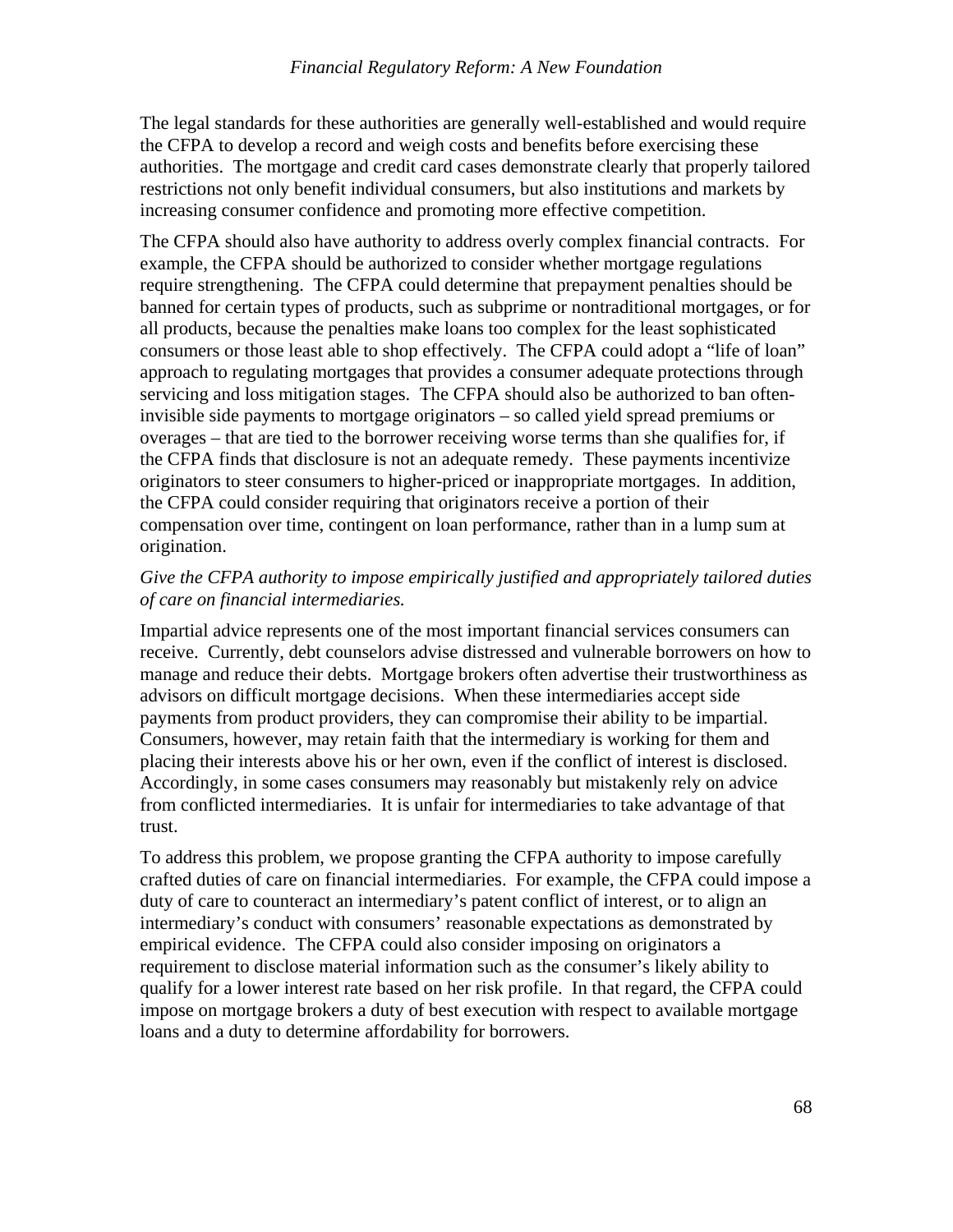#### *The CFPA should apply consistent regulation to similar products.*

Fairness, effective competition, and efficient markets require consistent regulatory treatment for similar products. For example, similar disclosure treatment for similar products enables consumers to make informed choices based on a full appreciation of the nature and risks of the product and enables providers to compete fairly and vigorously. Ensuring consistency will require judgment on the part of the CFPA because products often have hybrid features and could fall under different statutes that call for different treatment. The CFPA should assess consumers' understanding and perception of such products. In some cases, it may be appropriate to align the regulation of the products more closely with consumers' perceptions. In other cases, however, consumers' perceptions may reflect a failure of existing regulations to properly inform consumers about a product. In that case, regulations should be revised to frame the presentation of the product more appropriately.

One example is overdraft protection plans. These are a form of consumer credit, and consumers often use them as substitutes for other forms of credit such as payday loans, credit card cash advances, and traditional overdraft lines of credit. However, overdraft protection plans have not been regulated as credit, and, as a result, consumers may not overtly think of the plans as credit. Consumers may not, therefore, take the same care in their use of overdrafts that they take with other, more overt credit products. The CFPA would be authorized by existing statutes to regulate overdraft protection more like a credit product, with Truth in Lending disclosures as appropriate. The CFPA could also prohibit charging for overdraft coverage under a plan unless the consumer has "opted in" to the plan, just as the Credit CARD Act prohibits over-the-limit fees unless the consumer has "opted in" to over-the-limit coverage. It could also require affirmative consent at point of sale with debit transactions or at an ATM machine before collecting an "overdraft fee".

## **4.** *Access. The Agency should enforce fair lending laws and the Community Reinvestment Act and otherwise seek to ensure that underserved consumers and communities have access to prudent financial services, lending, and investment.*

A critical part of the CFPA's mission should be to promote access to financial services, especially for households and communities that traditionally have had limited access. This focus will also help ensure that the CFPA fully internalizes the value of preserving access to financial services and weighs that value against other values when it considers new consumer protection regulations.

Rigorous application of the Community Reinvestment Act (CRA) should be a core function of the CFPA. Some have attempted to blame the subprime meltdown and financial crisis on the CRA and have argued that the CRA must be weakened in order to restore financial stability. These claims and arguments are without any logical or evidentiary basis. It is not tenable that the CRA could suddenly have caused an explosion in bad subprime loans more than 25 years after its enactment. In fact, enforcement of CRA was weakened during the boom and the worst abuses were made by firms not covered by CRA. Moreover, the Federal Reserve has reported that only six percent of all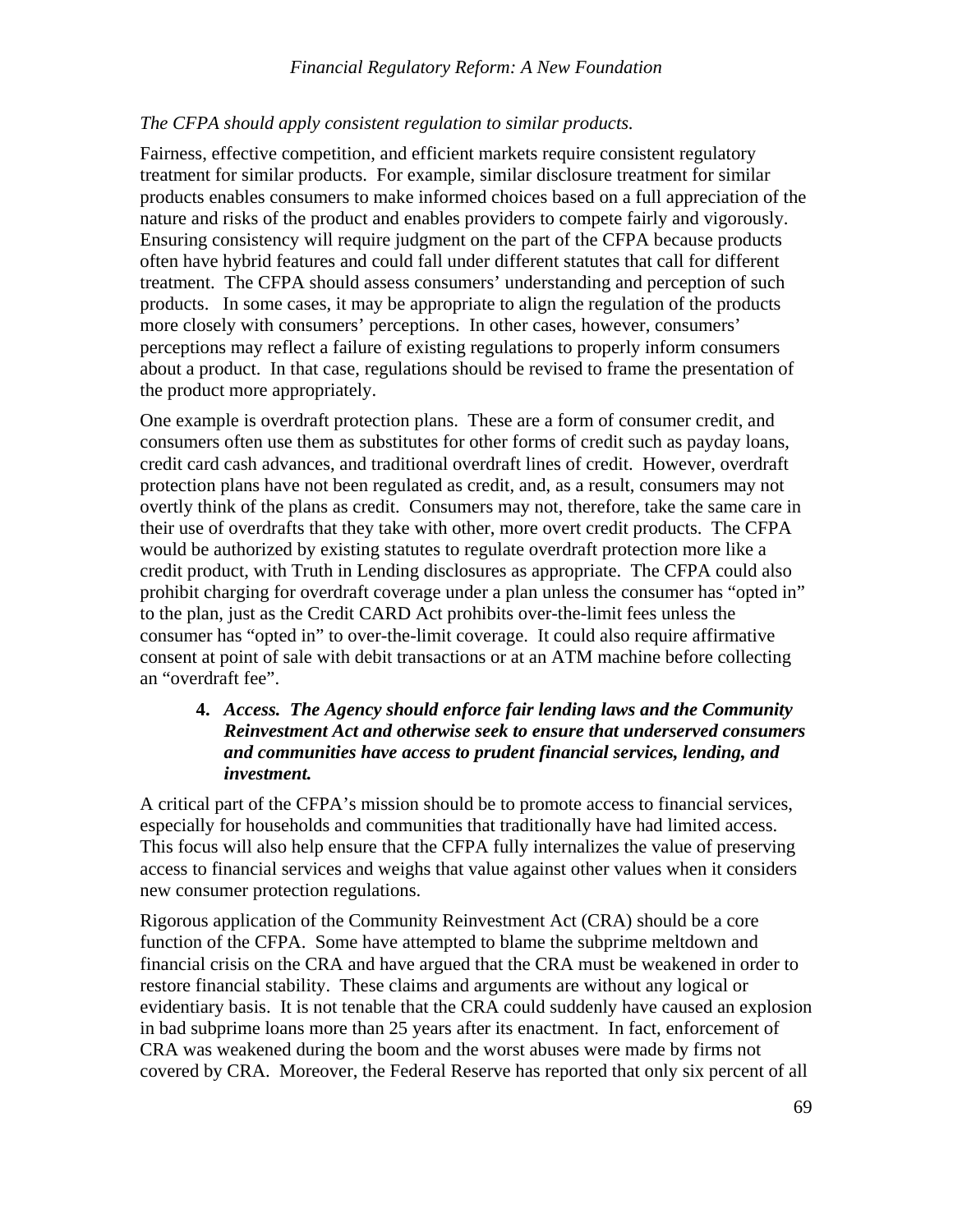the higher-priced loans were extended by the CRA-covered lenders to lower income borrowers or neighborhoods in the local areas that are the focus of CRA evaluations.

The appropriate response to the crisis is not to weaken the CRA; it is rather to promote robust application of the CRA so that low-income households and communities have access to responsible financial services that truly meet their needs. To that end, we propose that the CFPA should have sole authority to evaluate institutions under the CRA. While the prudential regulators should have the authority to decide applications for institutions to merge, the CFPA should be responsible for determining the institution's record of meeting the lending, investment, and services needs of its community under the CRA, which would be part of the merger application.

The CFPA should also vigorously enforce fair lending laws to promote access to credit. Furthermore, the CFPA should maintain a fair lending unit with attorneys, compliance specialists, economists, and statisticians. The CFPA should have primary fair lending jurisdiction over federally supervised institutions and concurrent authority with the states over other institutions. Its comprehensive jurisdiction should enable it to develop a holistic, integrated approach to fair lending that targets resources to the areas of greatest risk for discrimination.

To promote fair lending enforcement, as well as community investment objectives, the CFPA should have authority to collect data on mortgage and small business lending. Critical new fields should be added to HMDA data such as a universal loan identifier that permits tying HMDA data to property databases and proprietary loan performance databases, a flag for loans originated by mortgage brokers, information about the type of interest rate (e.g., fixed vs. variable), and other fields that the mortgage crisis has shown to be of critical importance.

# **C. Strengthen the framework for investor protection by focusing on principles of transparency, fairness, and accountability**

In the Securities and Exchange Commission (SEC), we already have an experienced federal supervisor with comprehensive responsibilities for protecting investors against fraud and abuse. In the wake of the scandals associated with the current financial crisis, including Ponzi schemes such as the Madoff affair, the SEC has already begun to strengthen and streamline its enforcement process and to expand resources for enforcement in the FY2010 budget. It has streamlined the process of obtaining formal orders that grant the staff subpoena power and begun a review of its technology and processes to assess risk and manage leads for potential fraud and abuse. The SEC is also using its existing authority to make improvements in investor protections.

We propose the following measures to modernize the financial regulatory structure and improve the SEC's ability to protect investors, focusing on principles of transparency, fairness, and accountability.

# **1.** *The SEC should be given expanded authority to promote transparency in disclosures to investors.*

To promote transparency, we propose revisions in the federal securities laws to enable the SEC to improve the timing and quality of disclosures to investors.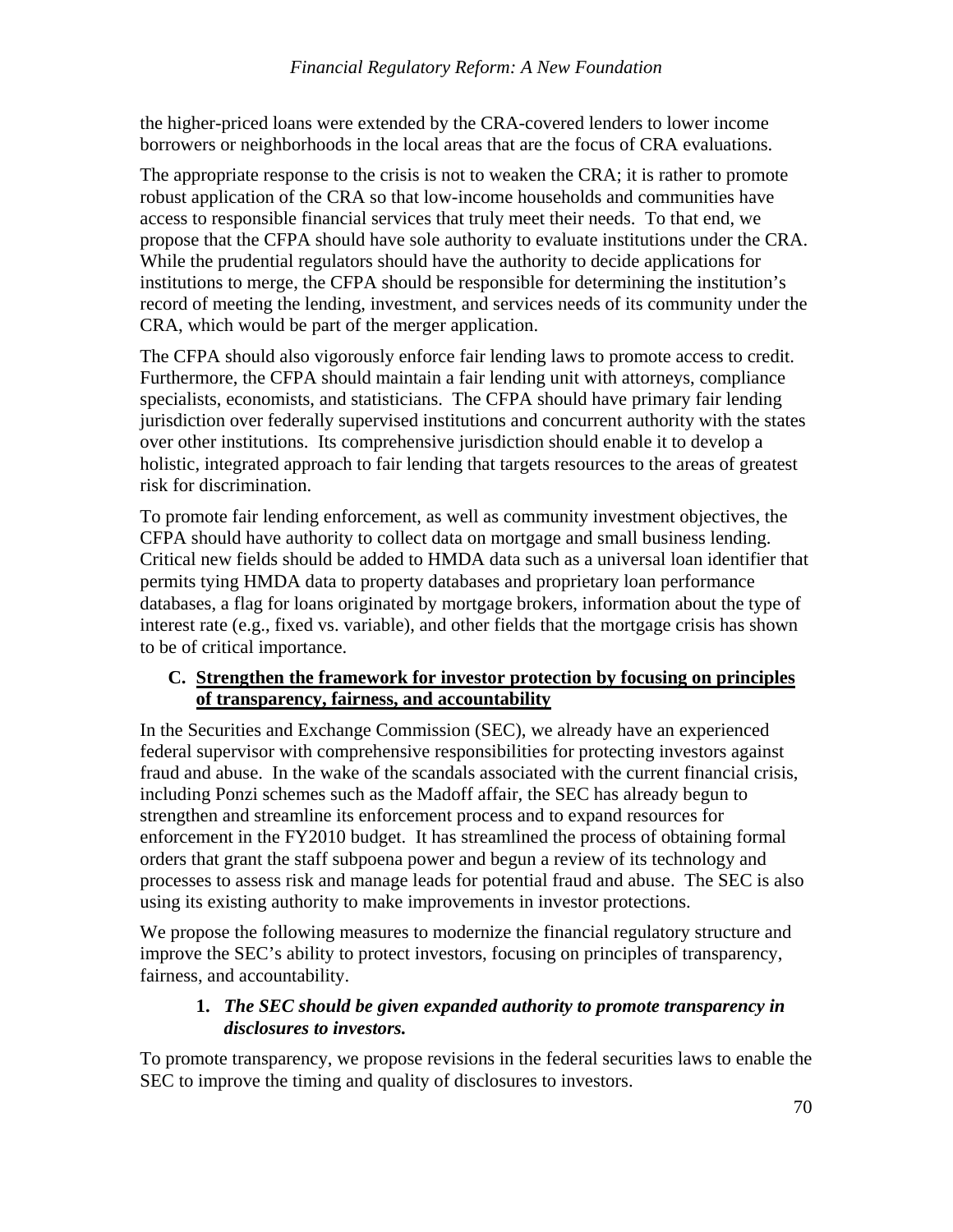The SEC should be authorized to require that certain disclosures (including a summary prospectus) be provided to investors at or before the point of sale, if it finds that such disclosures would improve investor understanding of the particular financial products, and their costs and risks. Currently, most prospectuses (including the mutual fund summary prospectus) are delivered with the confirmation of sale, *after* the sale has taken place. Without slowing the pace of transactions in modern capital markets, the SEC should require that adequate information is given to investor to make informed investment decisions.

The SEC can better evaluate the effectiveness of investor disclosures if it can meaningfully engage in consumer testing of those disclosures. The SEC should be better enabled to engage in field testing, consumer outreach and testing of disclosures to individual investors, including by providing budgetary support for those activities.

## **2.** *The SEC should be given new tools to promote fair treatment of investors.*

We propose the following initiatives to empower the SEC to increase fairness for investors:

## *Establish a fiduciary duty for broker-dealers offering investment advice and harmonize the regulation of investment advisers and broker-dealers.*

Retail investors face a large array of investment products and often turn to financial intermediaries – whether investment advisors or brokers-dealers – to help them manage their investments. However, investment advisers and broker-dealers are regulated under different statutory and regulatory frameworks, even though the services they provide often are virtually identical from a retail investor's perspective.

Retail investors are often confused about the differences between investment advisers and broker-dealers. Meanwhile, the distinction is no longer meaningful between a disinterested investment advisor and a broker who acts as an agent for an investor; the current laws and regulations are based on antiquated distinctions between the two types of financial professionals that date back to the early 20th century. Brokers are allowed to give "incidental advice" in the course of their business, and yet retail investors rely on a trusted relationship that is often not matched by the legal responsibility of the securities broker. In general, a broker-dealer's relationship with a customer is not legally a fiduciary relationship, while an investment adviser is legally its customer's fiduciary.

From the vantage point of the retail customer, however, an investment adviser and a broker-dealer providing "incidental advice" appear in all respects identical. In the retail context, the legal distinction between the two is no longer meaningful. Retail customers repose the same degree of trust in their brokers as they do in investment advisers, but the legal responsibilities of the intermediaries may not be the same

The SEC should be permitted to align duties for intermediaries across financial products. Standards of care for all broker-dealers when providing investment advice about securities to retail investors should be raised to the fiduciary standard to align the legal framework with investment advisers. In addition, the SEC should be empowered to examine and ban forms of compensation that encourage intermediaries to put investors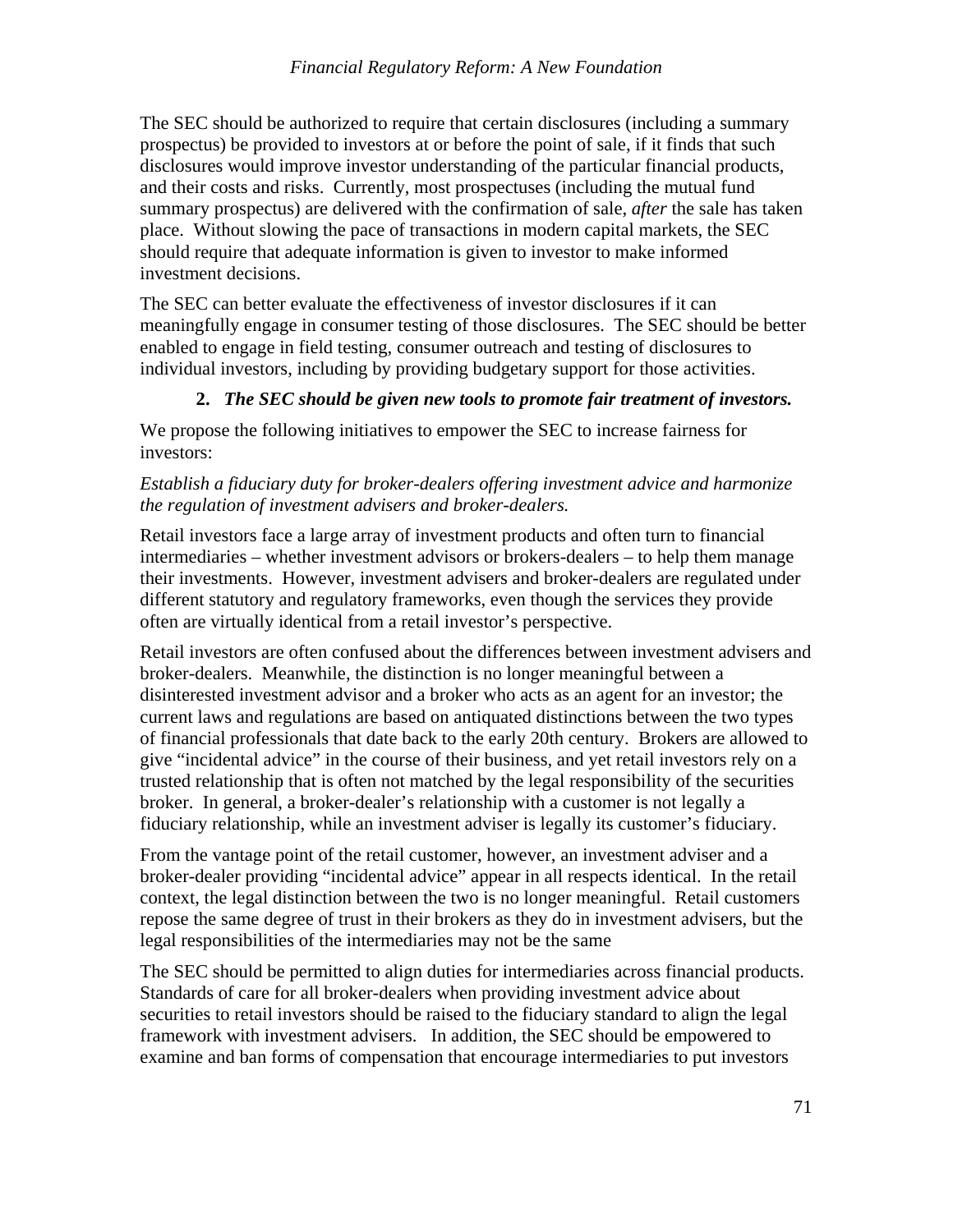into products that are profitable to the intermediary, but are not in the investors' best interest.

New legislation should bolster investor protections and bring important consistency to the regulation of these two types of financial professionals by:

- requiring that broker-dealers who provide investment advice about securities to investors have the same fiduciary obligations as registered investment advisers;
- providing simple and clear disclosure to investors regarding the scope of the terms of their relationships with investment professionals; and
- prohibiting certain conflict of interests and sales practices that are contrary to the interests of investors.

# *The SEC should study the use of mandatory arbitration clauses in investor contracts.*

Broker-dealers generally require their customers to contract at account opening to arbitrate all disputes. Although arbitration may be a reasonable option for many consumers to accept after a dispute arises, mandating a particular venue and up-front method of adjudicating disputes – and eliminating access to courts – may unjustifiably undermine investor interests. We recommend legislation that would give the SEC clear authority to prohibit mandatory arbitration clauses in broker-dealer and investment advisory accounts with retail customers. The legislation should also provide that, before using such authority, the SEC would need to conduct a study on the use of mandatory arbitration clauses in these contracts. The study shall consider whether investors are harmed by being unable to obtain effective redress of legitimate grievances, as well as whether changes to arbitration are appropriate.

# **3.** *Financial firms and public companies should be accountable to their clients and investors.*

# *Expand protections for whistleblowers.*

The SEC should gain the authority to establish a fund to pay whistleblowers for information that leads to enforcement actions resulting in significant financial awards. Currently, the SEC has the authority to compensate sources in insider trading cases; that authority should be extended to compensate whistleblowers that bring well-documented evidence of fraudulent activity. We support the creation of this fund using monies that the SEC collects from enforcement actions that are not otherwise distributed to investors.

## *Expand sanctions available in enforcement actions and harmonize liability standards.*

Improved sanctions would better enable the SEC to enforce the federal securities laws. We support the SEC in pursuing authority to impose collateral bars against regulated persons across all aspects of the industry rather than in a specific segment of the industry. The interrelationship among the securities activities under the SEC's jurisdiction, the similar grounds for exclusion from each, and the SEC's overarching responsibility to regulate these activities support the imposition of collateral bars.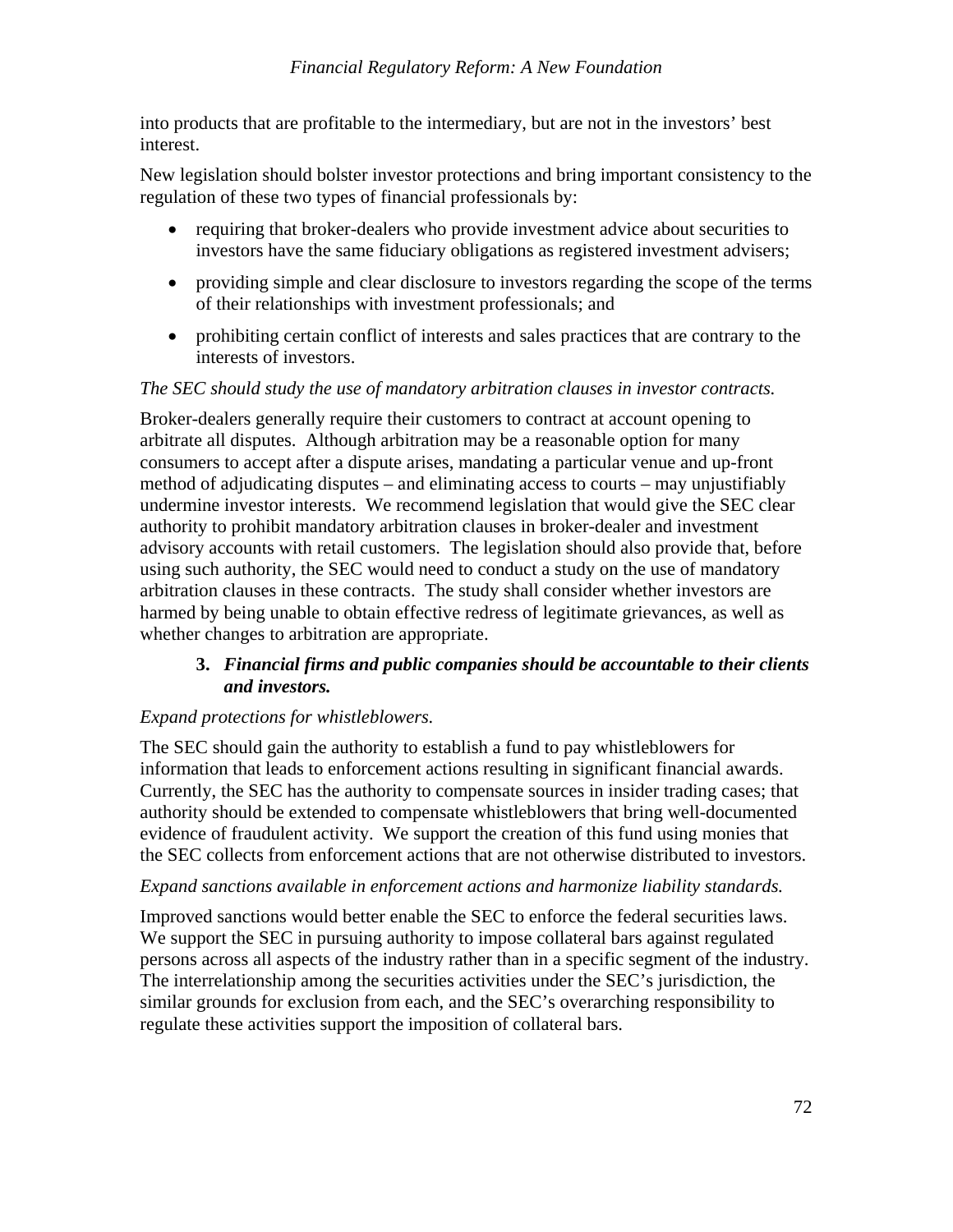The SEC also proposes amending the federal securities laws to provide a single explicit standard for primary liability to replace various circuits' formulations of different "tests" for primary liability.

#### *Require non-binding shareholder votes on executive compensation packages.*

Public companies should be required to implement "say on pay" rules, which require shareholder votes on executive compensation packages. While such votes are nonbinding, they provide a strong message to management and boards and serve to support a culture of performance, transparency, and accountability in executive compensation. Shareholders are often concerned about large corporate bonus plans in situations in which they, as the company's owners, have experienced losses. Currently, these decisions are often not directly reviewed by shareholders – leaving shareholders with limited rights to voice their concerns about compensation through an advisory vote.

To facilitate greater communication between shareholders and management over executive compensation, public companies should include on their proxies a nonbinding shareholder vote on executive compensation. Legislation that would authorize SEC "say on pay" rules for all public companies could help restore investor trust by promoting increased shareholder participation and increasing accountability of board members and corporate management. It would provide shareholders of all public U.S. companies with the same rights that are accorded to shareholders in many other countries.

# **4.** *Under the leadership of the Financial Services Oversight Council, we propose the establishment of a Financial Consumer Coordinating Council and a permanent role for the SEC's Investor Advisory Committee.*

To address potential gaps in consumer and investor protection and to promote best practices across different markets, we propose to create a coordinating council of the heads of the SEC, Federal Trade Commission, the Department of Justice, and the Consumer Financial Protection Agency or their designees, and other state and federal agencies. The Coordinating Council should meet at least quarterly to identify gaps in consumer protection across financial products and facilitate coordination of consumer protection efforts. Congress should help ensure the effectiveness of the Coordinating Council for the benefit of consumers by:

- empowering the Council to establish mechanisms for state attorneys general, consumer advocates, and others to make recommendations to the Council on issues to be considered or gaps to be filled;
- requiring the Council to report to Congress and the member agencies semiannually with recommendations for legislative and regulatory changes to improve consumer and investor protection, and with updates on progress made on prior recommendations; and
- empowering the Council to sponsor studies or engage in consumer testing to identify gaps, share information and find solutions for improving consumer protection across a range of financial products.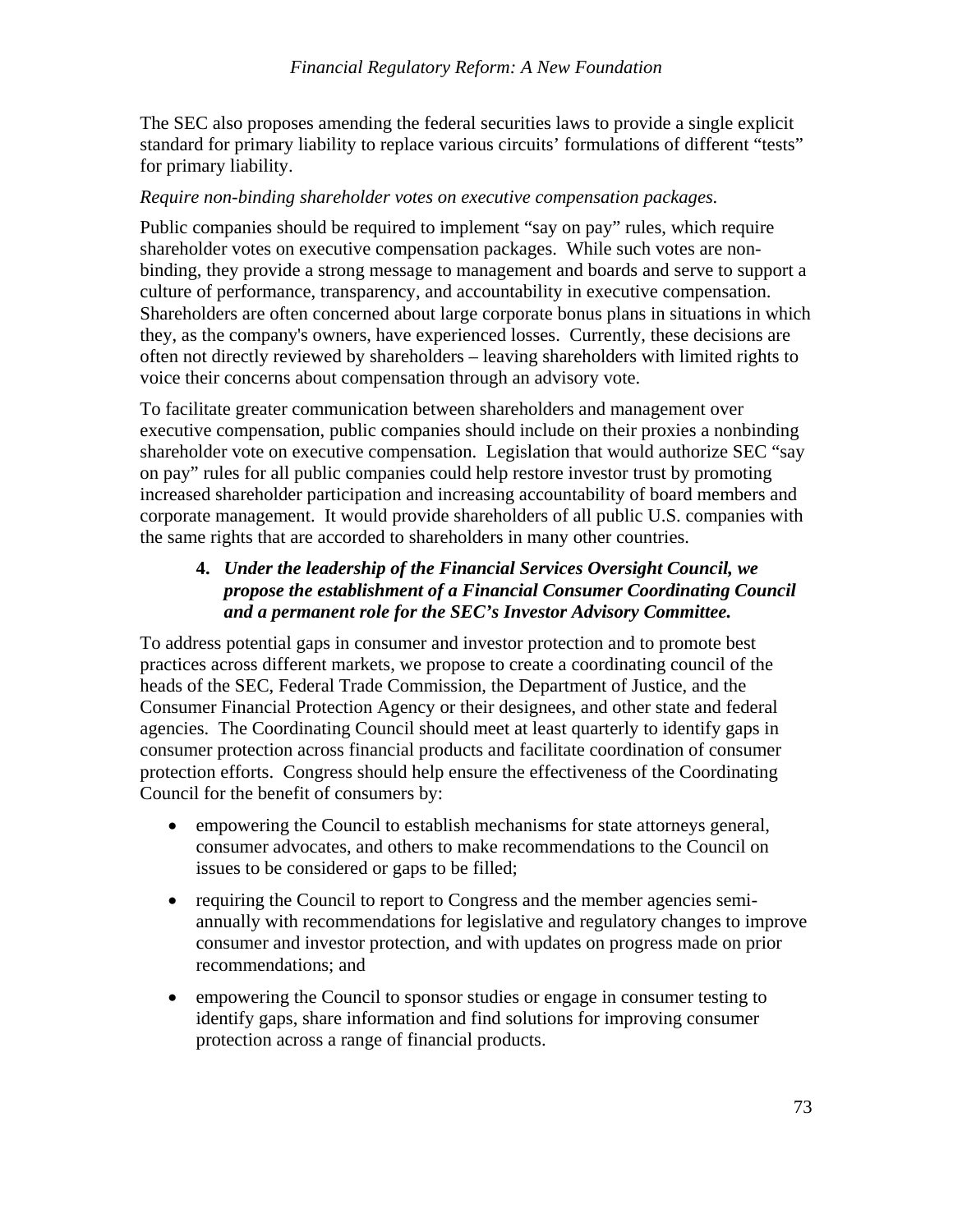The SEC has recently established an Investor Advisory Committee, made up of a diverse group of well-respected investors, to advise on the SEC's regulatory priorities, including issues concerning new products, trading strategies, fee structures, and the effectiveness of disclosure. The Investor Advisory Committee should be made permanent by statute.

# **5.** *Promote retirement security for all Americans by strengthening employment-based and private retirement plans and encouraging adequate savings.*

### *Congress should enact the "Automatic IRA" and a strengthened saver's credit.*

For many years, until the current recession, the personal saving rate in the United States has been exceedingly low. In addition, tens of millions of U.S. households have not placed themselves on a path to become financially prepared for retirement. In order to address this problem, the President has proposed two innovative initiatives in his 2010 Budget: (1) introducing an "Automatic IRA" (with opt-out) for employees whose employers do not offer a plan; and (2) increasing tax incentives for retirement savings for families that earn less than \$65,000 by modifying the "saver's credit" and making it refundable. Together these initiatives will expand plan coverage, combat inertia, and increase incentives to save.

Under the "Automatic IRA" plan, employers in business for at least two years that have 10 or more employees would be required to offer an automatic IRA option (with opt-out), under which regular payroll-deduction contributions would be made to an IRA. Employers would not have to choose or arrange default investments. Instead, a low-cost, standard type of default investment and a handful of standard, low-cost investment alternatives would be prescribed by statute or regulation.

The modified saver's credit would be fully refundable and deposited automatically in the individual's qualified retirement plan account or IRA. These changes make the saver's credit more like a matching contribution, enhancing the likelihood that the credit would be saved. The proposal would offer a meaningful saving incentive to tens of millions of additional households while simplifying the current complex structure of the credit and raising the eligibility income threshold to cover millions of additional moderate-income taxpayers.

### *Improve retirement security through employee-directed workplace retirement plans, automatic IRAs and other measures.*

Employee-directed workplace retirement plans (such as  $401(k)s$ ) and Automatic IRAs should be governed by the same core principles that inform our comprehensive approach to consumer and investor protection in the retail marketplace. Plans should be *transparent*, providing information about the risks, returns, and costs of different investment choices in terms that real people can use to make decisions. They should be as *simple* as possible, designed to make savings and investment decisions easy, such as by offering the convenience of automation. They should be *fair* and free from conflicts of interest (such as those that can affect third party providers) that could harm employees. Plan sponsors and others who provide services to the plan or to individual employees (such as the management of employee investments) should be *accountable* and subject to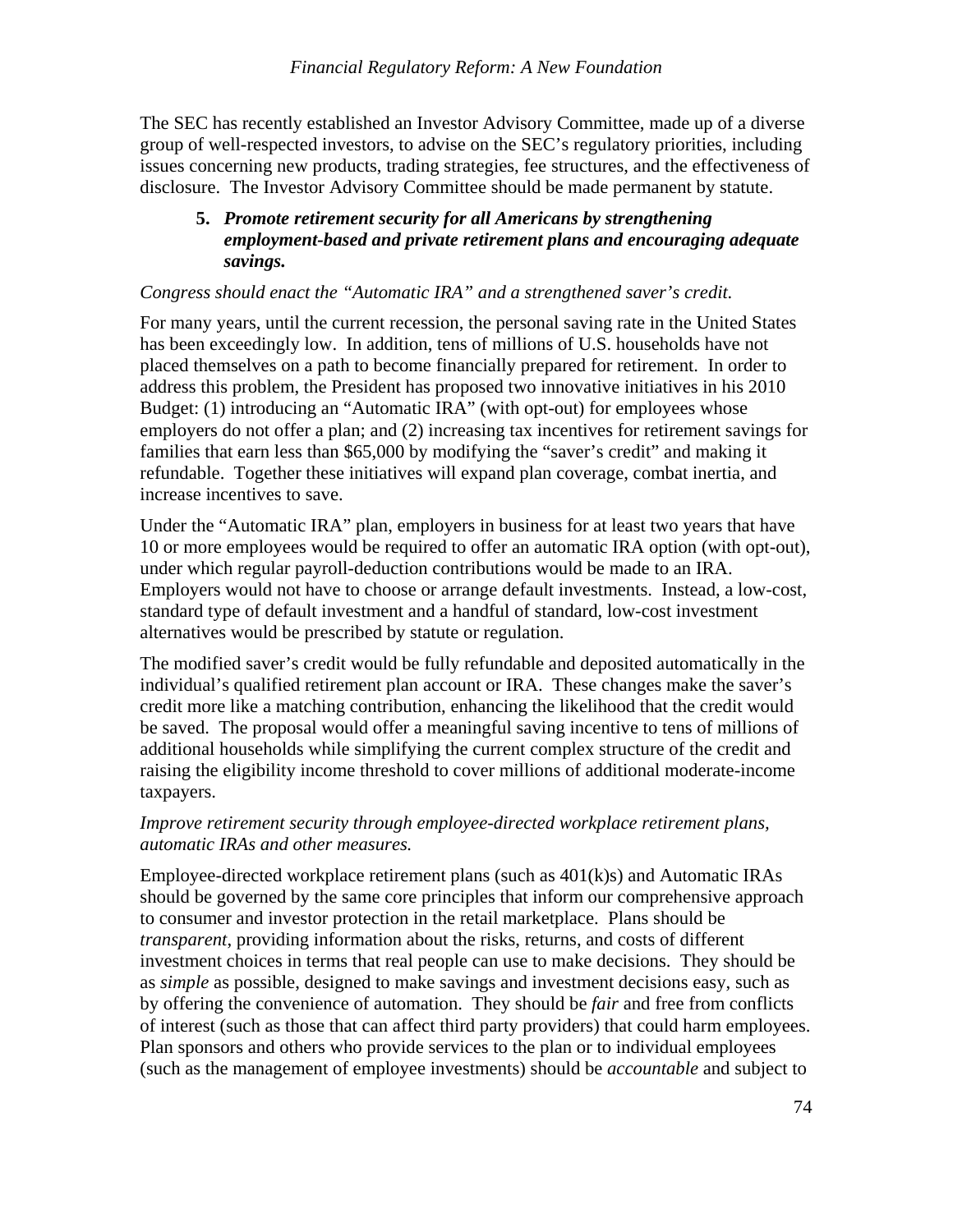appropriate oversight. Finally, high-quality plans that make savings and investment easy should be *accessible* to all workers.

There are a number of other critical issues in the area of retirement security that need to be addressed. We should explore ways to encourage the use of automatic features to increase participation and improve saving and investment behavior in 401(k) plans, and restore more lifetime income throughout the retirement system – in defined benefit plans, defined contribution plans, and IRAs. We should aim to reduce costs, such as investment fees. We should investigate how to better preserve savings for retirement, reducing "leakage" from retirement plans. Finally, we should explore means of strengthening the defined benefit plan system.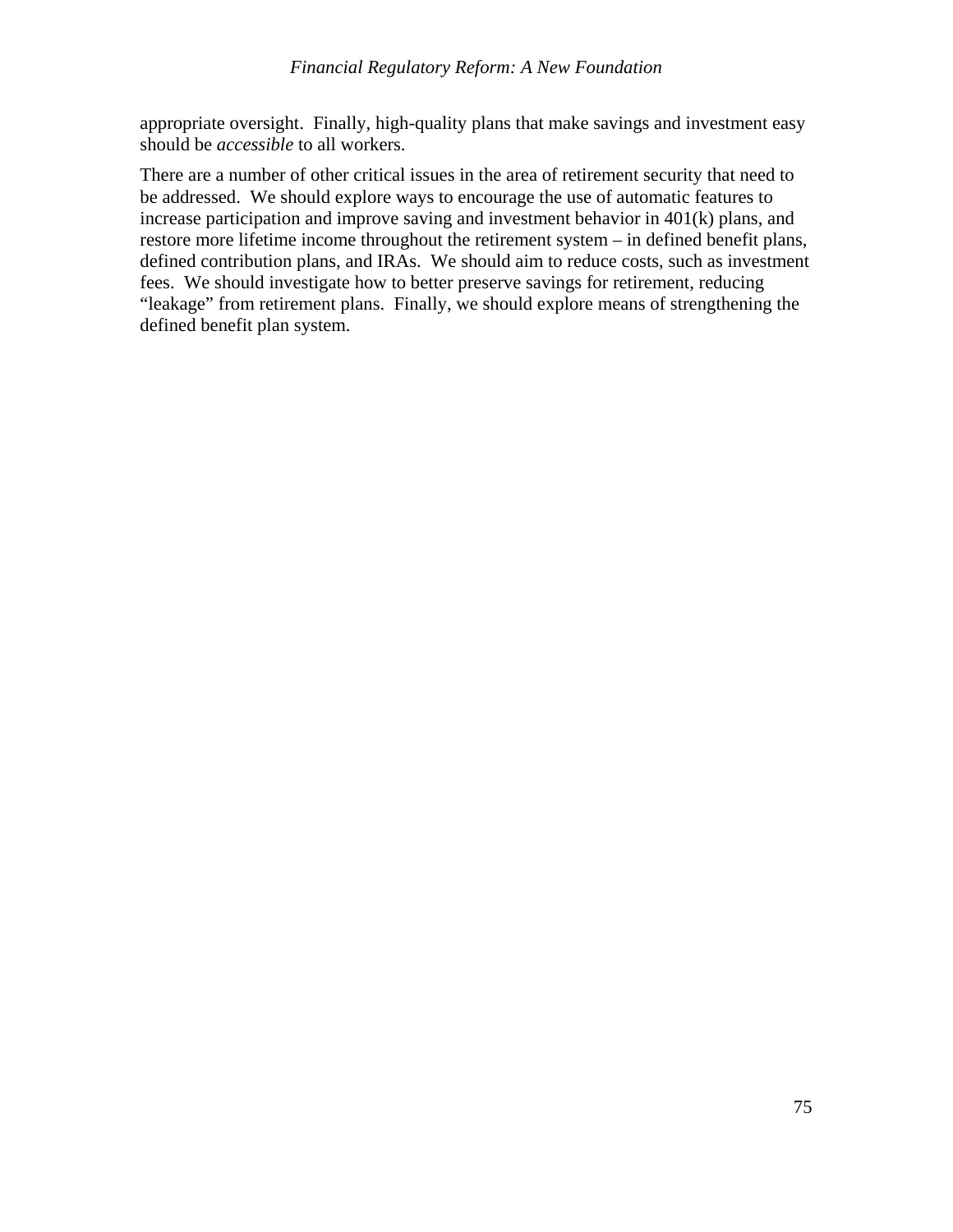### **IV. PROVIDE THE GOVERNMENT WITH THE TOOLS IT NEEDS TO MANAGE FINANCIAL CRISES**

Over the past two years, the financial system has been threatened by the failure or near failure of some of the largest and most interconnected financial firms. Our current system already has strong procedures and expertise for handling the failure of banks, but when a bank holding company or other nonbank financial firm is in severe distress, there are currently only two options: obtain outside capital or file for bankruptcy. During most economic climates, these are suitable options that will not impact greater financial stability.

However, in stressed conditions it may prove difficult for distressed institutions to raise sufficient private capital. Thus, if a large, interconnected bank holding company or other nonbank financial firm nears failure during a financial crisis, there are only two untenable options: obtain emergency funding from the US government as in the case of AIG, or file for bankruptcy as in the case of Lehman Brothers. Neither of these options is acceptable for managing the resolution of the firm efficiently and effectively in a manner that limits the systemic risk with the least cost to the taxpayer.

We propose a new authority, modeled on the existing authority of the FDIC, that should allow the government to address the potential failure of a bank holding company or other nonbank financial firm when the stability of the financial system is at risk.

In order to improve accountability in the use of other crisis tools, we also propose that the Federal Reserve Board receive prior written approval from the Secretary of the Treasury for emergency lending under its "unusual and exigent circumstances" authority.

# **A. Create a resolution regime for failing BHCs, Including Tier 1 FHCs**

*We recommend the creation of a resolution regime to avoid the disorderly resolution of failing BHCs, including Tier 1 FHCs, if a disorderly resolution would have serious adverse effects on the financial system or the economy. The regime would supplement (rather than replace) and be modeled on to the existing resolution regime for insured depository institutions under the Federal Deposit Insurance Act.* 

The federal government's responses to the impending bankruptcy of Bear Stearns, Lehman Brothers, and AIG were complicated by the lack of a statutory framework for avoiding the disorderly failure of nonbank financial firms, including affiliates of banks or other insured depository institutions. In the absence of such a framework, the government's only avenue to avoid the disorderly failures of Bear Stearns and AIG was the use of the Federal Reserve's lending authority. And this mechanism was insufficient to prevent the bankruptcy of Lehman Brothers, an event which served to demonstrate how disruptive the disorderly failure of a nonbank financial firm can be to the financial system and the economy.

For these reasons, we propose the creation of a resolution regime to allow for the orderly resolution of failing BHCs, including Tier 1 FHCs, in situations where the stability of the financial system is at risk.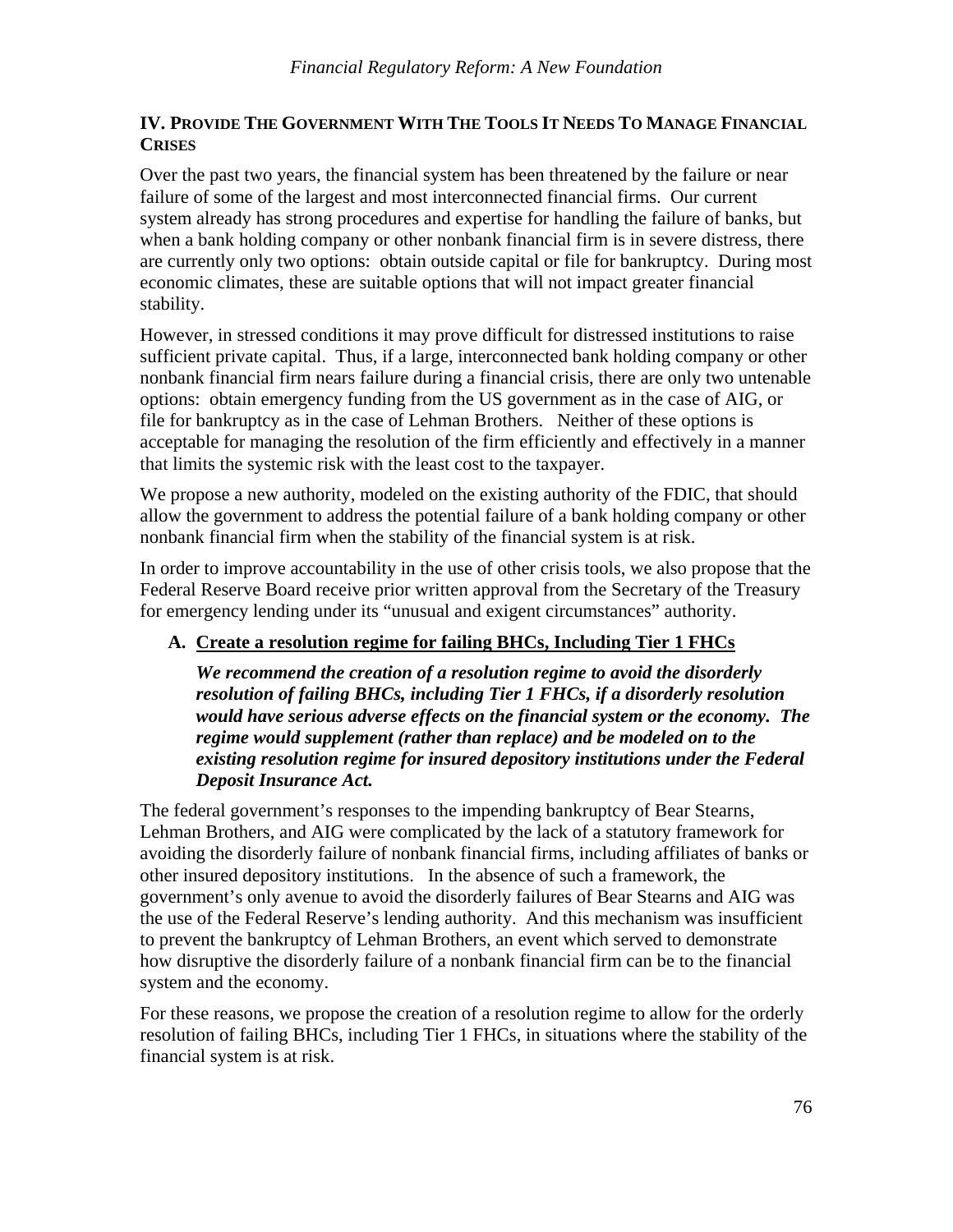This resolution regime should not replace bankruptcy procedures in the normal course of business. Bankruptcy is and will remain the dominant tool for handling the failure of a BHC, unless the special resolution regime is triggered because of concerns about financial stability.

The proposed resolution regime is modeled on the "systemic risk exception" contained within the existing FDIC resolution regime. This exception allows the FDIC to depart from the least cost resolution standard, when financial stability is at risk. Like that authority, the authority that we propose here would be only for extraordinary times and would be subject to very strict governance and control procedures.

We propose a formal process for deciding whether use of this special resolution regime is necessary for a particular firm and determining the form that the resolution process for the firm should take. The process could be initiated by Treasury or the Federal Reserve. In addition, the process could be initiated by the FDIC, or, by the SEC, when the largest subsidiary of the failing firm is a broker-dealer or securities firm.

The authority to decide whether to resolve a failing firm under the special resolution regime should be vested in Treasury, which could invoke the authority only after consulting with the President and only upon the written recommendation of two-thirds of the members of the Federal Reserve Board and two-thirds of the members of the FDIC Board. But, if the largest subsidiary of the firm (measured by total assets) is a brokerdealer, then FDIC Board approval is not required and two-thirds of the commissioners of the SEC must approve. If the failing firm includes an insurance company, the Office of National Insurance within Treasury will provide consultation to the Federal Reserve and FDIC Boards on insurance specific matters.

To invoke this authority, Treasury should have to determine that: (1) the firm is in default or in danger of defaulting; (2) the failure of the firm and its resolution under otherwise applicable law would have serious adverse effects on the financial system or the economy; and (3) use by the government of the special resolution regime would avoid or mitigate these adverse effects.

The authority to decide how to resolve a failing firm under the special resolution regime should also be vested in Treasury. The tools available to Treasury should include the ability to establish conservatorship or receivership for a failing firm. The regime also should provide for the ability to stabilize a failing institution (including one that is in conservatorship or receivership) by providing loans to the firm, purchasing assets from the firm, guaranteeing the liabilities of the firm, or making equity investments in the firm. We propose that, in choosing among available tools, Treasury should consider the effectiveness of an action for mitigating potential adverse effects on the financial system or the economy, the action's cost to the taxpayers, and the action's potential for increasing moral hazard.

Treasury generally should appoint the FDIC to act as conservator or receiver, in cases where it has decided to establish conservatorship or receivership. Treasury should have the authority to appoint the SEC as conservator or receiver when the largest subsidiary of the failing firm, measured by total assets, is a broker-dealer or securities firm. The conservator or receiver should coordinate with foreign authorities that may be involved in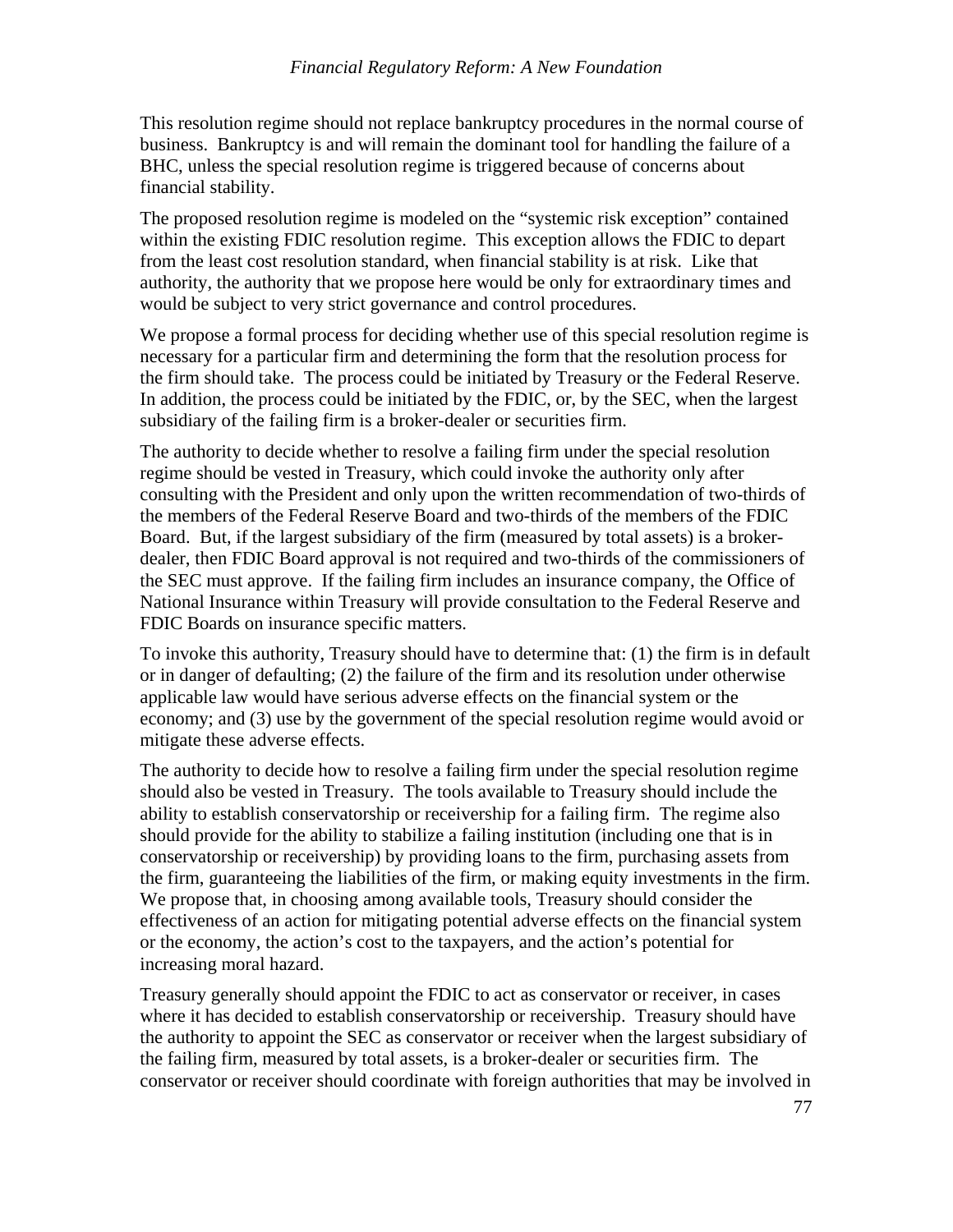the resolution of subsidiaries of the firm located in foreign jurisdictions. The existing customer protections provided to insured depositors, customers of broker-dealers and futures commission merchants, and insurance policyholders under federal or state law should be maintained.

The conservator or receiver of the firm should have broad powers to take action with respect to the financial firm. For example, it should have the authority to take control of the operations of the firm or to sell or transfer all or any part of the assets of the firm in receivership to a bridge institution or other entity. That should include the authority to transfer the firm's derivatives contracts to a bridge institution and thereby avoid termination of the contracts by the firm's counterparties (notwithstanding any contractual rights of counterparties to terminate the contracts if a receiver is appointed). The conservator or receiver should also have the power to renegotiate or repudiate the firm's contracts, including contracts with its employees.

The entity acting as conservator or receiver should be authorized to borrow from Treasury when necessary to finance exercise of the authorities under the resolution regime, and Treasury should be authorized to issue public debt to finance any such loans. The costs of any such loans should be paid from the proceeds of assessments on BHCs. Such assessments should be based on the total liabilities (other than liabilities that are assessed to fund other federal or state insurance schemes).

In addition, in light of the FDIC's role in the proposed special resolution regime for BHCs, the FDIC should have the authority to obtain any examination report prepared by the Federal Reserve with respect to any BHC, and should have back-up examination authority over BHCs.

#### **B. Amend the Federal Reserve's Emergency Lending Authority**

*We will propose legislation to amend Section 13(3) of the Federal Reserve Act to require the prior written approval of the Secretary of the Treasury for any extensions of credit by the Federal Reserve to individuals, partnerships, or corporations in "unusual and exigent circumstances."* 

Section 13(3) of the Federal Reserve Act provides that in "unusual and exigent circumstances" the Federal Reserve Board, upon a vote of five or more members, may authorize a Federal Reserve Bank to lend to any individual, partnership, or corporation. The only constraints on such lending are that any such loans must be guaranteed or secured to the satisfaction of the Reserve Bank and that the Reserve Bank must obtain evidence that the borrower is unable to obtain "adequate credit accommodations" from banks.

During the recent financial crisis, the Federal Reserve Board has used this authority on several occasions to protect the financial system and the economy. It has lent to individual financial institutions to avoid their disorderly failure (e.g. AIG). It has created liquidity facilities to bolster confidence and liquidity in numerous sectors (e.g., investment banks, MMFs, commercial paper issuers). Further, it has created liquidity facilities designed to revive the securitization markets and thereby restore lending to consumers and businesses whose access to credit was dependent on those markets.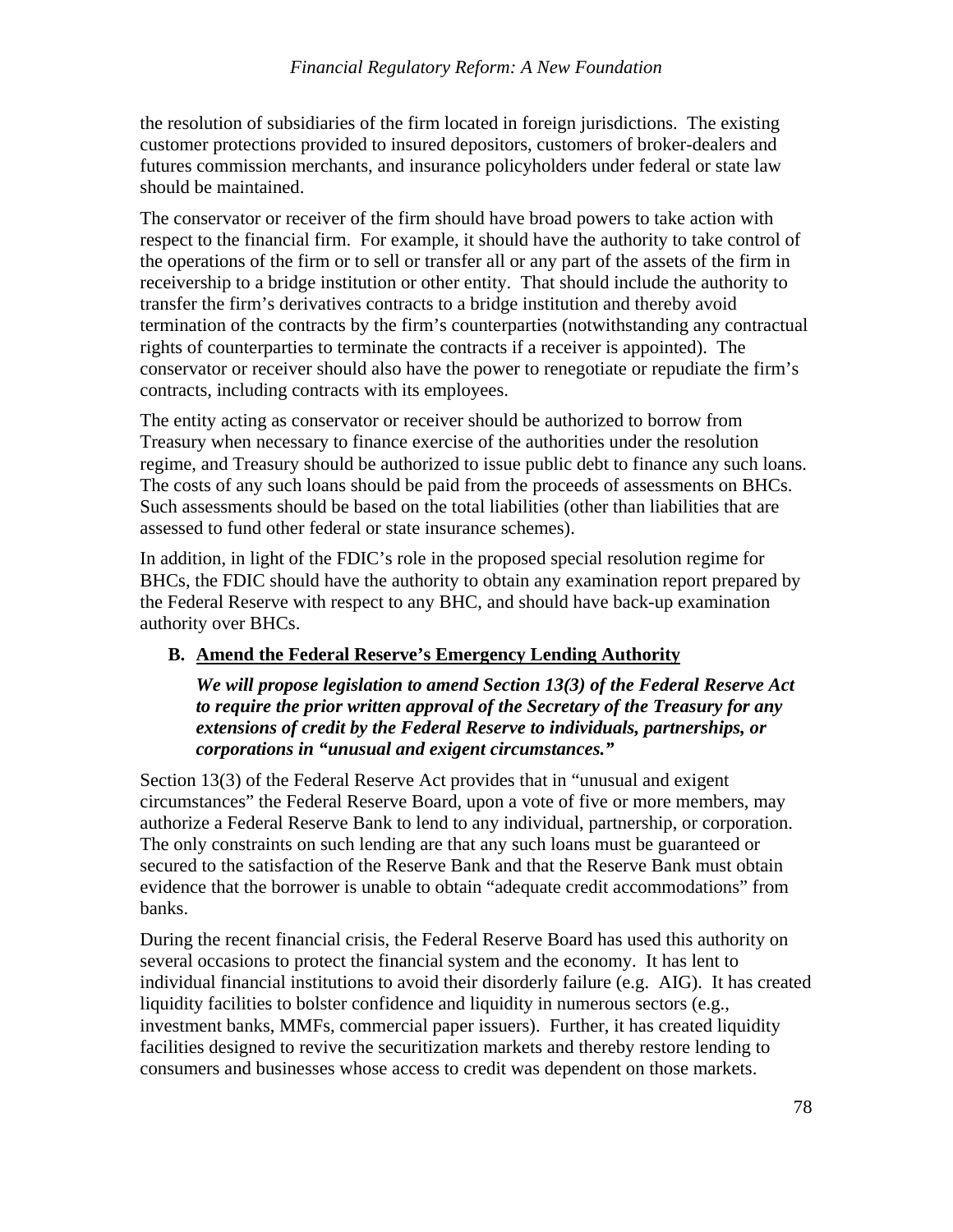The Federal Reserve Board currently has authority to make such loans without the approval of the Secretary of the Treasury. In practice, in each instance during the crisis in which it has used its Section 13(3) authority it has sought and received the approval of the Secretary. Indeed, the liquidity facilities designed to revive the securitization markets have involved use of TARP funds to secure the  $13(3)$  loans and the facilities were jointly designed by the Federal Reserve and Treasury.

The Federal Reserve's Section 13(3) authority should be subject to prior written approval of the Secretary of Treasury for lending under Section 13(3) to provide appropriate accountability going forward.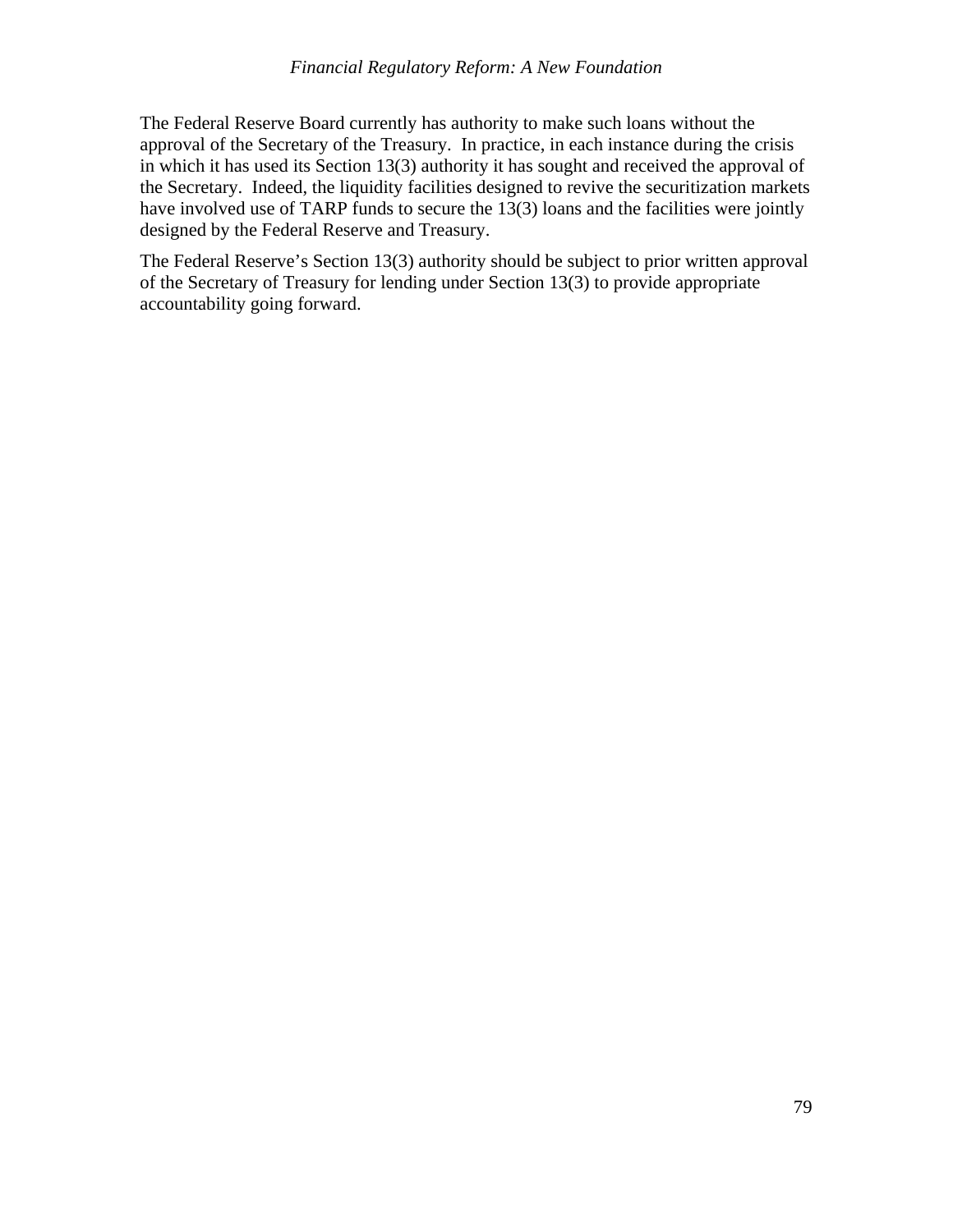#### **V. RAISE INTERNATIONAL REGULATORY STANDARDS AND IMPROVE INTERNATIONAL COOPERATION**

As we have witnessed during this crisis, financial stress can spread easily and quickly across national boundaries. Yet, regulation is still set largely in a national context. Without consistent supervision and regulation, financial institutions will tend to move their activities to jurisdictions with looser standards, creating a race to the bottom and intensifying systemic risk for the entire global financial system.

The United States is playing a strong leadership role in efforts to coordinate international financial policy through the G-20, the Financial Stability Board, and the Basel Committee on Banking Supervision. We will use our leadership position in the international community to promote initiatives compatible with the domestic regulatory reforms described in this report.

We will focus on reaching international consensus on four core issues: regulatory capital standards; oversight of global financial markets; supervision of internationally active financial firms; and crisis prevention and management.

At the April 2009 London Summit, the G-20 Leaders issued an eight-part declaration outlining a comprehensive plan for financial regulatory reform.

The domestic regulatory reform initiatives outlined in this report are consistent with the international commitments the United States has undertaken as part of the G-20 process, and we propose stronger regulatory standards in a number of areas.

### **A. Strengthen the International Capital Framework**

*We recommend that the BCBS continue to modify and improve Basel II by refining the risk weights applicable to the trading book and securitized products, introducing a supplemental leverage ratio, and improving the definition of capital by the end of 2009. We also urge the BCBS to complete an in-depth review of the Basel II framework to mitigate its procyclical effects.* 

In 1988, the BCBS developed the Basel Accord to provide a framework to strengthen banking system safety and soundness through internationally consistent bank regulatory capital requirements. As weaknesses in the original Basel Accord became increasingly apparent, the BCBS developed a new accord, known as Basel II. The United States has not fully implemented Basel II, but the international financial crisis has already demonstrated weaknesses in the Basel II framework.

We support the BCBS's efforts to address these weaknesses. In particular, we support the BCBS's efforts to improve the regulatory capital framework for trading book and securitization exposures by 2010.

Second, we urge the BCBS to strengthen the definition of regulatory capital to improve the quality, quantity, and international consistency of capital. We urge the BCBS to issue guidelines to harmonize the definition of capital by the end of 2009, and develop recommendations on minimum capital levels in 2010.

Third, we urge the BCBS to develop a simple, transparent, non-model based measure of leverage, as recommended by the G-20 Leaders.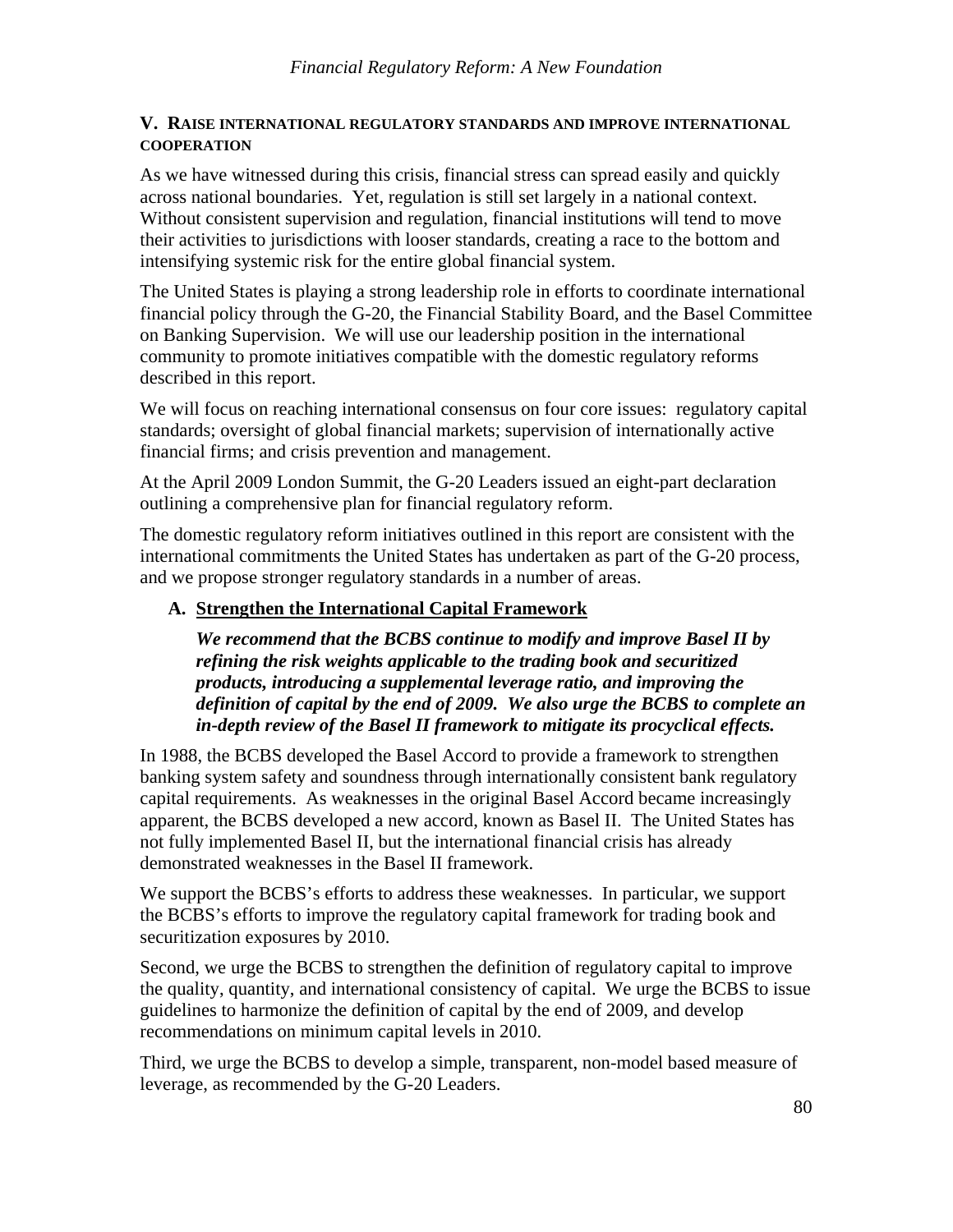Fourth, we urge the Financial Stability Board (FSB), BCBS, and the Committee on the Global Financial System (CGFS), in coordination with accounting standard setters, to implement by the end of 2009 the G-20's recommendations to mitigate procyclicality, including a requirement for banks to build capital buffers in good times that they can draw down when conditions deteriorate. This is consistent with our proposal in Section I that banks and BHCs should have enough high-quality capital during good economic times to keep them above prudential minimum capital requirements during stressed economic circumstances.

# **B. Improve the Oversight of Global Financial Markets**

*We urge national authorities to promote the standardization and improved oversight of credit derivative and other OTC derivative markets, in particular through the use of central counterparties, along the lines of the G-20 commitment, and to advance these goals through international coordination and cooperation.* 

The G-20 Leaders agreed to promote the standardization and central clearing of credit derivatives and called on industry to develop an action plan in that regard by autumn 2009. Market participants within the United States have already created standardized contracts for use in North America that meet the G-20 commitment. Several central counterparties have also been established globally to clear credit derivatives.

In Section II, we propose regulations for the Over-the-Counter (OTC) derivatives market that go beyond G-20 commitments. Given the global nature of financial markets, the United States must continue to work with our international counterparts to raise international standards for OTC derivatives markets, further integrate our financial market infrastructures, and avoid measures that may result in market fragmentation.

# **C. Enhance Supervision of Internationally Active Financial Firms**

*We recommend that the FSB and national authorities implement G-20 commitments to strengthen arrangements for international cooperation on supervision of global financial firms through establishment and continued operational development of supervisory colleges.* 

The financial crisis highlighted the need for an ongoing mechanism for cross-border information sharing and collaboration among international regulators of significant global financial institutions.

At the recommendation of the G-20 Leaders, supervisors have established "supervisory colleges" for the thirty most significant global financial institutions. The supervisory colleges for all thirty firms have met at least once. Supervisors will establish additional colleges for other significant cross-border firms. The FSB will review the colleges' activities for lessons learned once the colleges have garnered sufficient experience.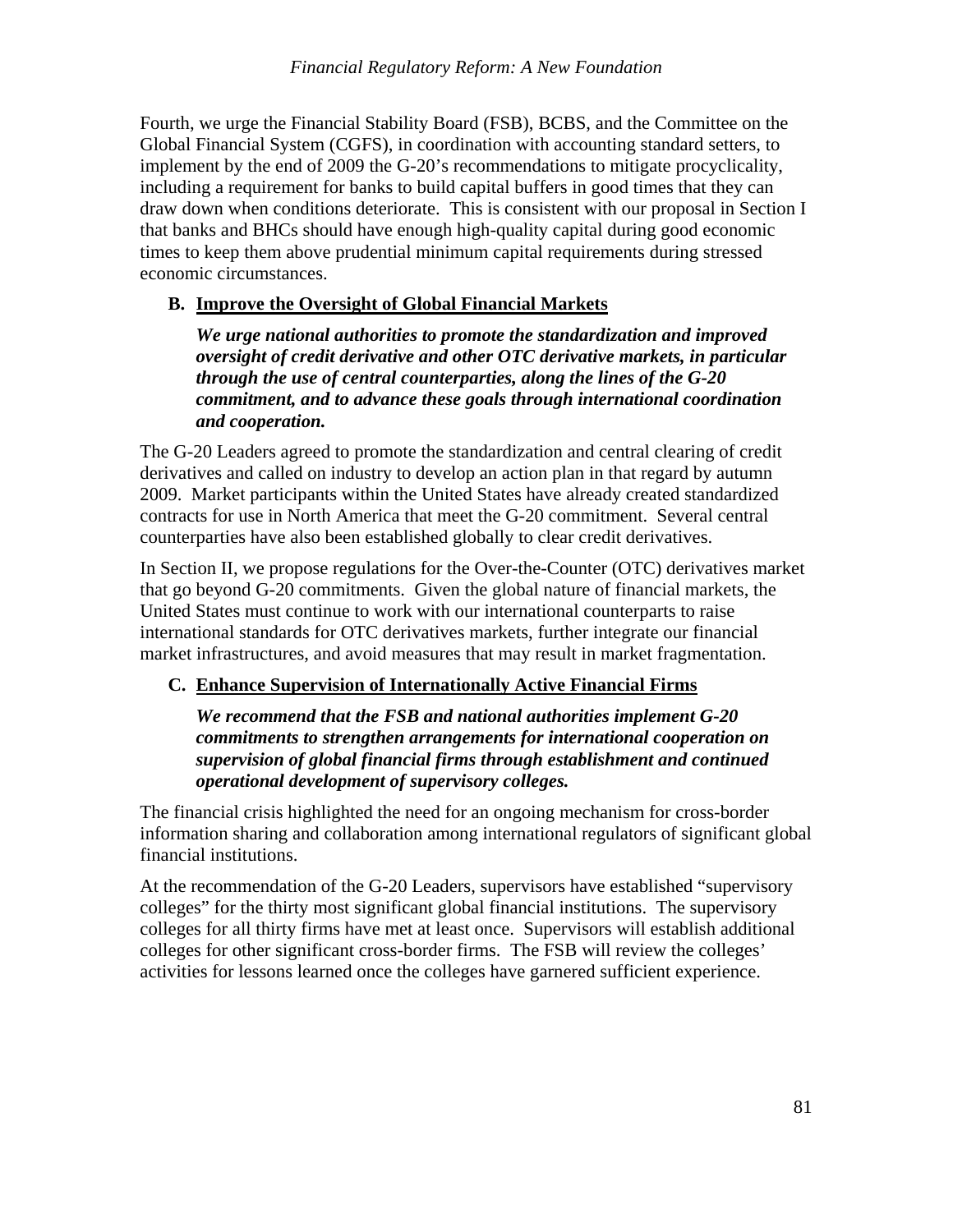**D. Reform Crisis Prevention and Management Authorities and Procedures**

*We recommend that the BCBS expedite its work to improve cross-border resolution of global financial firms and develop recommendations by the end of 2009. We further urge national authorities to improve information-sharing arrangements and implement the FSB principles for cross-border crisis management.* 

#### *Cross-Border Resolution of Financial Firms*

The current financial crisis has affected banks and nonbank financial firms without regard to their legal structure, domicile, or location of customers. Many of the ailing financial institutions are large, have complex internal structures and activities, and operate in multiple nations. The global financial system is more interconnected than it has ever been.

Currently, neither a common procedure nor a complete understanding exists of how countries can intervene in the failure of a large financial firm and how those actions might interact with resolution efforts of other countries. For instance, countries differ on close-out netting rules for financial transactions or deposits. National regulatory authorities are inclined to protect the assets within their own jurisdictions, even when doing so can have spillover effects for other countries.

Many countries do not have effective systems for resolving bank failures, which has forced policy makers to employ sub-optimal, ad hoc responses to failing financial firms.

As discussed above, the United States already has in place a robust resolution regime for insured depository institutions. Moreover, we are proposing to create a resolution regime that provides sufficient authority to avoid the disorderly resolution of any firm whose failure would have systemic implications.

The G-20 welcomed continued efforts by the International Monetary Fund (IMF), FSB, World Bank, and BCBS to develop an international framework for cross-border bank resolutions.

The United States and its international counterparts should work together to improve mechanisms for the cross-border resolution of financial firms by:

- creating a flexible set of powers for resolution authorities to provide for continuity of systemically significant functions, such as the ability to transfer assets, contracts, and operations to other firms or a bridge institution; the ability to create and operate short-term bridge institutions; the immediate authority to resolve a failed institution; and more predictable and consistent closure thresholds;
- furthering the development of mechanisms for cross-border information sharing among relevant regulatory authorities and increasing the understanding of how the various national resolution regimes for cross-border bank and nonbank financial firms interact with each other;
- implementing reforms to enhance the effectiveness and efficiency of crisis management and resolutions under the currently prevailing 'separate entity'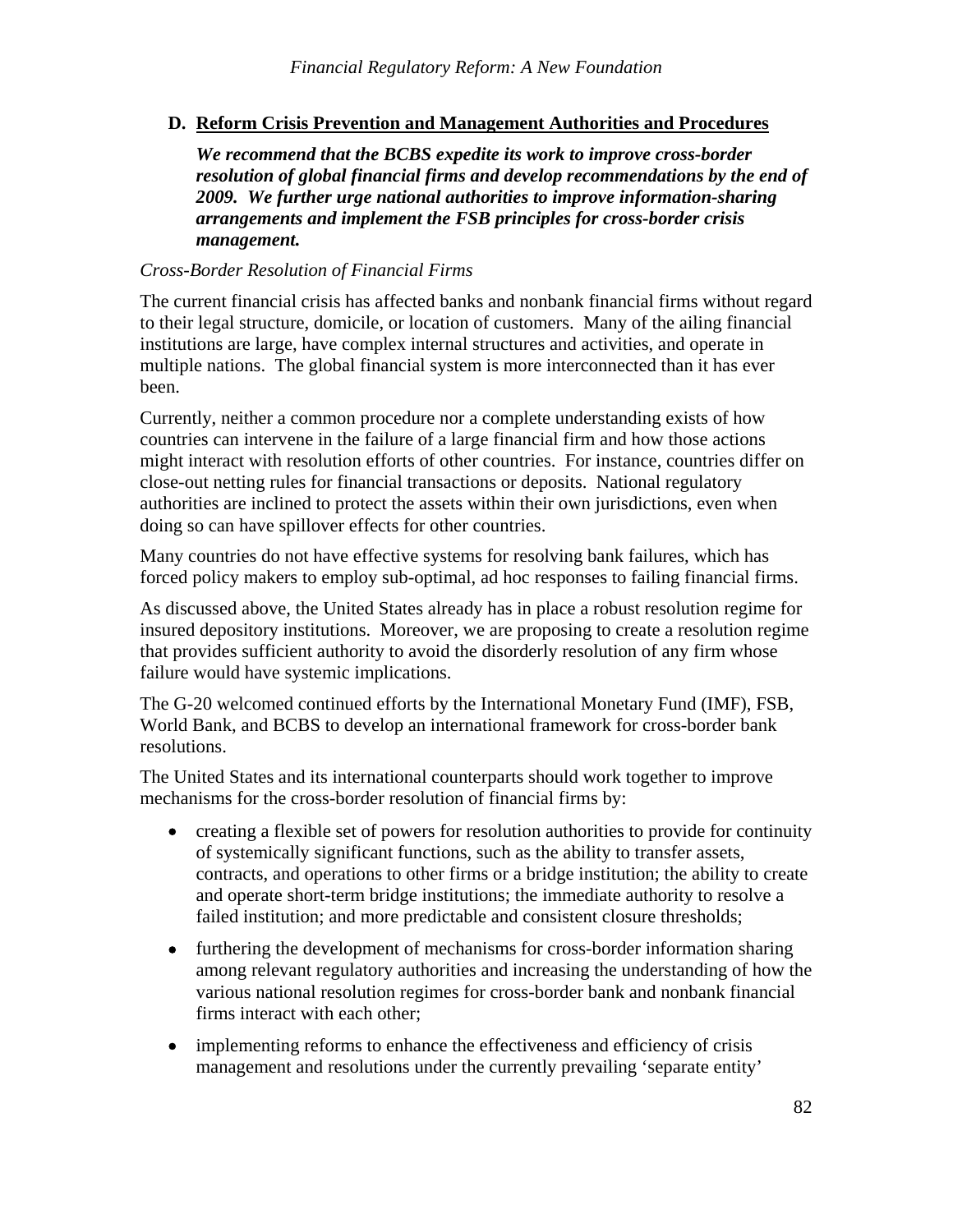approach. The BCBS should initiate further work on the feasibility and desirability of moving towards the development of methods for allocating the financial burden associated with the failure of large, multinational financial firms to maximize resolution options; and

• further enhancing the effectiveness of existing rules for the clearing and settlement of cross-border financial contracts and large value payments transactions, including by providing options for the maintenance of contractual relationships during insolvency, such as through the bridge institution option available in U.S. bank receivership law.

#### *Crisis Management Principles*

National regulators, including U.S. regulators, are implementing the FSB principles for cross-border crisis management endorsed by the G-20 Leaders. The home country regulators for each major international financial institution will be responsible for ensuring that the group of authorities with a common interest in a particular financial institution will meet at least annually.

In addition to the four above-mentioned core priorities, the United States is committed to implementing the rest of the regulatory reform agenda that the G-20 Leaders adopted at their Summit in April. The United States will host the third leaders' summit in Pittsburgh in September 2009, and would like to see progress made on the rest of the issues addressed in the G-20 *Declaration on Strengthening the Financial System,* outlined below.

#### **E. Strengthen the Financial Stability Board**

#### *We recommend that the FSB complete its restructuring and institutionalize its new mandate to promote global financial stability by September 2009.*

At the London Summit, the G-20 Leaders called for the reconstitution of the FSF, originally created in 1999. The FSF, now called the FSB, expanded its membership to include all G-20 members, and the G-20 Leaders strengthened the FSB's mandate to promote financial stability. Under its strengthened mandate, the FSB will assess financial system vulnerabilities, promote coordination and information exchange among authorities, advise and monitor best practices to meet regulatory standards, set guidelines for and support the establishment of supervisory colleges, and support cross-border crisis management and contingency planning.

#### **F. Strengthen Prudential Regulations**

### *We recommend that the BCBS improve liquidity risk management standards for financial firms and that the FSB work with the Bank for International Settlements (BIS) and standard setters to develop macroprudential tools.*

The BCBS and national authorities should develop, by 2010, a global framework for promoting stronger liquidity buffers at financial institutions, including cross-border institutions.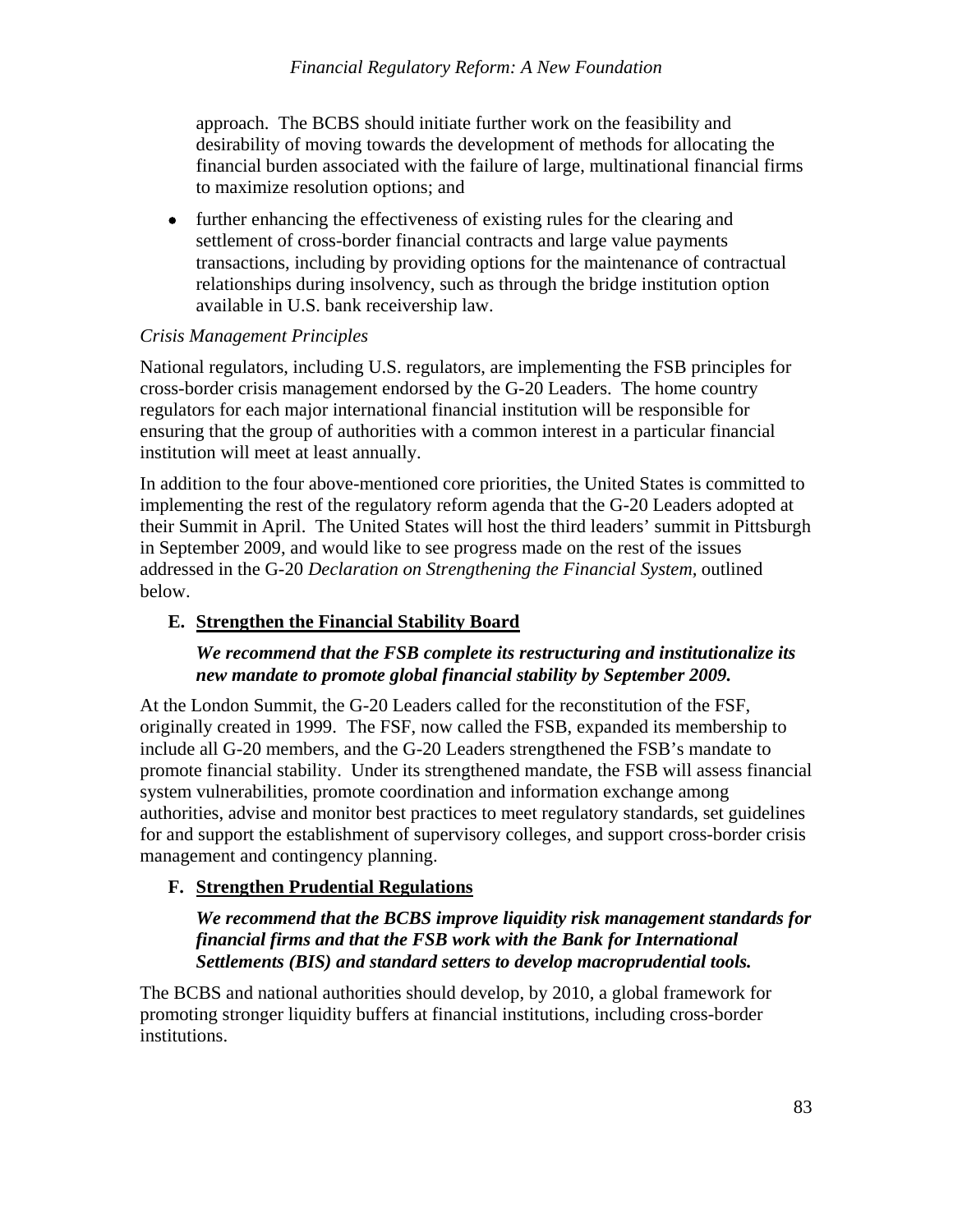The FSB should work with the BIS and international standard setters to develop macroprudential tools and provide a report to the G-20 by autumn 2009.

**G. Expand the Scope of Regulation**

# **1.** *Identify Foreign Financial Firms that are Tier 1 FHCs. Determine the appropriate Tier 1 FHC definition and application of requirements for foreign financial firms.*

As discussed above in Section I, we propose that a stricter regime of supervision and regulation apply to Tier 1 FHCs than to other BHCs. This regime should include, among other things, stronger capital, liquidity and risk management standards for Tier 1 FHCs than for other BHCs. Similarly, the G-20 Leaders agreed in April that "all systemically important financial institutions, markets, and instruments should be subject to an appropriate degree of regulation and oversight."

In consultation with Treasury, the Federal Reserve should develop rules to guide the identification of foreign financial firms as Tier 1 FHCs based on whether their U.S. operations pose a threat to financial stability. This evaluation should be similar to that used to identify domestic Tier 1 FHCs. The Federal Reserve could consider applying the criteria to the world-wide operations of the foreign firm. The Federal Reserve could also choose to apply the criteria only to the U.S. operations of the foreign firm or to those operations of the foreign firm that affect the U.S. financial markets. Several options are available for foreign financial firms.

In determining which foreign firms are subject to the Tier 1 FHC regime, the Federal Reserve should give due regard to the principle of national treatment and equality of competitive opportunity between foreign-based firms operating in the United States and U.S.-based firms. The Federal Reserve should also consider the implications of these determinations for international agreements negotiated by the executive branch. Under our proposal, Treasury would not play a role in the application of these rules to specific firms.

In addition, the new "well-capitalized" and "well-managed" tests for FHC status proposed in this report should apply to foreign financial institutions operating in the United States in a manner comparable to that of U.S. owned financial institutions, while taking into account the difference in their legal forms (such as branch) from their U.S. counterparts.

Under the current Gramm Leach Bliley (GLB) Act regime, a foreign bank that owns or controls a U.S. bank must comply with the same requirements as a domestic BHC to achieve FHC status, namely, all the U.S. subsidiary banks of the BHC or foreign bank must be "well-capitalized" and "well-managed." A foreign bank that does not own or control a U.S. bank, but instead operates through a branch, agency, or commercial lending company located in the United States must itself be "well-capitalized" and "well managed" if it elects to become an FHC. If a foreign bank operates in the United States through branches and subsidiary banks, both the foreign parent bank and its U.S. subsidiary bank must be "well-capitalized" and "well-managed" if the foreign bank elects to become an FHC.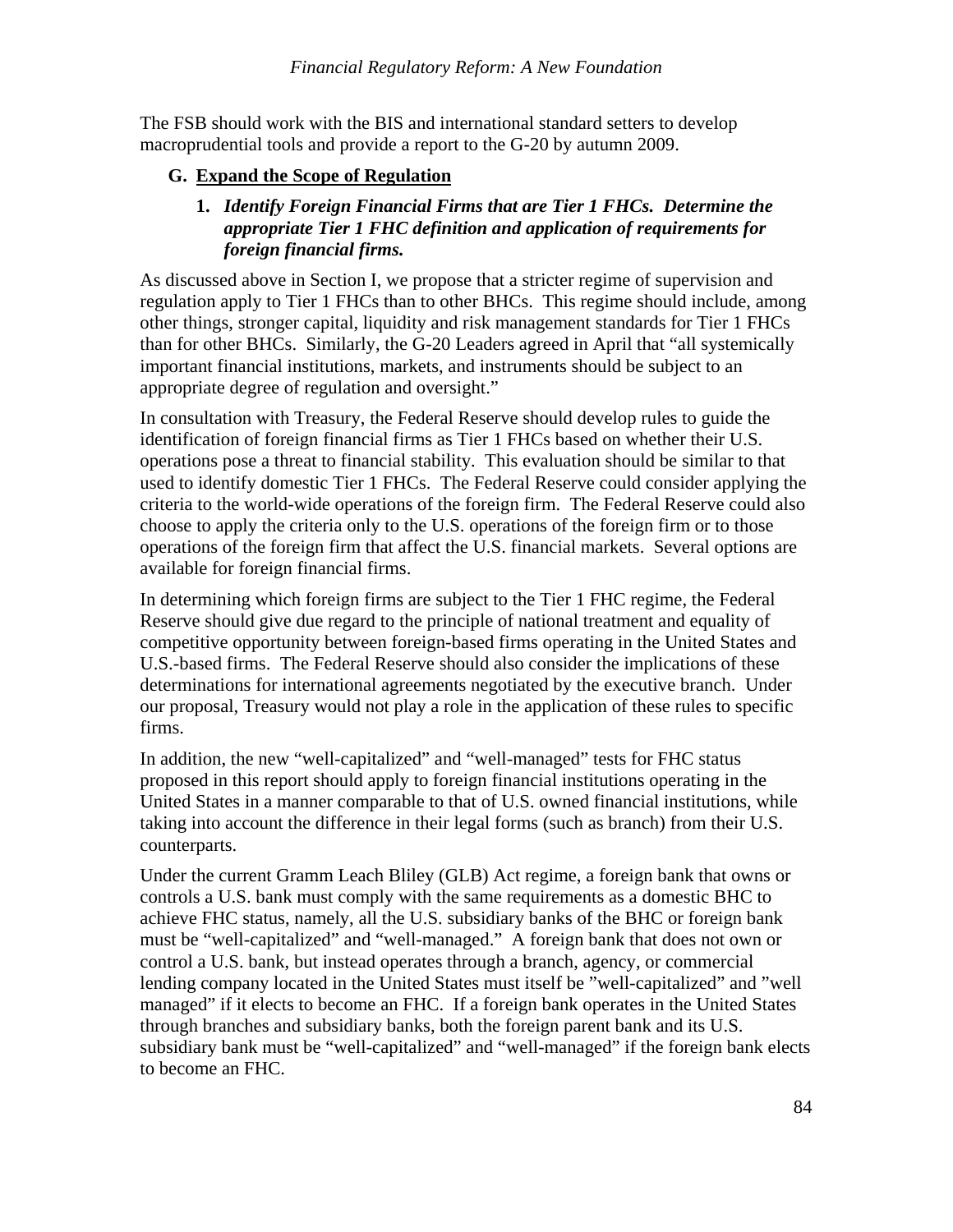Although we propose to change the FHC eligibility requirements in this report, we do not propose to dictate the manner in which those requirements are applied to foreign financial firms with U.S. operations. We propose to permit the Federal Reserve, in consultation with Treasury, to determine how to apply these new requirements to foreign banks that seek FHC status. The Federal Reserve should also make its determination giving due regard to the principle of national treatment and equality of competitive opportunity.

### **2.** *Expand Regulation to Hedge Funds. We urge national authorities to implement by the end of 2009 the G-20 commitment to require hedge funds or their managers to register and disclose appropriate information necessary to assess the systemic risk they pose individually or collectively.*

The G-20 Leaders agreed to require registration of hedge funds or their managers subject to threshold limits and to require hedge funds to disclose appropriate information on an ongoing basis to allow supervisors to assess the systemic risk they pose individually or collectively. Our regulatory reform proposal expands upon the G-20's recommendations to include registration of advisors to other private pools of capital, along with recordkeeping and additional disclosure requirements to investors, creditors and counterparties.

# **H. Introduce Better Compensation Practices**

*In line with G-20 commitments, we urge each national authority to put guidelines in place to align compensation with long-term shareholder value and to promote compensation structures do not provide incentives for excessive risk taking. We recommend that the BCBS expediently integrate the FSB principles on compensation into its risk management guidance by the end of 2009.*

The financial crisis highlighted the problems associated with compensation structures that do not take into consideration risk and firms' goals over the longer term.In April, the G-20 Leaders endorsed the principles on compensation in significant financial institutions developed by the FSB to align compensation structures with firms' long-term goals and prudent risk taking.

Consistent with that commitment, we propose in this report that federal regulators issue standards for compensation practices by banks and BHCs.

# **I. Promote Stronger Standards in the Prudential Regulation, Money Laundering/Terrorist Financing, and Tax Information Exchange Areas**

The United States is committed to working diligently to raise both U.S. and global regulatory standards, improving and coordinating implementation of those standards, and thereby closing geographic regulatory gaps.

In advance of the G-20 London Summit, Secretary Geithner put forward the U.S. "Trifecta" initiative to raise international standards in areas of prudential supervision, tax information exchange, and anti-money laundering/terrorist financing (AML/CFT) through greater use of objective assessments, due diligence, and objective peer reviews. The G-20 London Summit Declaration endorsed the U.S. initiative.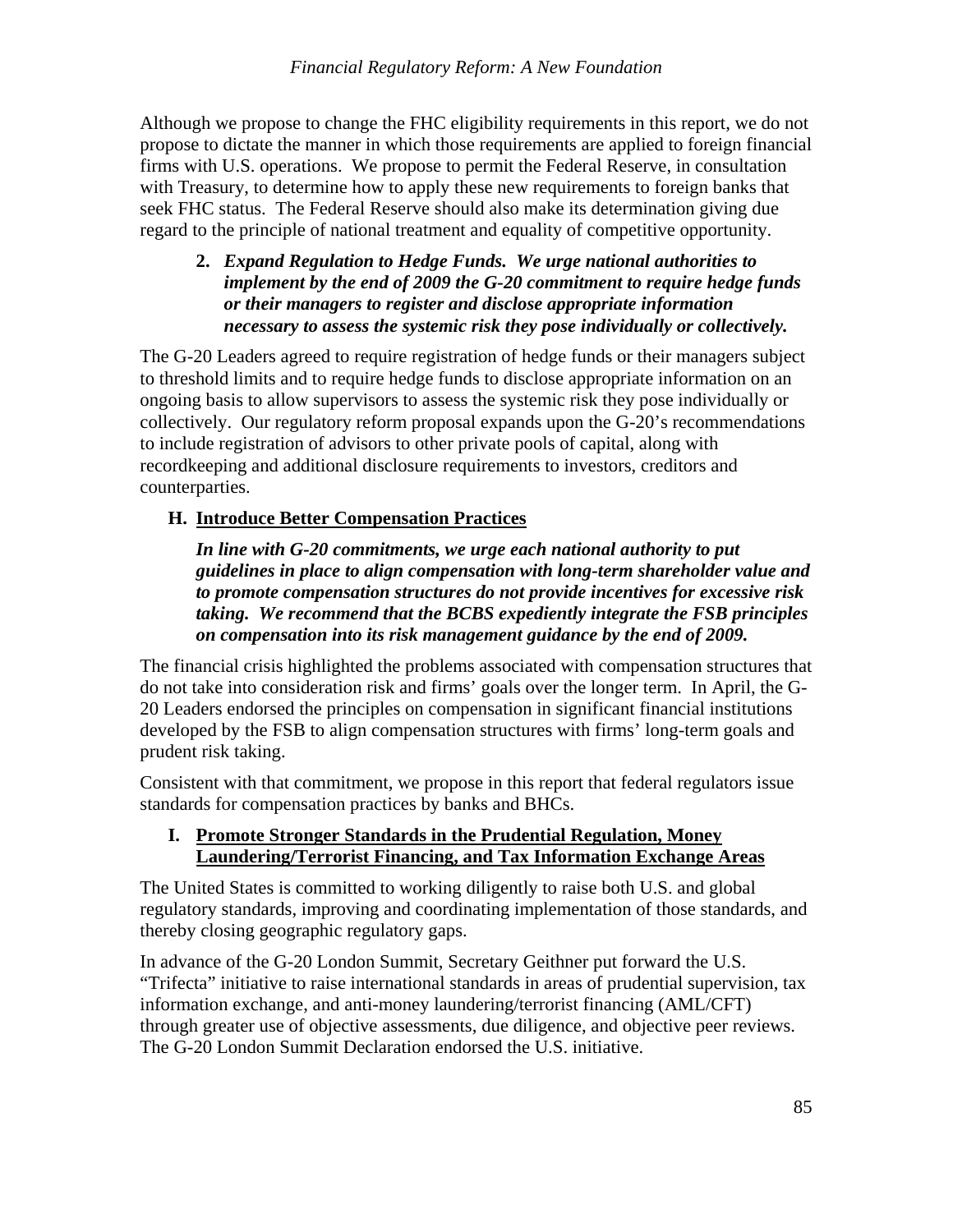# **1.** *We urge the FSB to expeditiously establish and coordinate peer reviews to assess compliance and implementation of international regulatory standards, with priority attention on the international cooperation elements of prudential regulatory standards.*

As part of the U.S. initiative, the FSB began joint work with international standard setters (the BCBS, the International Association of Insurance Supervisors, and the International Organization of Securities Commissions—IOSCO) and with the IMF to expand the use of assessments and peer reviews. The FSB and standard setters should build upon existing applicable processes already in use by standard setters in order to assess compliance. The FSB is focusing particular attention on assessing compliance with those standards related to information exchange and international cooperation.

# **2.** *The United States will work to implement the updated ICRG peer review process and work with partners in the FATF to address jurisdictions not complying with international AML/CFT standards.*

The International Cooperation Review Group (ICRG) of the Financial Action Task Force (FATF) is responsible for engaging with non-compliant jurisdictions and recommending application of countermeasures by the FATF. The United States is co-chair, with Italy, of the ICRG and is leading efforts to revise and strengthen the procedures used to select jurisdictions for further scrutiny. FATF will finalize the revision of ICRG assessment procedures at its upcoming plenary meeting at the end of June.

# **J. Improve Accounting Standards**

# **1.** *We recommend that the accounting standard setters clarify and make consistent the application of fair value accounting standards, including the impairment of financial instruments, by the end of 2009.*

The G-20 Leaders directed the accounting standard setters to improve the standards for the valuation of financial instruments and to reduce the complexity of financial instrument accounting. The International Accounting Standards Board (IASB) undertook a project to develop by July 2009 a new financial measurement standard that would replace International Accounting Standard (IAS) 39, *Financial Instruments: Recognition and Measurement*, the fair value measurement standard under International Financial Reporting Standards (IFRS), and reduce the complexity of accounting standards.

In addition, the Financial Accounting Standards Board (FASB) and IASB have provided additional guidance on fair value measurement. The standard setters are also evaluating the recommendations provided by the Financial Crisis Advisory Group ("FCAG"), a high level advisory group that standard setters established in December 2008.

In response to FASB's recent changes to its impairment standard for debt securities, the IASB has committed to making improvements to its own impairment requirements as part of its comprehensive financial instrument project, slated for an exposure draft by October 2009. Moreover, the IASB has also committed to work with FASB as part of its comprehensive financial instrument project to promote global consistency in impairment approaches.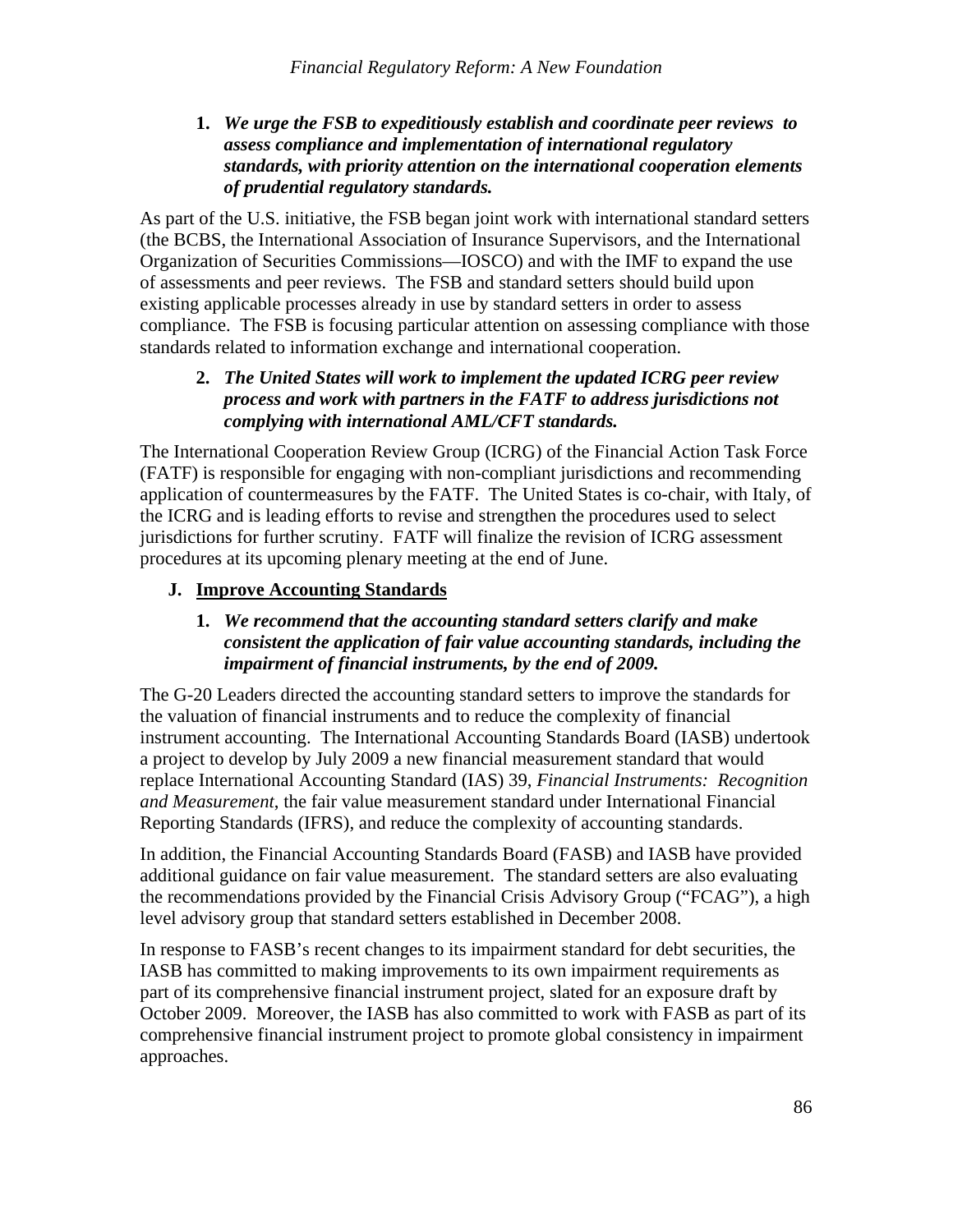### **2.** *We recommend that the accounting standard setters improve accounting standards for loan loss provisioning by the end of 2009 that would make it more forward looking, as long as the transparency of financial statements is not compromised.*

In its April 2009 report addressing procyclicality in the financial system, the FSB determined that earlier recognition of loan losses by financial firms could have reduced the procyclical effect of write-downs in the current crisis. The FSB recommended that the accounting standard setters issue a statement that the current incurred loss approach to loan loss provisions allows for more judgment than banks currently exercise.

The FSB also recommended that the accounting standard setters give consideration to alternative conceptual approaches to loan loss recognition, such as a fair value model, an expected loss model, and dynamic provisioning.

As directed by the FSB and G-20 Leaders, accounting standard setters continue to evaluate the issue of loan loss provisioning, including developing an expected loss model to replace the current incurred loss model.

# **3.** *We recommend that the accounting standard setters make substantial progress by the end of 2009 toward development of a single set of high quality global accounting standards.*

The G-20 Leaders agreed that the accounting standard setters should make substantial progress toward a single set of high quality global accounting standards by the end of 2009. The IASB and FASB have engaged in extensive efforts to converge IFRS and U.S. Generally Accepted Accounting Principles (GAAP) to minimize or eliminate differences in the two sets of accounting standards. Last year, the IASB and FASB reiterated their objective of achieving broad convergence of IFRS and U.S. GAAP by the end of 2010, which is a necessary precondition under the SEC's proposed roadmap to adopt IFRS. Currently, the SEC is considering comments submitted on its proposed roadmap that sets forth several milestones that could lead to the eventual use of IFRS by all U.S. issuers.

# **K. Tighten Oversight of Credit Rating Agencies**

# *We urge national authorities to enhance their regulatory regimes to effectively oversee credit rating agencies (CRAs), consistent with international standards and the G-20 Leaders' recommendations.*

As discussed above, the performance of CRAs, particularly their ratings of mortgagebacked securities and other asset-backed securities, contributed significantly to the financial crisis.

The G-20 Leaders pledged to undertake more effective oversight of the activities of CRAs. Specifically, national authorities should register and oversee all CRAs whose ratings are used for regulatory purposes consistent with the IOSCO Code of Conduct Fundamentals for CRAs by the end of 2009.

Moreover, all national authorities should enforce compliance with their oversight regime to promote adequate practices and procedures for managing conflicts of interest in CRAs and to maintain the transparency and quality of the ratings process. The G-20 Leaders